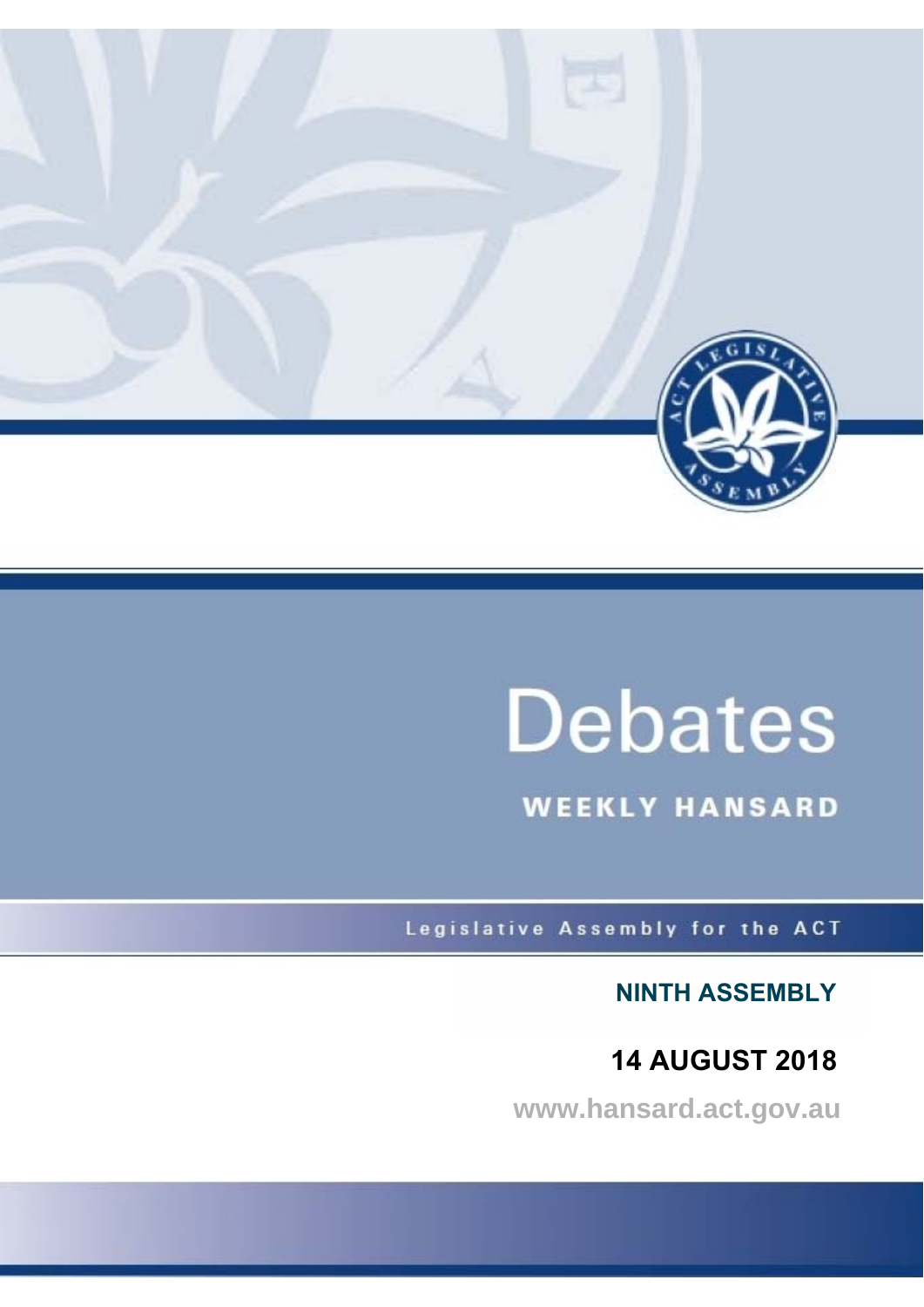# **[Tuesday, 14 August 2018](#page-3-0)**

| Environment and Transport and City Services—Standing Committee 2799         |  |
|-----------------------------------------------------------------------------|--|
| Petitions:                                                                  |  |
| Tuggeranong town centre masterplan-petition 11-182803                       |  |
|                                                                             |  |
|                                                                             |  |
|                                                                             |  |
|                                                                             |  |
|                                                                             |  |
| Ministerial trade delegation to South-East Asia (Ministerial statement)2808 |  |
| Asbestos-related works across Canberra (Ministerial statement)2813          |  |
| Government Procurement (Secure Local Jobs) Amendment Bill 20182817          |  |
|                                                                             |  |
|                                                                             |  |
| Questions without notice:                                                   |  |
|                                                                             |  |
|                                                                             |  |
| Questions without notice:                                                   |  |
|                                                                             |  |
|                                                                             |  |
|                                                                             |  |
|                                                                             |  |
|                                                                             |  |
|                                                                             |  |
|                                                                             |  |
|                                                                             |  |
|                                                                             |  |
|                                                                             |  |
|                                                                             |  |
| Minister for Health and Wellbeing—government confidence 2855                |  |
|                                                                             |  |
|                                                                             |  |
|                                                                             |  |
|                                                                             |  |
|                                                                             |  |
|                                                                             |  |
| Planning and Development Act—variation No 329 to the Territory Plan2861     |  |
| Planning and Development Act—variation No 344 to the Territory Plan2863     |  |
|                                                                             |  |
|                                                                             |  |
|                                                                             |  |
|                                                                             |  |
| Adjournment:                                                                |  |
|                                                                             |  |
|                                                                             |  |
|                                                                             |  |
|                                                                             |  |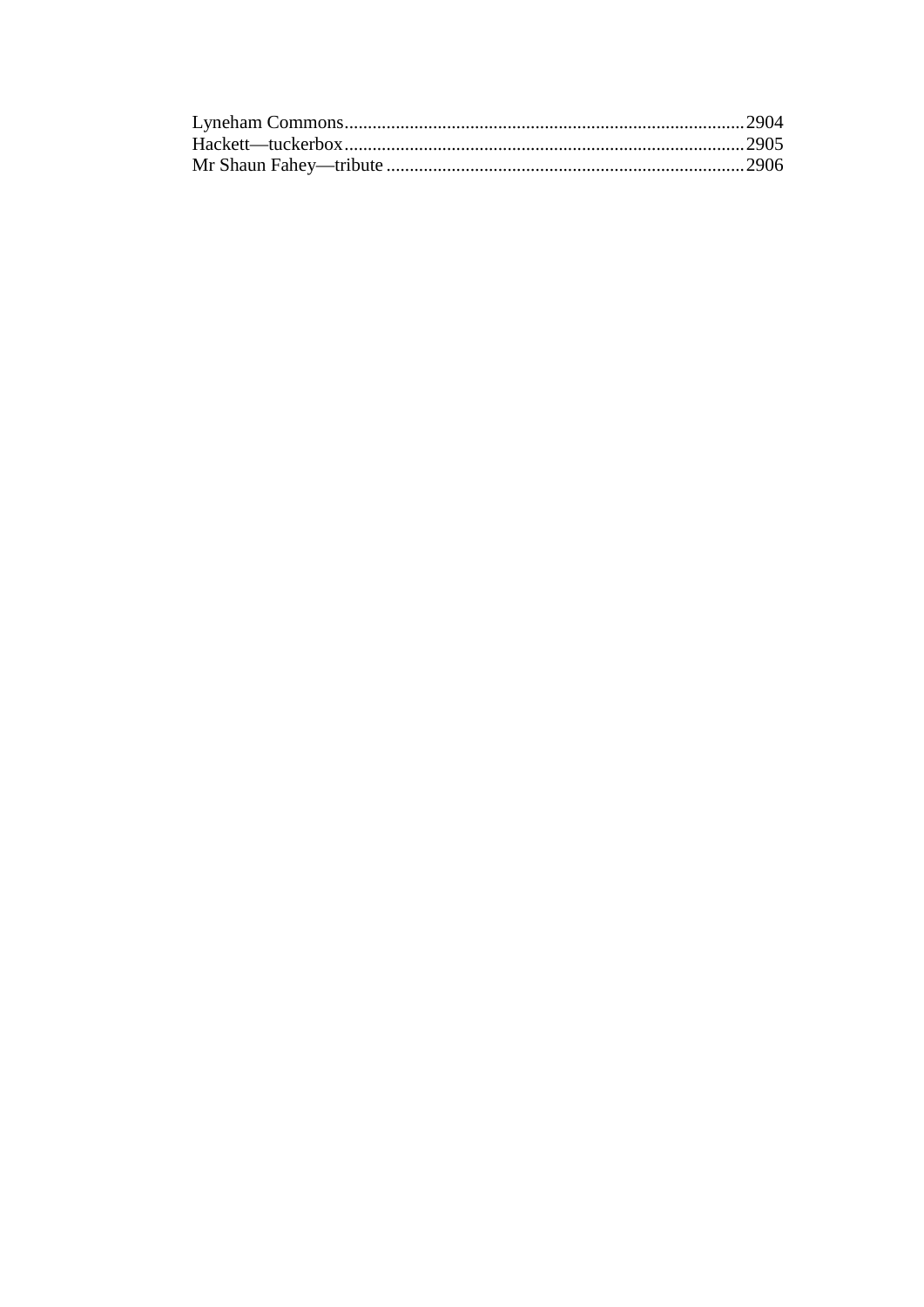# <span id="page-3-0"></span>**Tuesday, 14 August 2018**

**MADAM SPEAKER** (Ms J Burch) took the chair at 10 am, made a formal recognition that the Assembly was meeting on the lands of the traditional custodians, and asked members to stand in silence and pray or reflect on their responsibilities to the people of the Australian Capital Territory.

#### <span id="page-3-1"></span>**Environment and Transport and City Services—Standing Committee Out-of-order petition and reference—ACTION bus service**

**MR COE** (Yerrabi—Leader of the Opposition) (10.01): I seek leave to table an out-of-order petition and move a motion, as circulated, to refer the matter to a committee.

Leave granted.

**MR COE**: I present the following paper:

Petition which does not conform with the standing orders—Retention of bus route 54 between Gungahlin and Belconnen—Mr Coe.

I move:

That this Assembly:

- (1) notes the significant response the petition to maintain the current Route 54 bus service between Gungahlin and Belconnen, via Crace; and
- (2) refers the petition and the impact of this specific change to the ACTION bus network to the Standing Committee on Environment and Transport and City Services.

I would like to begin by thanking the 529 Crace residents and others that use that bus or are familiar with the cuts to route 54 for signing this petition. These residents, and of course others in Crace, Palmerston and other Gungahlin suburbs, deserve better from their public transport network. Under the government's proposed changes, the route 54 service will no longer operate between Gungahlin and Belconnen, and people in Crace and other suburbs will be worse off.

I bring to the Assembly's attention the many people, predominantly from Goodwin retirement village and its surrounds, and the work they did in gathering these signatures, and I acknowledge a couple of them who are in the chamber today. Of course, at Goodwin retirement village the average age of residents is around 70, with many people choosing to rely on public transport instead of driving. So they really do depend on bus services. For many, the quality of the local bus service—that is, the No 54—was one of the key reasons in choosing to reside at Goodwin at Crace.

These senior Canberrans will lose their regular option to travel to the Belconnen town centre from where they live. Instead they will be forced to catch the 20 or 21 through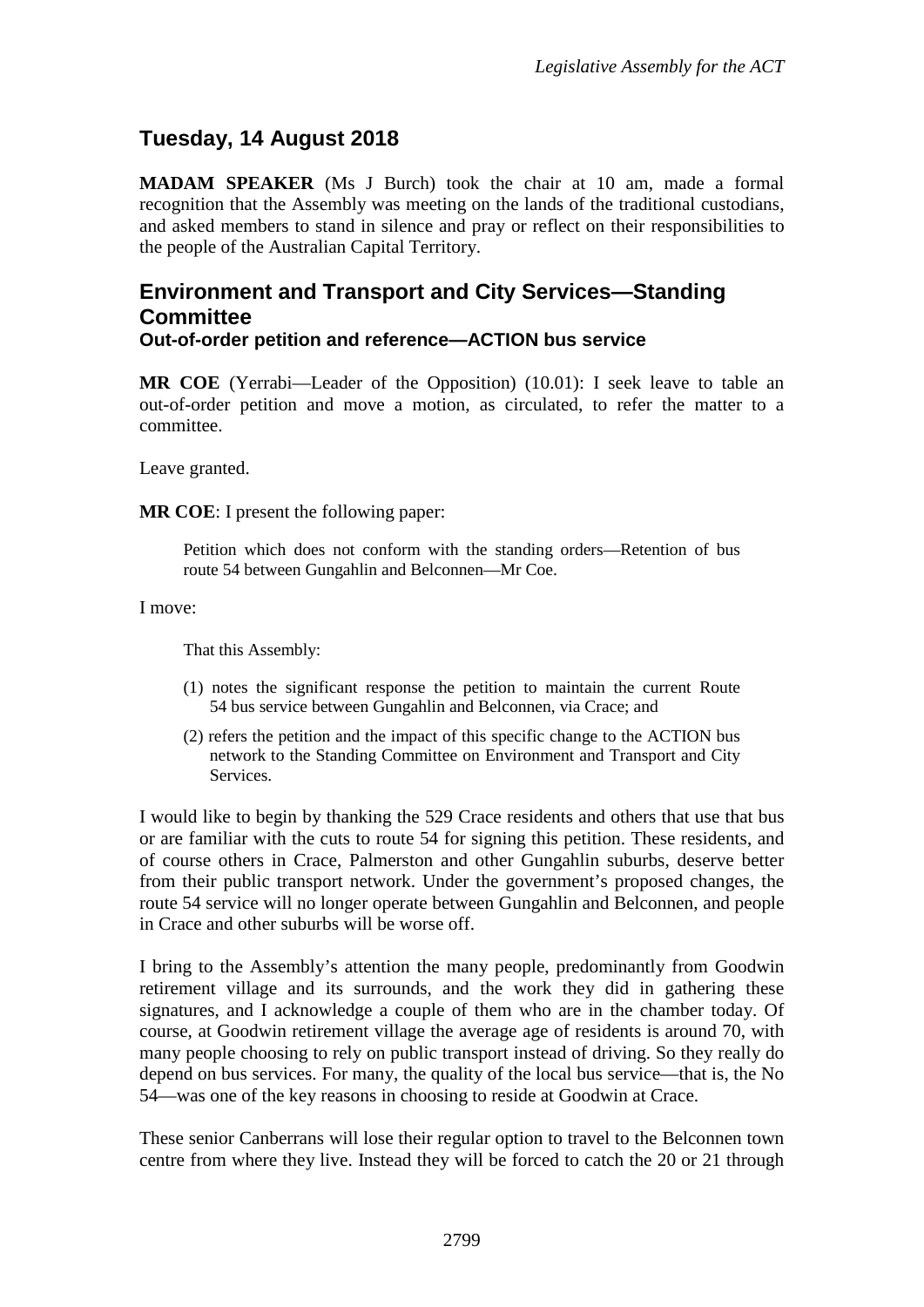to Gungahlin town centre and then catch another bus on to the Belconnen town centre. This transfer will add time, but, importantly, it will add considerable inconvenience, especially for people that are mobility-impaired.

I believe that senior Canberrans deserve better than to have their bus cut. Whilst there are growing amenities and services in the Gungahlin town centre, the reality is that many people in Gungahlin still depend on the services that are offered at the Belconnen town centre. The Belconnen health centre offers considerable services for people in Gungahlin as well as other parts of north Canberra. To lose the direct bus to Belconnen will have a severe impact on many people.

I think the idea that some people have proposed, that residents should either walk a kilometre or more down to Gundaroo Drive or catch a local bus for one kilometre and then transfer onto a rapid bus, is quite unreasonable. You should not have to get a connecting bus in order to travel nine or 10 kilometres to what is a major town centre in Canberra.

Instead of the existing direct service that operates every 30 minutes, and every hour on weekends, residents will now have to take one bus to Gungahlin and then change to another bus. What used to be a 20-minute trip will now be considerably longer and considerably more inconvenient. These changes will see not just Crace residents worse off but many other people as well. Of course, all suburbs in Gungahlin will lose their bus service to Belconnen.

Further to this, kids who depend on route 54 and other buses to get to school or university will also have to transfer. So the impact of this will be felt not just by elderly Canberrans but by parents, commuters and all people who patronise ACT buses from Gungahlin to Belconnen. They will be severely impacted.

The lengthy commute time, combined with having to constantly change bus services, turns what used to be a small hassle for elderly Canberrans into an extensive day trip, particularly on the weekends. Whilst the cost of living in Canberra continues to increase through taxes, fees, rates and charges, these proposed changes see a deterioration in value for those taxes. Crace residents will not get the direct benefits of light rail, as some other people in Gungahlin will, but they will still be forced to commute to Gungahlin in order to backtrack to Belconnen.

This simply is not good enough, and that is why so many people have seen fit to sign a petition calling on the government to reverse this proposed change. We very much hope that the ACT government sees sense and reverses this change. But in the interim, we hope that this motion referring the out-of-order petition to the Standing Committee on Environment and Transport and City Services will be supported by the Assembly. The committee does not need to conduct an inquiry. We are simply asking for this to be treated as an in-order petition, and that, because it contains over 500 signatures of people, it goes to the committee. The committee can choose what it does with it, as per every other in-order petition.

The difference with this petition is that the petition is to Ms Fitzharris, as opposed to a petition to the ACT Legislative Assembly, which would make it in order. To that end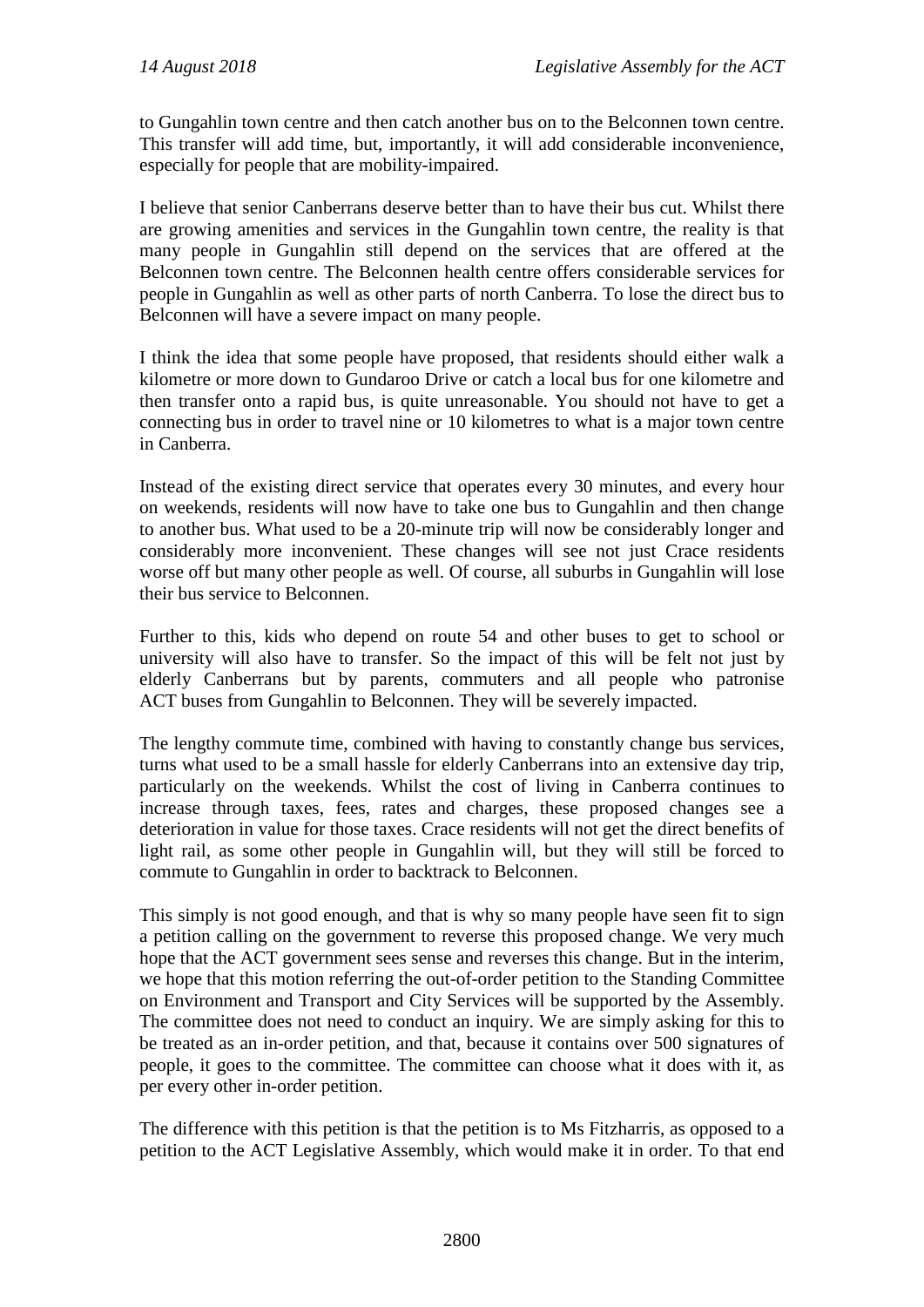I hope the Assembly will support the referral. Again I commend those responsible for organising this petition, and the more than 500 people who signed the document.

**MS FITZHARRIS** (Yerrabi—Minister for Health and Wellbeing, Minister for Transport and City Services and Minister for Higher Education, Training and Research) (10.08): I welcome the petition. I would have been well and truly available to have received it myself. I certainly know that the discussion about Canberra's future public transport network is alive and well in the city.

The government is investing significant resources in our bus network—more than doubling the number of rapid services, to be introduced next year. The consultation closed just last Sunday. There has been a lot of input, and I know the team at Transport Canberra has been out talking with community councils, and I understand it has visited the Goodwin residents in Crace and many other community organisations. It has spoken extensively with schools, with school communities and with parent representative organisations.

This is a significant change. It is a significant investment in more buses right across Canberra. It is stage 2 of this part of the consultation on the new transport network for the ACT. Past consultation has shown us that, broadly across Canberra, the message about the type of public transport network that Canberrans want to see is one that is seven days a week and that provides faster, more reliable services. That is what we will be delivering, with a more than doubling of the number of rapid bus services servicing our entire community.

The Labor government made a commitment to nine more rapid services, which it took to the 2016 election. We will more than deliver on that, with 10 rapid bus services, adding a new rapid service from the Molonglo Valley region. That means we have had the opportunity to look at the design of the whole network. We have included in that design what we know about bus services around Australia and around the world. What encourages more and more people to catch bus services is exactly what Canberrans have told us very consistently over the past few years that they want to see in a bus network. They want to see faster, more reliable buses, more often, on a seven-day-a-week network. The redesign of the network proposes just that. It fundamentally changes many bus routes right across the city, but it delivers far more bus services to far more Canberrans.

The very extensive consultation period on the proposed network that has been out in the community for the past eight weeks—and Transport Canberra, as I said earlier, has done extensive work right across the community—has been exactly that: to get feedback from the community; to understand how the Canberra community are currently using the bus network, based on significant previous consultation, and how they would use the proposed new network.

It is a genuine consultation. There have been many views put forward. We will genuinely listen to all of those views that have been put forward. There will be some changes made to the network, but I cannot tell you today, with the consultation closing just two days ago, exactly what all of those changes will look like.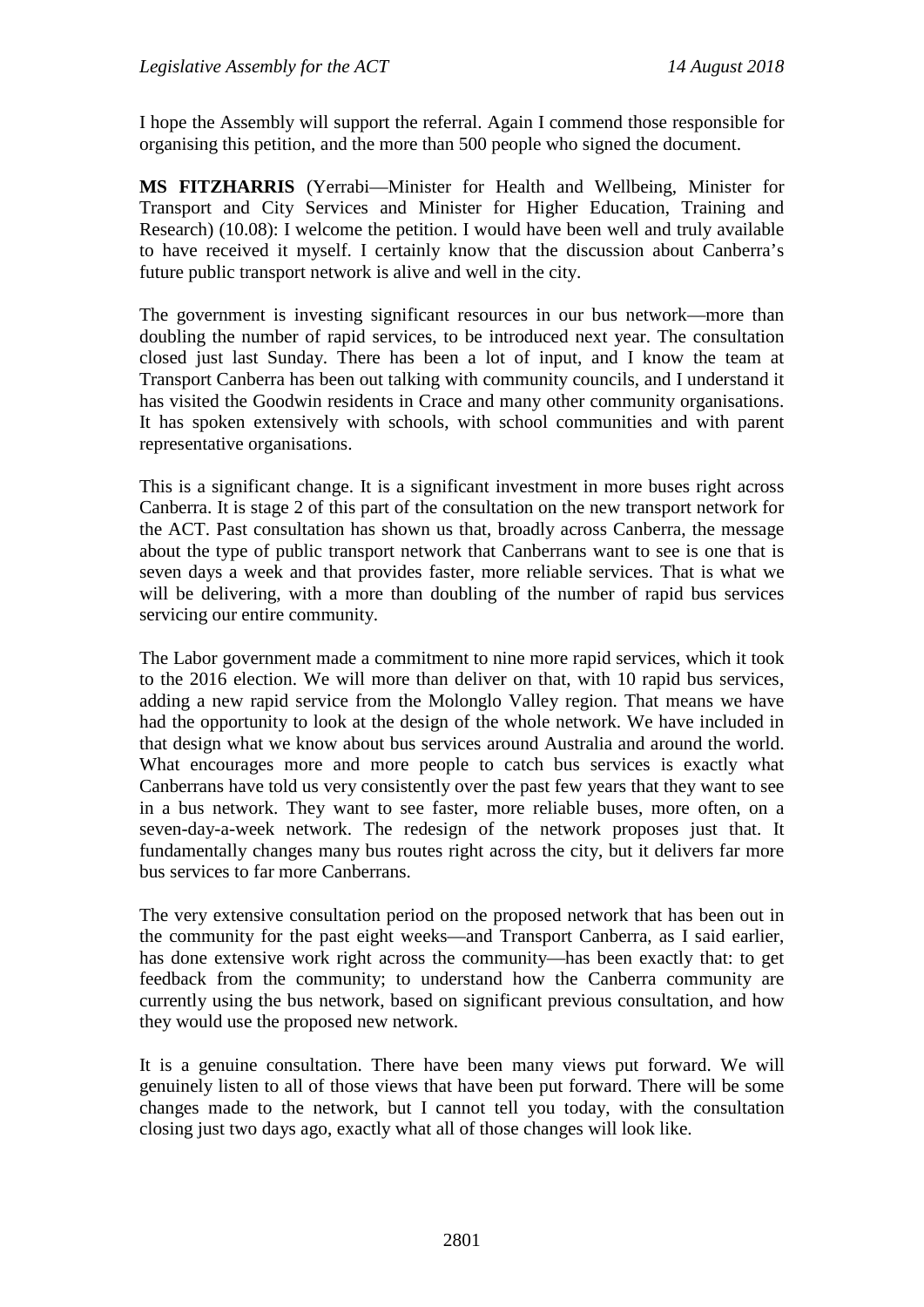It is really important to note that, at this stage, eight per cent of Canberrans currently use our bus network. Eight per cent walk or cycle, generally, to work. We really need to engage the other nearly 85 per cent of Canberrans who are not currently using our public transport network. We have probably heard a little bit less from them in the current consultation. We must listen to those that are currently using the network, but we also need to make sure that we have a network which can run efficient services that are good value for money and that move lots of people around our city, particularly as it grows. We really do need to encourage a much greater uptake in our bus services than we currently have.

The good news is that the introduction of the red rapid and the blue rapid some seven or eight years ago, and the introduction of the green and the black rapids last year, has seen very significant growth in all four of those services, particularly when those services have been offered more frequently on the weekends.

The consultation has been genuine; that is a really important point. There have been eight weeks of consultation, with considerable effort by Transport Canberra teams out there, talking to many groups in the community and genuinely hearing their concerns. We will be making some changes to the network. That is exactly why we went through this consultation. We do not yet know what some of those changes will be. We hope that, where we have heard from residents, like residents in Crace, particularly from the Goodwin village in Crace, if we cannot make the proposals they have put forward, we will let them know why and we will let them know what it means for the whole network.

The balance that we have to get right here is between current users and the over 80 per cent of Canberrans who are not current users. We have to run a more efficient bus network. We have to get more people on our buses. We have to make sure that we have real opportunities for people to use an alternative to the car. We will also be looking very closely at how we can much better use our community transport—our fleet, our network and our ability to provide community-based transport that is free and that can provide a more bespoke solution for many members of our community. That may be a good solution for many residents in our community.

I note that there are ups and downs in the public discussion around the public response to the bus consultation. There are some really good news stories in there. For example, The Grove retirement village in Ngunnawal, which did not previously have a bus stopping outside The Grove, will have this in the new network. So there are some really good news stories in this regard.

I had some discussions on the weekend in the Gungahlin town centre with a resident from Goodwin. He explained to me that one of the concerns that many residents have, including himself, was that they currently do not use the bus; he has never used the bus. What he wants to know is that when he does need to use the bus in the future—he foresees that perhaps in the next decade he will not be using his car as often—he has that option available to him. If that is an important point that is coming through in the consultation, that is exactly the sort of thing we need to know and exactly the sort of thing that we will be listening to.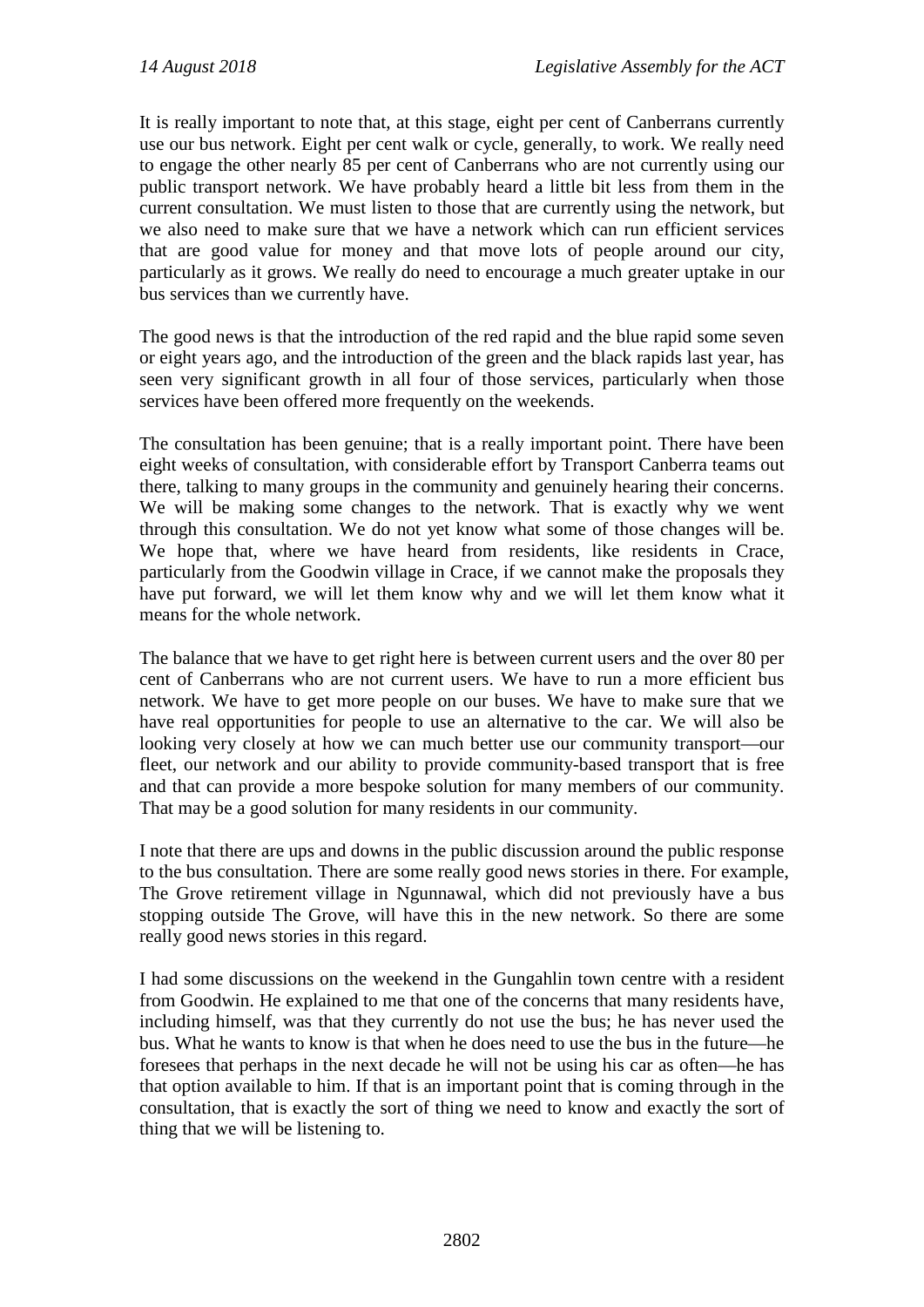I really look forward to the team from Transport Canberra getting all of this consultation, having all of the feedback, making some changes and discussing with the Canberra community what those changes mean, why we have made them and why we need to fundamentally redesign our bus network.

Underpinning all of this is a massive investment from the government in more bus travel right across the territory. This is a real opportunity to go from eight per cent of Canberrans using our bus network to many more people coming to rely on public transport as a reliable, fast and easy way to move around the city. You catch the same bus on a Friday as you do on a Sunday. You do not need to look at a timetable because you know that the bus will turn up, you know that it will take the same route and you know that there will be more and more people using the bus. That means fewer people on our roads, less investment in major road infrastructure, fewer carbon emissions into our community and more opportunity for people to get involved in public transport.

This is a real opportunity. I want to be clear that the consultation was absolutely genuine. We will be making changes. We do not know what all of those changes will be, but we look forward to continuing this conversation and looking at the feedback we have received. I look forward to the views of the committee on the petition that has been tabled.

**MR MILLIGAN** (Yerrabi) (10.17): I would also like to offer my support for this petition. As a member for Yerrabi, I attended the community protest on 25 July at Crace and heard many stories from the local residents. On the following weekend the residents had a community stall in Crace and collected many signatures from local residents, who all understood the concerns that were raised about this bus service being taken away from local residents.

Forcing our local residents to walk over a kilometre to catch a direct bus from Crace to Belconnen is really unacceptable. To force residents to go from Crace to Gungahlin, then from Gungahlin to Belconnen, is also unacceptable. To have to do this in order to do their shopping, to go to their medical appointments and so forth, is purely unreasonable.

I would like to thank the residents of Crace for petitioning and collecting signatures on this very important matter that directly affects them. I hope that this government takes this into consideration and provides a service that local residents in Crace so desperately need.

Question resolved in the affirmative.

## <span id="page-7-0"></span>**Petitions**

*The following petitions were lodged for presentation:*

#### <span id="page-7-1"></span>**Tuggeranong town centre masterplan—petition 11-18**

*By* **Ms J Burch**, *from 24 residents:*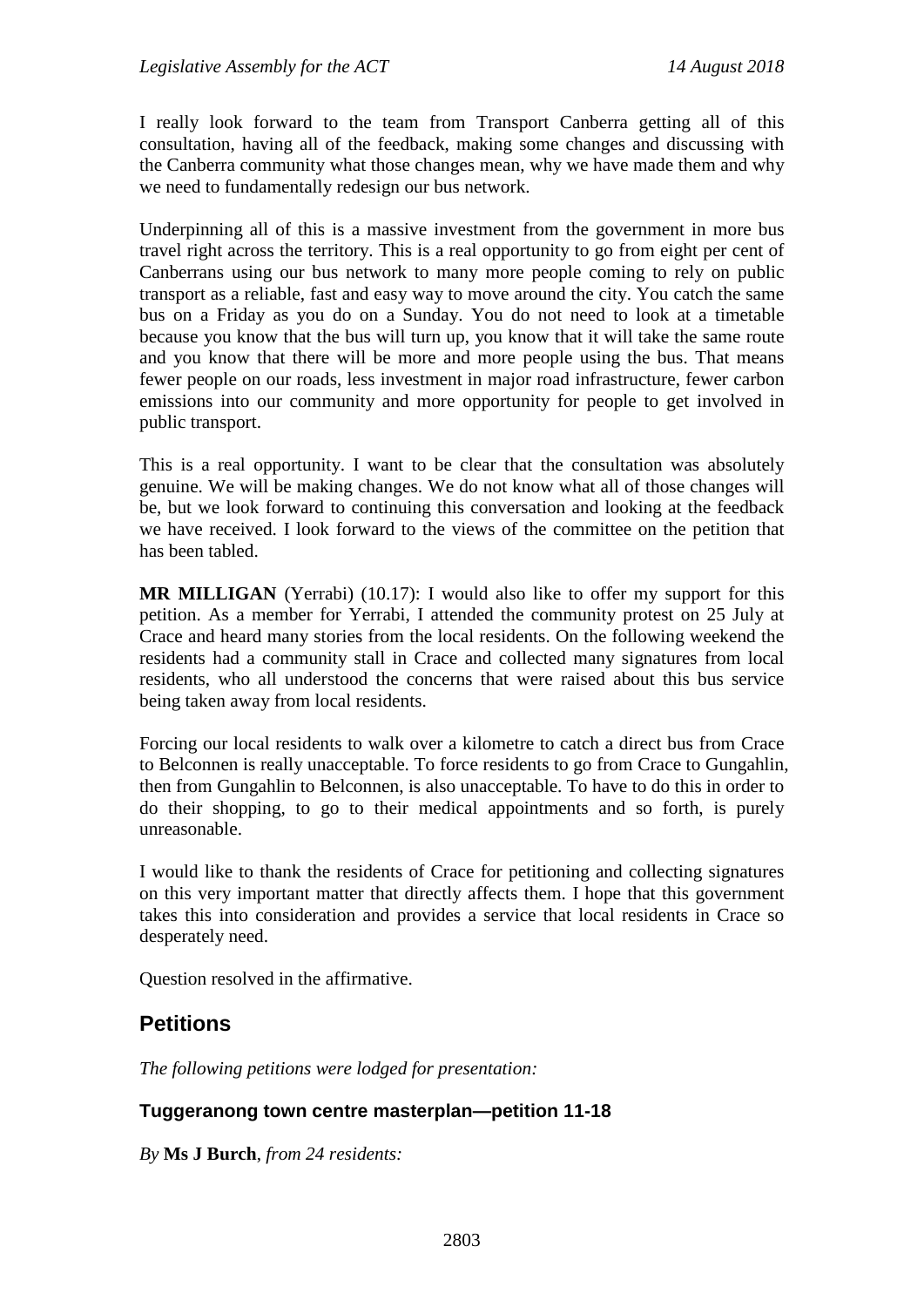#### **To the Speaker and Members of the Legislative Assembly for the Australian Capital Territory**

The following residents of the ACT draw to the attention of the Assembly that improvements to the Tuggeranong Town Centre are required, as in line with the Tuggeranong Masterplan, with special focus on the laneway between Anketell St and the lake. Chief among the needed work is the removal of the out-dated and dilapidated gazebo, which is both a hub for anti-social activity and an eyesore; impacting the amenity for Tuggeranong residents and business owners.

Your petitioners, therefore, request the Assembly to focus on progressing the elements of the Tuggeranong Town Centre Masterplan between Anketell St and the lake, including by removing the gazebo.

#### <span id="page-8-0"></span>**Charnwood group centre recycling bins—petition 16-18**

*By* **Mrs Kikkert**, *from 207 residents:*

#### **To the Speaker and Members of the Legislative Assembly for the Australian Capital Territory**

This petition of certain residents of the Australian Capital Territory draws to the attention of the Assembly that, although there are currently nine public rubbish bins provided to users of the Charnwood Group Centre, no public recycling option exists at these shops.

Your petitioners therefore request the Assembly to urge the ACT Government to provide a recycling bin (or bins) at the Charnwood Group Centre to help stop recyclable items being disposed of in rubbish bins and ending up in landfills.

#### *The Clerk having announced that the terms of the petitions would be recorded in Hansard and referred to the appropriate ministers for response pursuant to standing order 100, the petitions were received.*

**MRS KIKKERT** (Ginninderra) (10.19), by leave: I have presented a petition signed by 207 Canberra residents calling on this Assembly to urge the ACT government to provide a recycling bin or, even better, recycling bins at the Charnwood group centre. There are currently nine public rubbish bins provided to users of this shopping centre, yet there are currently no public recycling options at the Charnwood shops.

This is not an oversight, however. The ACT government acknowledged in March this year that there are no recycling options at any local shops and no plans to provide any in the future. This approach does not line up very well with the words that we so often hear from this government and from those opposite. The current ACT waste management strategy, for example, clearly states that the ACT government will establish public place recycling.

The goal, as this Assembly was reminded by Minister Fitzharris only three months ago, is to have a target of 90 per cent of waste being diverted from landfill by 2025. The resource recovery rate in the ACT has, however, been stalled at 70 per cent for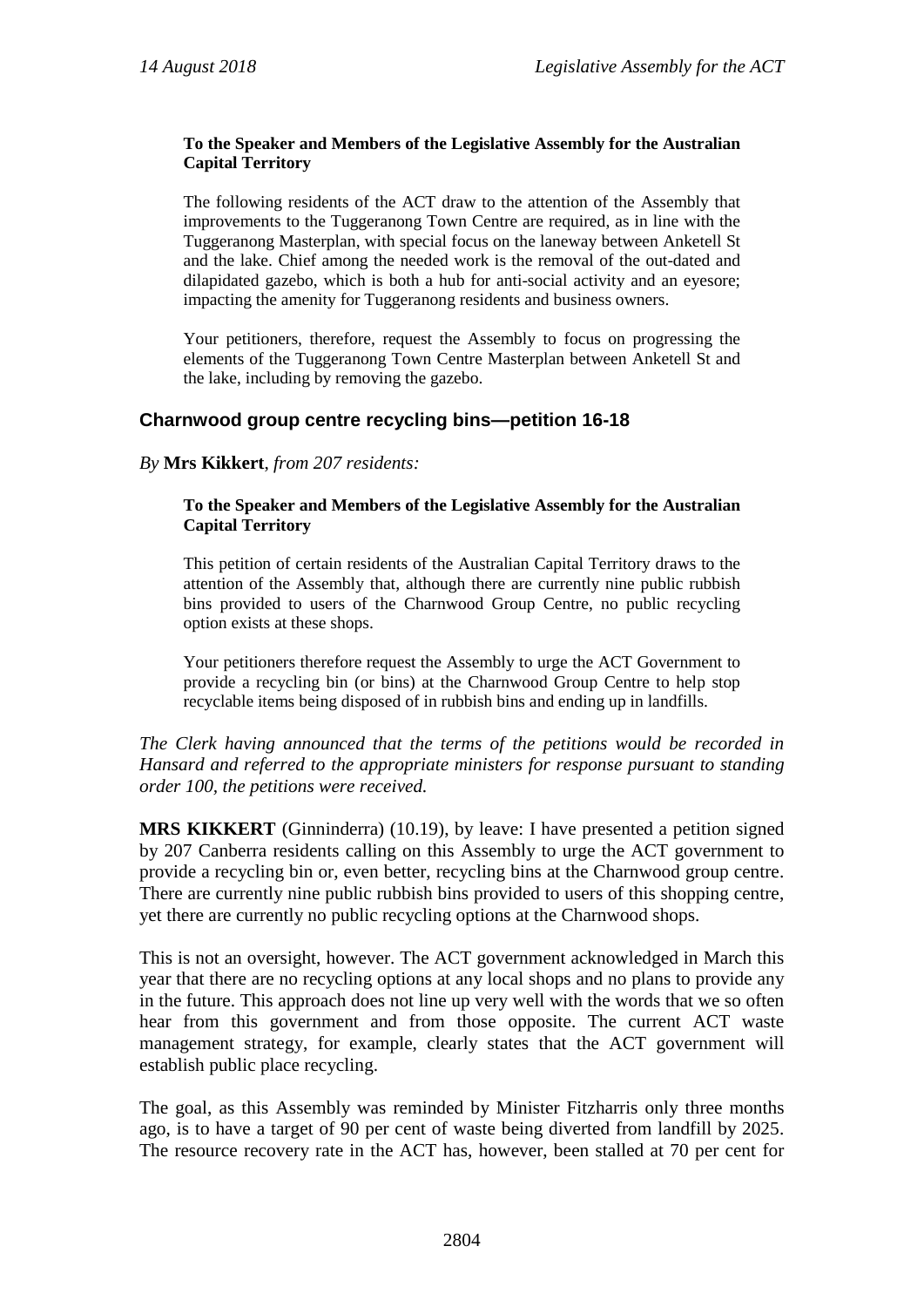the last decade. According to the minister, lack of public recycling facilities may well be one of the reasons why.

ACT Labor, according to its party platform, claims to support a comprehensive waste minimisation policy for all public places in the ACT. This should include the provision of recycling facilities for glass, plastic, paper and metals. The petition that I have tabled this morning shows that over 200 Canberra residents from the west Belconnen area agree with these sentiments and want to remind the government to live up to its clear commitment to provide recycling facilities in public places.

The Charnwood group centre is a busy suburban shopping precinct. It includes a supermarket, a chemist, a newsagency, a drycleaner, a hairdresser, a dentist, a medical centre, a veterinary clinic, a fitness centre, a martial arts school, a bottle shop, a cafe, two variety shops and several restaurants and takeaways. It also includes a branch of the Labor Club, with its restaurant and bar. This is a buzzing shopping centre.

On a recent Saturday I observed hundreds of Canberra families and other residents patronizing these many establishments. Many of them looked around in vain for a bin where they could place recyclable items. As I have mentioned already, they had a choice of no fewer than nine rubbish bins but not a single receptacle in which to dispose of their recyclables. Instead they were forced to put paper, plastics, aluminium cans and glass bottles into the rubbish, which meant it all ended up needlessly going into landfill.

This government can stop this from happening by simply providing recycling bins. The good residents of west Belconnen are not asking for much in this petition. They want to be able to do their part to help the territory reach its goal of reducing waste to landfill, especially when they know that this waste can easily be recycled. They want their current government to provide the very basic facilities that people expect to find in well-maintained public places—something so basic, yet it enables people to choose and to care for our environment. I thank the residents of west Belconnen for this petition. On behalf of these residents, I commend this petition with its 207 signatures.

#### <span id="page-9-0"></span>**Justice and Community Safety—Standing Committee Scrutiny report 20**

**MS LEE** (Kurrajong) (10.24): I present the following report:

Justice and Community Safety—Standing Committee (Legislative Scrutiny Role)—Scrutiny Report 20, dated 7 August 2018, together with a copy of the extracts of the relevant minutes of proceedings.

I seek leave to make a brief statement.

Leave granted.

**MS LEE**: Scrutiny report 20 contains the committee's comments on 121 pieces of subordinate legislation, three regulatory impact statements and three government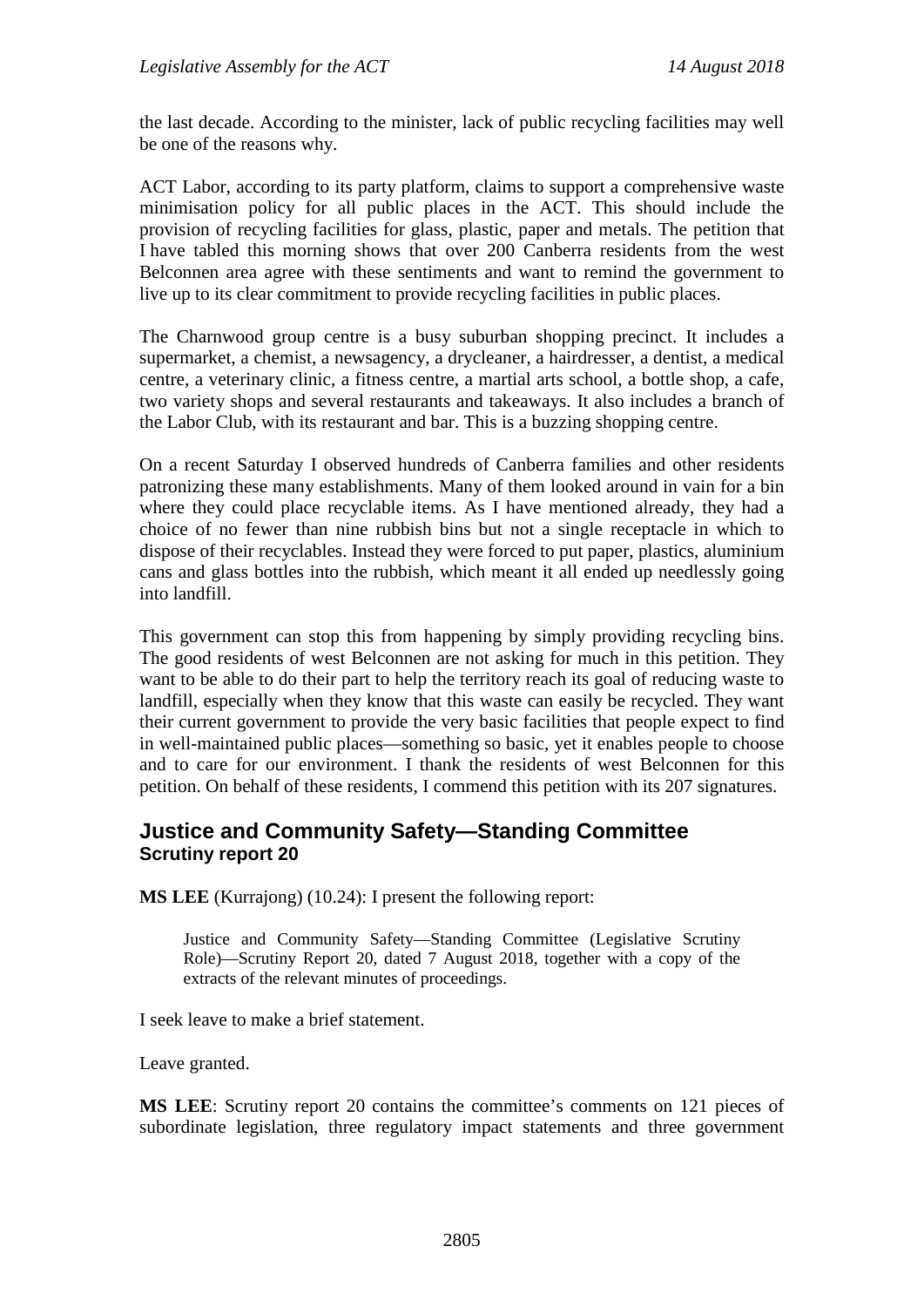responses. The report was circulated to members when the Assembly was not sitting. I commend the report to the Assembly.

## <span id="page-10-0"></span>**Planning and Urban Renewal—Standing Committee Statement by chair**

**MS ORR** (Yerrabi) (10.24): Pursuant to standing order 246A, I wish to make a statement on behalf of the Standing Committee on Planning and Urban Renewal relating to statutory appointments in accordance with continuing resolution 5A. I wish to inform the Assembly that during the period 1 January 2018 to 30 June 2018 the standing committee considered no statutory appointments.

# <span id="page-10-1"></span>**Justice and Community Safety—Standing Committee Statement by chair**

**MS LEE** (Kurrajong) (10.25): Pursuant to standing order 246A, I wish to make a statement on behalf of the Standing Committee on Justice and Community Safety for the Ninth Assembly relating to statutory appointments in accordance with continuing resolution 5A.

Continuing resolution 5A requires standing committees that consider statutory appointments to report on a six-monthly basis and to present a schedule listing appointments considered during the applicable period. The schedule is required to include the statutory appointments considered and, for each appointment, the date the request from the responsible minister for consultation was received and the date the committee's feedback was provided.

For the applicable reporting period, 1 January 2018 to 30 June 2018, the committee considered a total of 22 appointments to nine statutory bodies. In those cases, the committee advised the responsible minister it had no comment to make on the appointments proposed.

The committee does highlight that it dealt with several items of advice in relation to a number of appointments where standard information required by committees in assessing and advising the executive on appointment was not provided in initial advice to the committee. This led to the committee reminding the minister on several occasions that the committee requires that information to properly discharge its responsibilities.

In accordance with continuing resolution 5A, I therefore table the following paper:

Justice and Community Safety—Standing Committee—Schedule of Statutory Appointments—9th Assembly—Period 1 January to 30 June 2018.

## <span id="page-10-2"></span>**Estimates 2018-2019—Select Committee Report—government response**

**MR BARR** (Kurrajong—Chief Minister, Treasurer, Minister for Economic Development and Minister for Tourism and Major Events) (10.26): Madam Speaker, for the information of members, I present the following papers: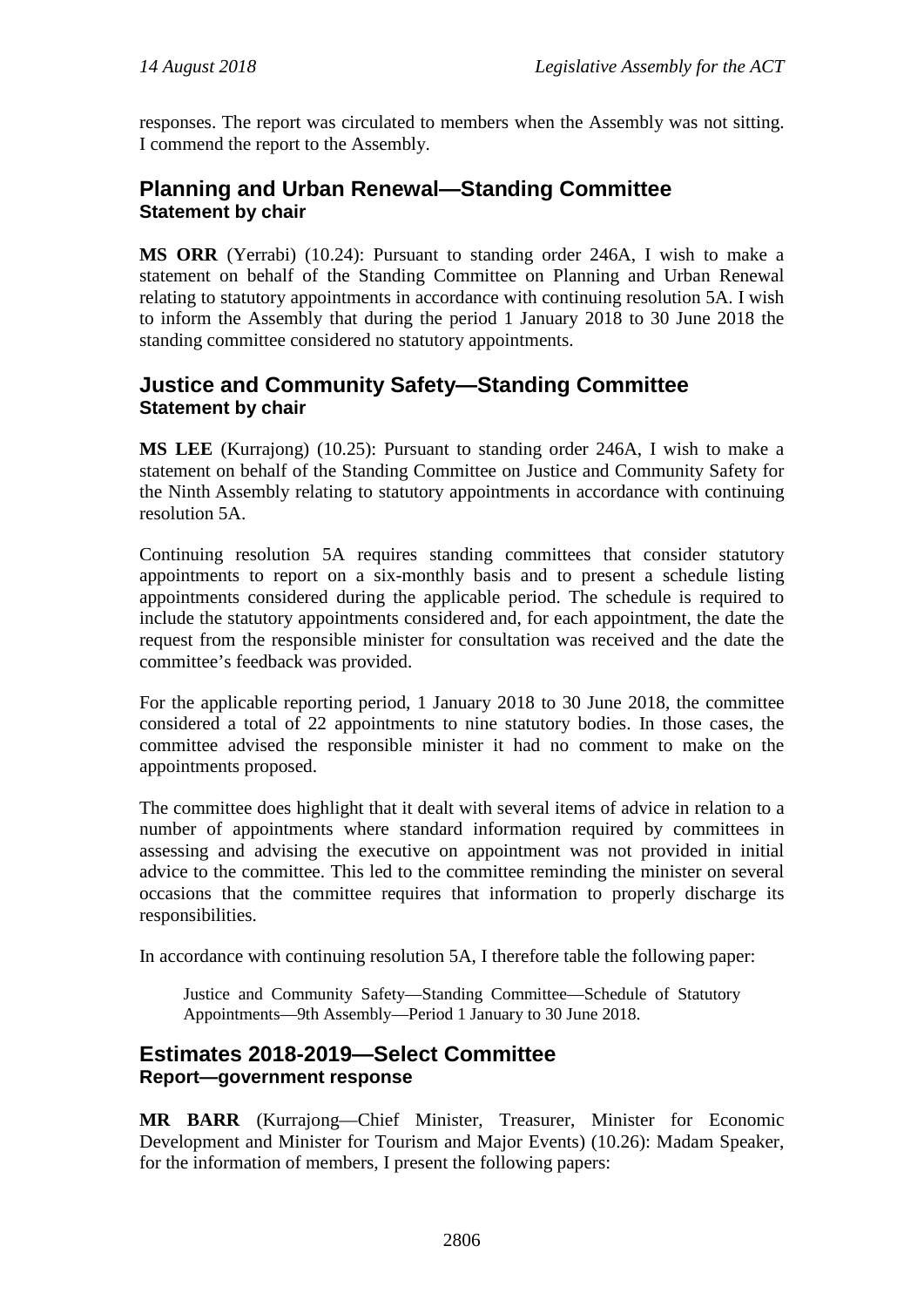Estimates 2018-2019—Select Committee—Report—Appropriation Bill 2018-2019 and Appropriation (Office of the *Legislative Assembly) Bill 2018-2019*—Government response, dated August 2018.

Pegasus Economics report—*Review of the ACT Budget 2018-19*, dated June 2018.

I move:

That the Assembly take note of the Government response to the report of the Select Committee on Estimates 2018-2019.

I present the government's response to the report of the Select Committee on Estimates 2018-2019 on the appropriation bills for general government and the Office of the Legislative Assembly. I thank the committee for its report on the appropriation bills. The government appreciates the effort of the committee and the secretariat in producing this report.

I would also like to acknowledge and thank my ministerial colleagues and their directorates for engaging constructively and in quite some depth with the committee's inquiries. The government respects the role played by the Select Committee on Estimates in scrutinising the budget. There is no doubt that the committee's report touches on the widest possible range of issues. This year it makes some 226 recommendations to government. I am advised that this is not quite an all-time record, but it is close.

I will discuss the government's response to these recommendations in a moment, but it is worth spending some time considering the context of the committee's work. The ACT budget is the annual statement of the government's priorities. There is no clearer indication of any government's values and priorities than how it chooses to spend public money.

With the 2018-19 budget we are seeking to grow services for our growing city. We are delivering on our commitment to return the territory budget to balance whilst at the same time stepping up our delivery of services and our investments in infrastructure across the territory.

We are building new schools and delivering more places for local students at our existing schools. We are investing more in elective and emergency surgery. There are more staff and resources for our emergency departments and more hospital beds so that Canberrans can access the high quality health care they need more quickly.

We are also working to deliver better public places right across the city and our suburbs, with new investment in road and pedestrian infrastructure, parks, waterways and local ovals. We are investing in services and infrastructure that will keep Canberra moving and protect our precious livability as our city grows.

The ACT government is positioned to step up this investment now because we have returned the territory budget to balance and the territory's economy has been growing at the fastest rate of any Australian jurisdiction. The government has worked hard to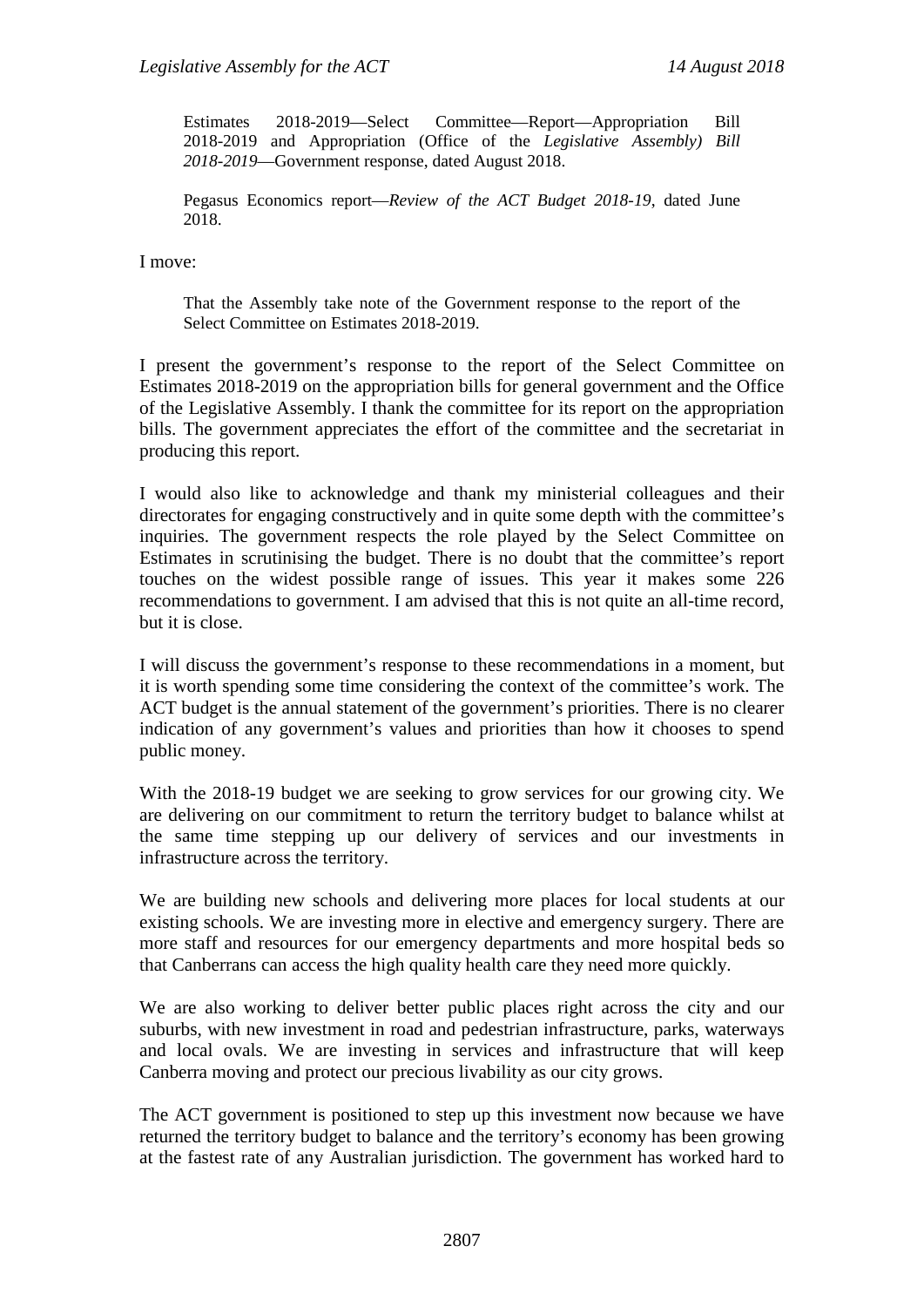buffer the territory economy from a range of economic and fiscal shocks and to diversify our economic base to support local businesses and industry to thrive.

Strong economic growth has continued to attract skilled workers to the secure, well-paying jobs on offer in our city. This is giving rise to sustained growth in our services exports, construction and household consumption sectors. This year's fiscal update confirms that the budget is back in balance and will remain there across the forward estimates. At the same time, it reinforces the government's commitment to job creation and the delivery of high quality services and long-term infrastructure investment that will meet our city's needs in the years to come.

Over the next couple of weeks the Assembly will debate the details of the budget. But taken as a whole it is one that delivers for Canberra today and invests to meet our community's needs in the years ahead. I certainly know that members on this side of the chamber are proud of the contribution the initiatives in this budget will make to delivering a better Canberra.

Turning now to the detail of the estimates committee report and its 226 recommendations, these cover a broad range of issues across the spectrum of ACT government service delivery, from big picture issues like health, education and transport infrastructure to perhaps more prosaic concerns about which doors members of the public should enter the Assembly building through.

I will not analyse each of the committee's recommendations individually today. I could spend the whole day reading out the government response, but it is there for members to see. We have responded to all 226 recommendations and the response has been tabled for everyone's reading pleasure.

Overall, the government has agreed to or noted the majority of recommendations included in the committee's report. Specifically, the government has agreed to 113 recommendations, agreed in principle to 44, agreed in part to eight recommendations, noted 55 and not agreed to just six recommendations. We have provided a response in relation to each individual recommendation.

In closing, it is clear that the report of the estimates committee, and its recommendations, does not raise any issues that would prevent the passage of the Appropriation Bill 2018-2019 or the Appropriation (Office of the Legislative Assembly) Bill 2018-2019. So we look forward to the debate over the coming fortnight and to the passage of this very significant budget for the territory.

In closing, on behalf of the government I again thank the committee for its consideration of the appropriation bills and for its report. I am pleased to present the government's detailed response to all 226 recommendations to the Assembly.

Debate (on motion by **Mr Gentleman**) adjourned to a later hour.

#### <span id="page-12-1"></span><span id="page-12-0"></span>**Ministerial trade delegation to South-East Asia Ministerial statement**

**MR BARR** (Kurrajong—Chief Minister, Treasurer, Minister for Economic Development and Minister for Tourism and Major Events) (10.33): I am pleased to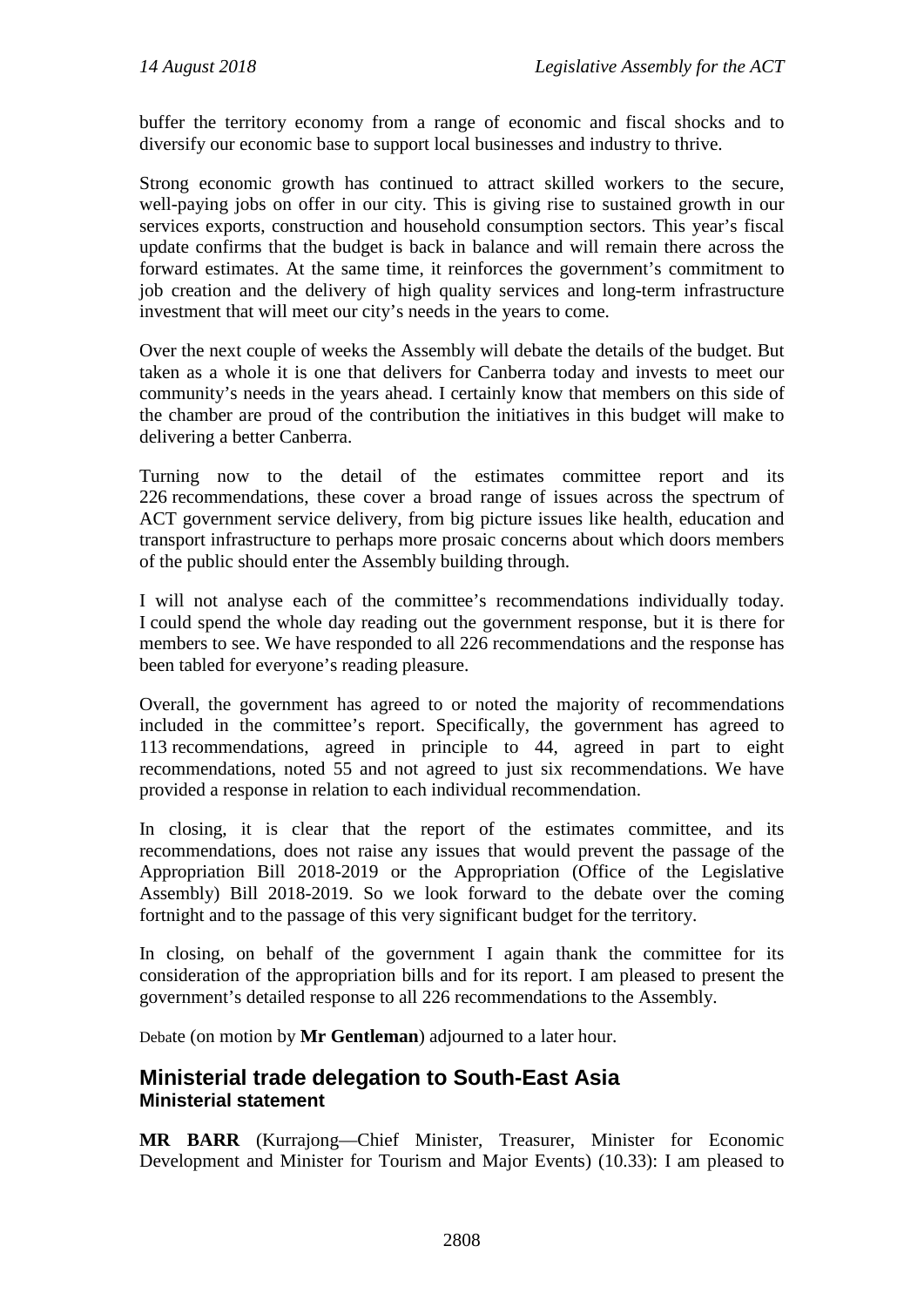report to the Assembly on the recent trade delegation I led to Singapore, Hong Kong and South Korea. Consistent with the ACT government's economic development and international engagement strategies, this delegation was aimed at growing Canberra's international markets and promoting our city as a trade and investment destination to drive continued economic growth and diversification.

Madam Speaker, this recent international engagement was a significant undertaking, with almost 60 representatives from Canberra in market for the Singapore segment of the delegation involved in activities across a range of program streams, including financial bond market presentations; innovation and venture capital with growth stage companies; tourism destination marketing; screen production collaborations; urban renewal and property development; and aviation and freight infrastructure investment. With multiple streams of activity, the delegation was delivered as a team Canberra approach which was leveraged as a platform to build the CBR brand.

Apart from promoting ACT government bonds to the international finance sector and showcasing Canberra's property investment potential, activities in Singapore included attending the World Cities Summit on sustainable cities and launching the Canberra investment showcase targeting Singapore venture capital for growth stage companies.

In Hong Kong the program focused on bond market presentations, property development opportunities, international hotel investment and aviation.

In Seoul the program also included bond markets, as well as property development, renewable energy and sustainability, screen and film, and defence and transport.

I can advise the Assembly that, as an immediate consequence of the delegation, a Singapore-based investment group has already visited Canberra to look at a range of investment opportunities. A Hong Kong investor has contacted ACT commercial agents with a view to purchasing a Canberra hotel that is currently listed for sale. Discussions are underway between Screen Canberra, Screen Wellington and the Singapore Film Commission about a joint film development training course, with a view to culminating in an international film production project, and discussions have started about a possible joint film activity in South Korea.

I will now go into more detail about the activities undertaken during this delegation. In relation to bond investor meetings, the territory continues to enjoy Standard & Poor's AAA credit rating, the highest possible credit rating available for jurisdictions in Australia, given the Australian government's credit rating. We are one of three Australian governments, as well as one of only 26 non-US state or local governments in the world, to hold the AAA credit rating. This is a strong endorsement of this government's fiscal strategy.

Engagement with international bond markets showcases Canberra's economic opportunities to financial investors and seeks to better diversify our investor base and attract more investment to Canberra.

During this trade mission I met with 10 financial institutions in Singapore, Hong Kong and South Korea to provide an update on the 2018-19 ACT budget and our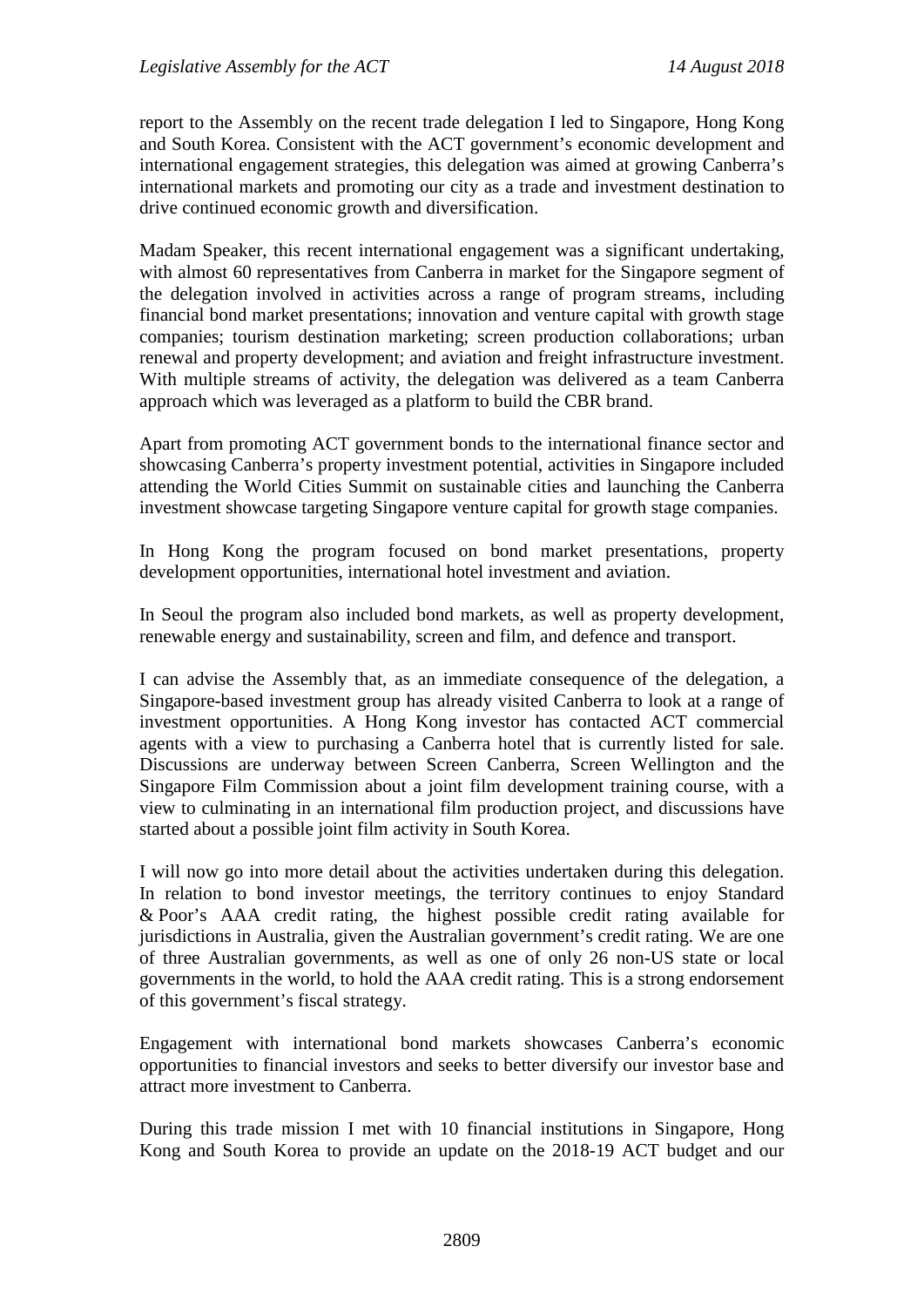forward debt issuance plans. I continue to receive very positive feedback from our program of bond investor meetings, including improved understanding of the Australian Capital Territory and a positive view of the government's borrowing strategy and objectives.

The delegation also promoted Canberra's land release program to a diverse international audience. Property investment showcases were held in Singapore, Hong Kong and Seoul, where properties such as the Braddon and Turner on Northbourne projects, which have been just released to the market, were promoted. The government is committed to developing a diverse and vibrant Canberra with a distinctive urban identity, and there is a clear opportunity for international investment in development opportunities. As I have mentioned, this has already resulted in one potential investor coming to Canberra, and there is no doubt that there will be more investment interest in a number of prominent sites that are coming to market in the months ahead.

Building on the success of the investor showcase held in Singapore in April 2017, the CBR Innovation Network and ANU Connect Ventures staged a Canberra investment showcase providing a platform for Canberra start-ups to pitch for venture capital investment. I was delighted to launch the showcase with Australia's High Commissioner to Singapore, His Excellency Mr Bruce Gosper, and to attend the presentations by the Canberra start-up companies that covered industries as diverse as agritech, construction and sport technology. I can advise the Assembly that these presentations were warmly received by Singaporean investors.

Connected to this initiative, I also met with executives of the Singapore technology manufacturing firm VSI Industries, a prominent investor in Canberra companies Seeing Machines and Liquid Instruments. I was very pleased to be informed that following this meeting the VSI board signed off on a further \$3 million investment in the new Canberra venture capital fund Significant Capital Ventures.

Turning to aviation and freight, the commitment by Singapore Airlines to invest in daily services to Canberra, with an improved product offering between Canberra and Singapore only 18 months after commencing this route, has been a significant vote of confidence for the economy of Canberra and the broader region. The ACT government's relationship with Singapore Airlines is very strong, and I was pleased to have the opportunity to meet with the Chief Executive Officer of Singapore Airlines, Mr Goh Choon Phong, once again. We discussed the success of the route and the practical measures that we can undertake to enhance the service.

There is no doubt that there is confidence across the board that this service will continue to grow, supported by the commitment of Singapore Airlines and the ACT government. A key outcome of this delegation was finalising arrangements with Tourism Australia for a full-time staff member to be based in Tourism Australia's Singapore office. The staff member will implement VisitCanberra's international distribution and partnership strategy and work in market to grow leisure visitation and expenditure for the Canberra economy in markets such as Singapore, Malaysia and India. They will also work directly with Singapore Airlines staff in those countries to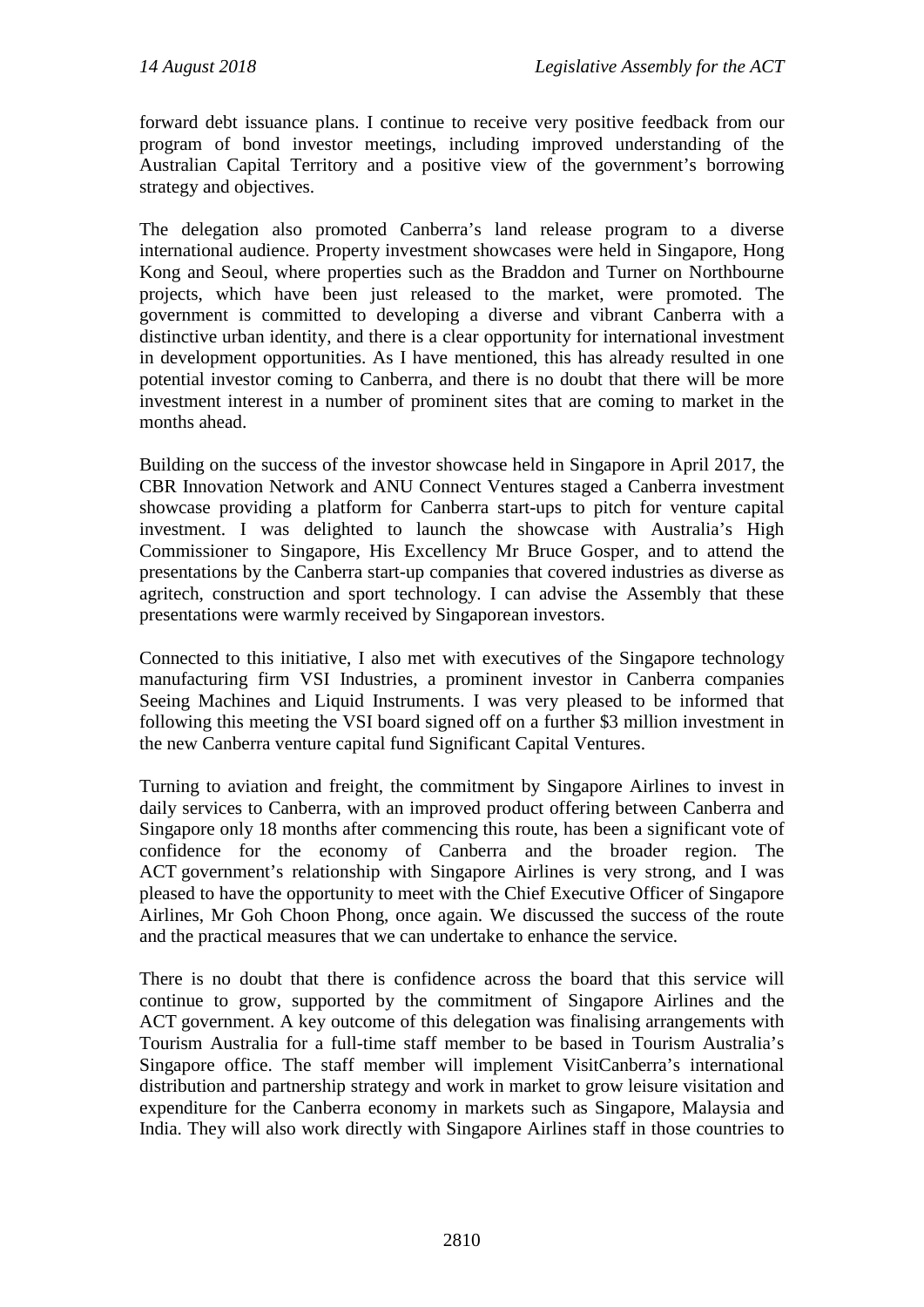grow destination awareness under the Singapore Airlines and ACT government joint tourism marketing partnership.

As we continue to support the growth of international passenger travel, we also took the opportunity whilst in Singapore to tour two new freight distribution and logistics facilities. I visited Toll City, a next-generation warehousing facility designed to cater for growth industries such as pharmaceuticals, and we had an in-depth discussion around how the ACT government and Canberra Airport can work with Toll on opportunities in this area.

I also met with the YCH group, a significant importer of primary produce into Singapore, about the opportunities for the delivery of fresh produce and other products from the Canberra region. This continues to be an area of focus for the ACT government and the Canberra Airport, to capitalise on the opportunities these direct flights offer.

Going to the tourism sales program, VisitCanberra delivered a comprehensive sales program in Singapore during this delegation, and I was delighted that 19 Canberra tourism operators participated. The objectives included developing and strengthening business relationships with the key distribution partners and providing opportunities for tourism operators to network with customers. The significant support received by local operators demonstrates the increasing opportunities that Canberra businesses are seeing in the Singapore market. Further talks occurred between the Commissioner for International Engagement and representatives of Canberra's National Zoo and Aquarium to progress the linking of our zoo and aquarium with the Singapore Zoo and the Wellington Zoo through a memorandum of understanding.

Whilst in Singapore I also attended the opening of Screen Canberra's screen pod training course conducted with the Singapore Film Commission. Canberra has a growing film and entertainment industry that delivers many of the government's objectives around diversification of the economy, innovation and, of course, Canberra as a city of ambition. Screen pod links creatives with the market to co-develop commercial projects. Screen Canberra ran a taster of the screen pod training in Singapore and hopes that this will lead to talent exchange, Australian opportunities and co-productions between Canberra and Singapore.

Over the first weekend of the delegation, the World Cities Summit was held. This consisted of a number of activities attended by the Commissioner for International Engagement and me, including the Young Leaders Symposium, the Mayors Forum, a technology showcase meeting with Hewlett Packard and the Singapore business showcase. A hundred and sixty mayors from around the world attended the forum to discuss a range of issues facing local governments as the world becomes increasingly urbanised.

It would be fair to say that this weekend program was extensive, and I thank the government of Singapore, in particular the Centre for Liveable Cities, for organising this summit, and for the participation of both me and the Commissioner for International Engagement.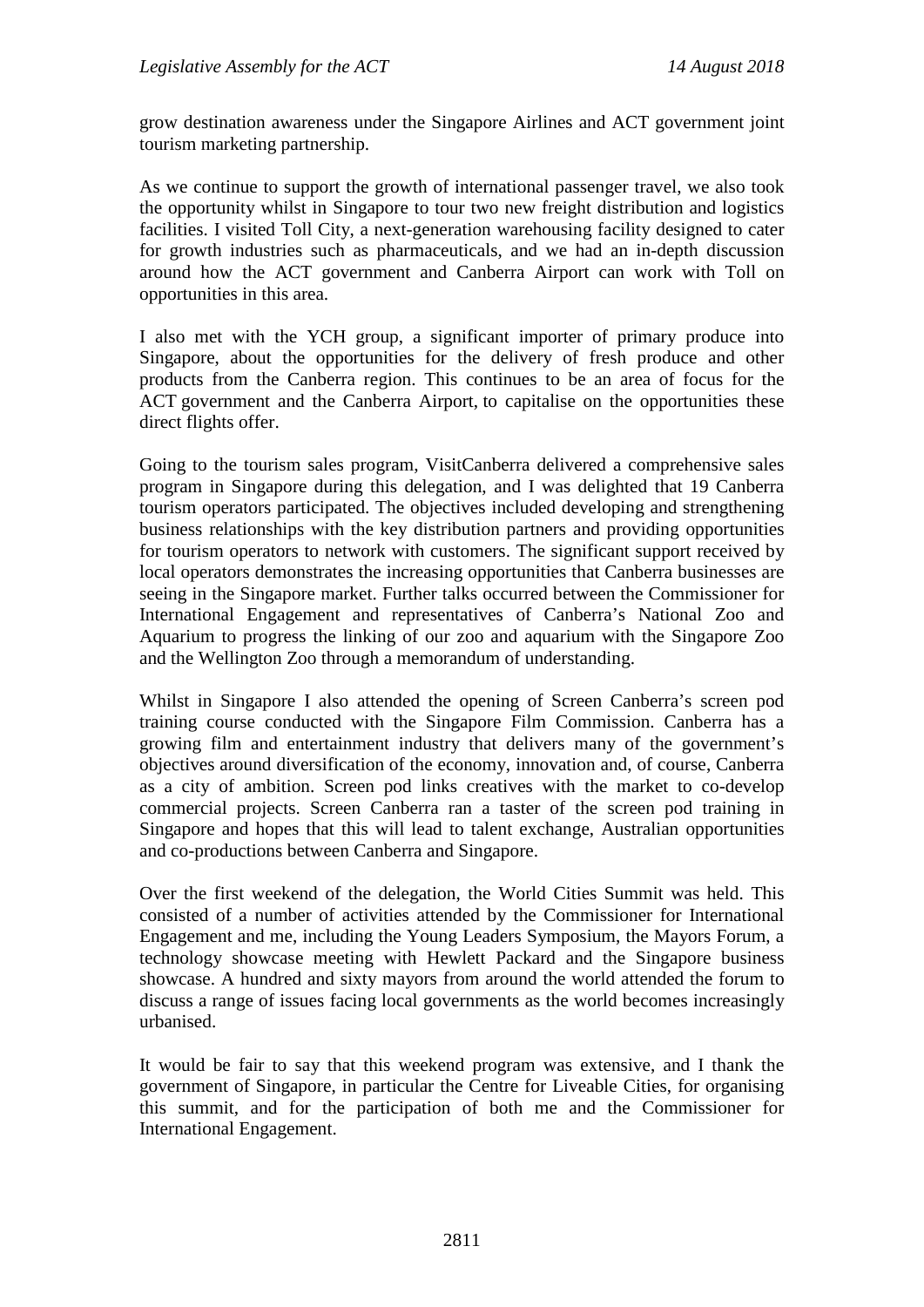We left Singapore and moved to Hong Kong. Canberra has seen significant growth in both tourism and aviation over the last few years, and we have seen significant growth in hotel investment. Whilst in Hong Kong, I met with the chief executive officer of the Ovolo group. Members might be aware that the Ovolo group recently purchased the leasehold of Hotel Hotel, just over in New Acton, from the Molonglo Group. This purchase followed a meeting I had with the group about a year ago to encourage their investment in Canberra hotels. The Ovolo brand enhances Canberra's reputation as a globally connected city and also enables access to the international marketplace through the company's extensive distribution network. I was very pleased with the meeting and the success of the Ovolo group's investments in Canberra to date and look forward to further investments in our tourism sector from that hotel group.

Canberra's potential as a global aviation hub is growing, and we are looking to promote opportunities for new airlines to connect with Canberra. A connection with Hong Kong and other major cities in China will open Canberra to a range of new tourism trade and investment opportunities.

In Hong Kong I met with Mr John Zheng, the general manager of airline planning and commercial development, and his team at Hong Kong Airlines. This was the first meeting between the ACT government and Hong Kong Airlines and provided an opportunity to give an overview of Canberra's tourism market and its growing visitor economy and key economic drivers and to outline why our city presents an opportunity for future expansion for Hong Kong Airlines into the Australian market.

Moving to South Korea, my visit started with a meeting with the Australian ambassador, His Excellency Mr James Choi, who highlighted the vast range of opportunities for the ACT, particularly focused on renewable energy. Members may not be aware, but the South Korean government's current policy is to raise the use of renewable energy in their nation from two per cent to 20 per cent by 2030. Given the ACT's proven record of policy development in renewable energy, we are ideally placed to assist with and capitalise on this opportunity.

Whilst in South Korea I also met with Samsung, Hanwha and Hyundai. Discussions with Samsung quickly moved beyond the infrastructure of delivering renewable energy to greater use of the information generated. Samsung's work with other technologies like blockchain and advances in health was also discussed. We look forward to the development of a long-term relationship with Samsung in these and other areas.

Hanwha is another South Korean company with significant interests in renewable energy. Discussion with this group focused on the next generation of renewable energy generation and storage systems as well as the continuity of supply of electricity.

The meeting I held with Hyundai was at their Seoul Motorstudio, where we had the opportunity to ride in a hydrogen-powered Hyundai motor vehicle. Discussions focused on the company's delivery of hydrogen-powered cars, buses and trucks, and the intersection of this activity, as well as the ACT government's objective of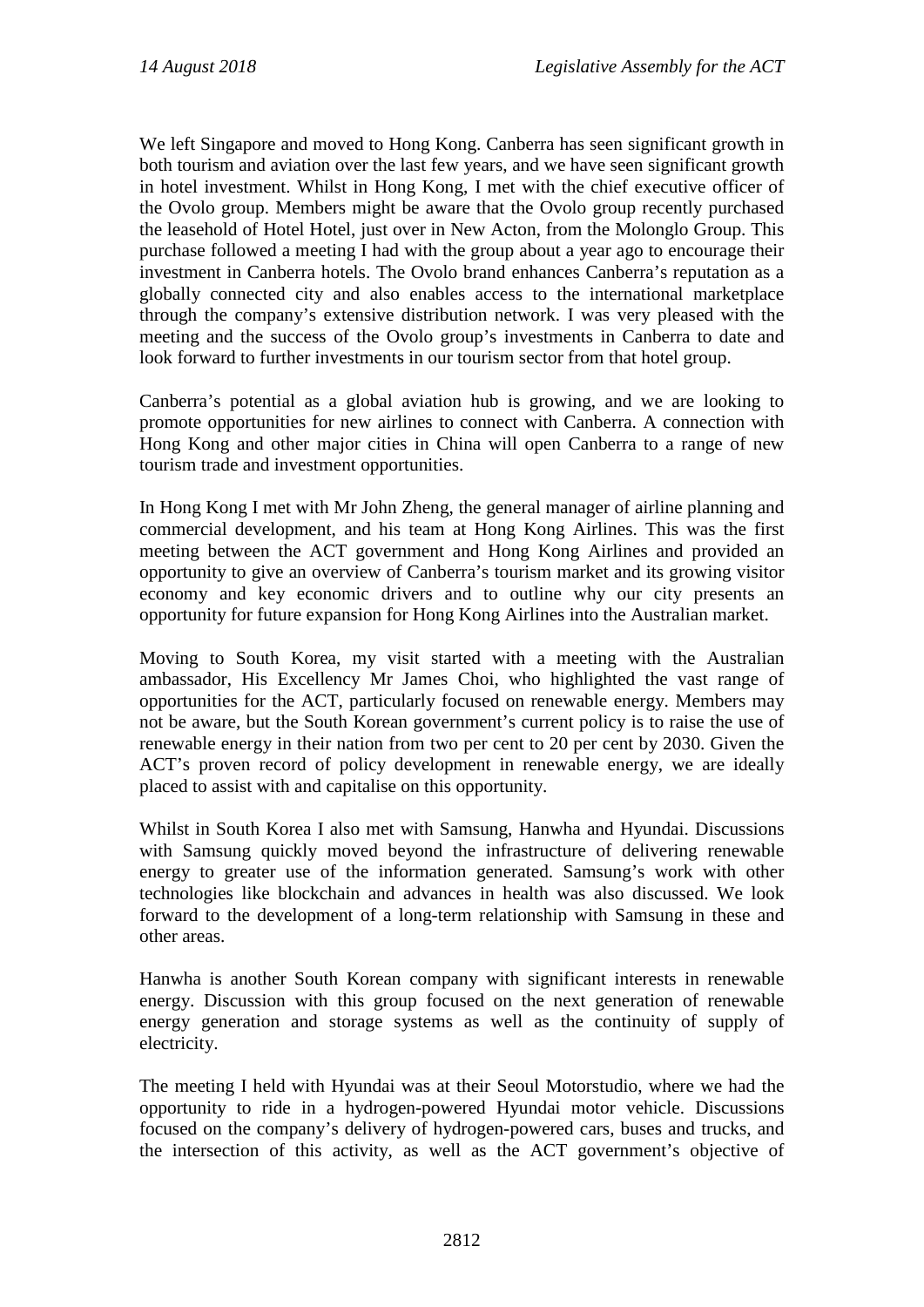reducing fuel emissions. I would particularly like to thank Scott Nargar from Hyundai Australia, who organised the meeting.

In Seoul I also met with the chair of AustCham Korea, Chris Raciti, to discuss the scope and nature of Australian activity in South Korea, particularly in Seoul. AustCham Korea organised what turned out to be a sell-out "Renewable energy breakfast with the Chief Minister of the ACT", where I spoke about the ACT government's activities and policy leadership on renewable energy. I would particularly like to thank Chris and his staff at AustCham for assisting the delegation in South Korea.

Madam Speaker, the primary objective of this delegation was to further deepen our relationship with Singapore and Hong Kong and to explore a range of opportunities in the South Korean market. The relationships formed will promote opportunities to work together across a range of government and business connections.

In closing, I would like to acknowledge the support provided to the delegation by the Department of Foreign Affairs and Trade, particularly the Singapore, Hong Kong and South Korean representatives and their in-market teams. A particular thankyou to Austrade, again here in Canberra and more broadly in those destination markets. Thank you also to Canberra Airport, the CBR Innovation Network, the Australian National University, Screen Canberra, the team at the Canberra Business Chamber, and all of the representatives from the ACT, a very large delegation, who participated in the mission. Thank you for your time and commitment to seeing the ACT economy continue to grow. We look forward to building on these connections in the years ahead.

In conclusion, I think our future as a destination for international investment is very bright. We have a range of very significant technologies that we can now export into these markets. The connectivity we have through Singapore Airlines into South-East Asia is a very important part of this economic development opportunity for the ACT.

I present the following paper:

Asia Ministerial Trade Delegation—July 2018—Ministerial statement, 14 August 2018.

I move:

That the Assembly take note of the paper.

Question resolved in the affirmative.

#### <span id="page-17-1"></span><span id="page-17-0"></span>**Asbestos-related works across Canberra Ministerial statement**

**MR GENTLEMAN** (Brindabella—Minister for Police and Emergency Services, Minister for the Environment and Heritage, Minister for Planning and Land Management and Minister for Urban Renewal) (10.50): I am pleased to table the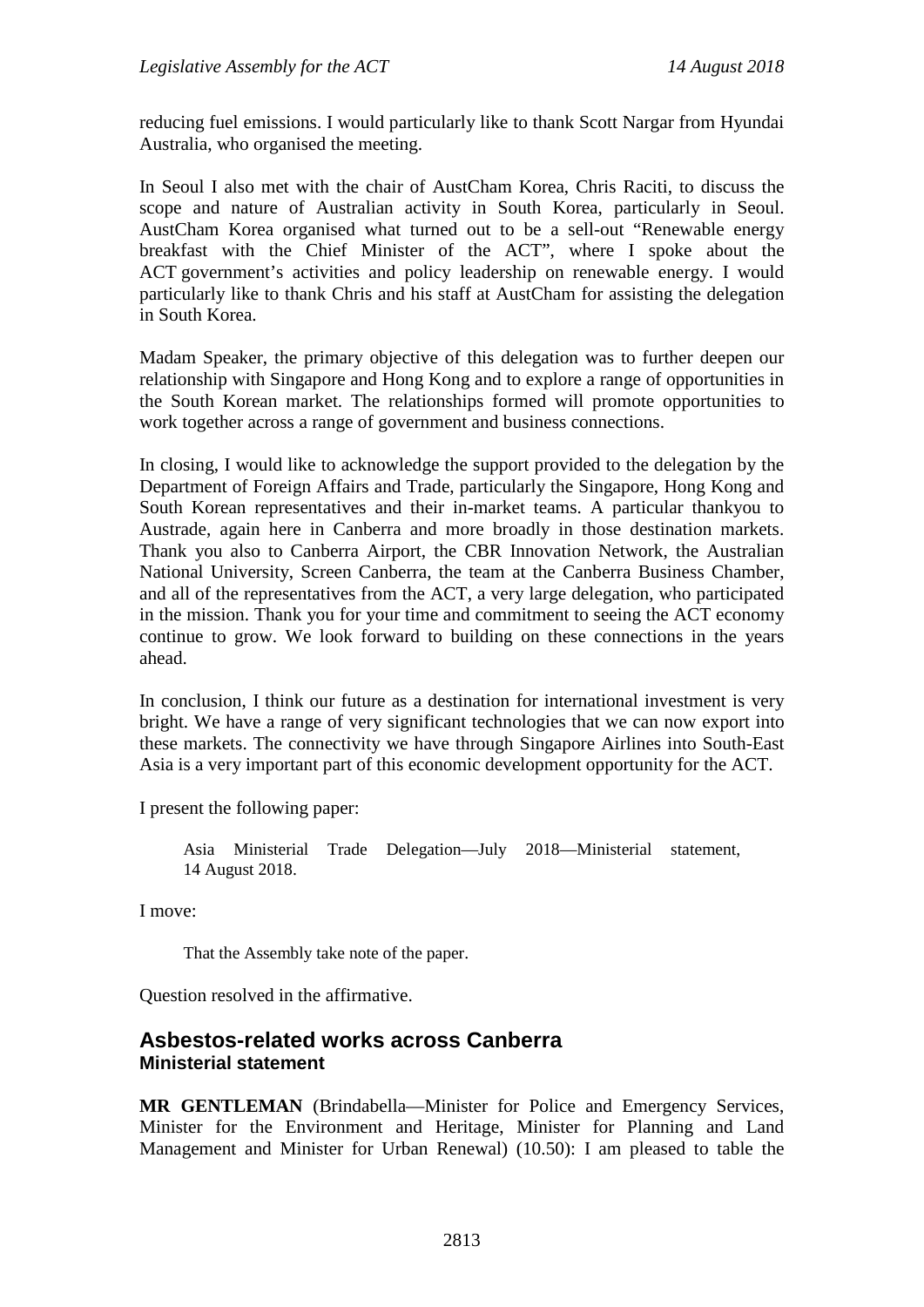annual statement on asbestos-related work in the territory. Over the past 12 months a significant amount of asbestos-related work has been undertaken in the territory to ensure the safety of residents, workers and those within our schools. In particular, the asbestos response task force, WorkSafe ACT and the Education Directorate have been at the forefront of this work.

The presence of loose-fill asbestos insulation in our suburbs has had significant social, financial and emotional impacts on the owners, tenants and family and friends of the over 1,000 Mr Fluffy properties in the ACT. It has also presented unprecedented and unique challenges for the people of Canberra and the ACT government. I am pleased to report that the government, through the loose-fill asbestos insulation eradication scheme, is close to delivering its promised enduring solution to an issue that has touched the lives of so many Canberrans.

2018 will see the demolition of the vast majority of Mr Fluffy properties. Some 929 properties have already been demolished through the government's program, while a further 22 properties have been demolished privately. Collaborative planning and problem-solving, diligent monitoring and evaluation, the introduction of innovative processes, and ongoing community engagement have all contributed to the delivery of a safe, efficient, and effective demolition program.

Only 72 affected and impacted properties now remain, mainly those with settlement dates of up to June 2020 or those not participating in the scheme. There are also a number of properties that have their own unique circumstances to work through, particularly those in unit complexes.

The anticipated net cost of the scheme has fallen from its original estimate of some \$400 million to \$295 million, primarily due to reducing demolition costs and increased land values. The public sale of remediated land is now an established part of the local real estate scene, with revenue helping to defray the cost of the scheme and repay the \$1 billion commonwealth loan.

Sales have been strong and have seen interest from buyers looking for the opportunity to purchase cleared and remediated blocks of land in established suburbs, with nearly 700 blocks sold so far. New homes are springing up on these blocks, signalling the beginning of the community regrowth that has always been an intended outcome of the scheme. However, the story of Mr Fluffy has never been one just about land and houses. It is a story about people's lives—their fears and anger, their relief and hopes and, most importantly, their futures.

The key to the task force's success has been maintaining a focus throughout on people: providing compassionate support, clear guidance and meaningful assistance. The task force's role continues, focused on supporting the remaining residents, completing the remediation work and remaining focused on safety now and into the future. I commend the achievements of the asbestos response task force in helping to realise the government's commitment to a lasting solution to this most wicked of circumstances.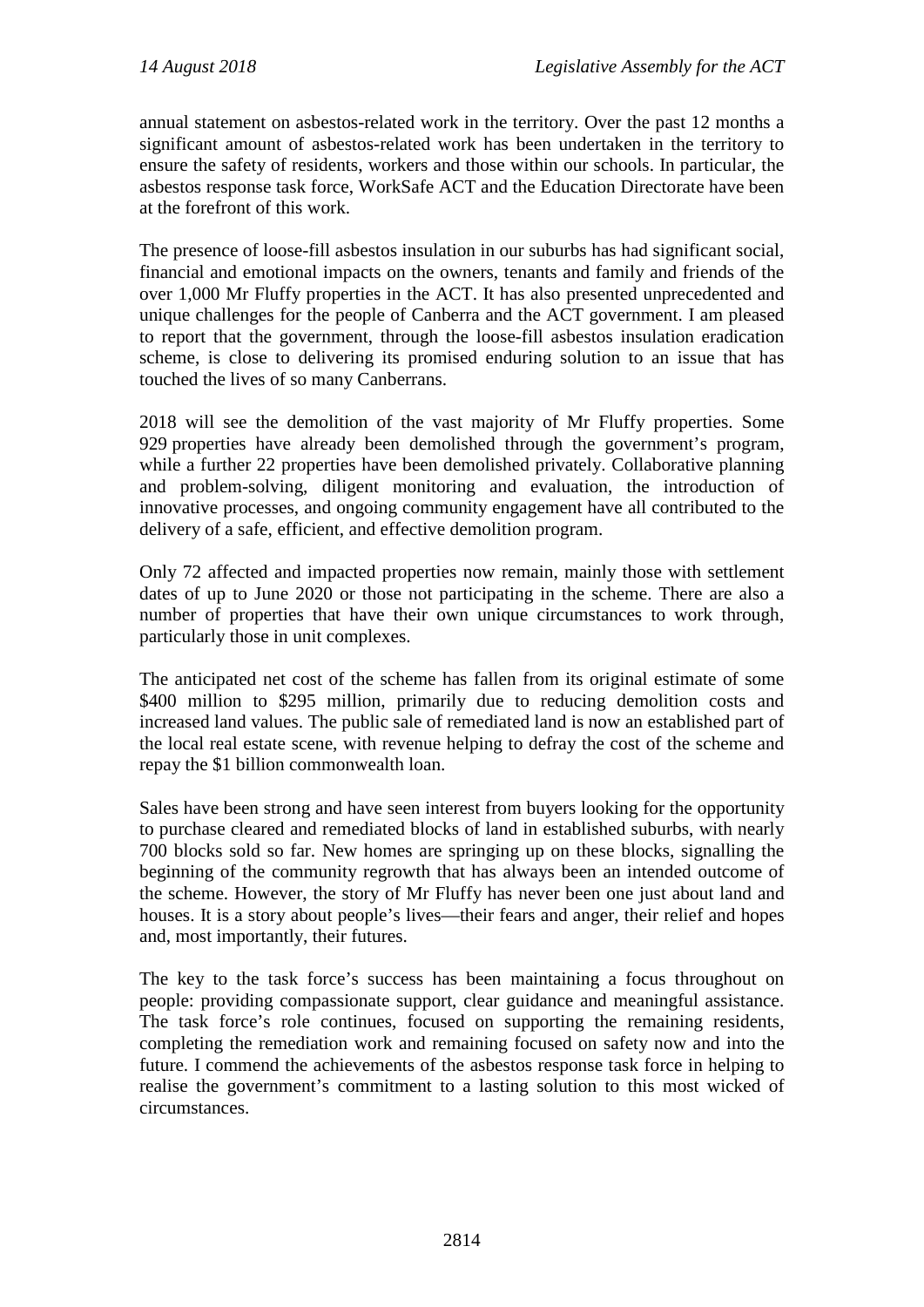Alongside the work of the taskforce, WorkSafe ACT continues to work towards ensuring compliance with legislation relating to asbestos removal and eradication. The following activities have been undertaken for the reporting period following activities have been undertaken for the reporting period 2017-18: 2,959 notifications were received for asbestos removal works in the ACT for both friable and non-friable asbestos, 139 of which related to the eradication scheme.

WorkSafe ACT has continued to maintain an asbestos team for the reporting period to ensure the regulatory compliance of the loose-fill asbestos insulation eradication scheme. WorkSafe ACT undertook 843 Mr Fluffy-related inspections for removal and demolitions for the end of financial year to June 2018. This included regulatory compliance of two private demolitions.

WorkSafe has engaged residents who remain in their affected properties to help them comply with WHS regulations to update asbestos contamination reports, or ACRs. Those residents have been sent guidance and information by post, along with follow-up by phone by a dedicated inspector. Currently 53 affected properties remain occupied in the ACT, and WorkSafe continues to work with the residents of those 53 properties to encourage self-compliance.

Unit 1 at the Ainslie Shops has undergone removal of the bulk loose-fill asbestos in the roof cavity without incident. The project was completed with minimal disruption to the business. The Ainslie shops has undergone a further environmental cleansing in the roof cavity at numbers 3 and 5, with a full roof replacement and refurbishment of the entire roof from number 1 to 7 inclusive. WorkSafe engaged with owners of the building during this process to ensure compliance with WHS regulations and asbestos removal codes of practice. WorkSafe continues to engage businesses in the Ainslie shopping precinct after the removal and refurbishment works.

WorkSafe has been actively involved in the removal works undertaken at Campbell and Narrabundah schools during the reporting period, providing regulatory guidance to the Education Directorate relating to asbestos eradication without incident.

WorkSafe successfully prosecuted a warehouse owner in Fyshwick for not following appropriate control measures during the high-pressure cleaning of a corrugate roof containing asbestos. The owner was ordered by the Industrial Magistrate to repay the ACT government costs of cleaning and remediation, totalling \$249,637.08, with a conviction recorded.

WorkSafe continues to engage with contractors on the NBN rollout to ensure the safe removal of asbestos pits is undertaken under agreed arrangements with the regulator. WorkSafe is currently overseeing the safe removal of asbestos meter boards during the power of choice program for electrical metering replacement and/or renewal.

As members know, asbestos was frequently used in building materials in Australia until the mid to late 1980s. The use of materials containing asbestos lessened after this time until it was banned in 2004. It has been used in ACT government schools, and the ACT government remains committed to the ongoing management and removal, as required, of materials containing asbestos in school buildings.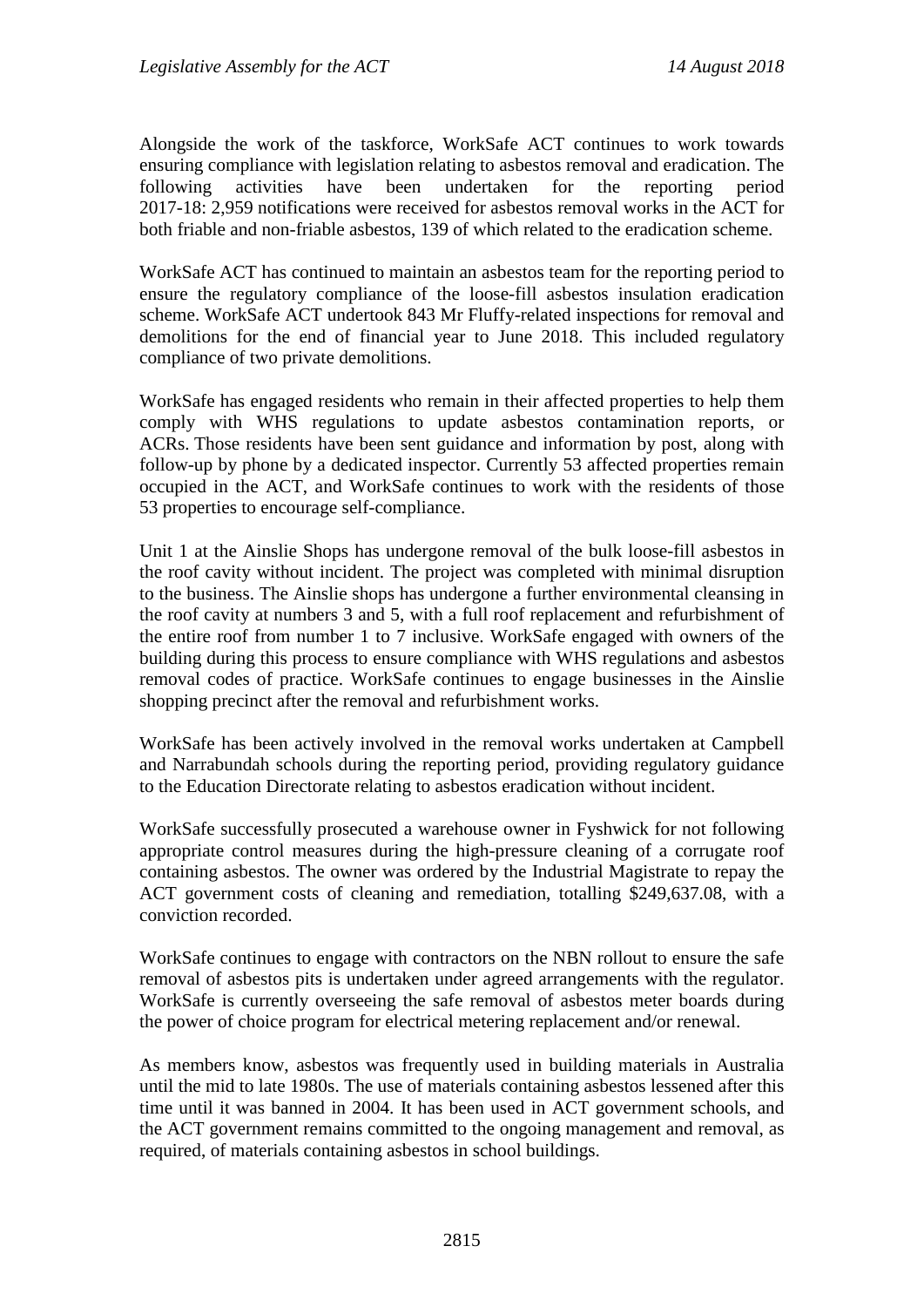The safety of students, staff, contractors and the community is of paramount importance to the ACT government. If bonded asbestos material—for example, asbestos cement sheeting, or AC sheeting—is well maintained, undisturbed or inaccessible, it does not pose a health risk. There are 69 ACT public schools with a confirmed presence of asbestos-containing materials. Each of these public schools has a hazardous materials survey and management plan that includes an asbestos register. The survey and register are dual components of the same portfolio of information and, as such, must be read concurrently.

Any asbestos removal works are completed by a licensed asbestos removalist and are removed after hours when there are no students or staff in the school—for example, at night, on weekends and during school holidays. Demolition work in areas where it is possible that material containing asbestos may be exposed—for example, wet areas must be undertaken after hours.

Regardless of the schedule of removal, mandatory exclusion zones are created on every occasion. Following the completion of the asbestos removal works, air monitoring is conducted before testing can be carried out by the National Association of Testing Authorities, or NATA, and registered laboratory and clearance certificates can be issued.

The type of asbestos is not the only factor which triggers removal. The eaves at Melba High School were replaced even though only bonded asbestos was found, as students kicking balls in the playground had been found to occasionally break the eaves, increasing an otherwise low risk situation.

Where schools require upgrades to floor coverings, the education support office provides funds to test and, if necessary, remove existing vinyl tiles which contain asbestos adhesive. Schools experiencing window breakages through accident or vandalism are also financially supported to test and, where necessary, remove all the black asbestos mastic prior to glass replacement. Where a bank of windows is identified adjacent to the broken one, all are repaired, often using energy efficient glazing.

One building at Campbell Primary School was demolished in January 2018 due to the presence of friable crocidolite asbestos within the wall cavities. This asbestos has been managed safely for a number of years. However, the building was at the end of life and the only long-term management measure was to demolish the building.

Three buildings at Narrabundah College contain friable crocidolite asbestos material. Alternative temporary classrooms are in the final stages of construction for occupation from day one of term three, with the demolition of three affected buildings being planned for the second half of 2018.

A great deal of asbestos-related work has been undertaken in the territory, and I commend all agencies and workers involved in the work to protect our residents, workers, and those within our schools from the risk posed by asbestos. I present a copy of the statement: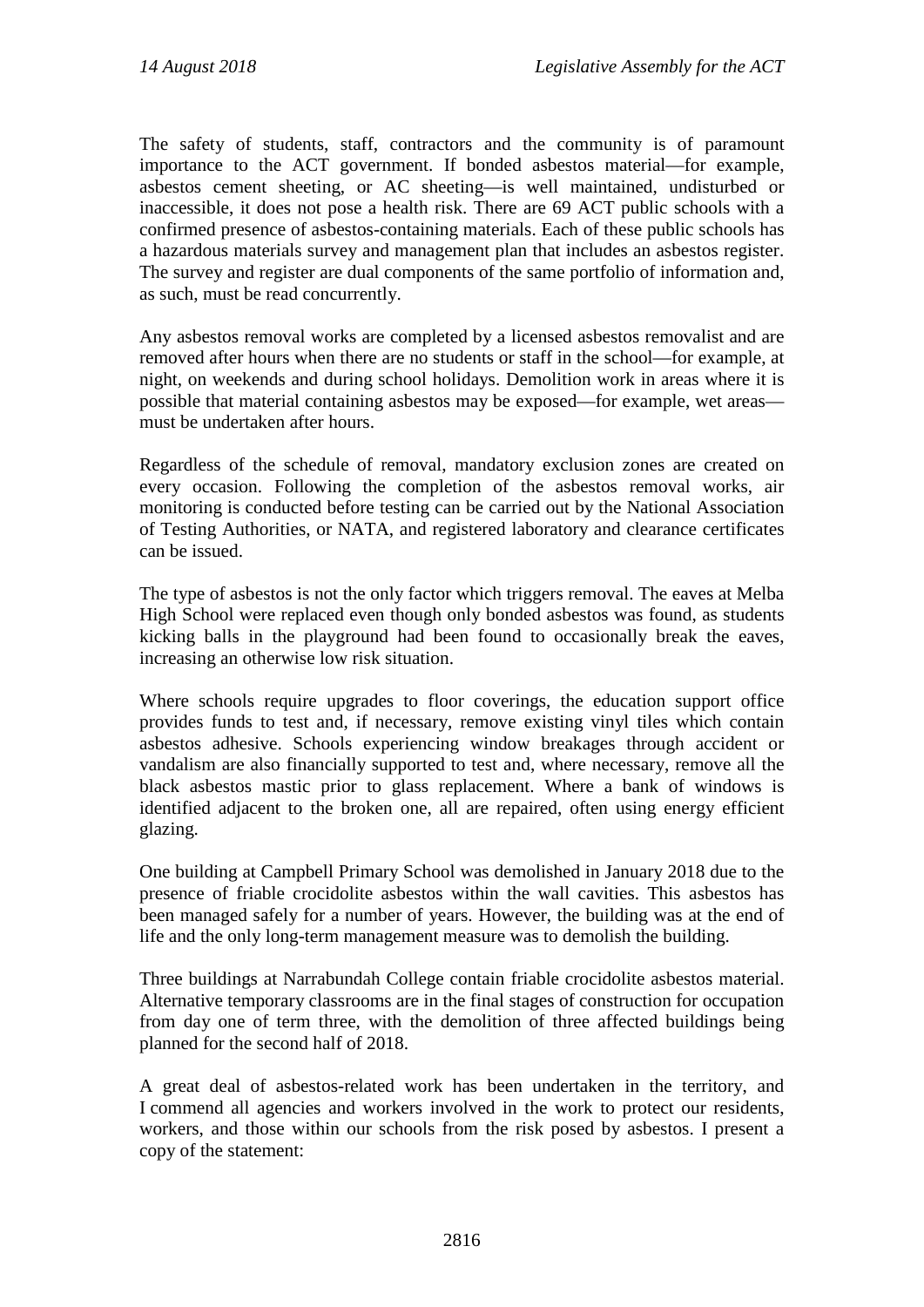Asbestos related works across Canberra—Minister's annual statement— Ministerial statement, 14 August 2018.

I move:

That the Assembly take note of the paper.

Question resolved in the affirmative.

#### <span id="page-21-0"></span>**Government Procurement (Secure Local Jobs) Amendment Bill 2018 Statement by minister**

**MS STEPHEN-SMITH** (Kurrajong—Minister for Community Services and Social Inclusion, Minister for Disability, Children and Youth, Minister for Aboriginal and Torres Strait Islander Affairs, Minister for Multicultural Affairs and Minister for Workplace Safety and Industrial Relations) (11.01), by leave: I wish to correct the record in relation to a statement I made in the presentation speech for the Government Procurement (Secure Local Jobs) Amendment Bill 2018.

On 2 August I advised the Assembly that more than 1,500 companies currently hold certificates under the existing industrial relations and employment certification regime. This figure was based on a misreading of the ACT government procurement and capital works listing of compliant contractors, which has more than 1,500 entries but includes around 200 certificate numbers that do not have a business name attached to them. On further investigation via the ACT government open data portal, I found that the actual number of industrial relations and employment certificate holders, as of 3 August 2018 is 1,341, and I correct the record accordingly.

#### <span id="page-21-1"></span>**Standing orders—suspension**

Motion (by **Mr Gentleman**) agreed to, with the concurrence of an absolute majority:

That so much of the standing orders be suspended as would prevent orders of the day, Assembly business, relating to the Report of the Select Committee on Estimates 2018-2019 and the Government response, being called on and debated cognately with orders of the day Nos 1 and 2, Executive business, Appropriation Bill 2018-2019 and Appropriation (Office of the Legislative Assembly) Bill 2018-2019.

## <span id="page-21-2"></span>**Appropriation Bill 2018-2019**

[Cognate bill: Appropriation (Office of the Legislative Assembly) Bill 2018-2019 Cognate papers: Estimates 2018-2019—Select Committee—report Estimates 2018-2019—Select Committee—government response]

Debate resumed from 5 June 2018.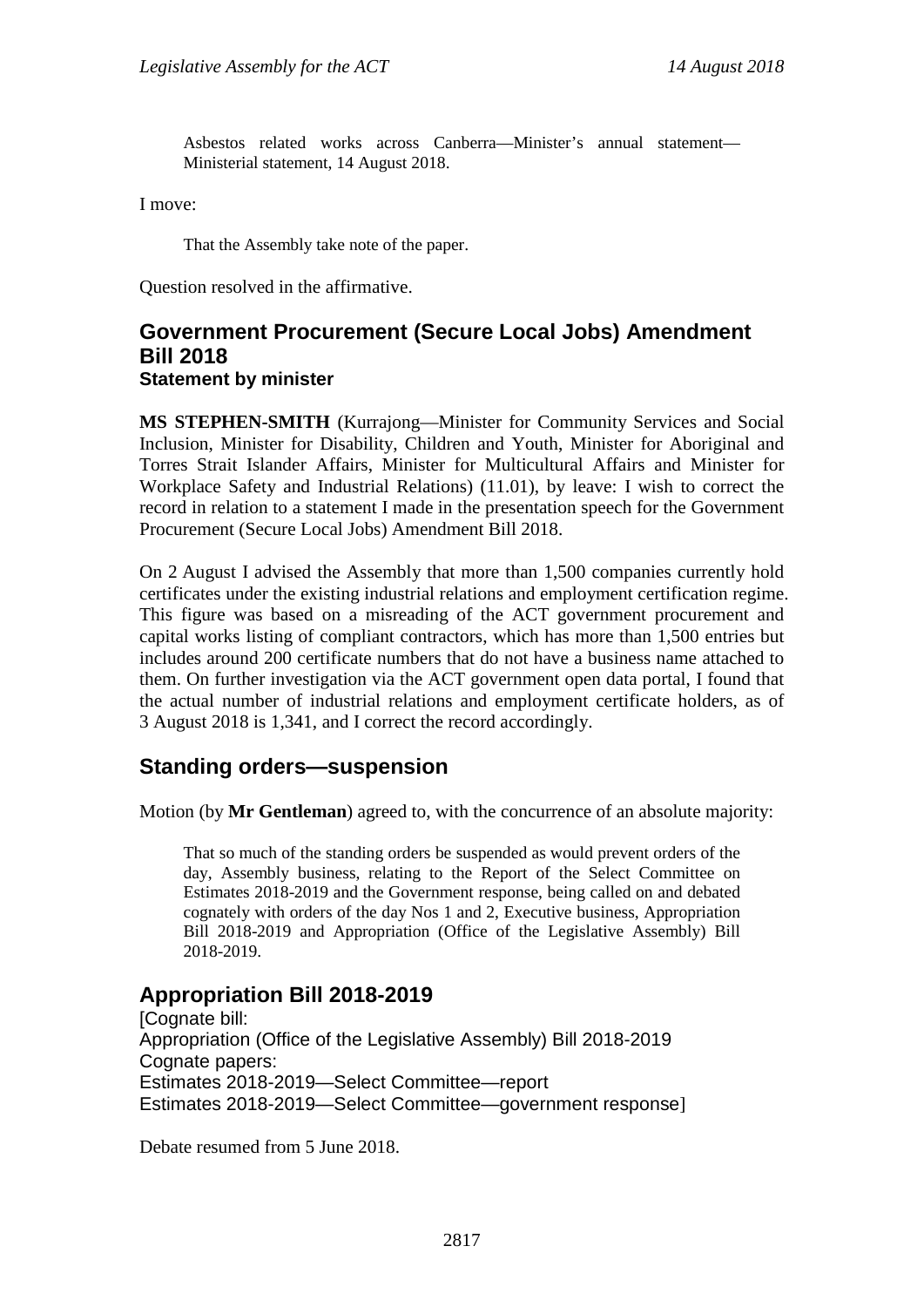#### **Detail stage**

**MADAM SPEAKER**: I remind members that in debating order of the day No 1, executive business, they may also address their remarks to executive business order of the day No 2 and Assembly business orders of the day relating to the report of the Select Committee on Estimates 2018-2019 and the government response.

Standing order 180 sets down the order in which this bill will be considered—that is, in the detail stage any schedule expressing the services for which the appropriation is to be made must be considered before the clauses and, unless the Assembly otherwise orders, the schedules will be considered by the proposed expenditure in the order shown.

With the concurrence of the Assembly, I am proposing that the Assembly consider schedule 1 by each part, consisting of net cost of outputs, capital injection and payments on behalf of territory. Is that the wish of the Assembly? That being so, schedule 1 will be considered by each part, consisting of net cost of outputs, capital injection and payments on behalf of territory, then the clauses and the title.

Schedule 1—Appropriations—Proposed expenditure.

ACT Local Hospital Network—Part 1.1

**MS FITZHARRIS** (Yerrabi—Minister for Health and Wellbeing, Minister for Transport and City Services and Minister for Higher Education, Training and Research) (11.04): I am very pleased to rise today to talk to this government's investment in ACT Health and in the health and wellbeing of our community. As the Minister for Health and Wellbeing, I welcome this opportunity to outline the key initiatives contained in this year's budget for health and community care.

As we all know, we are a growing city, with more people moving to Canberra and the region and choosing to live here each year, and more babies being born each year. We have many opportunities and many challenges in our health system. We have opportunities and many challenges in the health of our population, but the government is making significant investments in the health and wellbeing of our community right across our city.

With Canberra a health centre not only locally but also for the nearby region, many of our services are also available for the growing needs of health consumers from across the border and into southern New South Wales. To meet these growing needs, this year's budget commits \$7.8 billion over four years to the health portfolio across both the ACT Health Directorate and the ACT local hospital network. This funding will continue to strengthen the capacity of the ACT health system and the wonderful ACT health workforce to deliver public health services to us all, with funding for health to rise to about \$2 billion a year by 2021-22.

Our investments will boost Canberra's public health care, with major new investments in our hospitals and local health services, right from the community level through to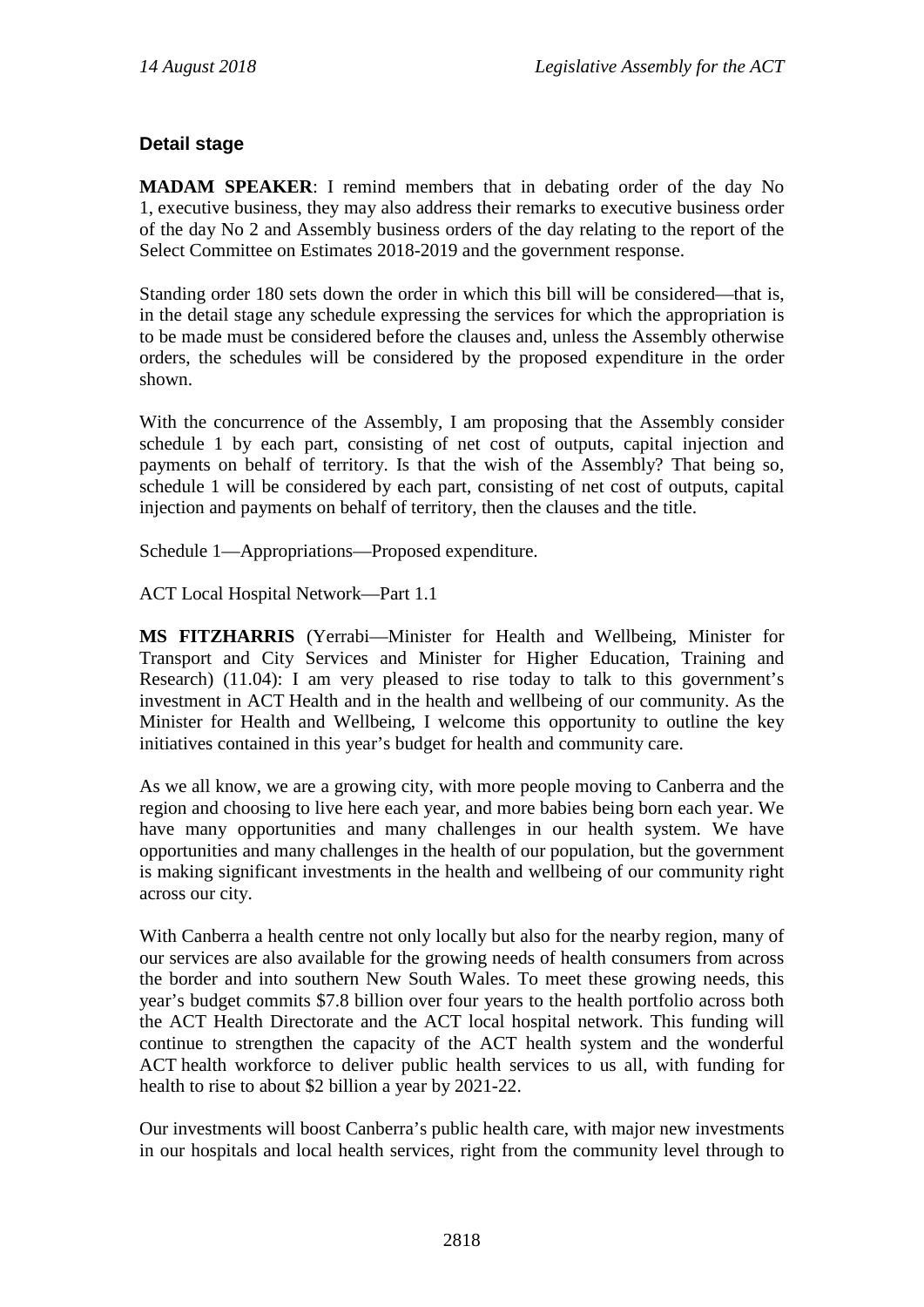the delivery of acute and emergency care. And this boost is focused on meeting the needs of our growing community and our ageing population and building a health system that puts patients at the centre of all the services that are delivered.

I am pleased to say that this year's budget provides a significant new investment of \$112 million in staff and services to enhance our core hospital community health services over the next four years. This investment is designed to meet the growing demand for hospital services and give greater flexibility for ACT Health to put more resources into emergency and critical care, more surgeries and more hospital beds. It will significantly improve the ability of both the Canberra and Calvary hospitals to manage patient demand and patient flow for emergency departments and surgical areas.

For the Canberra Hospital this funding represents a significant boost in the funding for essential emergency and critical care services, including the following new initiatives: \$64.7 million to increase the number of elective and emergency surgeries, \$25.9 million to resource more hospital beds and \$21.2 million for more resources to help cut waiting times at the Canberra Hospital emergency department.

In addition, this budget also invests in programs aimed at reducing pressure from front-line hospital services. This includes \$34.5 million being invested to expand the popular hospital in the home program so that around 3,000 patients each year can receive the care they need in their homes or in community health centres, to more quickly return to their lives and improve their recovery. This initiative delivers on an election commitment and is an initiative that builds on last year's budget to see this expansion come to fruition.

As minister I am also focused on ensuring we have high quality health infrastructure across the city to meet the needs of our growing community. As part of this I am very pleased to say we are now treating the first patients at the new University of Canberra Hospital, which officially opened in June this year. The opening of the new hospital has been a very exciting time for the local health sector and a major milestone for ACT Health which has been the culmination of years of planning and a lot of hard work.

I am also pleased to say that next month we will officially open the new Gungahlin walk-in centre, correlated with the Gungahlin community health centre in the Gungahlin town centre. Once open, it will be Canberra's third walk-in centre, extending the services that consumers highly regard at Belconnen and Tuggeranong to the expanding and newer suburbs in the north of Canberra.

But when it comes to how the government is continuing these long-term investments in the health facilities our city will need in the years ahead, the budget also includes \$2 million to continue the planning and delivery of Canberra's fourth walk-in centre, located in the Weston Creek region, and \$12 million to construct a new health centre for Aboriginal and Torres Strait Islander Canberrans through staged payments to Winnunga Nimmityjah Aboriginal Health and Community Services so that they can own and operate their own expanded health centre.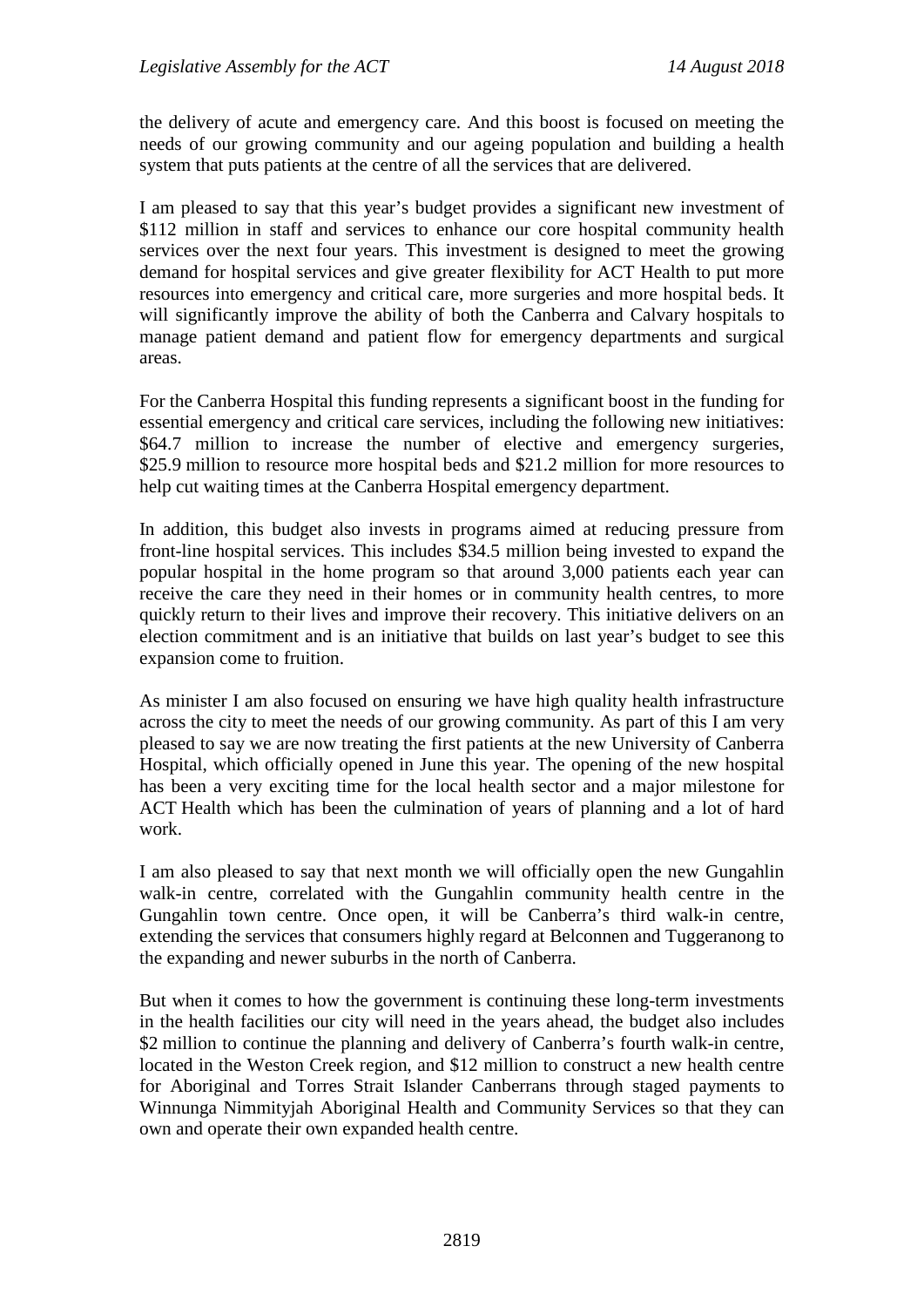This budget also includes \$561 million in provisions for delivering major health infrastructure projects. This includes funding to progress the new surgical procedures interventional radiology and emergency centre, the SPIRE centre; the expansion of the Centenary Hospital for Women and Children; and future hospital options for Canberra's north side.

We would not be able to deliver the range of specialised health services our community needs without strong community partnerships and service funding agreements with a number of non-government organisations who provide muchneeded and innovative health services to people right across our community. Through this year's budget the government is proud to continue to support these organisations and the important services they provide Canberrans. This financial year over \$43 million will be provided to around 80 non-government community organisations. With this funding they will deliver a range of tailored healthcare services, from advocacy to treatment programs to respite care, in many cases reaching some of Canberra's most disadvantaged communities.

Another key element of the budget is the funding that is provided across our local hospital network for the delivery of services at Calvary Public Hospital, Clare Holland House and QEII. In 2017-18 the funding for these three services by our local hospital network totalled around \$200 million.

It is important to recognise the important and significant role that Calvary Public Hospital in Bruce has in the delivery of health services in the ACT, in particular as we continue to see increases in the health needs of our community. To manage this, we need the future of public healthcare delivery in the ACT to be truly territory wide. That is why the ACT government is currently in formal planning and discussions with the Little Company of Mary on the future of public health service delivery in the ACT. This involves negotiations for a new agreement for our ongoing collaboration in the delivery of public health services. The approach will be more contemporary and will ensure the continued provision of quality patient care. It will also support infrastructure for patients and staff both in the immediate future and in the years to come.

I am pleased to say that this year's budget also demonstrates our continued commitment to improving infrastructure at Calvary, with \$15 million for vital capital upgrades at Calvary Public Hospital. This new funding will deliver additional treatment spaces, improved access and triage arrangements, enhanced waiting areas and an expanded short-stay unit, including additional paediatric spaces within the Calvary public emergency department.

At the same time we will support the replacement and upgrade of essential equipment, including clinical and diagnostic equipment like patient monitoring equipment. This builds on our previous investment in Calvary, with a \$2.6 million upgrade of the maternity ward recently opened and looking magnificent, as well as the opening just recently of upgraded operating theatres at Calvary Public Hospital.

The government also spends over \$10 million each year to provide palliative care services in the ACT. Calvary is funded to provide the majority of palliative care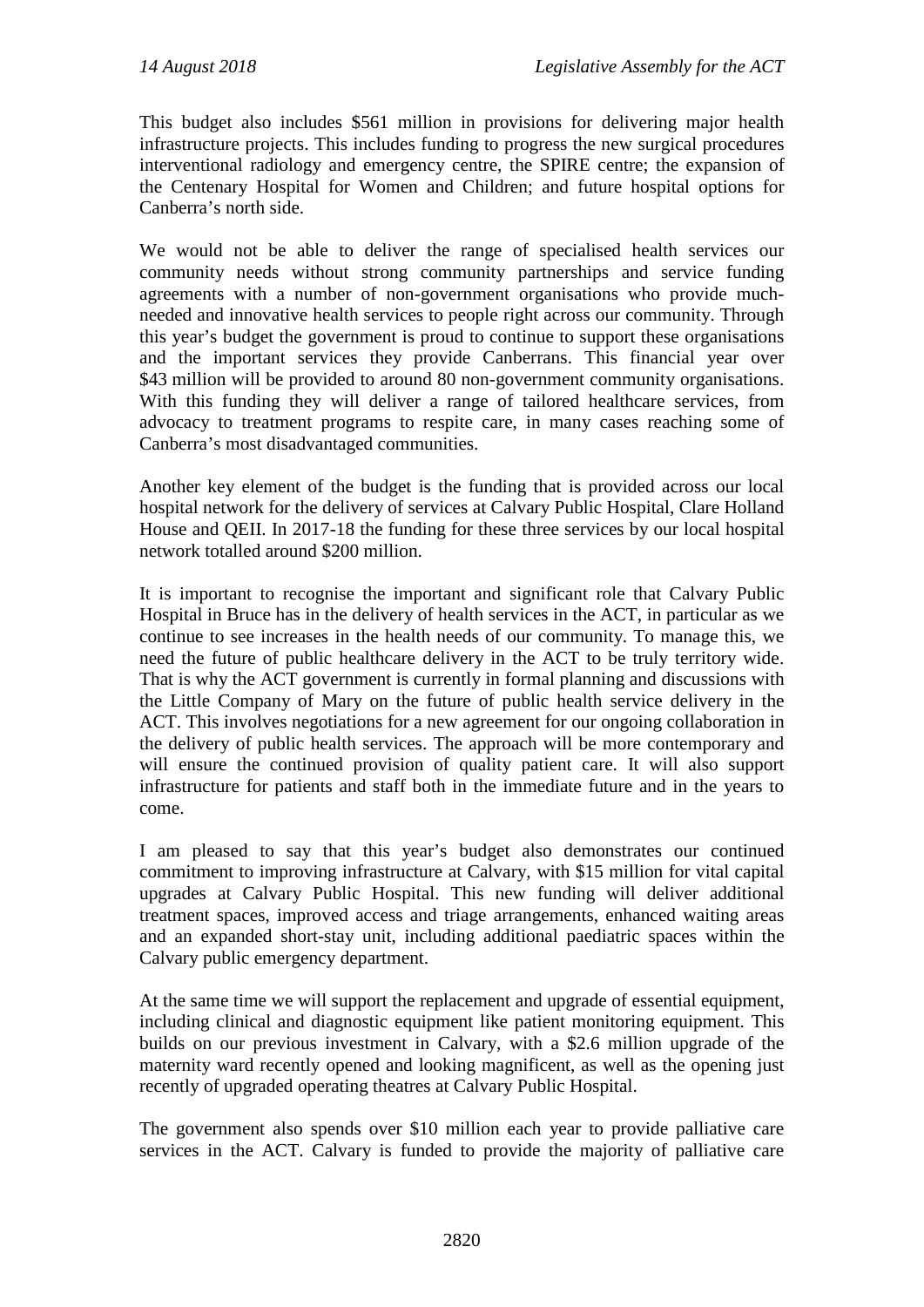services in Canberra, with Clare Holland House the largest palliative care in-patient unit in the ACT. Demand for palliative care will continue to increase as our population ages and people live longer. We need to respond to this so that people receive the care and dignity they deserve at the end of their life. I welcome the conversations and evidence provided to the end of life inquiry and very much look forward to its recommendations to the government.

As I have recently said in the Assembly, in recognising some of the recent challenges in the health portfolio we have been working very hard on delivering the government's health priorities. As part of this we are making the funding decisions necessary through the budget process to ensure we are responding in a responsible and sustainable way to fund our health system into the future and targeting money to front-line healthcare services so that the system can respond to the needs of our community as appropriate. This is what we need for a modern health system and it is what the government is delivering through this budget.

Later this week and next week I will also be providing extensive updates on progress in maternity services on the ACT system-wide data review and, very importantly, an update on the accreditation process that ACT Health recently went through. I particularly note the accreditation process and was delighted for ACT Health to receive accreditation late last month. I would particularly like to note and thank the staff of ACT Health for their considerable efforts since March this year to come together as an organisation, proud of the high quality professional service that they deliver to Canberrans every day of the year, to receive such a positive response from the surveyors when they returned.

I will relate to the Assembly some of the comments from the surveyors in their return to ACT Health in July to provide ACT Health with full accreditation. These comments included:

Over the past few months the organisation has changed dramatically, implementing sustainable systems and processes that provide direction and strong governance from both a corporate and clinical governance perspective.

The surveyors would like to acknowledge the extensive work done by the staff across ACT Health, plus the leadership to achieve this result. They demonstrate commitment and focus to drive sustainable, positive change in the culture of the organisation. They have moved from a fragmented, divided organisation to one of cohesion, teamwork, focused on what is best for the patient and the organisation to achieve great outcomes for all Canberrans.

The corporate and clinical governance frameworks and supporting documents have provided staff, at all levels and designations, clear direction and accountabilities around their role in safety and quality.

The ACT Health leadership team are clear of the direction, their own roles and responsibilities and the expectations of the organisation. People are being held accountable but they are also recognised at all levels by the Director-General with a personalised phone call to acknowledge and thank them for their work. This has been very powerful in assisting with cultural change.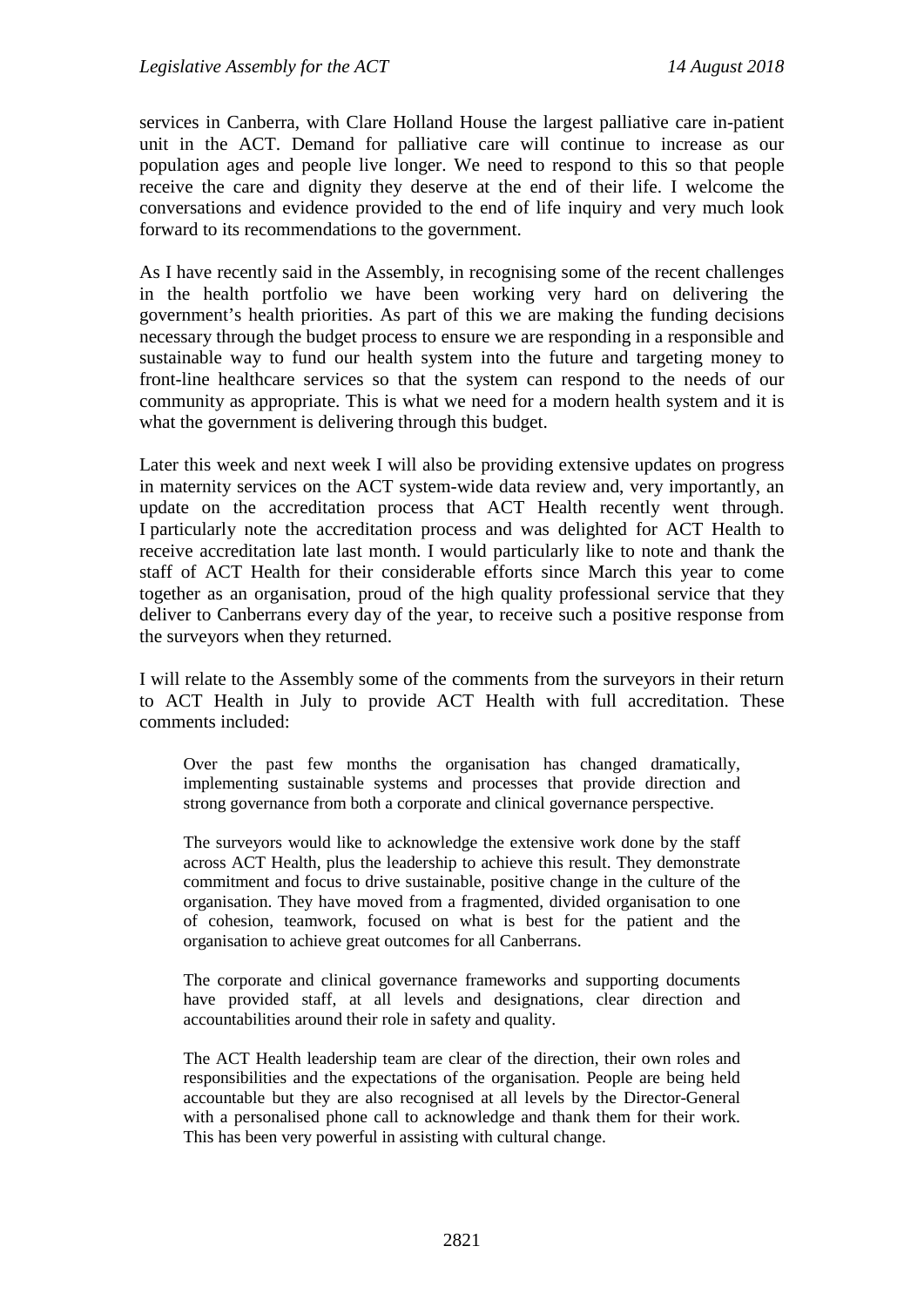There is also a new workforce strategy under development which will include details of the workforce accountabilities and responsibilities in safety, quality and risk. There has been targeted education to ensure staff are aware of their roles in this new environment.

Again I would like to thank very much ACT Health for their tremendous work on behalf of the ACT community and the commitment that they have to delivering high quality health care to our community every day. I commend the health expenditure in the 2018-19 ACT budget to the Assembly.

**MRS DUNNE** (Ginninderra) (11.16): In October 2014 the US-based entrepreneurship and business organisation Inc.com published an article about the brains behind the success that is Virgin, Sir Richard Branson. The article said:

Richard Branson was able to build Virgin into a global powerhouse by focusing on two key words: customer service.

But the piece went on to say that, in fact, it is employees that are Sir Richard Branson's top priority, not customers. The article notes:

That may sound counter to decades-old business wisdom, but it has worked so well for Virgin that Branson says he's surprised more companies haven't adopted an employee-centric management strategy.

He says:

"It should go without saying, if the person who works at your company is 100 percent proud of the brand and you give them the tools to do a good job and they are treated well, they're going to be happy" … As Branson sees it, the formula is very simple: Happy employees equal happy customers.

Sir Richard Branson says:

Effectively, in the end shareholders do well, the customers do better, and your staff remains happy.

You might say that the ACT health system does not have shareholders, but it does have taxpayers. You might say that the ACT health system does not have customers, but it does have patients, as well as families and friends, who have a stake in it. And of course ACT Health does have staff. The Minister for Health and Wellbeing goes to regular and great pains to remind us that there are 7,000 people working in ACT Health. So the analogy is compelling. It can be summed up in the quote from Sir Richard Branson:

There's no magic formula for great company culture. The key is just to treat your staff how you would like to be treated.

This is not a new notion. Two thousand years ago Jesus of Nazareth was quoted in the Gospel of Mark as saying that there are two great commandments and the second of them is to "love thy neighbour as thyself". Your staff are as much your neighbour as the people who live next door to you.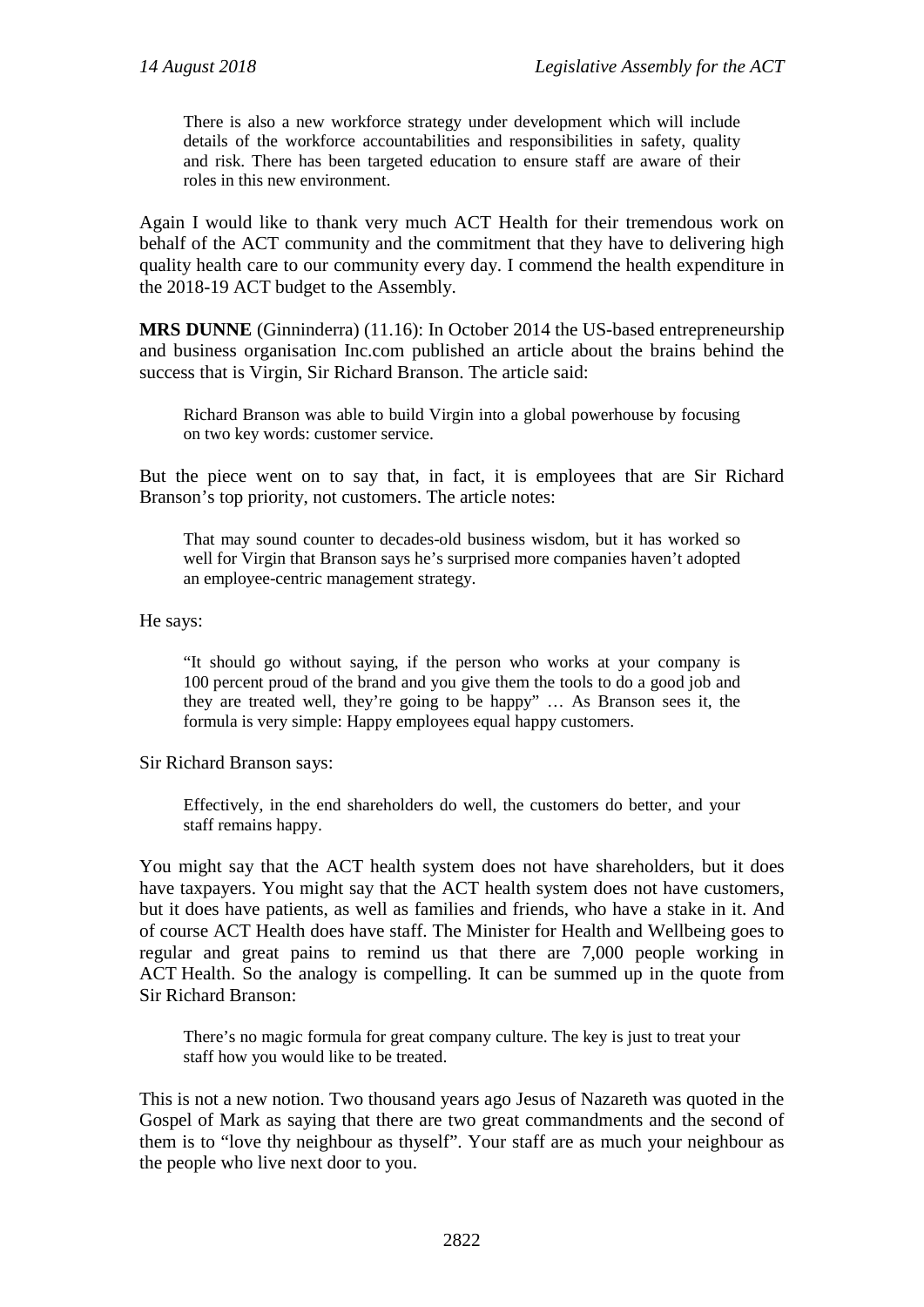As the shadow minister, the single most disturbing fact that comes before me every day, day after day, is the entrenched and toxic culture that is the ACT's health system. Two weeks ago, in proposing the establishment of a board of inquiry into the culture in the ACT health system, I spoke about this at length, including the story of a former worker in ACT Health whom I called Charlie. Charlie's is not the only story; there are many others.

Tomorrow in this place I will propose a motion that goes specifically to the culture in the medical imaging department of Canberra Hospital. The toxic culture of ACT Health is incarnate in the medical imaging department. Two weeks ago the Labor-Greens coalition government had the opportunity to diagnose a culture that has unhappy, bullied, overworked and poorly supported staff. Two weeks ago this ACT Labor-Greens coalition had the opportunity to diagnose the impact of this culture on patient care and safety. Two weeks ago this ACT Labor-Greens coalition had the opportunity to diagnose the issues that make the ACT's health system the heaviest burden on ACT taxpayers compared to those in any other jurisdiction in Australia.

But how did they respond? Minister Fitzharris and the Labor Party said it was a political stunt. I could not put a response to that more succinctly than did a correspondent to the *Canberra Times* last Friday, who said, "Of course she would. She would say that, wouldn't she?"

Mr Barr and Labor said it would cost tens of millions of dollars. He sought to compare the scope of an ACT-focused board of inquiry with national royal commissions and in doing so misjudged the situation entirely by telling the 7,000 ACT Health staff that they did not matter and that it was not important to spend money on fixing their culture. If the cost of an ACT board of inquiry were to be comparable with a national royal commission into trade unions or the financial services sector, it would do little more than corroborate the sheer magnitude of the problem in just one small jurisdiction.

Mr Rattenbury and the Greens said it was unnecessary because we have safe and respectful pathways available for dealing with bullying. It is a pity that those pathways are mythological. Indeed, Mr Rattenbury remarked to me after the debate two weeks ago that he did not know about the sorts of issues that I had raised. Even worse than the patronising and insulting tone of his remarks on this day, Mr Rattenbury later admitted that he was uninformed. Once again, Mr Rattenbury was prepared to make decisions based not on evidence but on going with his Labor mates.

Without giving Mr Rattenbury any comfort, I am told that staff were instructed not to speak with ministers when they visit our health facilities. I am told staff are instructed to keep their distance and that ministers are surrounded by a kind of executive security crush. God forbid that any real information might find its way into a minister's ear. God forbid that a minister might hear the truth about what is really happening in the ACT health system.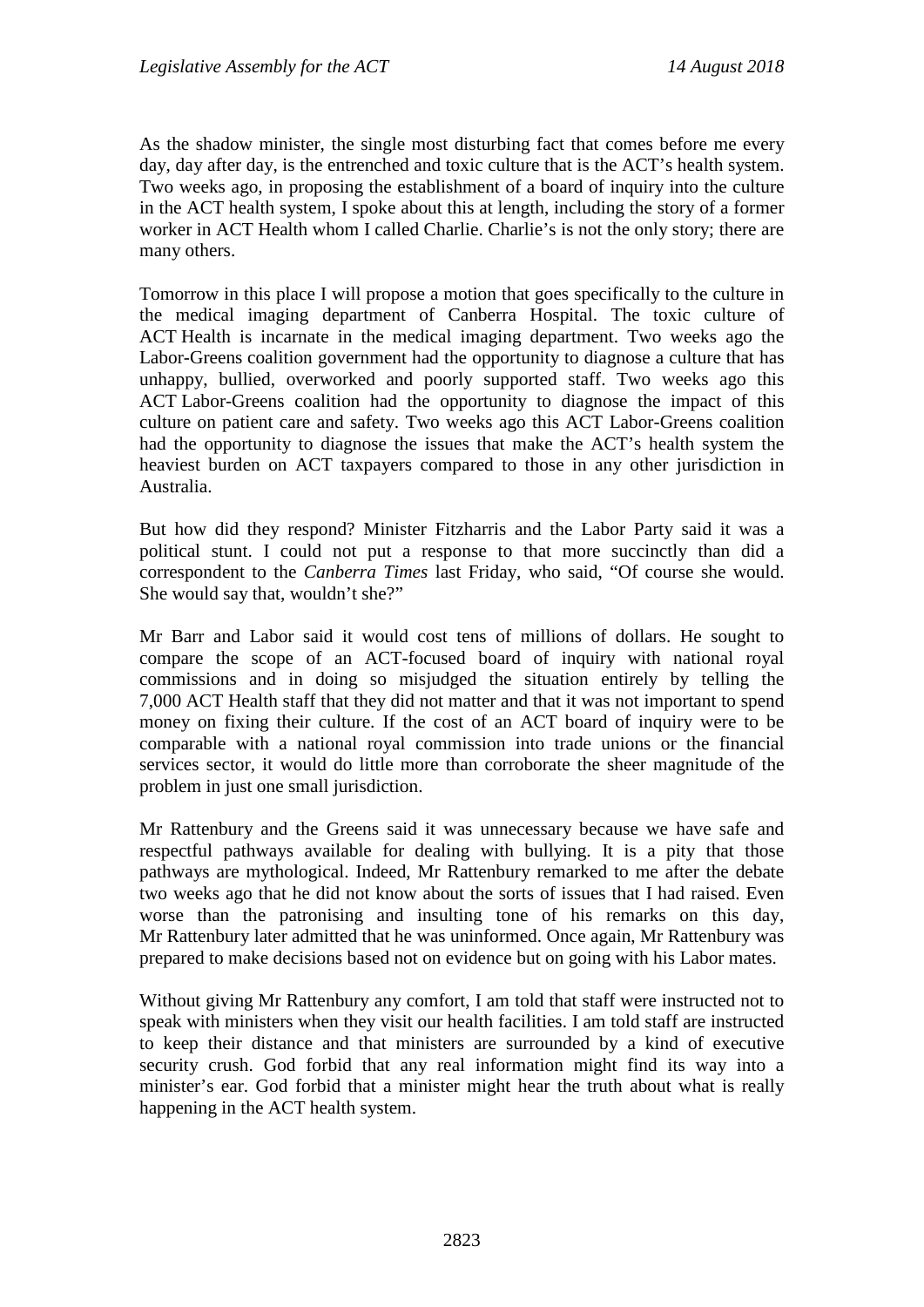So the ACT health system will continue unabated on its bullying way. Its hierarchical, siloed structure will continue. In fact, it will worsen when the directorate is split in October. Its top-heavy, protect-its-own bureaucracy will continue to deliver its edicts from on high. Its process-driven, impossible and unnavigable system will continue and possibly worsen. It will continue to build its mountains of policy to underpin its bureaucratic processes that are not patient centred and will probably get worse. It will continue to put staff last on its list of priorities. It will continue to make it impossible for staff to air their grievances for fear of reprisal. The ACT health system will continue to ignore the succinct advice of Sir Richard Branson to treat your staff how you would like to be treated.

I have spent quite a lot of time in this speech talking about the culture within the ACT health system and the hospital system in particular. I have done this because I cannot understate the importance of this issue. Let me summarise it this way. If a good and positive culture can be promoted through the ACT health system, one that is respectful and willing to listen and act, we will say goodbye to the dysfunctional system that we have today. We will welcome a culture in which, to paraphrase Sir Richard Branson, taxpayers get value for their taxes, patients do better and staff remain happy.

I will continue to accept and act on stories about bullying and harassment in the ACT health system. I will continue to raise awareness of the negative impact it has on our front-line people who are expected to care for the people of Canberra professionally but without proper support. This issue is not going away—not until this Labor-Greens government coalition sits up and takes notice. Given their record, however, I am not holding my breath.

In the time remaining, I will touch on some of the issues that continue to fester in the ACT health system. Canberra Hospital is old and it continues to break down. It has been put to me that there are places in Canberra Hospital where if you turn on an electric hair dryer something will blow. Last year we had a small but serious fire in the main electrical switchboard in building 2. It was necessary to evacuate the building. Non-mobile patients were carried down the fire stairs, elective surgeries were put on hold and the emergency department was bypassed.

This Labor-Greens coalition had known about the state of the switchboard for years. It had been reported over and over, and they had done nothing. They had even got so far as putting out a request for tender, which miraculously was finalised days after the switchboard fire. The tender to fix the switchboard is publicly stated as reaching \$10 million. But we know that that there are now other works that have to be done in this space that were not originally identified.

We do not know how much the final outcome will be, because the government will not tell us. Initially I was told they could not tell us because it was commercial-in-confidence. But, when pressed, they said it was because they had not actually worked out the scope of the works and the costing for that work had not been finalised. It would have been useful if I had been told the right story the first time. We have a major assets upgrade program and I have not got a straight answer on the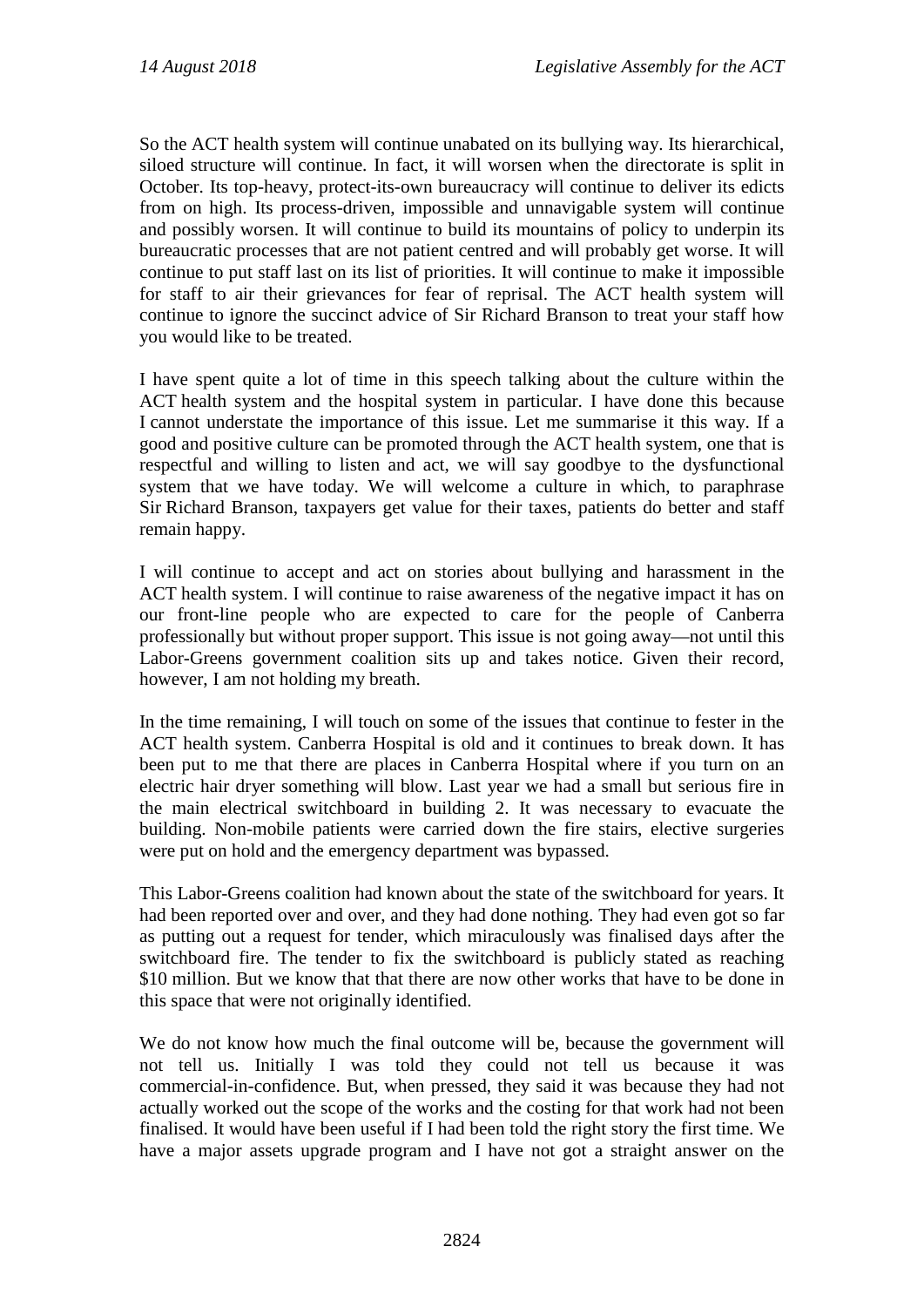blowout in cost. *(Second speaking period taken.)* It is unclear whether the blowout in cost in the switchboard will have an adverse impact on the current appropriation for UMAHA. We know that there is a stage 2 of UMAHA but we do not know what the cost of that will be.

The minister talked about SPIRE, because there are changes in the budget allocation for the SPIRE program. We have to remember that SPIRE was a "me too" promise where the Labor government had to play catch-up in the 2016 election. The minister used the word "progress" in her speech about SPIRE, saying that there was progress on the issue. But we know that that progress is actually slowing down and we will not see the completion of SPIRE until 2023 or maybe even 2024, which is well into the next term. We are told that it will take a lot of planning, and perhaps it will. But we also know that the government's first financial priority is to build the tram.

The minister also talked about the election promise on the expansion of the Centenary hospital. That, of course, was also promised in the election process. But we know that that is another con and that we will not see the completion of the work on the women's and children's hospital, including the adolescent mental health unit, until 2021-22.

We have a maternity department in which staff are under, to quote from the *Hansard* of the estimates, "unrelenting pressure". That pressure has got so great that it has resulted in an open letter from the staff talking about their plight. And what was the ACT government's first response? It was to release a letter saying that there was nothing to see here. If that is not bullying, I do not know what is.

We have continually worsening emergency department and elective surgery waiting times, but the minister keeps telling us they are trending in the right direction. However, I think that since the budget has come down the minister has stopped saying that, because the figures in the budget have put the lie to the assertion that the figures are trending in the right direction.

We have the continuation of the data scandal that began under Minister Gallagher. A review was done, and a report was given to the minister in March. It was supposed to be finalised and presented to the Assembly in April. But then, seemingly as an afterthought or perhaps as a tactic to delay and change the report, it was decided that there should be staff consultation. We are still waiting for the report and we are waiting for the data.

The hospital failed its accreditation in March. The medical imaging department's training accreditation was also significantly downgraded in March from a 25-year-long reign as an A-grade department to a D-grade department.

The Chief Minister unilaterally decided to restructure the Health Directorate last March. This was based on a submission from the Head of Service, made to the Chief Minister, which stated that there was no internal or external consultation. Treasury, much less anyone else, was not consulted. Cabinet was not consulted. We will have a back-to-the-future exercise, after a similar structure in the ACT was abandoned some years ago. The hospital will be answerable to the policy arm, whose focus will be on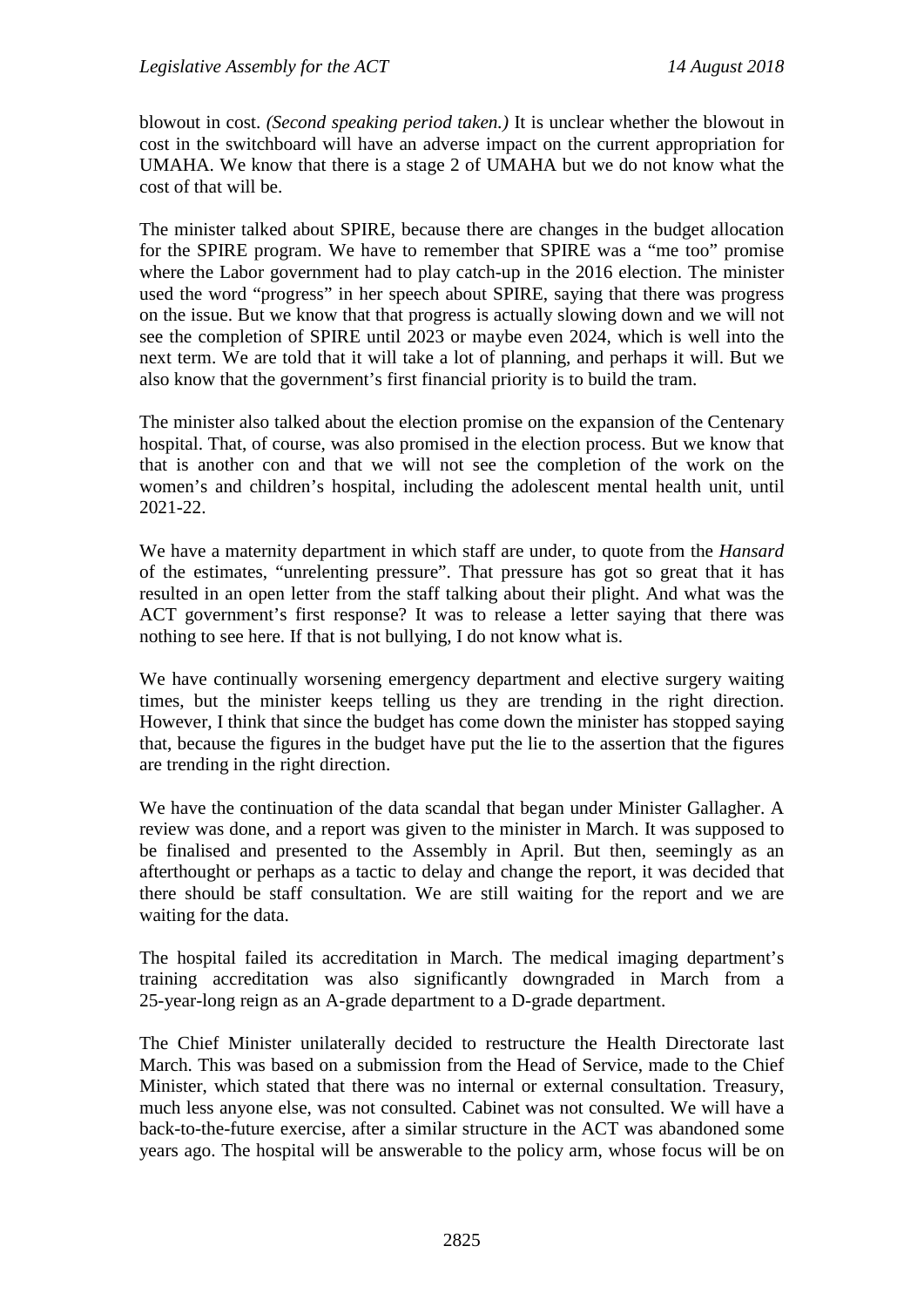process, policy and finances and not on delivering the best treatment outcomes for patients. Then, to cap it all off, ACT Health lost its director-general in March. It was an unplanned separation.

The ACT Labor-Greens coalition is not up to the task of running our hospitals. While front-line staff do the best job they can, they do so in the face of unrelenting bullying and harassment. They do so despite ageing, unreliable and sometimes dangerous equipment and infrastructure. They do so despite inadequate and overcrowded facilities. They do so despite the process-driven bureaucracy imposed on them from on high. They do so despite the lack of respect for them and the unwillingness to listen to and act on their grievances.

When we have a health system that puts staff as the number one priority, we will likely have a system that truly is delivering the best in quality care to the people of Canberra. But while we have a self-satisfied Labor-Greens coalition government that places glamour and glitz before happiness and health, we will likely never obtain that ideal.

There were a couple of issues the minister touched on in her speech that I think must be addressed. The minister spoke about the very important relationship ACT Health has with the Little Company of Mary, to the extent that more than \$200 million a year goes to the Little Company of Mary for the running of Calvary Public Hospital and the palliative care system, including Clare Holland House. I note the minister's comments in relation to the palliative care system. I also note, as a member of the end of life committee, that I think we will find that much will be said in the near future about palliative care. I think that it is an area where there is a need for improvement.

In relation to the contract for Calvary to run the hospital at Bruce, there are very important issues. It is an odd historical arrangement we have, where, in a sense, the government has a single select tender for the provision of a large proportion of our public hospital services through a private entity. It has been the case since 1975 or thereabouts and it is not a system that we would wish to tamper with too much. But it also means that we have a very difficult process to ensure that the ACT taxpayer is getting value for money.

I do not want to be critical of the process and the reality of our relationship with the Little Company of Mary, who operate Calvary Public Hospital. But I want to put on the record that we have to be wary. When we are effectively running a single select tender, we have to be quite vigilant as to whether we are getting the best value for money from the system and whether Calvary is providing the best service it possibly can.

I talked about bullying and harassment in the ACT hospital system. Calvary is not immune from this. I have not received as many complaints about it—but it is not as large an organisation—as I have in relation to ACT Health. I know that there have been public airings of these issues and I know that the minister has called for a review. I await that review with considerable anticipation.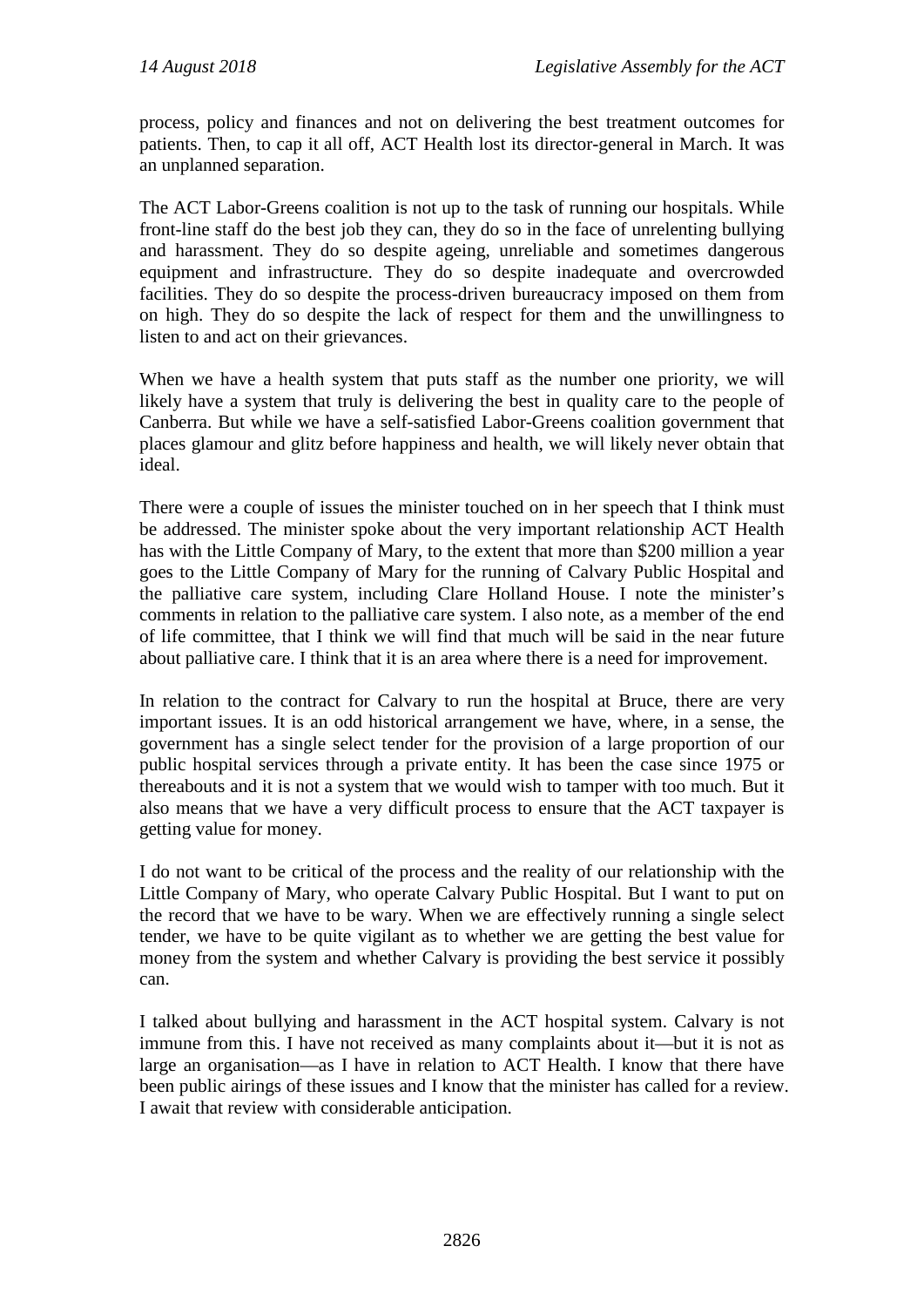I want to put on the record as well my concerns about the employment arrangements for former senator Gallagher at Calvary Hospital. It is unclear, and the minister was unclear, as to what Ms Gallagher's role was. I also put on the record that the minister needs to ensure that Ms Gallagher is not involved in the negotiation of the \$200 million single select tender contract with Calvary Hospital.

That is important because, through no fault of her own but because of her previous experience, Ms Gallagher's presence in those negotiations would create an uneven playing field which would tip the advantage in favour of the Little Company of Mary and Calvary Hospital and away from ACT Health, because people who Minister Gallagher would be negotiating with would be people who had, until a short while ago, been briefing her as the minister for health. I have heard by back channels that Ms Gallagher has been attending a range of meetings with ACT Health, and I have received the complaint that people are unhappy about that arrangement because of her previous relationship with ACT Health. It is something that the minister needs to be aware of. She cannot just say this is a matter for Calvary and the Little Company of Mary. If former minister Gallagher is negotiating on behalf of Calvary with ACT Health, it is her responsibility to ensure that it is done fairly and to the best advantage of ACT taxpayers.

I will have more to say about health in the next item. There is much to say and not a great deal to be proud of.

**MR STEEL** (Murrumbidgee) (11.36): I rise to speak in support of the health measures in the 2018-19 budget. The budget delivers the public healthcare services needed for our growing city: more doctors and more nurses providing the critical healthcare services Canberrans rely on; and investments to plan and build hospitals and walk-in centres so that as we grow we can continue to have high quality, accessible and affordable health care when it is needed.

Woden is the central hub of health in the ACT. We know we have both health policy departments there and, of course, it is also the centre of our acute and other healthcare services at the Canberra Hospital as well. The budget provides a significant investment in health care on the south side that benefits the whole of Canberra and, of course, our region.

Our budget provides an additional \$112 million in core public hospital services which will help ensure faster and additional critical and emergency care. The ACT government is delivering \$47.2 million for improved and additional acute care at the Canberra Hospital, much of which will go towards the emergency department, which has experienced a 23 per cent increase in visitations over the past three years.

Part of that funding will also go towards extra hospital beds, increasing the total number at the Canberra Hospital by up to 80 over the forward estimates helping to address the challenges of the winter season. Our investment of \$64.7 million is providing a permanent increase in the number of elective surgeries by 1,000 annually, reducing waiting times. This is permanently boosting the number of elective surgeries to 14,000 each year to cater for growing demand.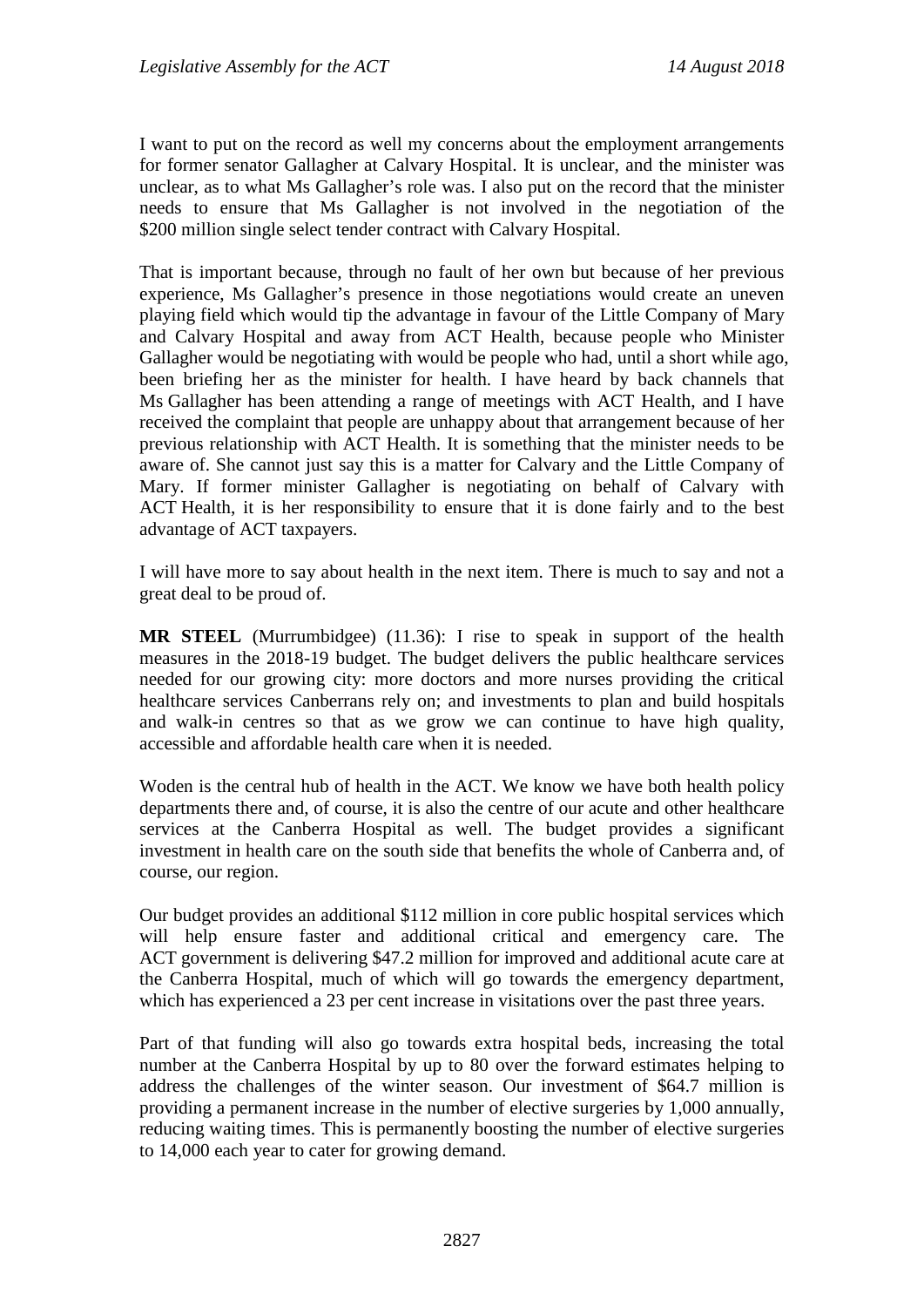There could not be a more literal example of how our budget investments are supporting our growing population than our investments to expand maternity and birthing facilities. Our budget provides extra spaces for maternity services at the Centenary hospital which, of course, has been complemented by the recent upgrades to the maternity ward at Calvary Public Hospital. Along with the funding in the budget this provides women with more choice for maternity services as our city grows.

Our previous budget investments of \$2.6 million to refurbish the Calvary maternity ward have delivered a more modern facility with a capacity expanded to 18 beds, as well as offering 10 single rooms and four large twin rooms. Comfort has been improved with an intimate patient and family lounge and a spacious baby assessment room as well as facilities for partners who want to stay at the hospital.

As we continue to progress work on an expanded maternity services ward at the Centenary women's and children hospital this budget delivers investment in quality modern and accessible maternity and birthing facilities to more families across Canberra.

The new health measures in the budget build on the capital investments we are already making to expand the Canberra Hospital, investing in further work on the surgical procedures, interventional radiology and emergency centre that were funded in last year's budget. The SPIRE centre is a great opportunity to deliver modern health facilities in Canberra, including more operating theatres and a new emergency department in the forward years.

Of course, not all acute care is provided in a hospital setting. The budget also invests further in our hospital in the home service to cater for up to 3,000 more patients each year so they can get back to their lives and be cared for in their own homes and through community health centres where it is clinically appropriate. Of course, they will be supported by hospitals.

In this budget we are also investing in the information architecture to support a modern health system. The government is providing \$12 million in the budget over the forward estimates for information system upgrades for pathology laboratory services at the Canberra Hospital and an additional \$13.5 million in information and communication technology for ACT Health centred around the Canberra Hospital.

This \$27.5 million package of technology upgrades will not just streamline and improve administrative efficiency at the Canberra Hospital and ACT Health but also help to free up resources so we can focus on delivering quality health care to patients.

For the healthcare consumer primary health services need to be convenient and affordable. Nurse-led walk-in centres just make sense; they provide choice of a free service to provide clinical advice, treatment for minor illnesses and injuries, and even some prescriptions. It is no wonder our nurse-led walk-in centres in the ACT are so popular in the community. That popularity can be harnessed to help divert patients to the most appropriate health care before the need to book into see a general practitioner or even attend our emergency departments.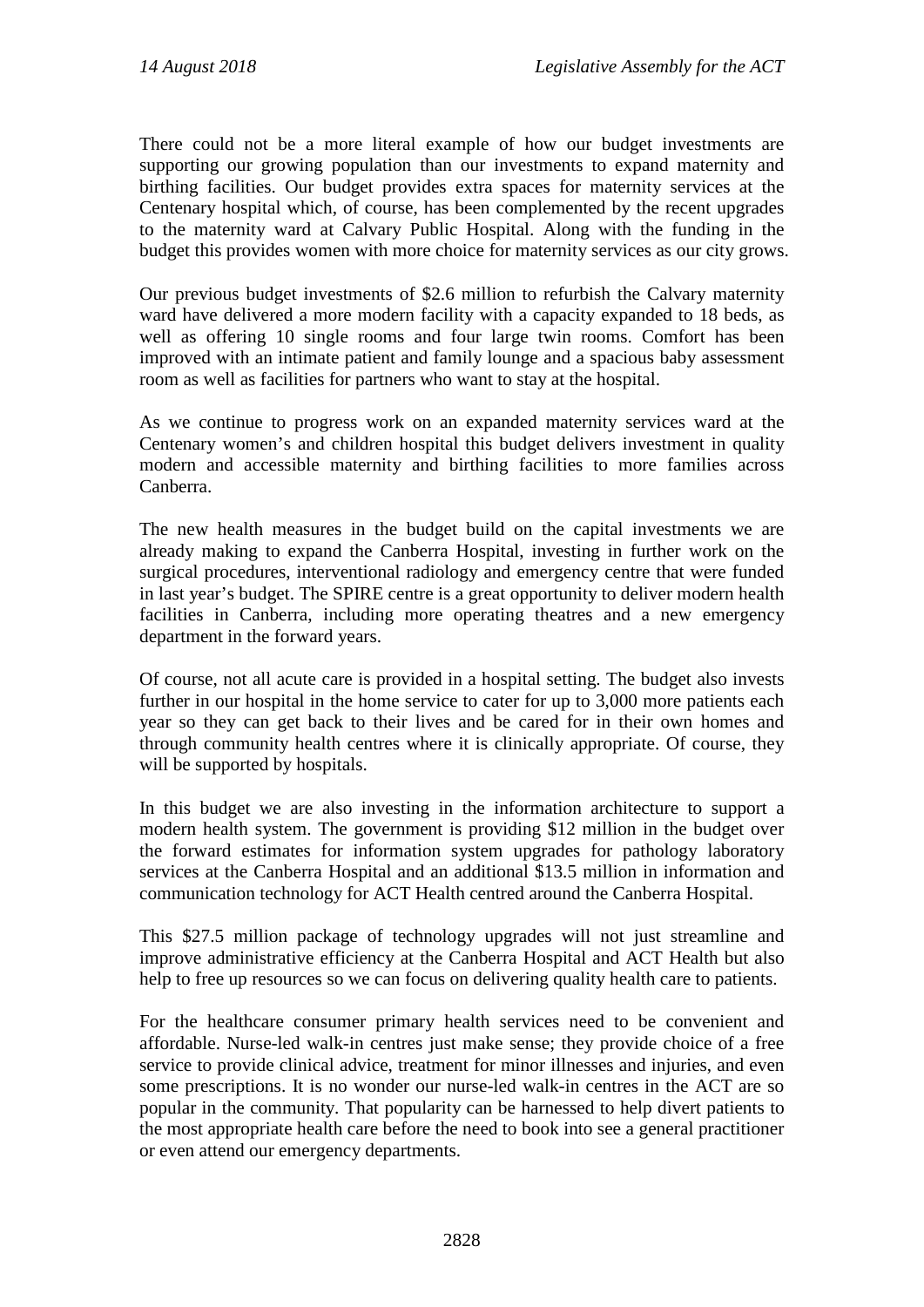The budget delivers \$2 million to plan and construct a Weston Creek walk-in centre, delivering on our election commitment. I understand that ACT Health has been working hard to assess the possible locations for the centre and the final location will be announced soon. I also know it will be welcomed by Weston Creek and Molonglo residents and it will deliver real benefits, especially as we see this community growing substantially into the future.

It is a shame that every step of the way the opposition has stood up against our local walk-in centres, but we will continue to press ahead with delivering affordable health services in communities where they need it.

Health is at the heart of why Labor seeks government: to build a healthcare system that improves quality of life for all. Our revenue in this budget provides the most significant funding to our health system. We fundamentally believe that it is the community's and the public's responsibility to support decent health care, and we are prepared to fund the necessary investments to make sure that as our city grows the health of Canberrans is supported.

In every budget we are making the necessary health investments to ensure that every person can participate fully in our community, with investments in free local healthcare services right through to opening new hospitals. This is a very different path to cutting revenue and cutting health services, which is the approach of those opposite. Our budget path is to grow healthcare services for our growing community. I commend to the Assembly the health measures in the budget.

**MR RATTENBURY** (Kurrajong—Minister for Climate Change and Sustainability, Minister for Justice, Consumer Affairs and Road Safety, Minister for Corrections and Minister for Mental Health) (11.43): I am pleased to speak on the health output classes in the budget and talk about the initiatives in this year's budget that will provide greater support for Canberrans with different levels of mental illness and to take that particular focus given my portfolio responsibilities.

Members will have heard me say before in this place that around one-third of Canberrans will need mental health care at some stage in their lives. Increasingly, as the stigma around mental illness breaks down, more people are putting up their hand and asking for help. This is, of course, a positive development, but it means that our local services and facilities have to expand as our population grows and also as demand increases so that people can access the right care when they need it. When someone has the courage to put their hand up and say, "I need help," we need to do the very best we can to make sure that help is available.

Early intervention for mental illness and suicide prevention are key priorities for the ACT government. As part of this we are also committed to an integrated approach to mental wellbeing and working closely with our community sector partners. As Minister for Mental Health, I am proud of the initiatives in this year's budget. With \$646 million over four years for the delivery of mental health services, the budget truly demonstrates the focus that the ACT government has on this important area of our healthcare system.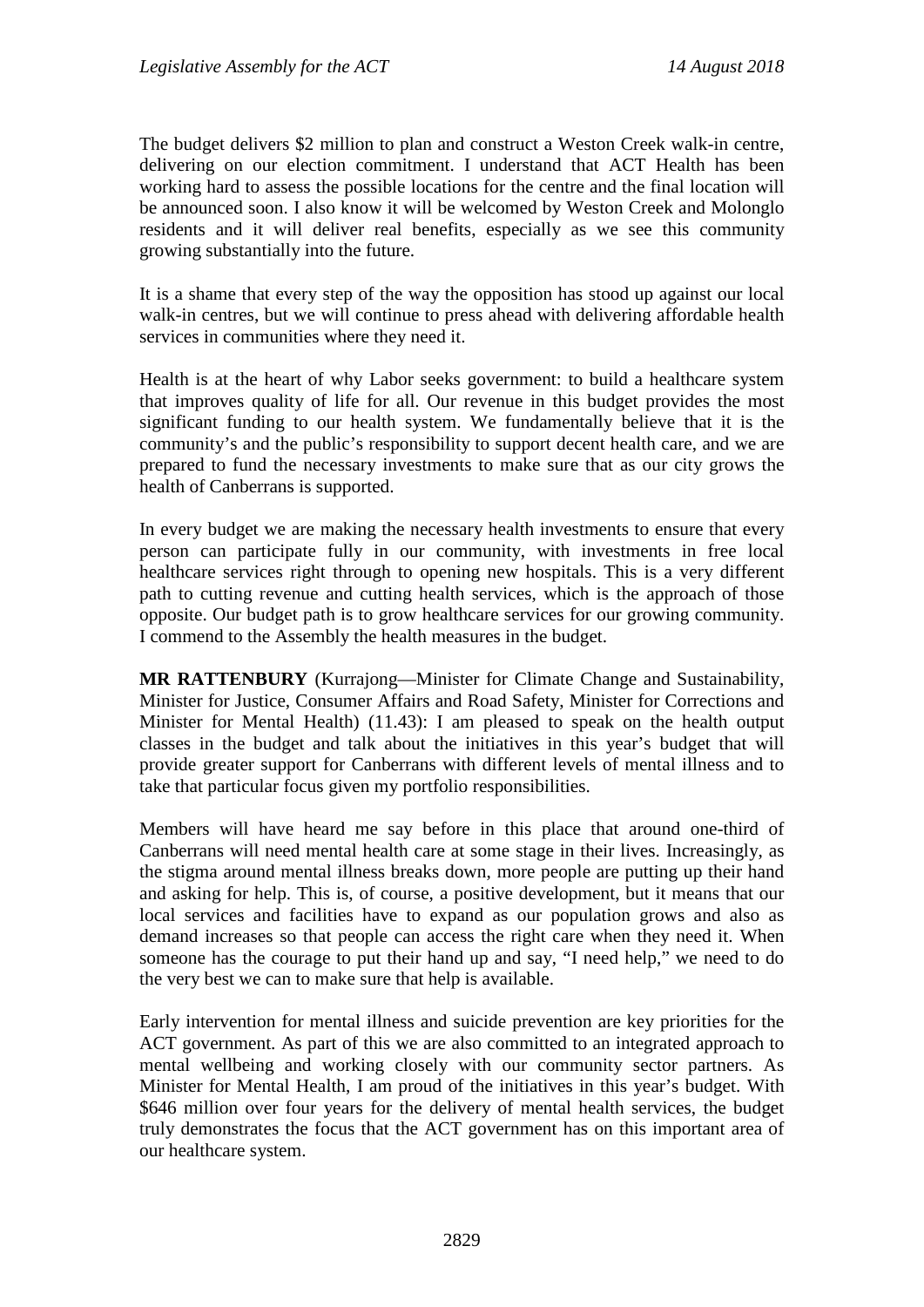What this means in real terms for 2018-19 is that our investment in mental health services for the Canberra community has grown to \$157 million, a five per cent funding increase this financial year.

One of the key initiatives I would like to highlight as part of this significant investment is the \$22.8 million in funding over four years that has been committed to provide more supported accommodation for people with complex mental health needs to recover and live in the community.

Complexities around mental illness are such that people have different levels and intensity of mental health issues and need different levels and types of treatment and support. As our city grows we are seeing more and more demand for mental health services, from early intervention and prevention measures through to emergency and intensive support. We know that our acute services simply cannot provide care for everyone with a mental health issue and that often an acute setting is not the best clinical option for many people.

With that in mind, significant work has been underway within ACT Health to develop community-based alternatives to inpatient mental health care. These alternatives are an important part of the stepped care model that is critical to the delivery of a safe, effective and integrated mental health service system.

The supported accommodation package featured in this budget is an important element of our community-based services and will include: establishing three new supported accommodation properties for up to 15 individuals experiencing mental illness who require long-term 24-hour support; building a south side community step up, step down short-term facility to help people stay out of hospital; and refurbishing the 10-bed extended care unit at Brian Hennessy Rehabilitation Centre to provide an upgraded secure facility where mental health patients can gradually transition into supported accommodation or back into the community.

The investment sees \$12.2 million in funding allocated for infrastructure costs and a further \$10.7 million to manage and run the facilities. That will significantly boost the front-line care that Canberrans can access when they or their loved ones are in need of support. The investment also complements the mental health rehabilitation services that have recently opened at the new University of Canberra Hospital, which are fit for purpose and include both an inpatient ward and an expanded day service for mental health consumers.

In addition to the investments we are making in providing appropriate supported accommodation, this year's budget also invests in more specialist community-based mental health services. These mental health services are not just about reactive treatment but proactive treatment through innovative services that help in the journey towards recovery.

We know that different groups in our community will need targeted and specific mental health supports. While we often speak about the impact of mental health on young people—and I will come back to this in a moment—I am pleased that this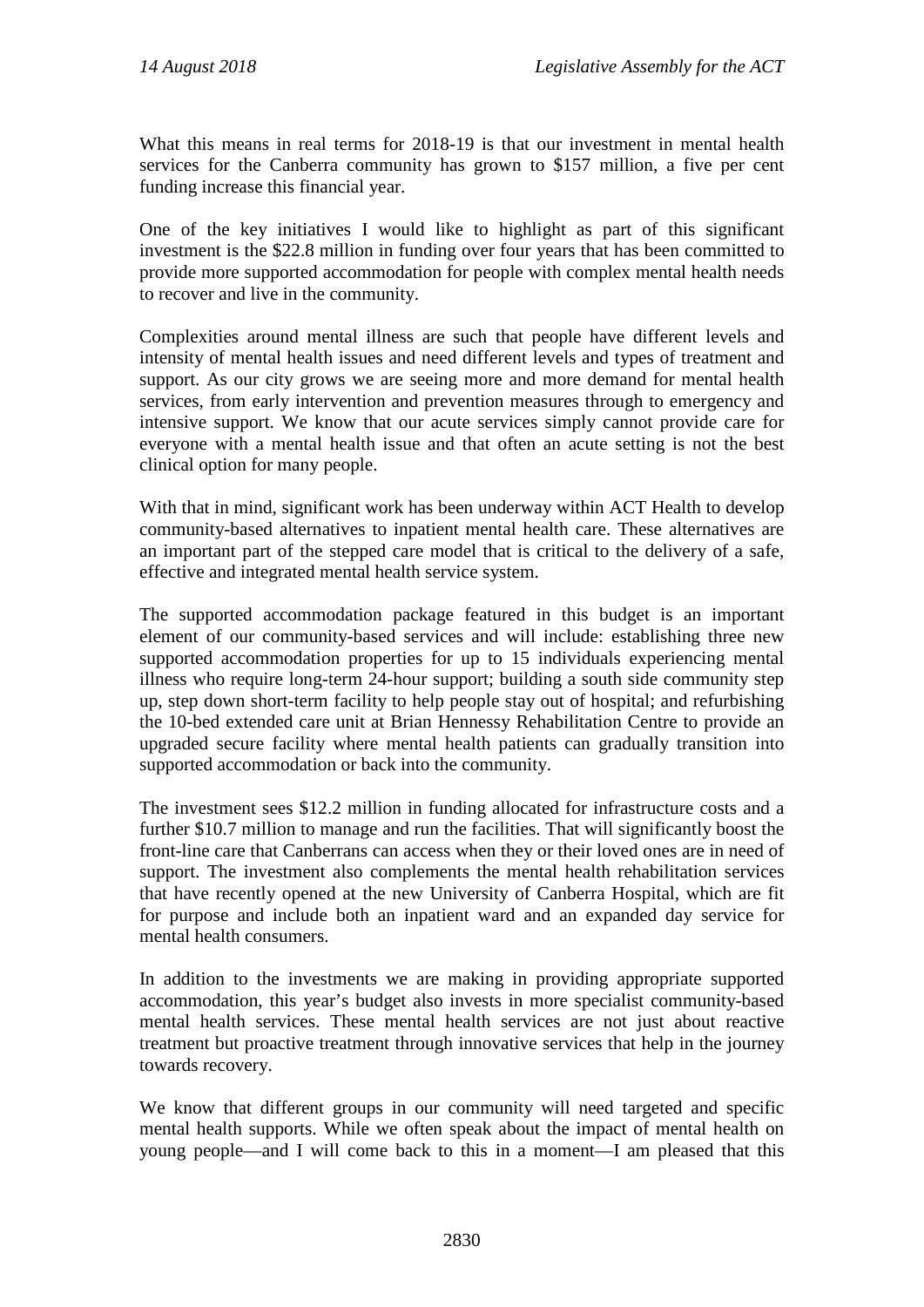budget also provides support for other vulnerable groups, including older Canberrans and those exiting the justice system. In particular, the budget includes \$3.1 million to expand the older persons mental health intensive treatment service, providing recurrent funding after one-off allocations in previous budgets. The program provides assertive case management and clinical care to support older persons in the community or on discharge from hospital.

The government is also committed to investing in suicide prevention supports and this budget provides an additional \$350,000 to continue the trial of the Way Back Support Service. Way back provides suicide after-care services at a time when people are at particularly high risk. This funding aligns with the expansion of this program in the federal budget, and we are in discussions with the commonwealth on what funding will mean for the ACT's way back service.

As I mentioned earlier, mental illness can be severe for anyone, but it can be particularly damaging for children and teenagers if left untreated. Adolescence is a particularly vulnerable stage where young people are going through significant neurological development and where mental illness can have a major impact. The research is also clear that early intervention is critically important to reduce the impact of mental illness on a young person's social, educational and vocational future, and investment early on also provides a broader benefit as young people are better able to contribute to our community as they develop.

That is why the government is continuing its focus on providing more support to young people with mental health concerns, and funding programs for children, adolescents and young people. As part of this, I am pleased to say we are investing \$2.2 million to establish a recovery-focused community outreach program for young Canberrans aged 12 to 18 year and \$1.3 million over the next three years to provide more clinical capacity at Headspace to support early intervention services for 12 to 25-year-olds and youth wellbeing programs.

While I have spoken about our commitment to building an adolescent inpatient ward, and planning for that facility is underway, our intention is to try to avoid hospital admission or readmission where possible and provide a clear path to recovery for young people and earlier intervention services where possible and appropriate. The youth-focused initiative in this year's budget will go a long way to achieve this, and it builds on the initiatives such as the expansion of child and adolescent mental health services that were part of the 2017-18 budget.

Another budget initiative I am pleased to highlight is the \$889,000 over three years to establish a mental health recovery college in the ACT. This is a great example of government working with the community to develop new and innovative approaches to mental health support. The recovery college will provide non-clinical mental health training and educational courses that will help facilitate early intervention, experience-based learning and peer support. It will not duplicate but will complement our existing clinical services. It will be based on models seen in other jurisdictions and will provide courses that are both mental health specific and holistic, encompassing broader topics that promote wellbeing. It is about providing people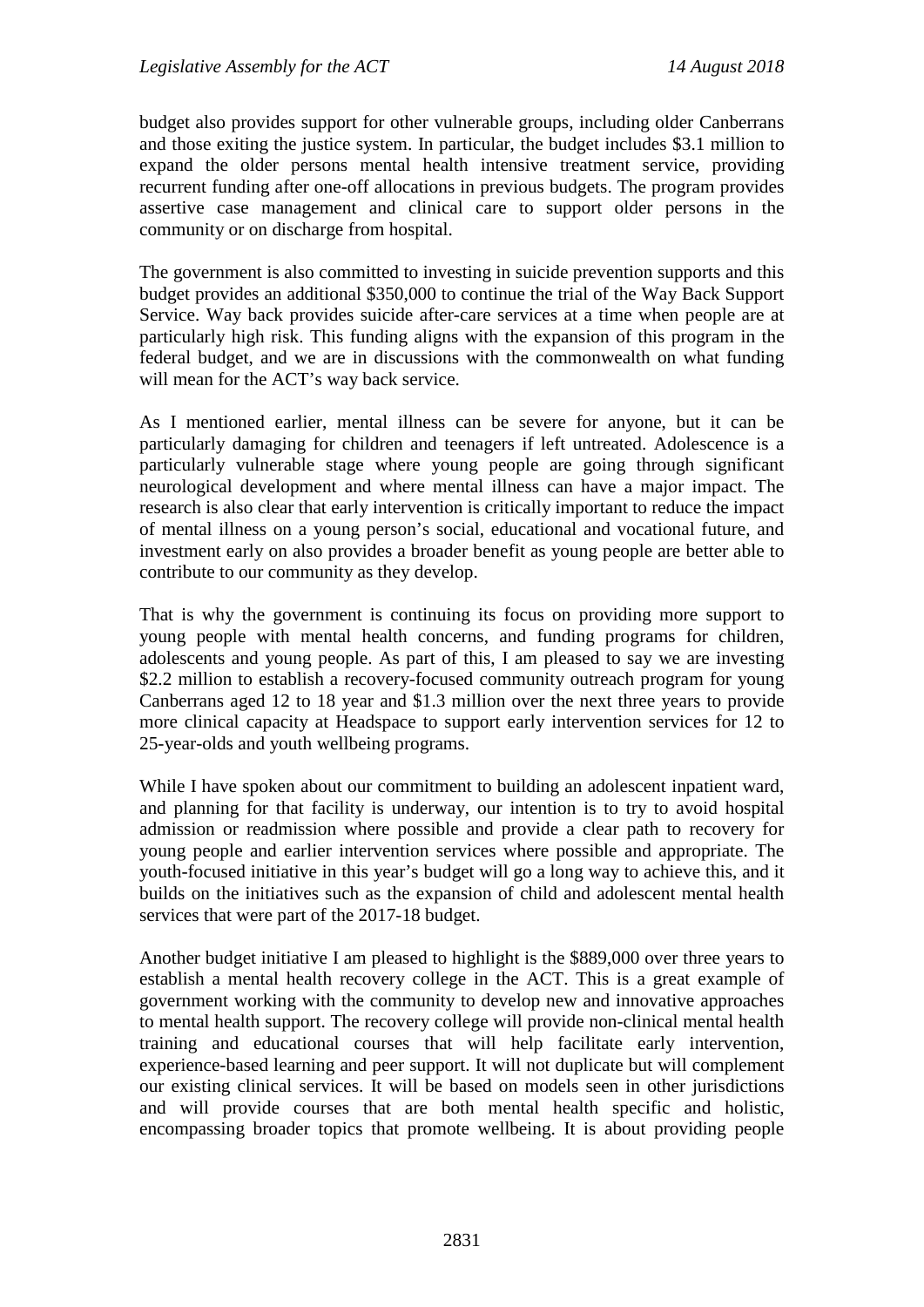with the knowledge and skills to better manage their own care, and it is about putting consumers and carers at the centre of our system.

In addition, as members would be aware, every year ACT Health partners with many non-government community service providers to provide specialist mental healthcare services. Our community partners are a critical part of the mental health sector providing prevention and treatment through recovery and ongoing support for those managing mental illness. Through this year's budget ACT Health will fund 21 community groups to provide mental health services with around \$10.4 million.

With my responsibilities for justice health I am also pleased to say that this year's budget delivers a \$6.3 million boost over four years to expand front-line health services at the Alexander Maconochie Centre. This funding will be used not only to provide more dental and more general practice services but also more mental health services to detainees.

In addition, \$406,000 has been provisioned over the next two years on top of its previously committed base funding to extend the mental health detention exit community outreach program to help people leaving detention in the ACT with a diagnosed mental illness to re-establish themselves in the community. Results to date have been very encouraging with data showing significant reductions in rates of reoffending and positive outcomes in participants' general health and wellbeing.

As I mentioned earlier, around a third of us living in the ACT will at some point in time reach out for help from a mental health service. A large proportion of these people will be family and friends who are supporting someone during a time of crisis or pain and who may need support of their own. I take this opportunity to recognise the significant role of both consumers and carers in our mental health system and reiterate the government's commitment to continuing to work with them to ensure that our services are informed by and designed for people with lived experience in mental illness.

The rollout of initiatives in this year's budget aligns with this commitment. With these initiatives, combined with the continuous improvements we are seeking to make to our services on an ongoing basis, we are ensuring that more Canberrans can access specialised high quality care when they or their loved ones are in need of support.

I want to particularly reflect on the role the community sector has played in shaping this year's budget. Whether it is as community partners or in the ideas they have given to both the directorate and me over time, we can see that reflected in this year's budget commitments. The recovery college is a particularly good example which will be led by the community. For me, this is a really important part of empowering both our community partners and also consumers and clients of the mental health system who bring that very important lived experience to these ideas. Through that they can help us to improve our services, to challenge what we are doing currently and to make sure we are offering the best possible services.

Before I close I must reflect on the comments Mrs Dunne made regarding a conversation we had outside the chamber following the recent debate on bullying in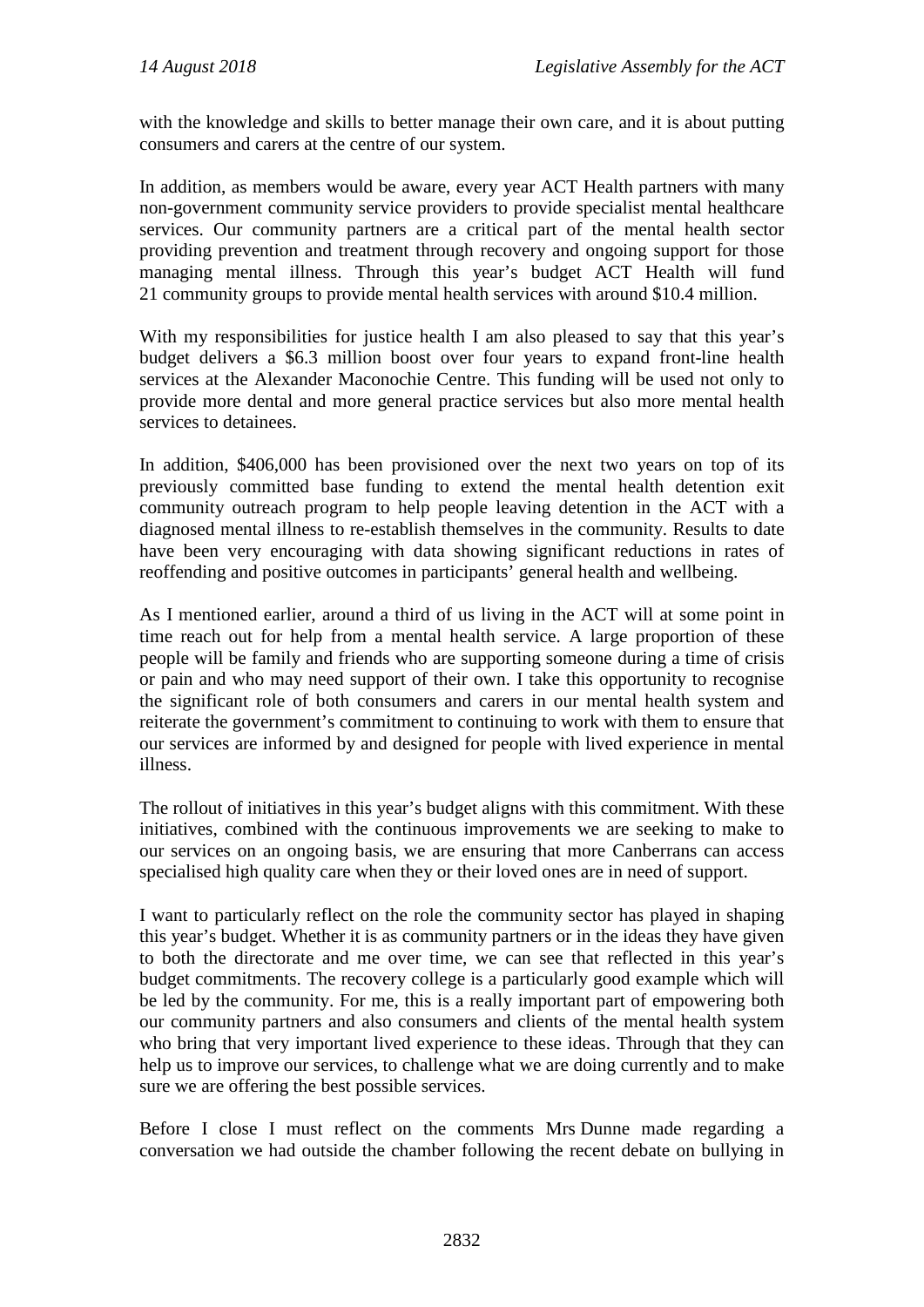ACT Health in the chamber. Firstly, in the chamber that day I was very clear to say that I made no dismissal of the concerns that were being raised; and that in such a large organisation there were inevitably, unfortunately, going to be staff issues that arise. I have stated my very clear public position that the Greens have a zero-tolerance approach to bullying in the ACT, and I seek to work in my day-to-day job to bring that about as practically as possible through conveying a sense of transparency in making myself available to people where possible and being very clear with the leadership in the agency that I expect these matters to be dealt with in a fair, transparent way that staff can trust.

I continued the conversation with Mrs Dunne after we left the chamber as we walked up the stairs. I refute her characterisation of my comments that I was uninformed about the matters. I said to Mrs Dunne that I was unaware of some of the individual cases she had brought up in the Assembly, and I was concerned to hear about them. I then went on to have what I thought was a reasonable and mature conversation about the fact that we should perhaps discuss further that where cases are brought to Mrs Dunne's attention we might find ways for them to be passed on to either me or the minister for health, or some other mechanism, so that they can be dealt with. If they simply come to Mrs Dunne and are not passed on, there may be no mechanism to address them. I was seeking to convey to her in a responsible way some desire to find a way to deal with these matters and to take them seriously.

The way that Mrs Dunne represented that conversation in the Assembly today underlines the fact that she will never miss an opportunity to grab some skerrick of perceived political advantage when it comes to these matters. I find that regrettable. I reiterate the comments I made in the conversation outside the chamber to Mrs Dunne that I am very open to trying to find a way to deal with these matters seriously and substantively because I accept the negative impact they have on our staff. I am committed to trying to deal with them, and I am disappointed in the way that that conversation was characterised today.

That said, I am very upbeat about the initiatives funded in this year's budget in the mental health portfolio area. As I said earlier, they reflect inputs from the community, the expertise of the directorate and a very positive approach to dealing with the challenging issues of mental health that confront our community. I commend the investments in mental health in the 2018-19 ACT budget to the Assembly.

**MS CHEYNE** (Ginninderra) (11.57): Canberra is one of the healthiest cities in Australia. We enjoy one of the highest life expectancies in the world and we can expect to live many of those years in very good health. We have lower incidences of nearly all cancers, our kids have lower rates of obesity and our immunisation rates are well above the national averages. It is hardly a wonder that more people are moving here from interstate and overseas to study, work and raise their families, so much so that our population is set to increase by about 12,000 in the next three years.

The ACT government is ready. We are investing heavily in our health system now so that we can continue to deliver world-class health care for our growing population. Our doctors, nurses, midwives and allied health staff are the foundation of our health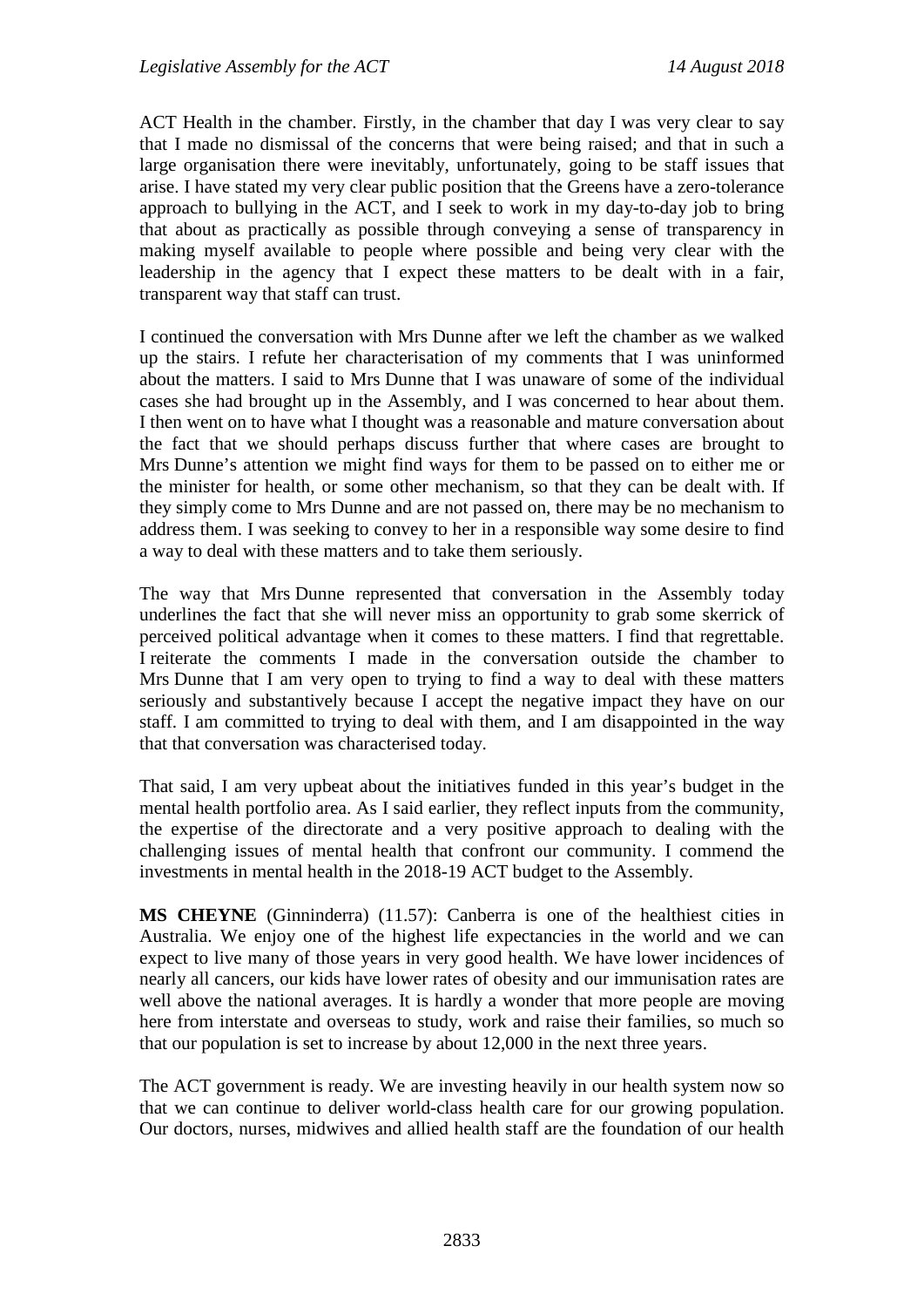system. Because of their indefatigable, compassionate work and extraordinary skill, Canberra can rest easy knowing that if we do get sick we will be well looked after.

This is not just lip-service. The ACT government invests a third of our budget in health care and health infrastructure for Canberrans. This year we will be investing as much as \$1.7 billion and by 2021-22 this amount is set to rise to \$2 billion a year. We will be allocating \$64.7 million of this amount to increase the number of elective and emergency surgeries. The funding will enable ACT Health to conduct about 14,000 elective surgeries, an additional 1,000 each year. This will significantly improve access to surgical care and reduce wait times.

The budget also injects funds into the emergency department and the intensive care unit and it increases bed capacity. An amount of \$21.2 million will be spent on more resources at the Canberra Hospital emergency department to reduce wait times and \$25.9 million will be spent on hospital beds: that is more beds to enable our hospitals to cope with things like the awful flu seasons that we have.

A further \$6.3 million will be used to fund dental, mental health and GP services and to expand health services at the Alexander Maconochie Centre. These investments all mean one thing, Mr Assistant Speaker: if we ever need to be admitted to a hospital, we will be treated to the highest possible standard by well qualified professionals with access to the very best facilities.

I am not a big fan of long hospital stays unless absolutely necessary. It can be difficult for many people to adjust to a hospital's routine and being away from the company of their loved ones. Hospital in the home allows patients whose conditions can effectively and safely be managed without staying in hospital to receive high-quality acute care in the comfort of their own home. Patients can eat their own food, sleep in their own bed and avoid the risk of infection. Meanwhile, the hospital will have beds available for patients who need to be in hospital for treatment. With \$34.5 million provided for hospital in the home, each year around 3,000 more patients will be able receive care at home or at community health centres.

Our health system is dependent on a strong network of health infrastructure. This infrastructure is crucial to making sure that all Canberrans have access to the medical care they need. I was delighted to join Minister Fitzharris ahead of the budget to announce our investment of \$15 million in capital upgrades at Calvary Public Hospital. This funding will deliver better services in the emergency department. It means more treatment spaces, better-quality access and triage arrangements, improved waiting times and a bigger short stay unit with more paediatric beds.

The budget also allocates \$561 million for continuing the progress on planning the three major projects that will enable the continued delivery of world-class health services as Canberra grows. These include the expansion of the Centenary Hospital for Women and Children, the determination of future hospital options for Canberra's north side and the new surgical procedures, interventional radiology and emergency centre, or SPIRE—thank goodness for that acronym. SPIRE will provide more hospital beds, more elective and day surgery spaces, and modern surgical, procedural and imaging facilities.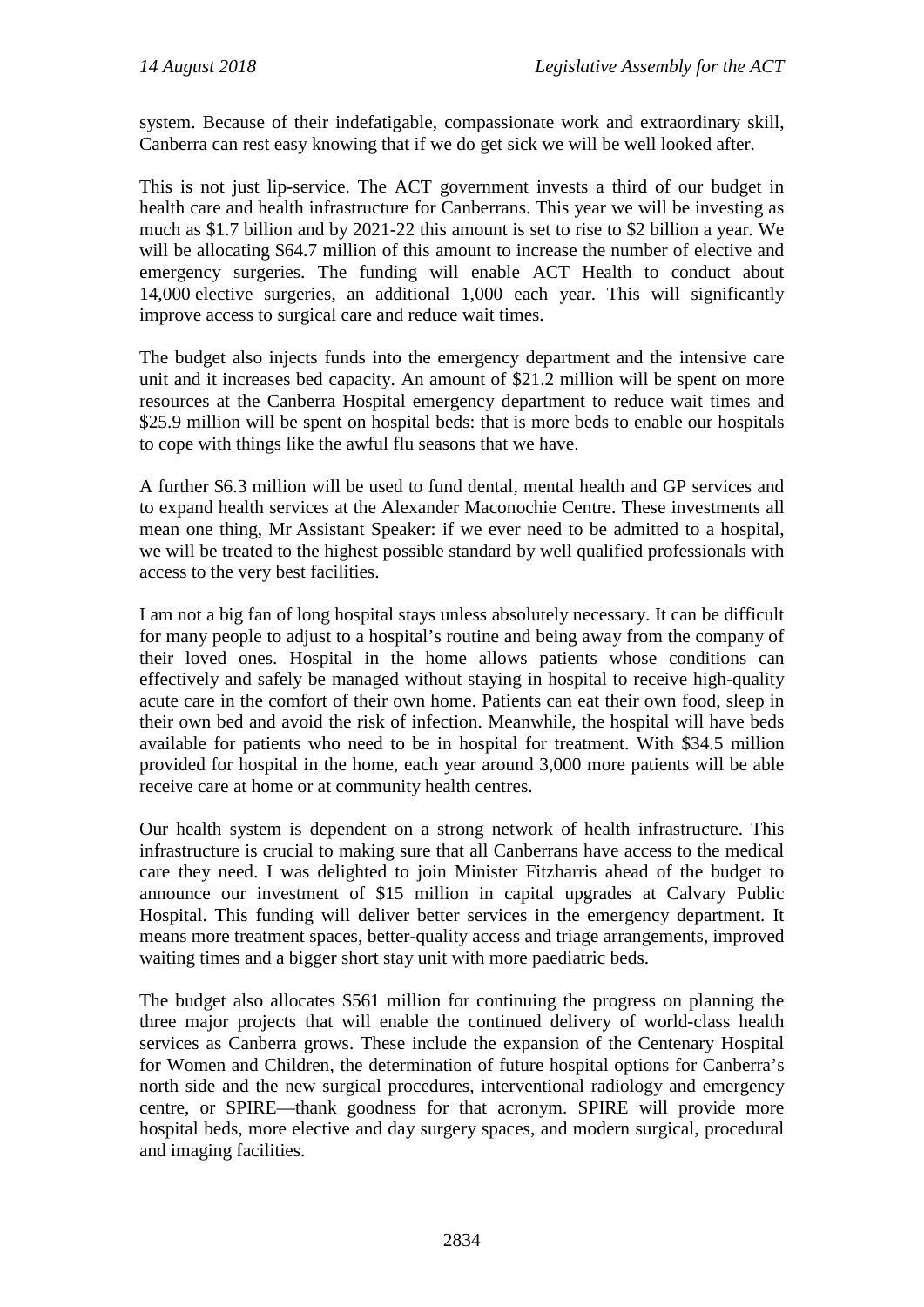Mr Assistant Speaker, as you and others in this place have spoken about, Canberra is a city of busy people. But unfortunately falling sick is an unavoidable part of life. When we do feel unwell, or our kids scrape themselves on the playground, ACT Health provides easy access to effective and affordable health care. Nurse-led walk-in centres provide free, high quality, out-of-hours medical care for people who have cut their knee, who are down with the flu or who have an ear infection. These people can access fast and effective health care without an appointment, and do so closer to home.

The walk-in centres in Belconnen and Tuggeranong have proven exceptionally valuable. They provide the community with the health care it needs by filling the gap between first-aid treatment and GP consultation. By meeting the rising demand for free, convenient, and accessible health services, they also take the pressure off our GP clinics and hospitals.

Having had my own experience at the Belconnen walk-in centre a few times, I am now a loyal supporter. I am glad that this budget commits \$2 million to open another walk-in centre in the Weston Creek region. I know, Mr Assistant Speaker, how much you are looking forward to that as well. I am truly excited that more people in the ACT will have access to this extraordinarily good service.

Our mental health is an important part of our wellbeing. It is why the ACT government is improving access to specialised care for those in need of support. The budget will be investing \$157 million in mental health services, with \$22.8 million over four years to provide more supported accommodation to support different mental health needs. The funds will be used to establish three new supported accommodation places for Canberrans requiring long-term, 24-hour support and for refurbishing the extended care unit at Brian Hennessy Rehabilitation Centre for mental health patients transitioning into supported accommodation.

I absolutely support supported accommodation in our communities. I attended a consultation on a proposal for supported accommodation to be built in Florey a few months ago. I was delighted that the community by and large supported having supported accommodation in their street. I was incredibly touched by a story about some of the neighbours there. For privacy reasons, I probably will not go into it, but the need for this in our community is absolutely paramount and we are not ignoring that.

An amount of \$3.1 million will be provided to the older persons mental health treatment service to support older members of our community who are being discharged from hospital, leaving residential care or experiencing problems with housing. The mental health of our younger population is also important to us. The stresses and strains of adolescence can often leave our youth struggling. We are committed to providing them with the support they need to recover.

I think it is clear that the health of our community is something that is very important to me. This, of course, includes our sexual health. It is 2018 and still the topic of sexual health has many of us blushing and stammering. I believe we need to speak more boldly and openly about sexual health when considering health care more broadly.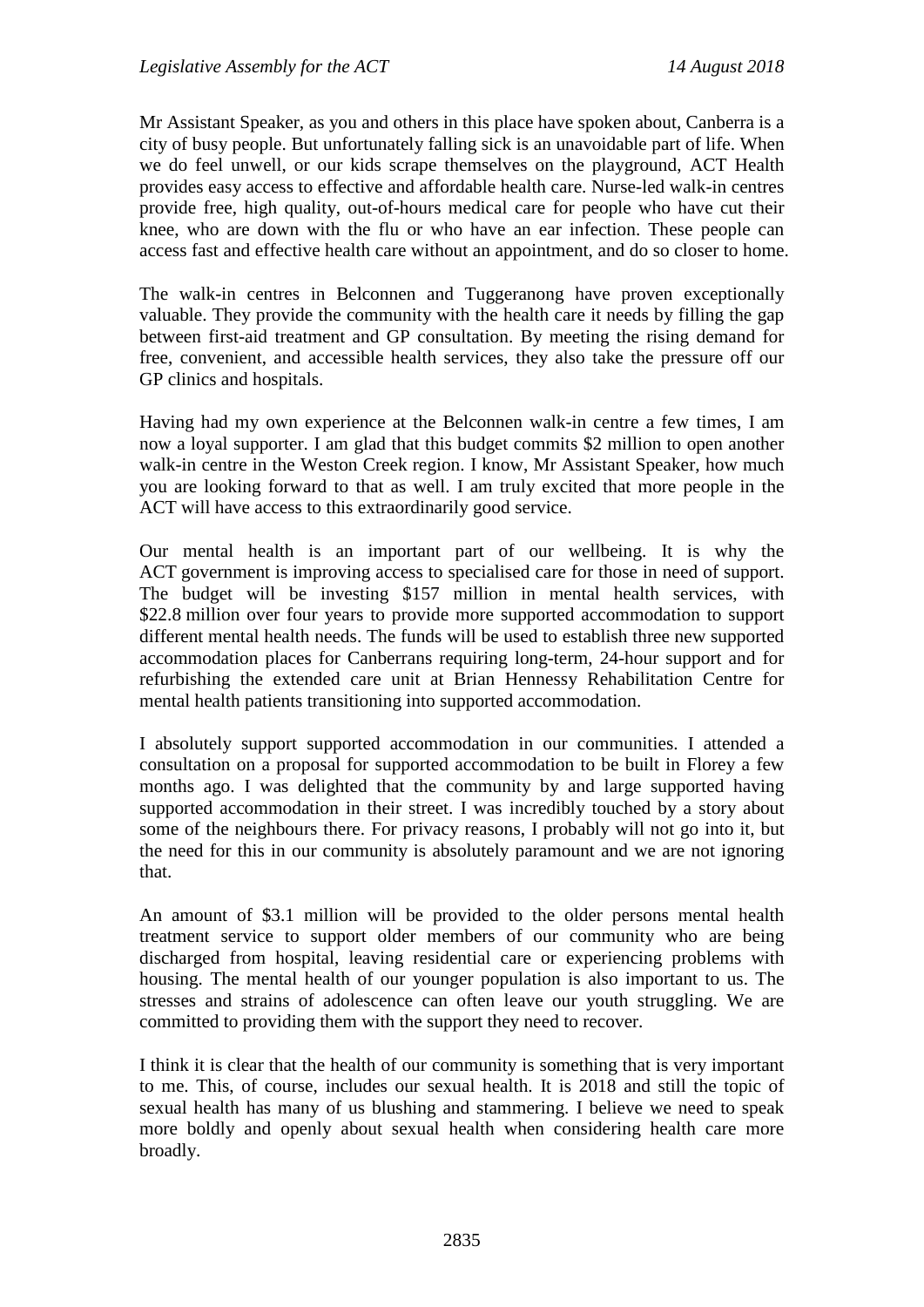We heard during the estimates process and since with the *Chief Health Officer's report* that the rates of sexually-transmitted infections are increasing in the ACT. This could be for a range of reasons but, given the prevalence of the disease, it is important that everyone who is sexually active gets themselves checked as a part of their regular healthcare routine and that they are also able to access the services that they require and products that they require as well.

ACT Health is doing some really important work in this field by offering free services at the sexual health clinic in the Canberra Hospital. But to combat the increasing rates of STIs, I believe we can do more to talk openly about safe sex and sexual health, to improve the affordability of condoms and to encourage more people to access the services at Canberra Hospital.

I hope the government will make sexual health a more obvious priority in future budgets. I am very pleased to see from the report tabled this morning, responding to our recommendations from the estimate's committee, that consideration will be given to what more we can be doing in this field and, in particular, whether condoms can be made more freely available at the walk-in centres. The government has committed to make the locations of free condoms available online so people know where to go.

As Canberra's population grows, so do our health needs. Our health system needs to be able to cater to these changing needs. That is why we are taking a proactive approach to investment in health care. We are upgrading our infrastructure and improving access to health care. We are addressing mental health. We are providing accessible and affordable health care to all Canberrans who need it.

The ACT government understands that it is of paramount importance that we invest in health care now. By building new, modern facilities and by considering new approaches to health care, I am proud to be part of a government working to provide the best quality health care that we can for our Canberrans now and into the future.

Proposed expenditure agreed to.

Health Directorate—Part 1.2

**MRS DUNNE** (Ginninderra) (12.07): As has been said in this place before, the opposition no longer has confidence in the minister for health and in her capacity to deliver on health services. It was our view as expressed in this chamber in May and it has not changed. Health culture, as I have said before, is poor and there is poor staff health culture across ACT hospitals, mental health and right across the board. And these are issues which are of the utmost importance to members of the opposition.

I was going to use standing order 47 but I forgot; so I will reflect on the comments made by Mr Rattenbury and his characterisation of the conversation that we had. I do not want this to become a "he said, she said" sort of thing but Mr Rattenbury clearly said to me outside, as we were walking up the stairs, that people in ACT Health did not tell him the stories that we were being told.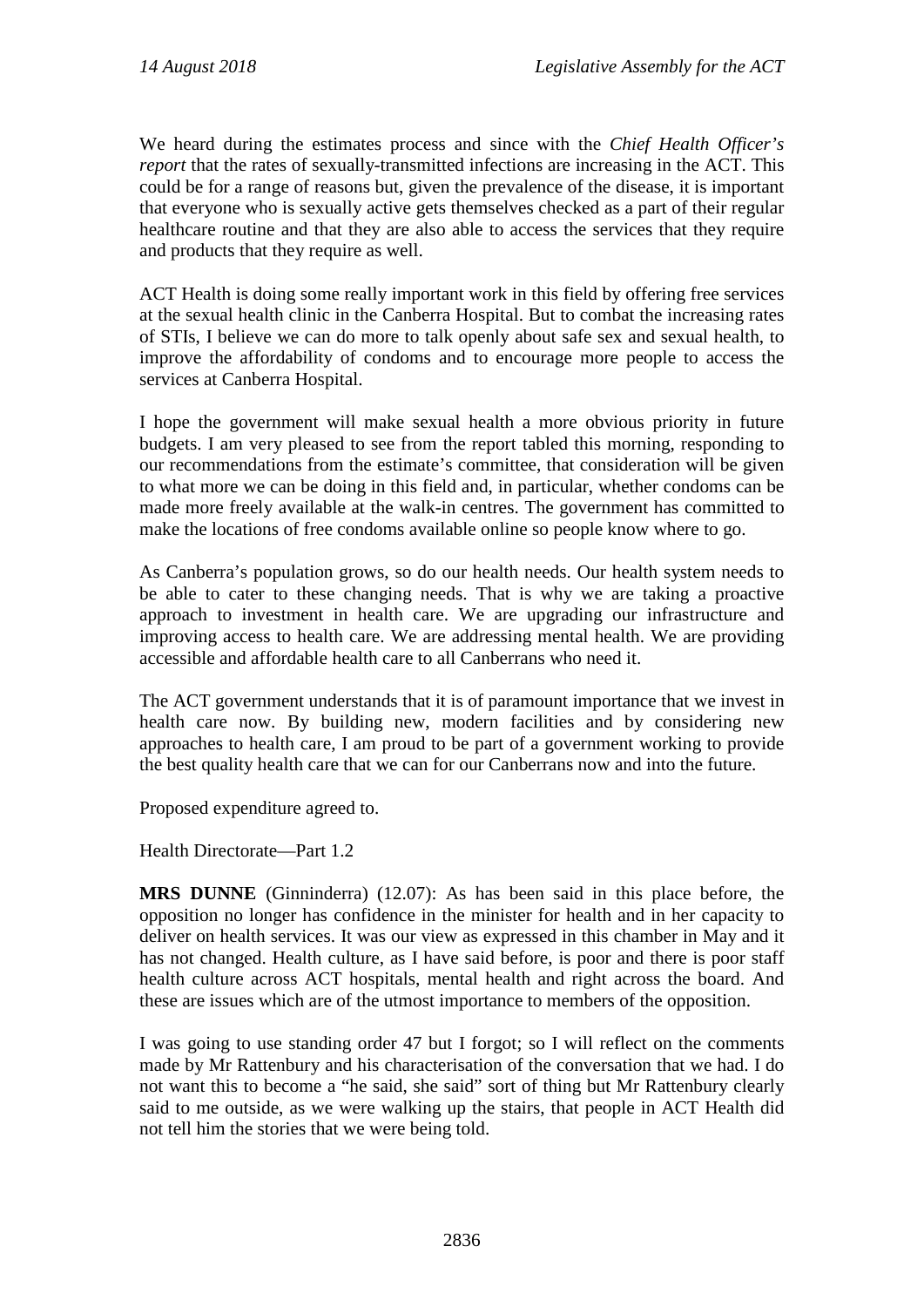Mr Rattenbury does say that he is concerned but he also made it perfectly clear to me that he was not hearing the stories that the opposition was hearing, and that is why I say that Mr Rattenbury, when he spoke about respectful pathways in this place, was speaking from ignorance. If he had been listening to the people in the way that the opposition has been listening and people felt confident to go to him in the way that they are starting to feel confident in coming to my office, he would know that there are not respectful pathways.

As I have said, the issue of culture is of paramount importance as far as I am concerned. The culture impacts on our ability to attract and retain staff, and this has a direct impact on patient care. I am very concerned at the number of people that I meet in my job as the shadow minister for health who actually say to me, "I regret coming to work for ACT Health. It was the worst career decision that I have made." And it not an isolated thing. There are many people in ACT Health who are strategising their way out of ACT Health. That is an extraordinary problem for us all, that we will lose valuable people with great experience because the culture does not support proper health care.

I would like to look at a couple of case studies. In 2015 urology lost its accreditation as a training centre and it lost its accreditation for two years. The impacts that this would have had on the urologists in training are hard to quantify but they would have had to go somewhere, find another institution where they would have training. And this has resulted in a shortage of urologists in the ACT.

In February this year we heard about a disability pensioner who waited 1,700 days, or nearly five years, to see a specialist before she even got on an elective surgery waiting list. The impact that that had on that individual and the other individuals who are waiting for extended periods on the urology waiting list to access services that otherwise they cannot afford is catastrophic. That woman's case was catastrophic, and they as a family had to resort to private health insurance or to have her looked at privately because they had no alternative.

The Labor Party federally is always very big on something that they had this sort of quote about during the mediscare election campaign: that the provision of medical services should rely on your Medicare card and not the size of your credit card. But somebody who has to wait 1,700 days even to see a government-provided specialist has to rely on their credit card. Everything that Labor says about health and the provision of health services goes out the door when we look at the hidden waiting list in the ACT health system, which is the time it takes to see a specialist in the public system, which is the entry point for getting you onto the extended elective surgery waiting list. There is a hidden waiting list, which was most exemplified by somebody who had to wait 1,700 days, or nearly five years, to see a medical specialist.

There have been, as I have said before, victims of bullying in the ACT health system. They are heartily offended by Minister Fitzharris saying a fortnight ago that a call for an inquiry was a political stunt. They do not think it is a political stunt, and the people who have written to me and have begged me not to give up just because the Labor Party and the Greens voted against this inquiry do not think that this is a political stunt.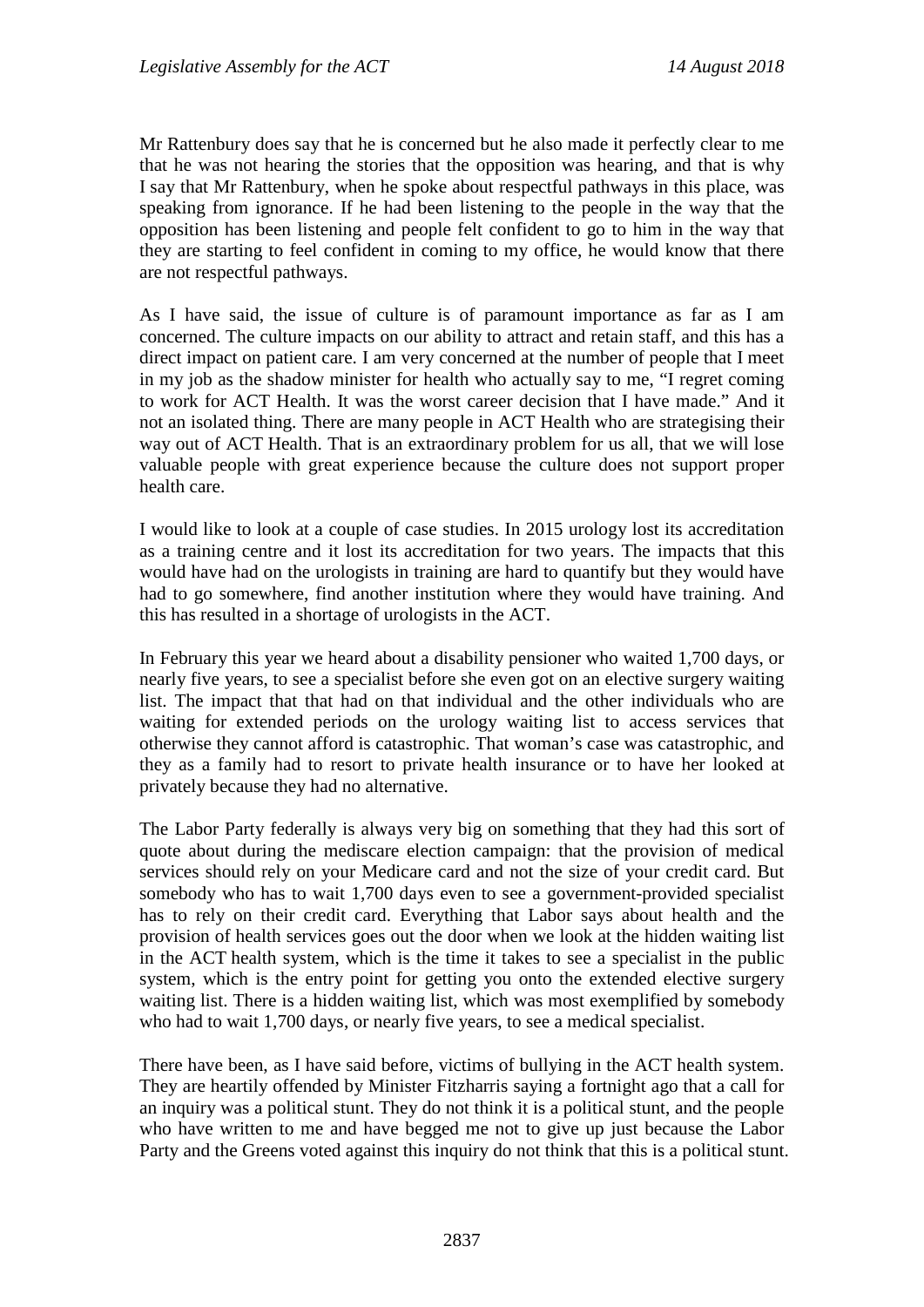I kid you not: there are people who contact me regularly and who pass me in the street and say, "Keep it up. Keep giving them hell because we live in hell."

The Auditor-General's report that came out soon afterwards puts the lie to the claim that Minister Fitzharris and Minister Rattenbury have made that there are respectful pathways. The things that were outlined in the Auditor-General's report show that in all cases that the Auditor-General looked at there were not respectful pathways.

I am very concerned about the restructure that is going to take place in Health because I do not believe that it will deliver better services to the people of the ACT. The restructure decision was taken by the Chief Minister on his own. It was a captain's call. It did not go to cabinet. There is no evidence to support the decision. There is no paperwork anywhere. I have FOI-ed the Chief Minister, Minister Fitzharris and Mr Rattenbury, and there is no paperwork to support this brief. There is one brief from the Head of Service to the Chief Minister which says that no-one was consulted about the change in the structure, and there is no paperwork.

There is no record of a discussion, any discussion, between Mr Rattenbury and the minister for health, and there are no records of a discussion between the minister for health and the Chief Minister in relation to these issues. We are told of meetings between ministers and between ministers and senior officers, but there is no evidence for that. There is not a post-it note.

The lack of process in this space also led to the removal of the former director-general, and this issue does need scrutiny. Six weeks out from the start of the new restructure the community and this Assembly are in the dark about what it will look like and how it will work and who will be the chief officials in charge of this restructure.

We have touched on the health data review. The ACT does not have good health data and it has not for at least nine years. In 2009 and 2012 we have recorded data doctoring at the Canberra Hospital and we do know of one person who put their hand up for that. We know from the Auditor-General's report that it was impossible for just one person to have done all the data doctoring and that data doctoring happened on days when that person was not at work so that there were other people involved, and we have never got to the bottom of that.

We have poor data management leading to missing time lines in reporting of data to the AIHW and the Productivity Commission in 2016. We have issues that were raised by the former shadow minister for health before the 2016 election about anomalies in elective surgery reporting, which was looked at by the Auditor-General and resulted in root and branch reviews. To my knowledge PricewaterhouseCoopers have been through ACT Health three times and Ernst & Young once. In addition, Mr Bob Sendt on behalf of the Auditor-General has looked at much of this reporting as well. We have a real problem in ACT Health data. *(Second speaking period taken.)*

We have spent millions of dollars on a health data review, and it is now four months overdue. We have gone more than 18 months without quarterly performance reporting, and I fear that taxpayers will end up having spent millions of dollars and still end up with poor health data.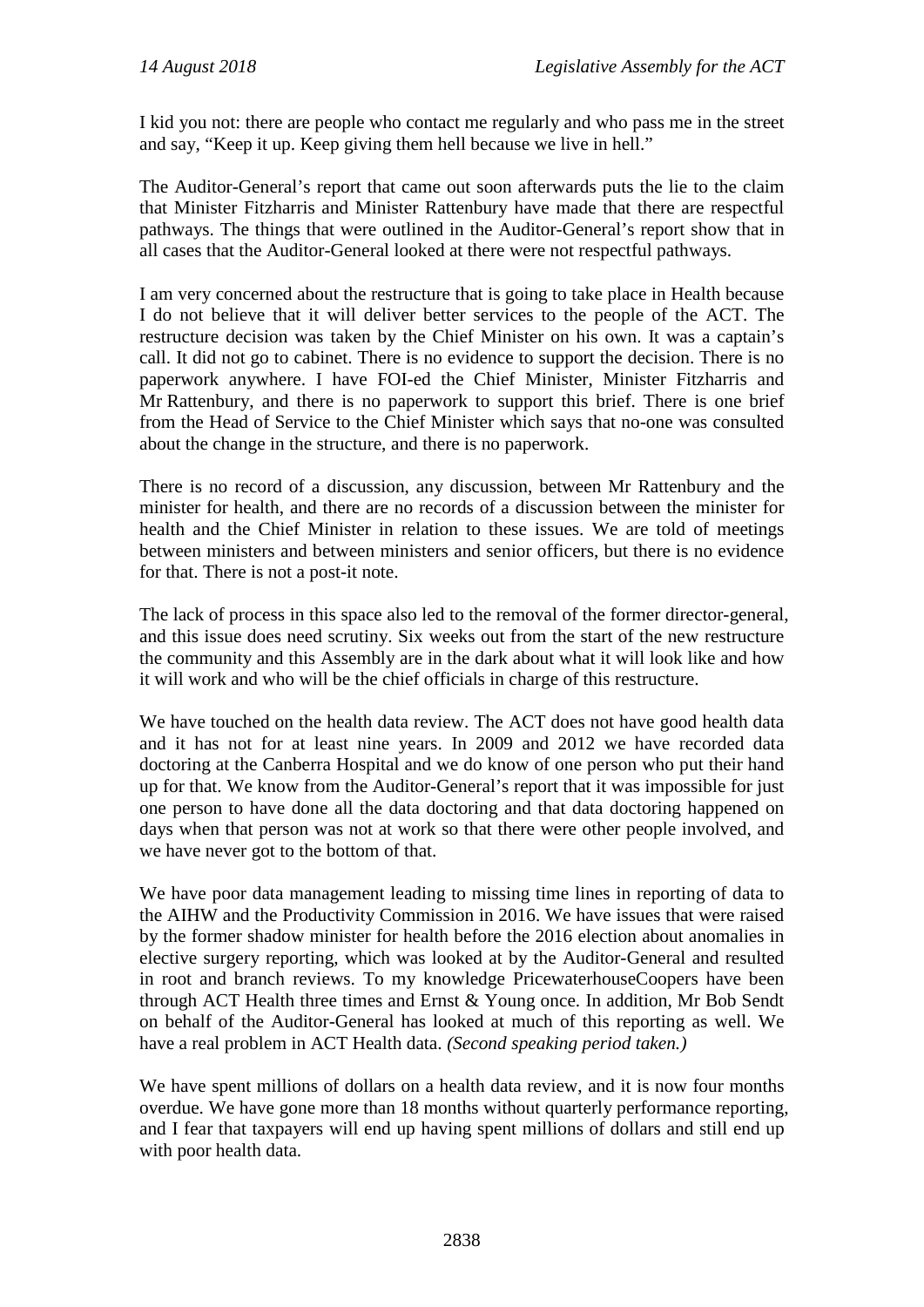As I said before, the minister has been telling us that emergency surgery waiting times are heading in the right direction. She has consistently said that, and I think that we have now seen that the figures in the budget put the lie to those assertions.

I am very concerned also about the issues of mental health. We have seen—and the minister answered questions in the last sitting period—the extreme risks identified in the adult mental health unit regarding ligature points. And I am very concerned at the slow process that is underway to finally remove all those ligature points. As of 1 August there were still a number of points that had not been addressed and the process for that is languishing.

I am also concerned about the accreditation review done by the Victorian mental health unit into the residential mental health units in the ACT which flagged a number of issues in relation to culture and training and the lack of appropriately trained staff and how we might go about addressing some of those issues. But the most concerning thing was the revelation that there is a nine per cent cut over two years in mental health funding.

We know that the mental health unit is running at 105 per cent capacity and that there are few or no full-time permanent psychiatrists working in the adult mental health unit. There was a period when there were no permanently appointed psychiatrists, and I think the last answer to a question on notice from April was that there is one out of 4½ FTEs. The rest of those are locums. I think that there is a willingness on behalf of visiting medical officers to assist with this crisis, but I understand from the Visiting Medical Officers Association that ACT Health does not want to talk to them about shortages at the adult mental health unit.

I am concerned also about the assaults on staff. It was reported recently that there had been over 10 assaults on staff at Dhulwa over the past few weeks. I am also concerned about the capacity of the office for mental health to really make a difference. There is \$782,000 set aside in this budget for the office for mental health, which really will cover the cost of a few staff. In fact, if you look at it, the \$785,000 is probably less than the staffing allocation given to Greens members in this place. It will not address the issues significantly, and I do not think that it has the capacity to address all the concerns of the people in the mental health unit. And I have substantial concerns about the way the mental health unit operates, the way that mental health communicates with its clients and people close to its clients.

I find the number of occasions on which I make representations, or have representations made to me by people who are carers of people with mental health issues and who are tearing their hair out because they cannot get even basic information out of the mental health services, is rising. I think it is ironic that if I turned up at hospital with one of my adult children who had a broken bone, hospital staff would willingly talk to me about what is wrong and the modality of treatment. But if I turned up in the same place with an adult child with mental health issues, immediately the shutters go up, they cannot talk to the parents or the carers about their treatment and they claim privacy.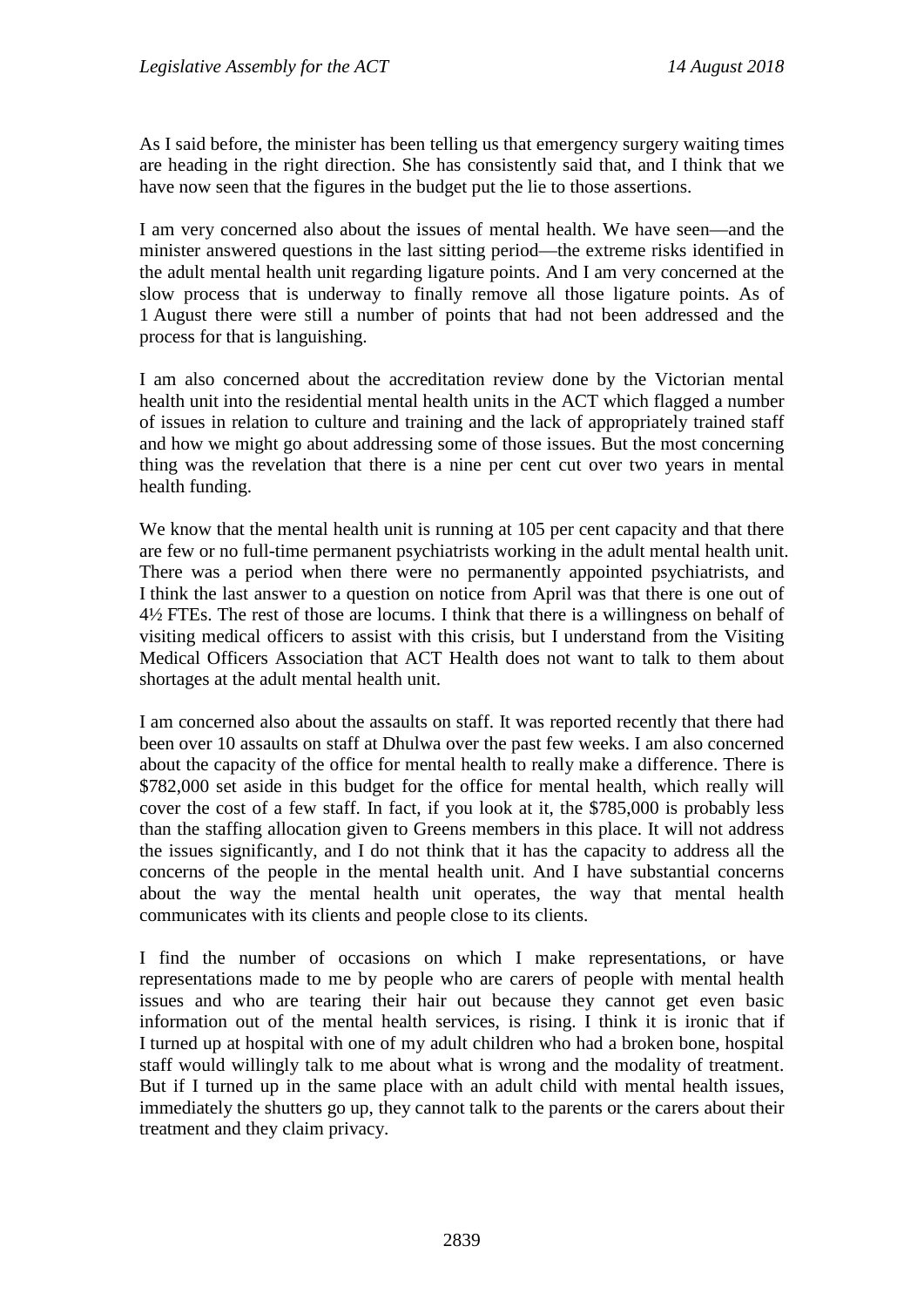I think that the way in which carers of people in the adult mental health system are treated is appalling, and I think that it leads to worse outcomes because of the lack of continuity of care, the lack of understanding of the circumstances and the lack of ability for people to make a real difference, usually in children's lives, because they just cannot get basic information.

On a personal note, I welcome the recommendations of the estimates committee regarding cystic fibrosis:

The Committee recommends the ACT Government undertake work to consider the viability of moving cystic fibrosis clinic to Canberra Hospital to ensure Canberrans with cystic fibrosis are able to access the full suite of tests and allied health professionals they require.

The Committee recommends the ACT Government continue to work with Cystic Fibrosis ACT to improve support for people in the ACT living with cystic fibrosis.

There is a clinical review of cystic fibrosis which has been bouncing around for some time but we have not seen it tabled and we have not seen a government response to that.

I do not want to denigrate the current cystic fibrosis clinic that is run but it is remote from the hospital. It must be very time consuming for the doctors and staff at those clinics that they have to come from the hospital to the Belconnen clinic and backwards and forwards. There are issues related to transport and the like which have been raised with me by the salaried medical officers about how difficult it is to access transport. It does actually cut significantly into people's time that they have to move from their offices in the hospital to an office in another facility.

In saying that, I do know that cystic fibrosis clinics have improved substantially over the past few years, and my children and others in this town are beneficiaries of those. But I would encourage a more streamlined system. That would apply to a whole range of clinics for chronic diseases.

One of the other issues that I constantly hear complaints about is outpatient clinics at the Canberra Hospital, the poor scheduling, the inappropriate waits that people have. Often people are told to turn up at 9 o'clock but the people that they are going to see, the doctors and allied health people, do not turn up at 9 o'clock. They might have to sit there for three or four hours more than they had planned. And often when people are told to turn up to outpatient clinics they are told to make sure that they park in the long stay park and expect that their stays will be a number of hours. "Make sure you park in the four-hour park because it'll take you that long, if you're lucky." This can be quite onerous on people who have poor health. The facilities at some of these outpatients clinics are somewhat run down and are very difficult for elderly and infirm people to negotiate.

As I said previously, the health budget covers the largest single contribution from ACT taxpayers. It is much higher than any other contribution from taxpayers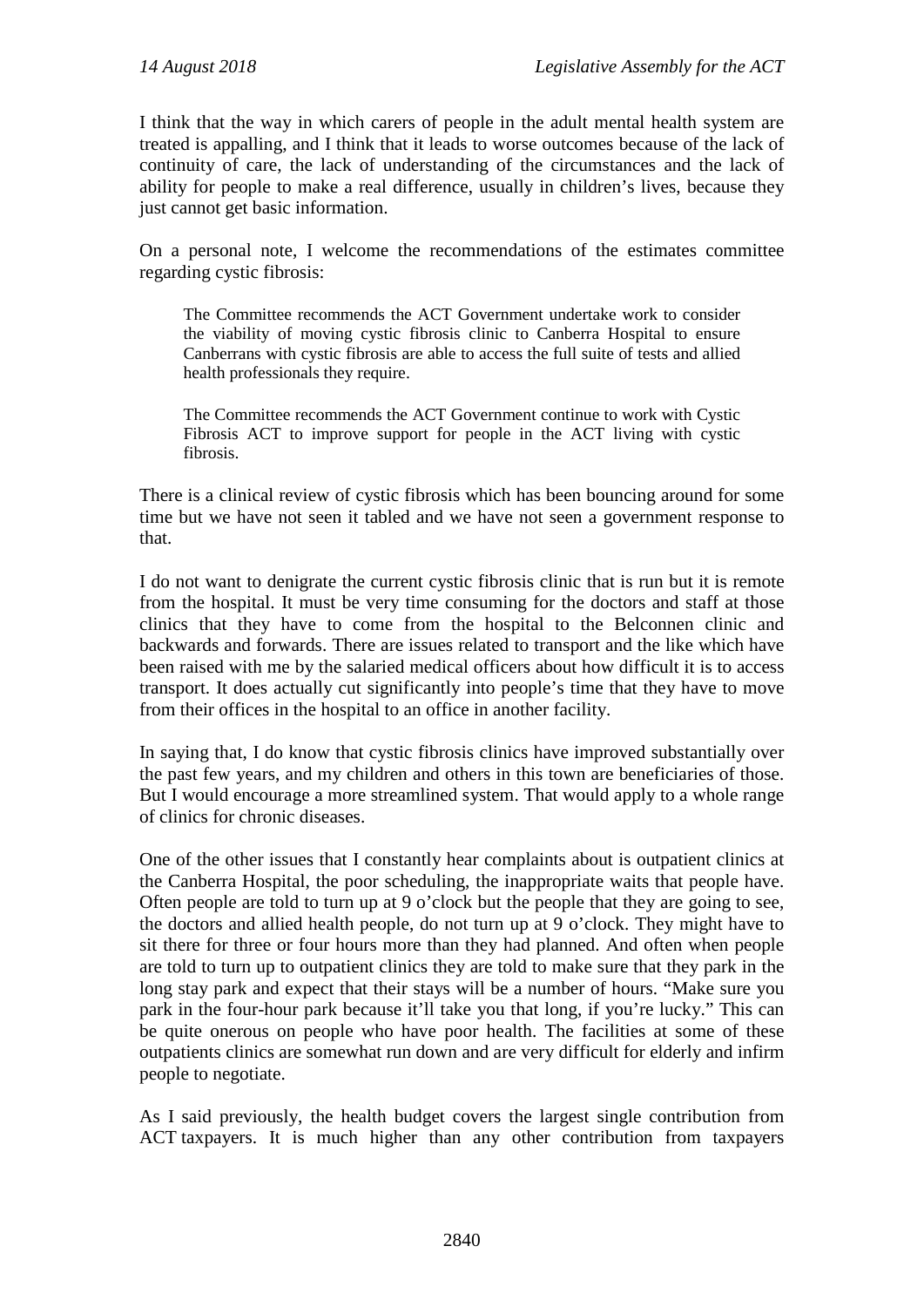elsewhere. I am not convinced that ACT taxpayers are getting value for money. We are seeing year on year that we fail to come close to the national efficient price for the provision of medical services. We are not getting any better, and that is a symptom of the fact that we are not spending our money as wisely as we can.

Make no mistake about this: the Canberra Liberals do want to see health spending being carried out as efficiently as possible. If Mr Steel wants to characterise that as cutting health expenditure, knock yourself out. But when we fail, year after year, to come close to the national efficient price then we have a problem. It is a problem of this minister's making and her predecessors' making, and it is time that, as a community, we looked at these issues.

**MR MILLIGAN** (Yerrabi) (12.27): Thank you for the opportunity to speak on this part of the appropriation bill on health. I will be addressing it in relation to the health facilities at the Alexander Maconochie Centre, which has many issues, and not just around the areas you would think in terms of justice and rehabilitation but health outcomes for inmates. Since it first started taking inmates in 2009 the facility has been plagued with high drug use, contraband, a huge percentage of inmates on methadone—much higher than in other states—and, of course, bashings and, sadly, deaths.

Too often it seems like the minister is at peace with the fact that there are illicit drugs flowing through our prison. We can never condone this and must always maintain a zero tolerance policy towards illegal drug use in our prison. We are pleased to see justice health move to a more time-efficient methadone dosing system—idose. It has freed up time for nurses to do other important work. However, we are yet to see any formal courses or programs for inmates on methadone who may wish to get off it. Instead, drug use seems to be an outcome of business as usual.

Between 30 and 40 per cent of the prison population is on an opioid treatment replacement. More work needs to be done to help the inmates who want to help themselves. But perhaps, sadly, this is the attitude that only members on this side of the chamber share. Instead, this government seems to take the path of least resistance, leaving inmates dosed up on drugs rather than doing the hard yards to reduce and remove them from our prison system.

This brings me to the specific elements of Indigenous health. Whilst I am happy to see that Winnunga has been awarded the contract to enter the prison and provide culturally appropriate care, the model of care and services to be offered is still to be determined.

This seems all too familiar as we have heard the same rhetoric and delays with establishing the Ngunnawal bush healing farm. As we all know, the missing opportunity on that site continues to unfold as we wait on an even basic model of care for this glorified day camp with no clinical treatment. I fear that the same fate awaits the AMC. Winnunga wants to get in there and start helping inmates. They are hopeful of treating non-Indigenous inmates if they have capacity and the inmates are willing.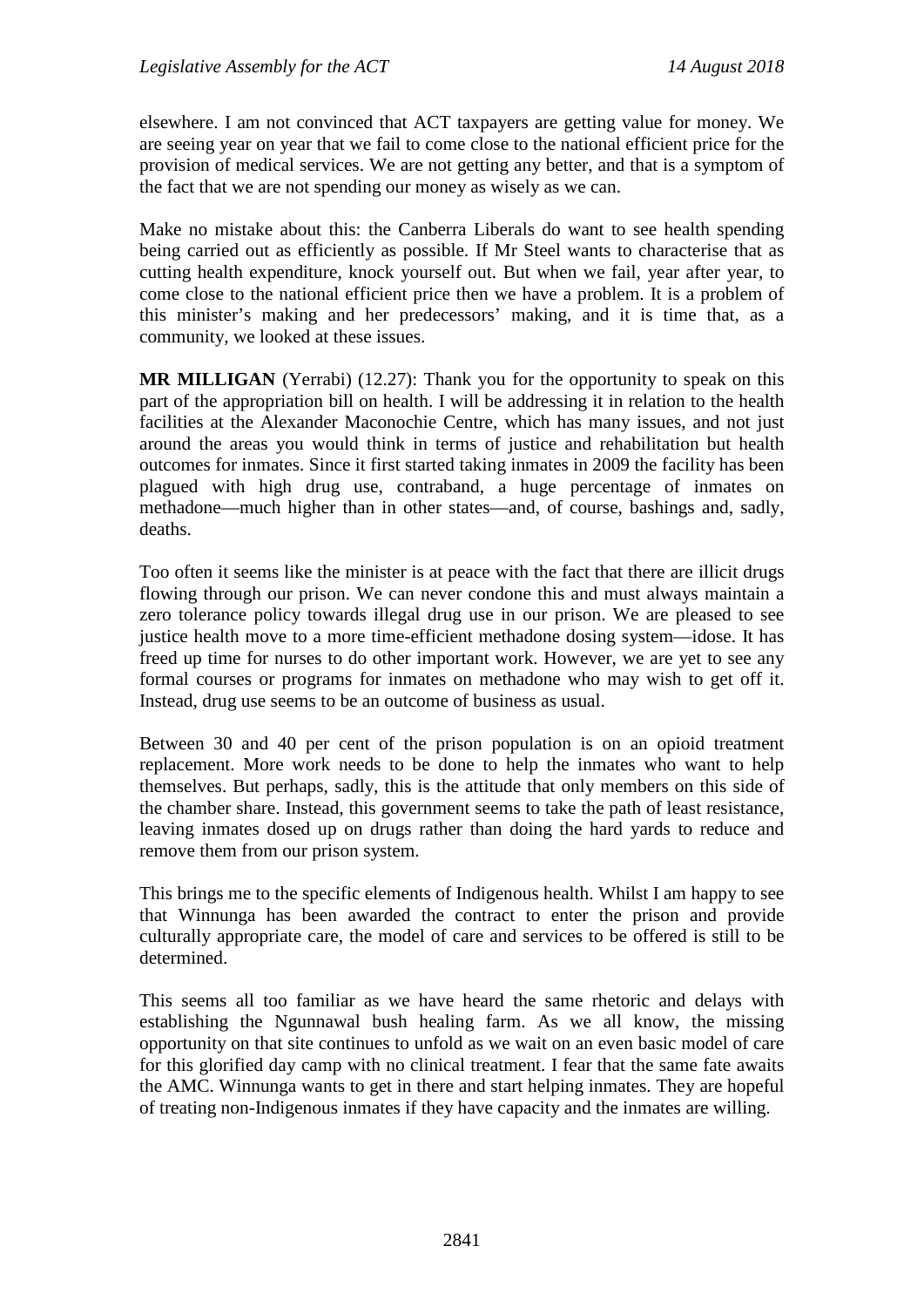Where we are at six months down the track from the minister's media release is that there is no further development. Inmates are still waiting. Winnunga is still not embedded at the AMC. ACT Health is still not sharing information. These lost opportunities would not need to happen if only this government would start showing some political will and passion for the people stuck in our justice system.

The Canberra Liberals will keep up the pressure on corrections. Given that Canberra has the most expensive prison in Australia one would expect more bang for our buck for taxpayers and better health outcomes for our inmates.

*Debate interrupted in accordance with standing order 74 and the resumption of the debate made an order of the day for a later hour.*

### **Sitting suspended from 12.31 to 2.30 pm.**

## **Questions without notice Budget—deficit**

**MR COE**: I have a question for the Chief Minister and Treasurer. I refer to an article in the *Canberra Times* of 25 July written by former chief minister Jon Stanhope, Adrian Makeham-Kirchner and Khalid Ahmed. It states:

The surplus is, however, illusory. The underlying budget is in deep deficit, and its sustainability and, indeed, the sustainability of priority services is problematic.

Treasurer, why has funding for health care not taken into account growth in costs associated with health cost inflation, population increases, ageing and new technologies?

**MR BARR**: I thank the Leader of the Opposition for his question and, yes, confirmation that he is, indeed, at the driest of the dry end of Liberal Party politics. But let me be clear that we reject the analysis of the former chief minister in relation to—

**Mr Parton**: Was he on the dry end or not?

**MR BARR**: I do not think Jon was ever famous for his understanding or grasp of economics. He had many strengths, Madam Speaker—

**Mr Coe**: But he delivered surpluses, Andrew. You are yet to deliver one yourself.

**MADAM SPEAKER**: Chief Minister.

**MR BARR**: We might just wait until after question time, Madam Speaker. But there are, of course, many errors contained in that analysis that was published in the newspaper. Regardless, the government remains focused on investing in the services that our growing community needs. That has included record investments in areas like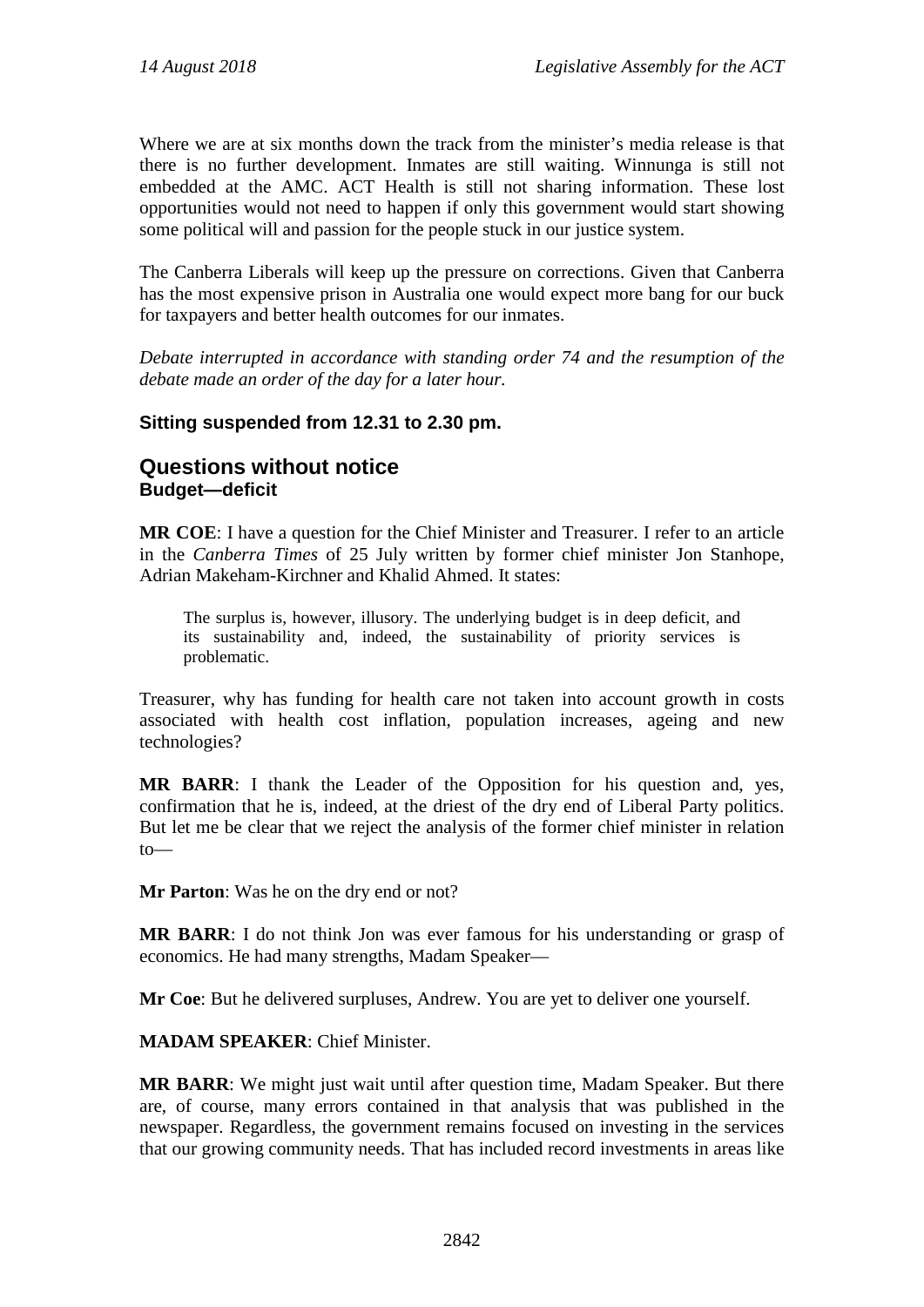health, education, transport and community services. We continue to invest in the needs of our growing community. We do so whilst returning the territory budget to balance.

**MR COE**: Treasurer, why does the ACT continue to have an underlying budget in deep deficit, a fiscal deficit, despite massive increases in rates, taxes and charges?

**MR BARR**: The territory does not. The territory operates with a balanced budget.

**MRS DUNNE**: Chief Minister, why is the sustainability of priority services such as health care problematic under your budget?

**MR BARR**: It is not. We are investing record amounts in health, and ensuring that we are investing in both new infrastructure and in providing new services to communities right across the Australian Capital Territory. We are ensuring that our investments are targeted to meet emerging needs. We are also focusing, with our work in terms of federal-state relations, on ensuring that we have good, ongoing funding partnerships between our level of government and the Australian government. We are ensuring that the future health needs of our community are met, as well as playing our part to ensure that the future health needs of all Australians are met.

The hypocrisy of the Liberal Party, the party that has cut funding from health right across this nation, courtesy of your federal colleagues, is laid bare today. Once again, with respect to the 2014 Abbott-Hockey budget, there has not been the funding that was contained prior to that. It was stripped away by Abbott and Hockey, and it has not been restored by Prime Minister Turnbull and Treasurer Morrison. There is still a reduction in health funding from your federal colleagues.

## **Visitors**

**MADAM SPEAKER**: Before I call you, Ms Le Couteur, may I acknowledge that in the gallery we have students from the Canberra Institute of Technology, the English language certificate IV, as I understand you are studying. Welcome to your Assembly.

**Members**: Hear, hear!

## **Questions without notice Planning—Curtin shops**

**MS LE COUTEUR**: My question is to the Minister for Planning and Land Management and relates to the current reconsideration process for the controversial DA for the Curtin shops. Minister, the developer's spokeswoman was reported in last Wednesday's *Canberra Times* as saying that the new plans are considerably different from the axed proposal. How can plans that are considerably different be accepted for reconsideration rather than a new DA?

**MR GENTLEMAN**: I thank Ms Le Couteur for the question. The Planning and Development Act 2007 provides any proponent with recourse to apply for the reconsideration of a decision previously made by the independent Planning and Land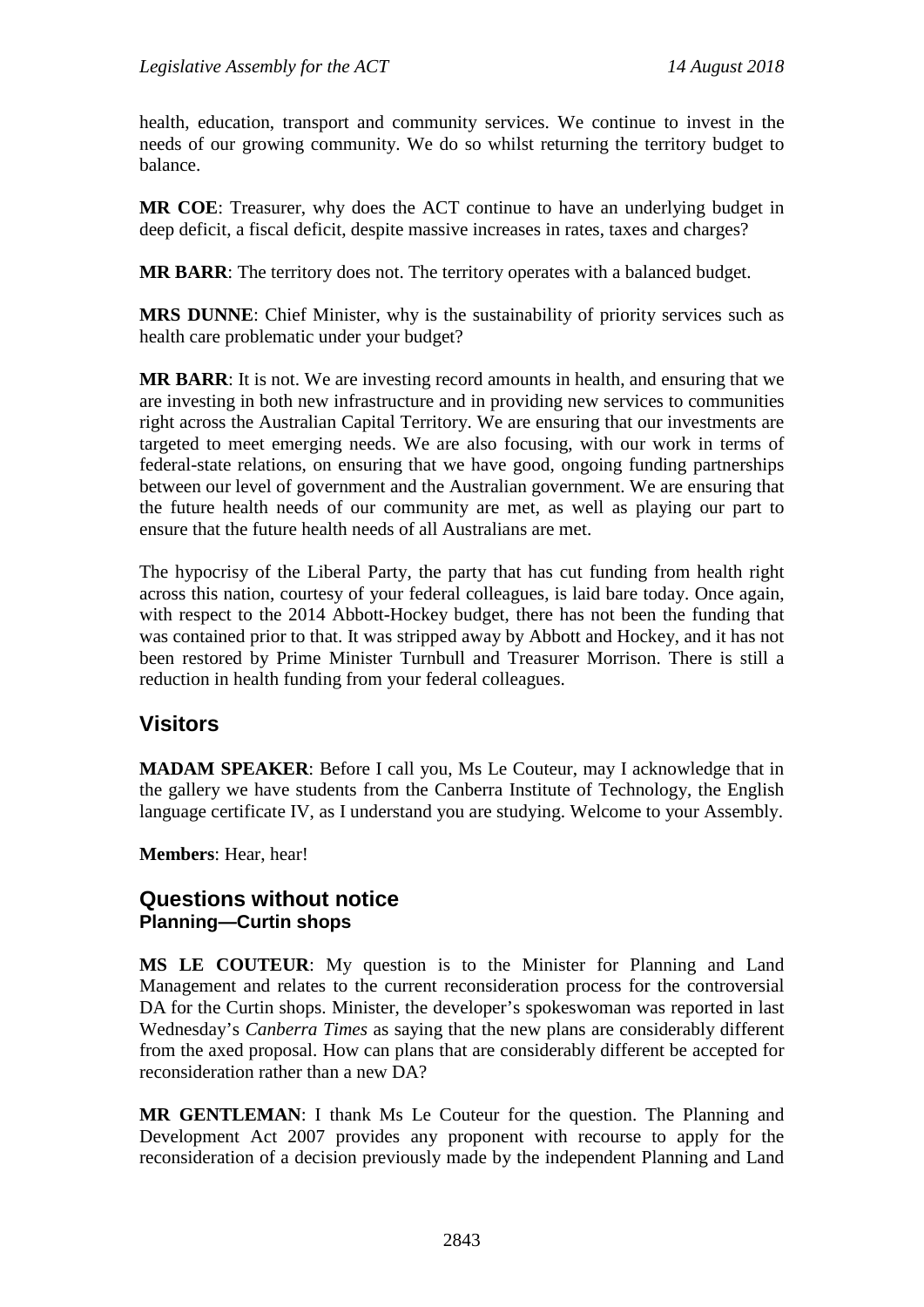Authority. The act does not contain any power for the Planning and Land Authority to reject a consideration application unless the proposed development is in a prohibited category.

The proposal for 44 Curtin Place will be considered against the current provisions applicable to the site, which allows the development for a mixed use apartment building. Due to the considerable interest in this proposed development, the application has been notified by ACTPLA for public consultation for an extended period. Regardless of whether the development proposal has been notified for the first time or as a reconsideration, the rules of the Territory Plan still apply. There is no difference. The independent Planning and Land Authority will undertake the same assessment.

**MS LE COUTEUR**: Minister, given your answer, will you be reviewing the reconsideration process in the Planning and Development Act, which currently requires no public consultation and appears to allow new plans that are totally different from the old ones?

**MR GENTLEMAN**: The Planning and Development Act does require the authority to consult with all parties that have previously made representations to the development application. Furthermore, in following the process set out in the act, the independent Planning and Land Authority has publicly notified the reconsideration application for an extended period. Finally, the whole point of a reconsideration is for the plans to have changed. A development proposal that had not changed would likely not be successful if it had already been rejected.

## **Canberra Hospital—radiology department**

**MR HANSON**: My question is to the Minister for Health and Wellbeing. Minister, have you been advised of the recent—I have read the wrong question; my apologies.

My question is still to the minister for health, though. Evidence given during estimates, on 21 June 2018, revealed that the training and accreditation of the medical imaging department at the Canberra Hospital was recommended to be downgraded from an A status to a D status. Minister, what are the reasons for the recommended downgrade from an A status to a D status?

**MS FITZHARRIS**: I thank Mr Hanson for asking the right question. Late last week, ACT Health received the final accreditation report, which they have three months to respond to. In broad terms, I understand that much of this accreditation downgrade was due to matters relating to the working environment and relationships amongst staff but, in the meantime, since the college of radiologists were at ACT Health, a number of actions have been taken.

These include that Canberra Hospital has appointed two new directors of training who are prepared to work well together to meet the college recommendations. ACT Health has also advertised widely for two new radiologists at a national and local level. The directors of training have implemented a formal teaching program which will align with the curriculum, and the four first-year trainees have commenced completion of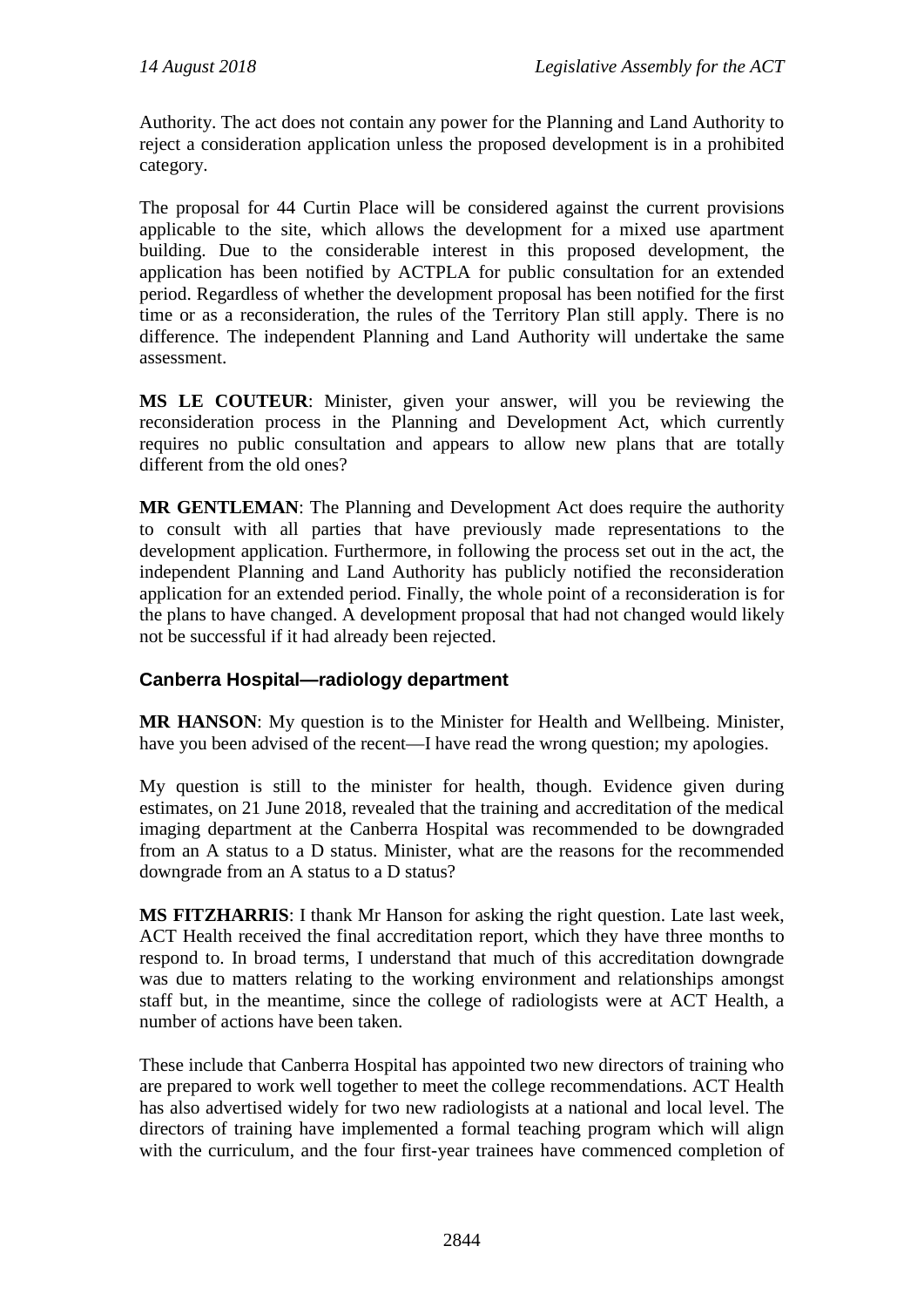all the key conditions. A departmental orientation program has been completed and distributed to all radiologists and trainees within the department. A formalised regular teaching schedule has been scheduled and reinvigorated and will continue to be provided as per the college's guidelines. The college will, as requested, be advised of the installation of new equipment. The new directors of training have guaranteed that trainees will be supported to attend training workshops. All trainees have been offered two and three-year contracts to align with their training schedule.

**Mr Hanson**: Madam Speaker, on a point of order.

**MADAM SPEAKER**: Minister, resume your seat.

**Mr Hanson**: The question was specifically about the reasons for the downgrade from A status to D status, rather than what is being done to address that issue. Why has it been downgraded?

**MS FITZHARRIS**: I said that right at the very beginning.

**MADAM SPEAKER**: I think at the very beginning she made reference to relationships and working conditions and then went on to say what actions have occurred since. You have six seconds left, minister.

**MS FITZHARRIS**: No, thank you.

**MR HANSON**: Minister, what representations or information have you received about the problems with the culture in the medical imaging department at the Canberra Hospital?

**MS FITZHARRIS**: I have received a briefing from ACT Health about the accreditation process and, I believe, one letter regarding one member of staff in that department.

**MRS DUNNE**: Minister, will you table the preliminary accreditation report and the final accreditation report that you mentioned in question time in relation to the Canberra Hospital medical imaging department by the close of business this sitting week?

**MS FITZHARRIS**: I will seek advice and take that question on notice.

#### **Canberra Hospital—radiology department**

**MRS DUNNE**: My question is to the Minister for Health and Wellbeing. Minister, have you been advised of a recent death in the neonatal intensive care unit at the Canberra Hospital that highlighted procedural inefficiencies in the medical imaging department?

**MS FITZHARRIS**: No, I have not.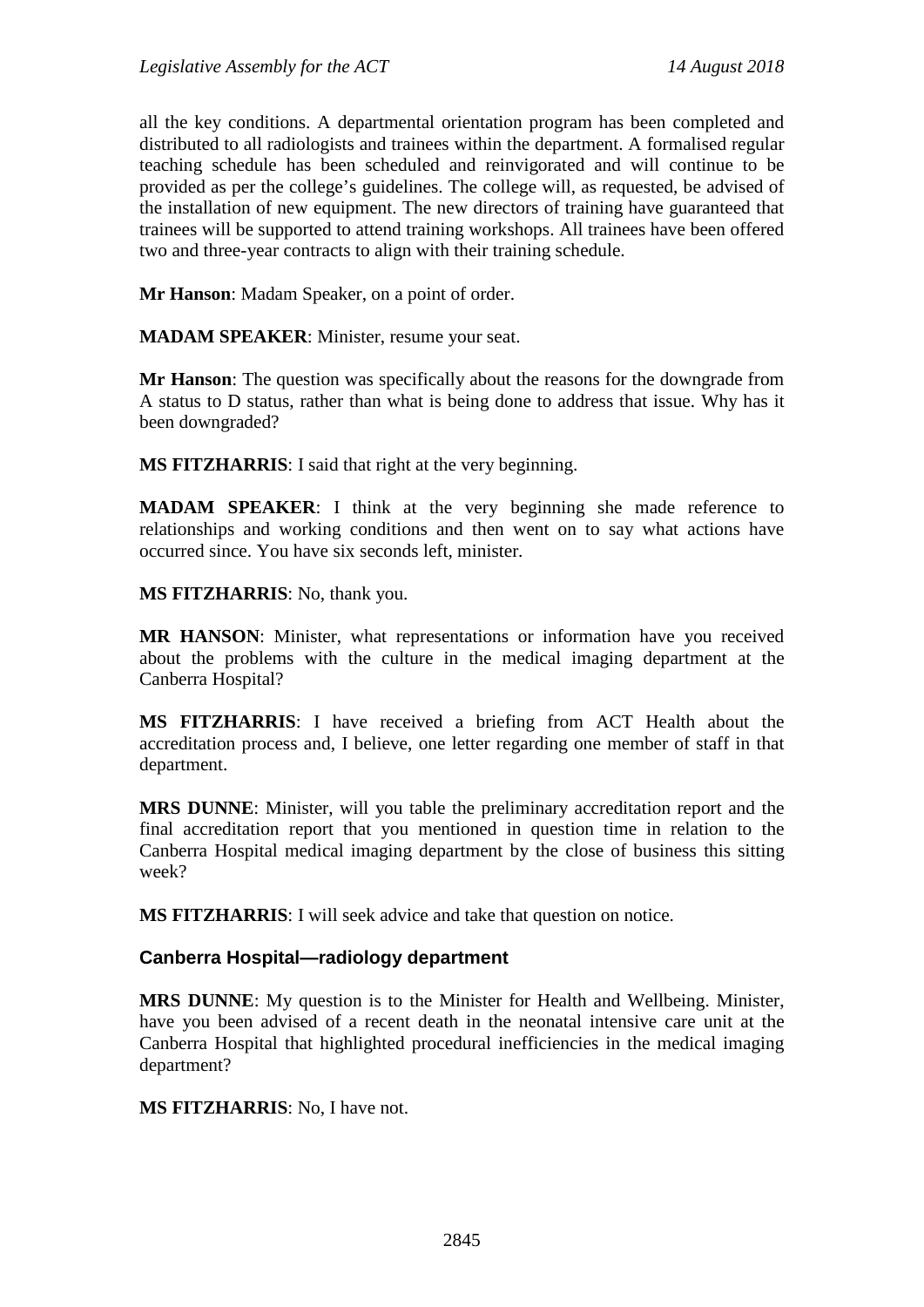**MRS DUNNE**: Minister, could I ask you to seek a briefing on this? In doing so, could you find out whether this case has been referred to the mortality and morbidity committee of the hospital; if not, why not?

**MS FITZHARRIS**: I would note, in relation to my previous answer, that I have had leave in recent times. In the previous week I was in New Zealand for work purposes and prior to that I was on an extended four-week period of personal leave. Advice may have come to my office in that period. I will take on notice Mrs Dunne's question. I also encourage her to directly contact my office about such a serious matter. Of course, it is also appropriate to raise it in question time, but I remind her again that these particularly sensitive matters can also be followed up with some urgency by my office.

**MR MILLIGAN**: Minister, has the case been or will it be referred to the coroner? If so, will you undertake to ensure that the coroner's report is tabled in the Assembly?

**MS FITZHARRIS**: That is a hypothetical but I will take the question on notice.

### **Federal government—territory rights**

**MS CHEYNE**: My question is to the Chief Minister. Chief Minister, can you please advise the Assembly on what action the ACT government has taken to support the democratic rights of ACT residents to repeal the Andrews bill?

**MR BARR**: I thank Ms Cheyne for the question. I acknowledge her significant interest in and hard work on this particular issue. The repeal of this legislation is indeed the only way to restore the full democratic rights of residents of the Australian Capital Territory and the Northern Territory.

I think we all understand that voluntary assisted dying is an incredibly difficult issue and that there will be a diverse range of views in the community, in this place and in the federal parliament, but I know that I and my colleagues refuse to accept that Canberrans should be stopped from discussing this matter, something that their friends and family who live only 20 minutes away in Queanbeyan, or indeed in other Australian states, can discuss. We are absolutely capable of having a mature and respectful conversation in our community and in this parliament on this important issue.

Last year I signed a memorandum of understanding with the Northern Territory Chief Minister to pursue a number of issues associated with territory rights and we have joined forces to campaign on this issue for the rights of our territory residents. Members would be aware that I have personally written to senators and MPs urging them to restore the rights of their fellow Australians.

I have in my advocacy made it very clear that voting for the bill currently before the Senate does not mean that there will be assisted dying in the ACT. It will simply give territory residents the same rights that all other Australians have to decide on this issue through their democratically elected representatives in this parliament. There are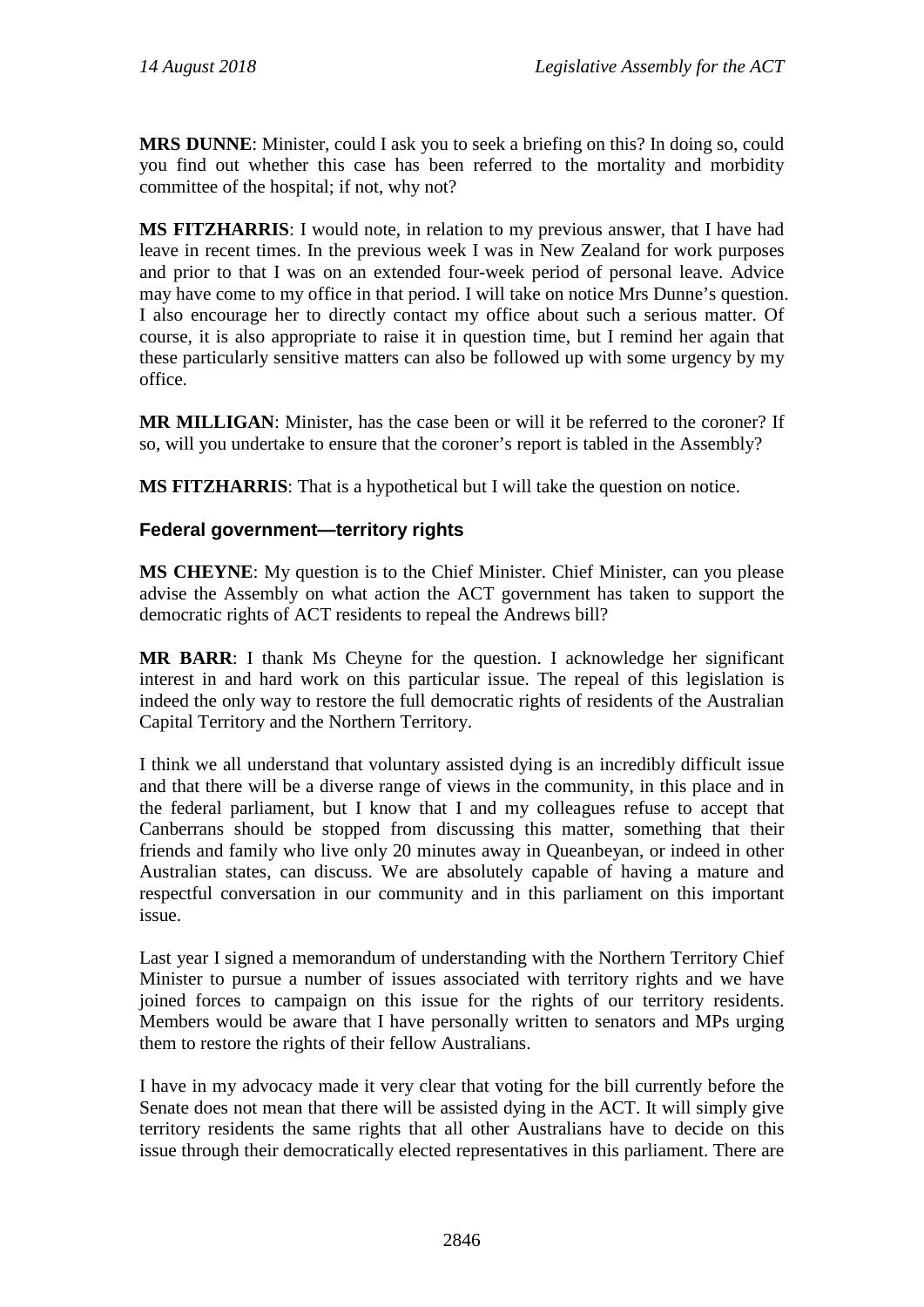nearly 700,000 Australians who reside in the Australian Capital Territory and the Northern Territory. They deserve equal rights. *(Time expired.)*

**MS CHEYNE**: Chief Minister, what has been the response by members, senators and the wider community to this campaign?

**MR BARR**: I can advise that the response to the joint campaign between the ACT and the Northern Territory has been very positive. I have received a large number of responses from senators and members agreeing with our position and that which this Assembly supported by way of resolution previously.

My office continues to receive very significant feedback from Canberrans from all walks of life for whom this issue is incredibly important. I am also hearing that people from around the country are contacting their federal representatives demanding that their friends and families living in Canberra and living in the Northern Territory should have an equal right to debate and legislate in this area.

People do realise that this debate is about territory rights and the fact that there are nearly 700,000 Australians who have lesser rights than those who live in states to conduct their own affairs. This is not fair and it is even more absurd now that the state of Victoria has passed laws in this regard. So, when New South Wales passes laws, when other Australian states pass laws, will the territories be the only places in this nation unable to determine what the law will be for our people?

**MR PETTERSSON**: Chief Minister, what is the current status of the repeal bill?

**MR BARR**: I thank Mr Pettersson for the supplementary. As members are aware, debate on the bill has now commenced in the Senate. The vote will be close, but it does look positive at this stage. Of course if it does pass the Senate the bill will also need to be debated in the House of Representatives. It is disappointing that the Prime Minister appears to have reneged on his agreement with the Senate crossbench to allow the bill to come on for a free vote in the house. There is an opportunity for the Prime Minister to show some leadership and stand up against Kevin Andrews and the far right wing of his party room. Apparently, he has done so today on the national energy guarantee. He found a way through on marriage equality. Hopefully, this issue will also see a free vote in the House of Representatives.

## **Canberra Hospital—radiology department**

**MRS KIKKERT**: My question is to the minister for health. Minister, I refer to media reports on 23 July that the Canberra Hospital medical imaging department failed 28 of 32 criteria to keep training radiologists. The preliminary accreditation report states that the training program caused "an unacceptable level of risk to the trainees' training and wellbeing". Minister, why did the standard of the radiology training program cause an unacceptable level of risk to the trainees' training and wellbeing?

**MS FITZHARRIS**: I thank Mrs Kikkert for the question. I note that there is a motion on the notice paper for this issue to be discussed and debated in the chamber tomorrow. I refer Mrs Kikkert to my previous answer. I reiterate, as I have done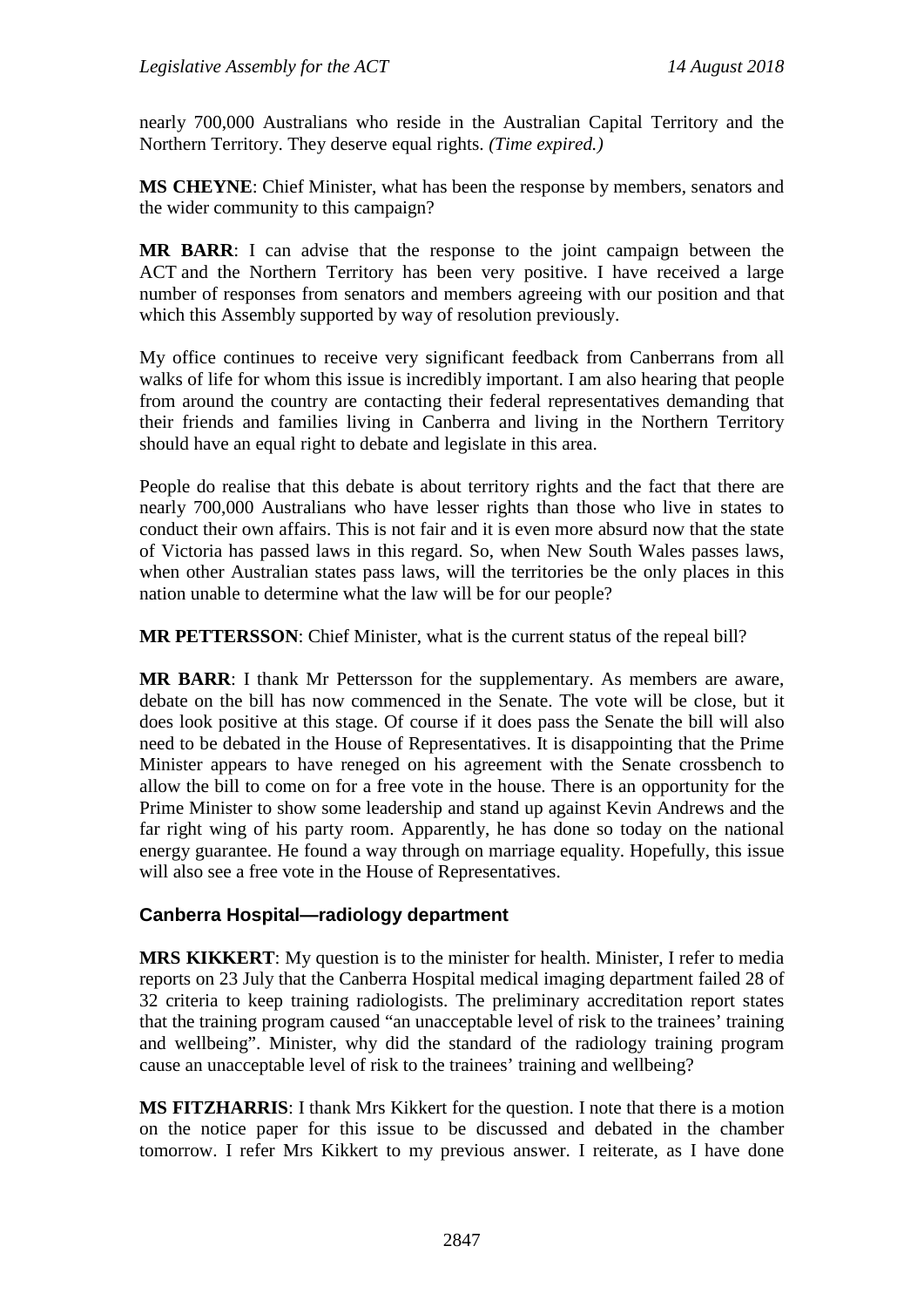previously, that this is a concern. It is certainly a concern that ACT Health have followed up with urgency. I outlined in my previous answer the actions that ACT Health have taken to address these concerns. I also note that Mrs Dunne noted this morning that ACT Health had failed accreditation in relation to the broader ACT Health accreditation. That was not the case. It was never the case. It is not the case that they have failed accreditation for training. They certainly have been downgraded. That is disappointing. But it is not the case, and it is not correct to assert, that ACT Health has failed accreditation in any recent accreditation process.

**MRS KIKKERT**: Minister, why was the medical imaging department ever at risk of being downgraded as a training site?

**MS FITZHARRIS**: For the reasons I outlined earlier.

**MRS DUNNE**: Minister, how can you say that this was addressed with urgency when we know that these matters were raised with the director of medicine as early as February last year?

**MS FITZHARRIS**: Certainly, since they came to my attention during the recent radiology accreditation for training, they have been acted upon with urgency, as evidenced by the two new directors of training who have already been recruited.

#### **Light rail—safety**

**MISS C BURCH**: My question is to the Minister for Transport and City Services. Minister, in April this year you were asked whether you had coordinated with emergency services before launching the rail-ready program. Since that time we have heard concerns from the firefighters union as to the lack of specialist equipment for use in the case of a collision between a light rail vehicle and a road vehicle. What specific actions have you taken to ensure that emergency services will be ready to handle all emergencies involving light rail?

**MR GENTLEMAN**: Madam Speaker, it is probably appropriate that I take the question, as minister for emergency services. I can advise the Assembly that our emergency services Fire & Rescue officers are fully prepared for all circumstances across the ACT. They are going through a great deal of training during these preparations. In fact we even send them overseas for particular training for these sorts of situations. I have personally been involved, at the Hume training base, in training for extractions of personnel and vehicles out of large multistorey car parks, for example. It is a really good example of how they can work with modern machinery to support the safety of all Canberrans.

**MISS C BURCH**: Minister, what specific actions will be taken in the event of collisions between light rail vehicles and other road users, and do emergency services have the specialised equipment that they require?

**MR GENTLEMAN**: I thank the member for her question. More equipment, of course, is being purchased as we move forward to supply our Fire & Rescue staff with the necessary operational equipment to do this sort of work. They have specialised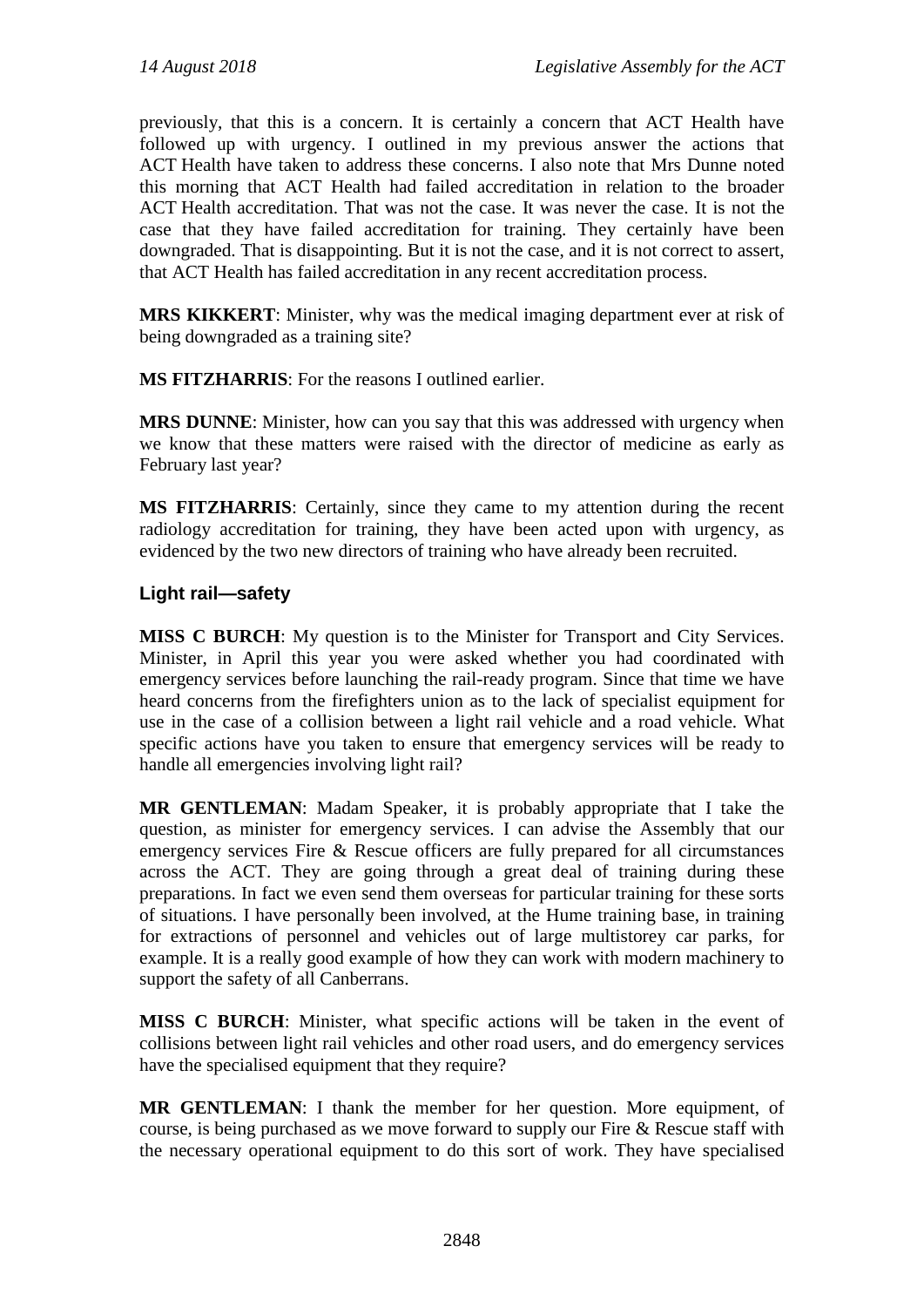equipment. Indeed, they are able to access equipment from New South Wales on a very fast basis when there are other needs that occur.

We have large storage containers of equipment for this sort of use, both in the ACT and in New South Wales as well. And of course we have operational procedures in plan ready to take action on such occasions.

**MR PARTON**: Minister, how can you assure the public that this is safe, given that there is no specific allocation in the budget to address this safety issue?

**MR GENTLEMAN**: We invest heavily in our police and emergency services personnel and equipment. Whilst we do not allocate specifics to these sorts of items in the budget, they are purchased for many uses across the ACT. So Fire & Rescue have a great many resources available to them to deal with these sorts of situations.

#### **Energy—national energy guarantee**

**MR PETTERSSON**: My question is to the Minister for Climate Change and Sustainability. Minister, could you please update the Assembly on the COAG Energy Council meeting last week and tell us why the ACT is not supporting the national energy guarantee as it is currently proposed?

**MR RATTENBURY**: Yes, the COAG Energy Council meeting did take place on Friday. This was a meeting of the state and territory governments and the commonwealth. It would be fair to say that that meeting did not endorse the national energy guarantee and that the ACT explicitly declined to sign up to the national energy guarantee in principle.

We were joined in that stance by Victoria and Queensland, and those three state and territory governments expressed a number of ongoing concerns with the national energy guarantee. These take a number of different forms. Predominantly, the jurisdictions continue to be deeply concerned by the limited emissions reduction target in the national energy guarantee. We are of the view that this will ensure that Australia does not meet its Paris climate change commitments and will also place a heavier burden on other sectors such as agriculture and transport because we know that the electricity sector is the cheapest, most effective and most technologically possible place to reduce emissions.

We were also concerned about jurisdictions that have done work to transition to a clean energy future and are not getting credit for that and are seeing other jurisdictions essentially free riding on those efforts. Certainly in the case of the ACT we continue to work with the commonwealth to resolve the issue to ensure that the ACT's 100 per cent renewable energy commitment by 2020 is adequately recognised under the scheme and that the ACT is appropriately rewarded and recognised for having put that work in place.

It is fair to say that a significant number of external commentators continue to have concerns with the national energy guarantee as well. What we have said is that we will remain at the table and will continue to work with the commonwealth to try to get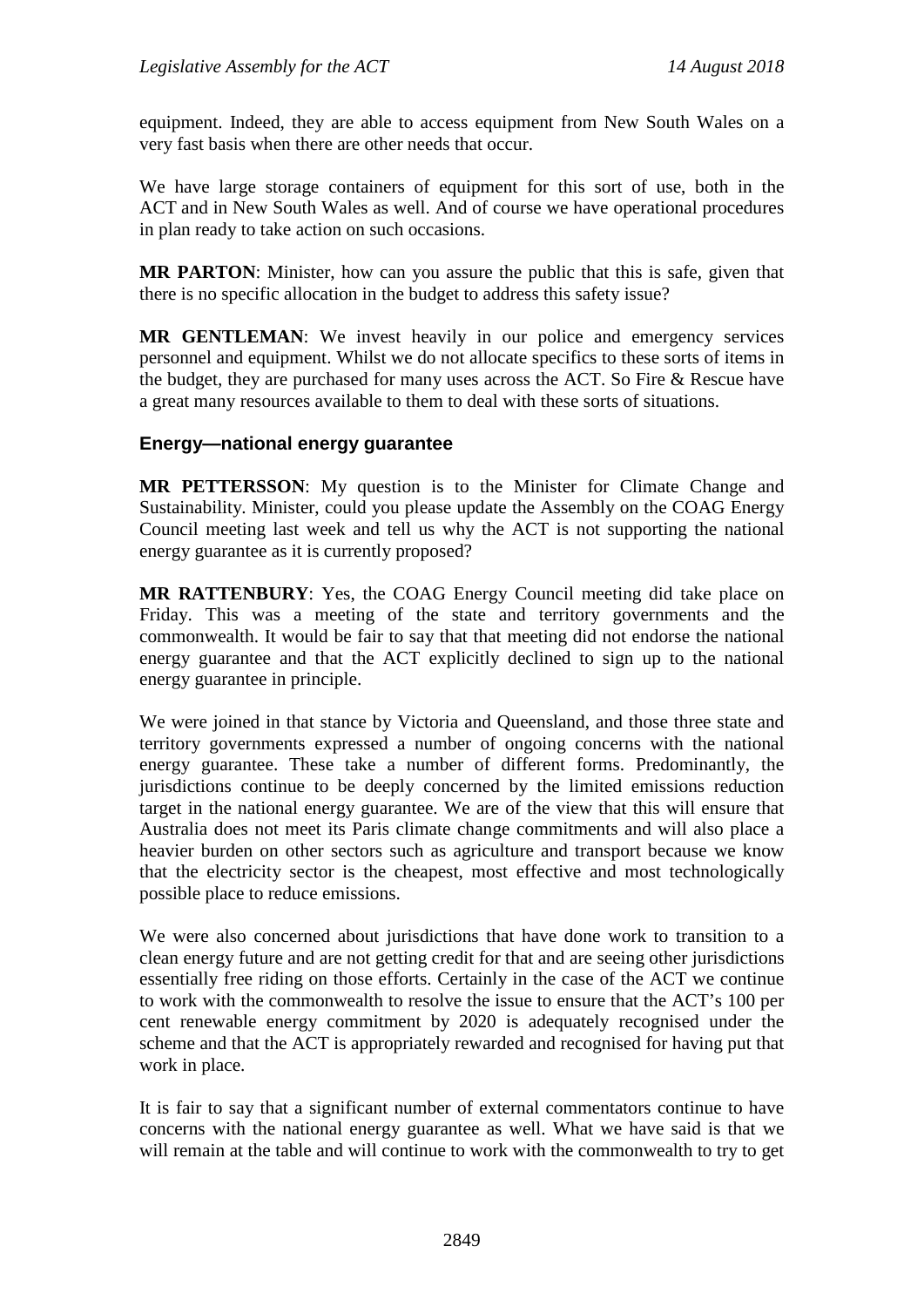an outcome on this but we need the commonwealth to actually come to the table in a spirit of negotiation.

**MR PETTERSSON**: Can the minister update the Assembly on what the outcome of the federal coalition party room meeting on the NEG this morning may mean for the ACT?

**MR RATTENBURY**: There have been a number of significant developments in the federal parliament today regarding the national energy guarantee. The first is that a motion was passed yesterday calling for the documents that modelled the alleged price impacts of the national energy guarantee. That motion was passed by the Senate and the documents were due to be produced this morning at 9 am. I am disappointed to report to the Assembly that there are in fact no new documents. The only modelling—so-called modelling, really—that has been made available is a one-page Excel sheet which is claimed to be the basis on which the \$550 energy saving is modelled.

Frank Jotzo, from the Australian National University, in a Fairfax article off the back of that, described it as very bad practice to release a major national policy without modelling. He went on to note that even the ACT's interim emissions target was more detailed, with six accompanying technical reports.

Similarly, there has been the discussion in the federal coalition party room today. I am relying on media reports at this stage, but they do seem to indicate that at least four members of the party room have indicated that they will cross the floor on this; at least four members. I think it now raises the question of whether the Prime Minister will in fact be able to get this legislation through the House of Representatives.

The ACT will be joining a phone link-up with the federal energy minister tonight, at which we expect to have further details on the next steps from the commonwealth government's perspective.

**MR STEEL**: Minister, when is the draft legislation planned to be released? How will the ACT constructively engage in the consultation?

**MR RATTENBURY**: Whilst the ACT did not agree to the NEG in principle on Friday, we did agree that the proposed legislation could be released. I think this is worth while in terms of giving members of the public and key stakeholder groups, as well as state and territory governments, the opportunity to scrutinise the legislation. That release, I presume, will be formalised in the teleconference tonight. Certainly, the ACT will be closely scrutinising that legislation.

The other thing we will continue to do over the coming weeks is seek to engage with the federal government to find a way through on this. I believe a policy outcome is achievable on this but it requires the federal government to actually take on board some of the concerns that have been raised both by state and territory governments and by key commentators and analysts who have looked very closely and carefully at this policy.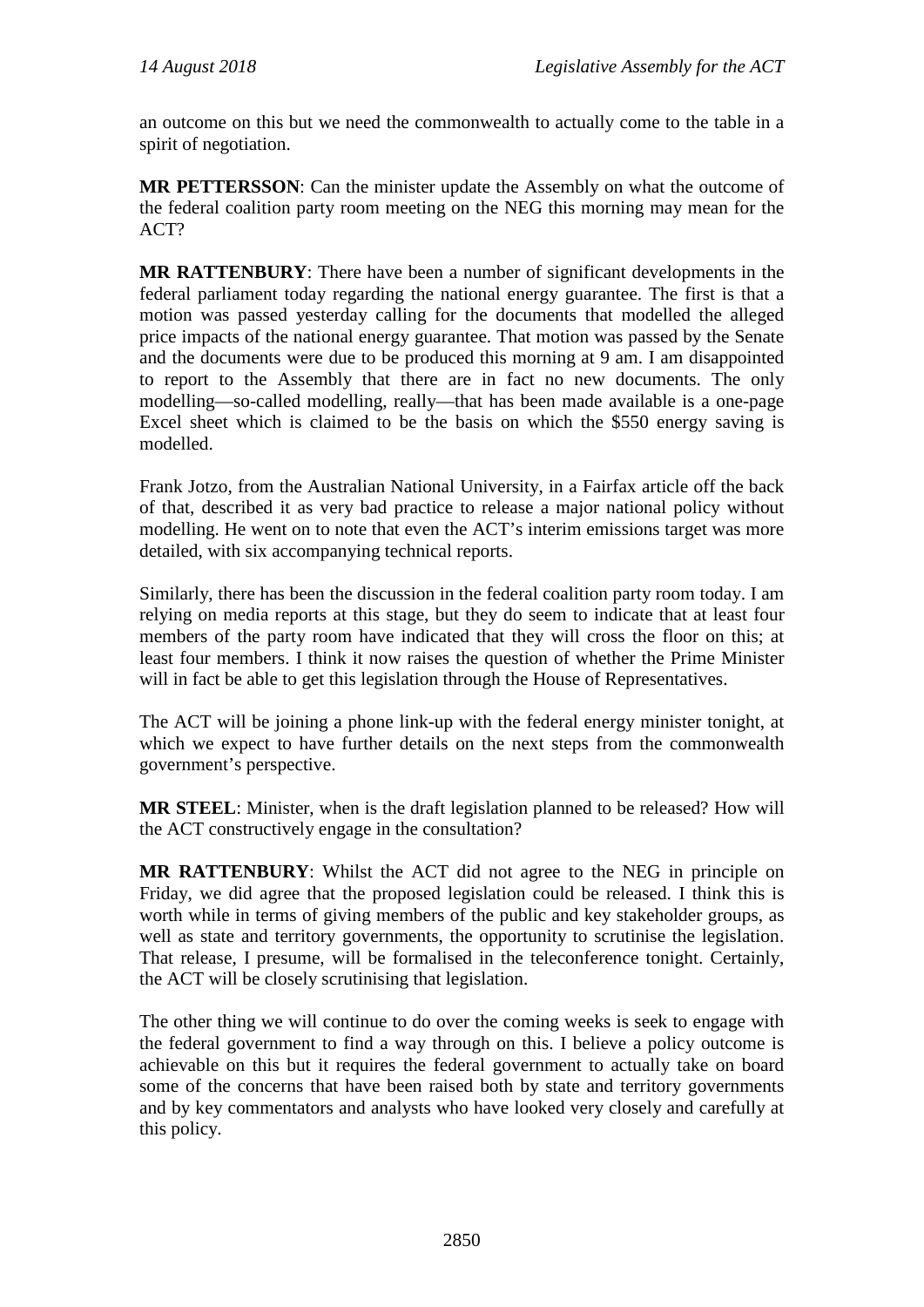I note comments today by the head of the Climate Council, Greg Bourne. He has described the national energy guarantee as locking in woefully inadequate electricity sector emissions. He notes that we can no longer expect the electricity sector to play its role in cutting pollution through transitioning to clean, affordable, low cost renewable energy. That is a pretty damning indictment of this model and I think it points to the fact that further improvements need to be made to the policy.

#### **ACTION bus service—consultation**

**MS LEE**: My question is to the Minister for Transport and City Services. During estimates, in relation to the new transport network, the Deputy Director-General of TCCS stated:

There will be a much shorter, effectively, third phase of consultation after this consultation where we will be putting the timetable out …

Minister, given the deputy director-general's follow-up comments, that bus timetables are "big and complex beasts" which may need to be tweaked to make the system work better, why will this consultation process be much shorter than the last?

**MS FITZHARRIS**: I look forward to having this debate again on another issue that I notice on the notice paper for tomorrow. I am pleased to see such significant input into the second phase of consultation, which closed on Sunday. We very much look forward to analysing the feedback from that, and look forward to updating the community on next steps following that analysis.

**MS LEE**: Minister, when will this phase of consultation commence; for how long will it run; will you make those results public; and, if so, when?

**MS FITZHARRIS**: I think there were four questions in there. But I look forward to updating the Assembly about the results of the second phase of consultation, which closed on Sunday.

**MISS C BURCH**: Minister, does the government plan to actually take into account the community concerns raised throughout the consultation process or are the yet-to-be-released timetables a foregone conclusion?

**MS FITZHARRIS**: I note that there were two questions in the supplementary. I am really happy to answer more questions, Madam Speaker. Yes, as I outlined this morning, when there was the presentation of a petition, there have been a number of rounds of consultation about what Canberrans want to see out of their bus network. This is one of a number of rounds. I would note, of course, that currently only around eight per cent of Canberrans use our bus network. We absolutely must get more Canberrans using the bus network. We will, of course, take on board all the feedback that we have received. That does not necessarily mean that we will be able to respond to every concern raised. We have to make sure that we have a bus service that is rapid, that is frequent, that is reliable, and that is a seven-day-a-week network. We have to make sure that we provide equitable bus services across the territory. We have to get people from A to B more quickly.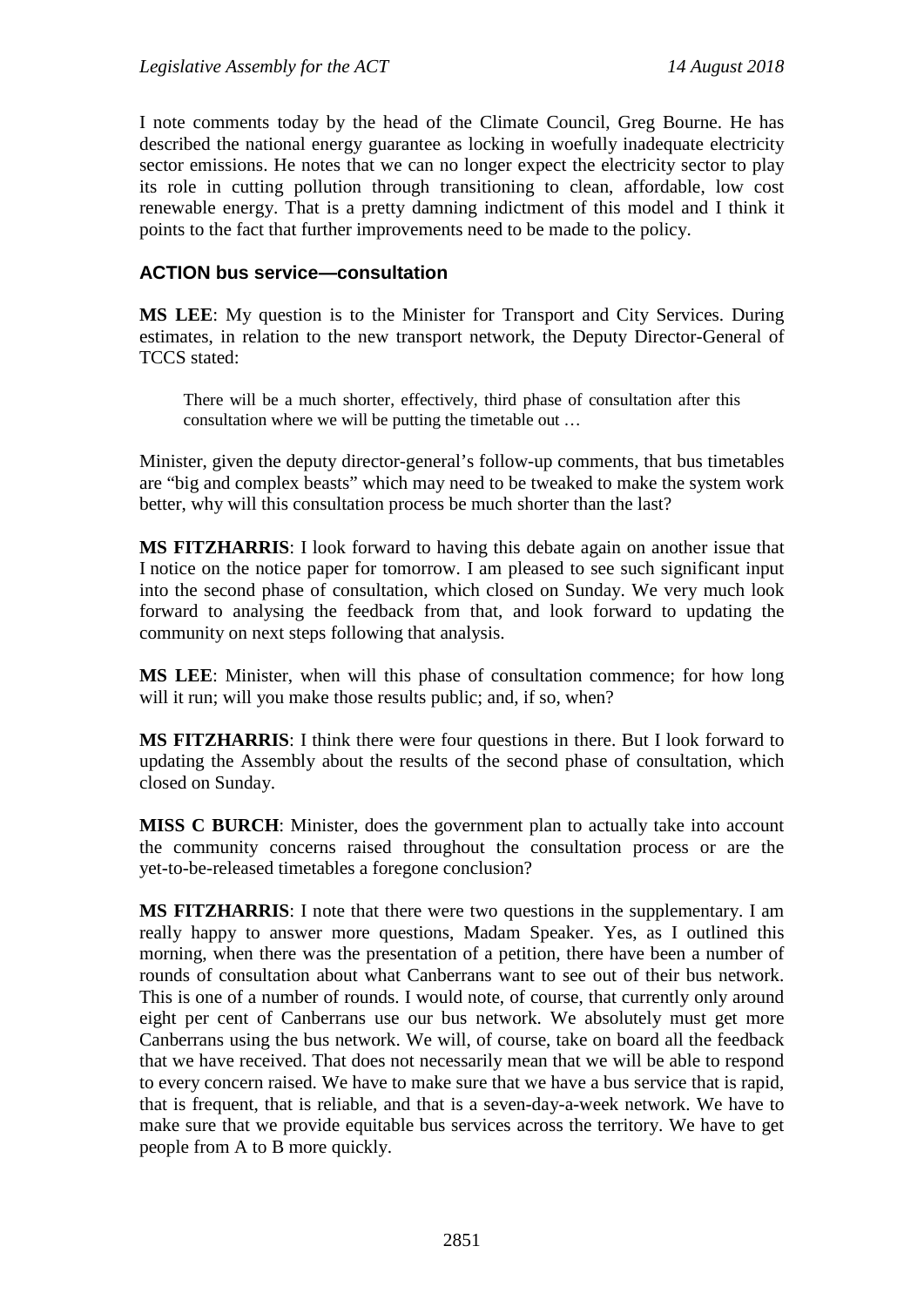It is consistent, in the feedback from Canberrans in previous consultations, and from every efficient, well-operated bus service in Australia and around the world, that we need to head down a path of more frequent, more reliable and faster services. That is what the proposed 2019 network delivers. We will be taking on board the consultation feedback that we have received. There is a lot of it. It is being analysed at the moment, and we look forward to sharing that further with the Canberra community when that process is completed.

## **Roads—Gundaroo Drive**

**MR MILLIGAN**: My question is to the Minister for Transport and City Services. Minister, stage 1 of the Gundaroo Drive duplication was announced in March 2016 following a petition from the community with more than 1,000 signatures. The cost of this project was estimated at \$31.1 million, with completion expected in mid-2017. Minister, why is the community of Gungahlin still suffering through stage 1 roadworks and the disruption of this expensive and overdue project?

**MS FITZHARRIS**: I thank Mr Milligan for the question and note that this project is a standing item on the agenda that I have with Transport Canberra and City Services. As I have mentioned previously and publicly, I am immensely frustrated by the delays in this project, of which there have been many. Currently the project is struggling. I myself tabled that petition to Minister Gentleman when he was the minister for roads. I know full well—I travel this road virtually every day—what a significant impost this is on Gungahlin residents. I am doing everything I can to make sure that this project is delivered as swiftly and as safely as possible.

**MR MILLIGAN**: Minister, when will the disruption for Gungahlin commuters end? What are you doing to engage with the residents who live next to this non-stop construction?

**MS FITZHARRIS**: The most recent advice was that it was the end of September. There are currently discussions underway about whether that time frame can be met. I do not have an update yet but I expect to have one later in the week. Transport Canberra and the contractors on site are keeping in touch with local residents.

I would note that I do absolutely appreciate the disruption to them. Many years ago I lived on the street adjacent to this. I know what it must be like and I know what it is like for the tens of thousands of Gungahlin residents in particular who have to use this road. It is immensely frustrating. I am incredibly frustrated. I want to see the project completed as soon as possible.

**MR COE**: Minister, why are there gaps in the sound wall backing onto the houses in Ngunnawal and are there any problems that have been discovered for stage 2?

**MS FITZHARRIS**: I am happy to answer two more questions contained in the third on this topic. There are gaps in the—I am not sure which parts of the road Mr Coe is referring to—Margany Close retaining wall as well as in the Kurrama Close wall. Those gaps are so that pedestrians can enter and exit onto the shared path along Gundaroo Drive, if those are the gaps to which Mr Coe is referring.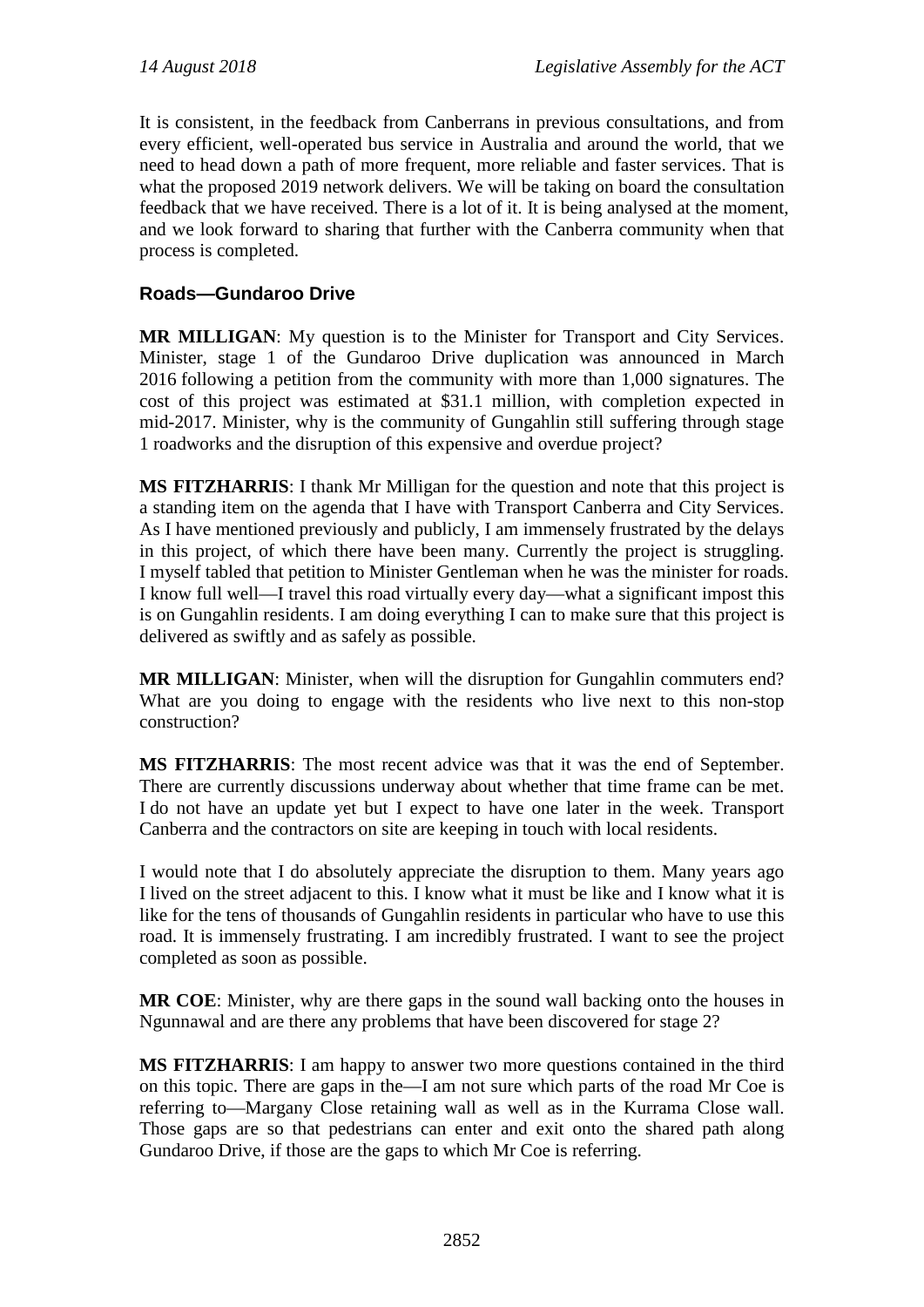I note that stage 2 Gundaroo Drive has begun. A significant amount of planning work for stage 2 was part of the stage 1 works, particularly regarding the relocation of utilities. As far as I am aware, there are no issues with Gundaroo Drive stage 2. Many lessons have been learnt and much significant work was done in the stage 1 project to prepare for stage 2. I will be making sure that all efforts are being put into the completion of stage 1 as soon as possible.

#### **Budget—education**

**MR STEEL**: My question is to the Minister for Education and Early Childhood Development. Minister, how is the 2018 budget supporting high quality school education for ACT children?

**MS BERRY**: I thank Mr Steel for his question. The 2018 budget continues the government's delivery of our election platform in education. Education is a key priority for the government and an area where the government consistently makes a large investment through our budgets. Some \$5 billion over four years has been allocated to support the ACT's education system. The ACT government directly provides education to close to 48,000 students studying in ACT public schools from preschool to college who are supported on their learning journey by over 5,000 public school teachers and support staff.

The 2018 budget will deliver new and expanded schools for our growing suburbs and recruit more teachers to bolster our world-class education system. The budget invests in delivering priority outcomes from the future of education community conversation to improve teaching and learning in every local school and see that our kids reach their potential. It provides funding for continued work on the ACT early childhood strategy, which will aim to set up every child for success.

More school psychologists are provided to support better mental health and wellbeing among students. The government's election commitment of 20 additional psychologists is now fully funded. There is also \$31.1 million for teachers and support staff to deliver schooling to more than 1,000 additional students as our school population grows. This is equivalent to 66 full-time learning professionals and support staff. This budget shows the ACT government's commitment to a world-class education system for our future generations.

**MR STEEL**: Minister, what school infrastructure investment is included in the 2018 budget?

**MS BERRY**: I thank Mr Steel for the supplementary. The 2018 budget will deliver new and expanded schools for Canberra's growing suburbs. Forty seven million dollars has been allocated to construct a new P-6 school in Molonglo, and planning will begin for a year 7 to 10 campus so that families in this community can have confidence that high-quality public education in modern learning facilities will be available. The school will be ready to accept students from the start of the 2021 year, with places for 600 students from kindergarten to year 6, and 44 places for preschool children.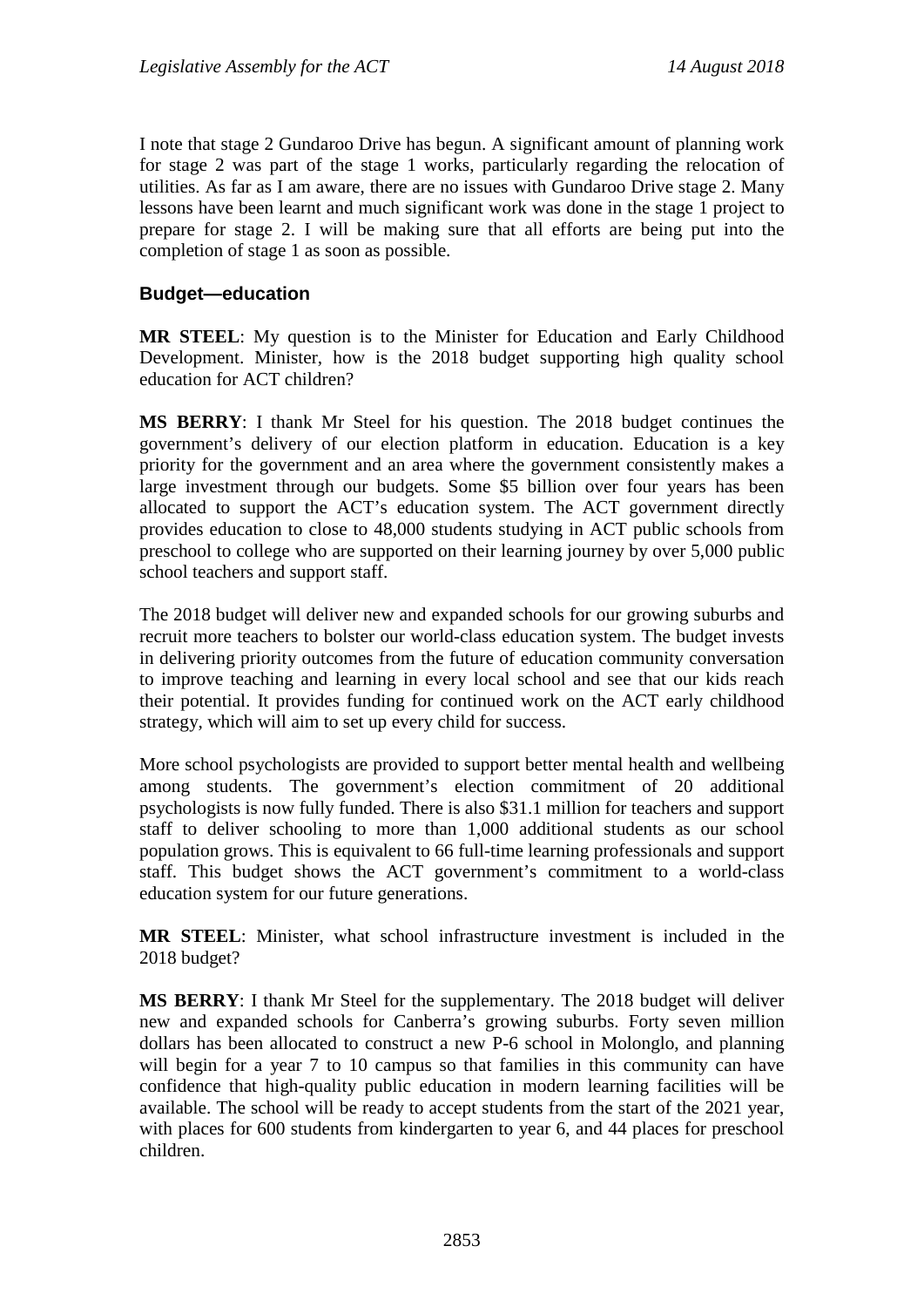The government will continue to support growth in enrolments across Gungahlin, with nearly \$24 million adding a further 500 places at Amaroo, Gold Creek primary and Neville Bonner schools, and providing for an initial expansion of the Franklin Early Childhood School. The government will also complete feasibility and planning for another new school in Gungahlin and for permanent expansion of the Franklin Early Childhood School to become a P-6 school.

Right across the ACT there are ageing schools, some of which are 40, 50 and 60 years old. The government is investing in the renewal of these schools, for example, through the \$18 million roof replacement program. The budget also continues the modernisation of Campbell Primary School and Narrabundah College, refurbishing these buildings to provide better learning environments and modern facilities, investing a further \$20 million in these projects.

**MS CODY**: Minister, how will the 2018 budget support great teaching in every classroom?

**MS BERRY**: I thank Ms Cody for the supplementary. The ACT continues to provide one of the best public education systems in Australia. This budget maintains our investment in teachers so that students can access excellent learning opportunities. The future skills academy will be established with a \$5.6 million investment that will allow creation of a centre for excellence in teaching and learning based at the University of Canberra Lake Ginninderra Senior Secondary College in the north and in the south at the Centre for Innovation and Learning, Caroline Chisholm School.

A key component of the academy is to ensure that as many Canberra students as possible have access to the vital learning opportunities offered by the academy, so it has a focus on teacher professional learning, and engagement with industry, government agencies and tertiary education and training providers.

The academy's expert teachers will provide instructional leadership and mentoring to colleagues across the ACT school system and access to strong industry, government and tertiary sector partnerships not otherwise available to individual schools. Each initiative from the future of education strategy will also support great teaching through an allocation of \$9.2 million.

The government is investing in teacher capability in literacy and numeracy and building better links with the University of Canberra where many ACT teachers gain their initial and post-graduate qualifications. The ACT government will also implement a new teacher mentor program where school leaders will be provided with better training in mentoring and supporting teachers who are at the beginning of their careers in one of the ACT's public schools.

## **Animals—dangerous dogs**

**MR PARTON**: My question is to the Minister for Transport and City Services. Minister, yesterday Justice Mossop in his handing down of Meyers v Commissioner for Social Housing stated: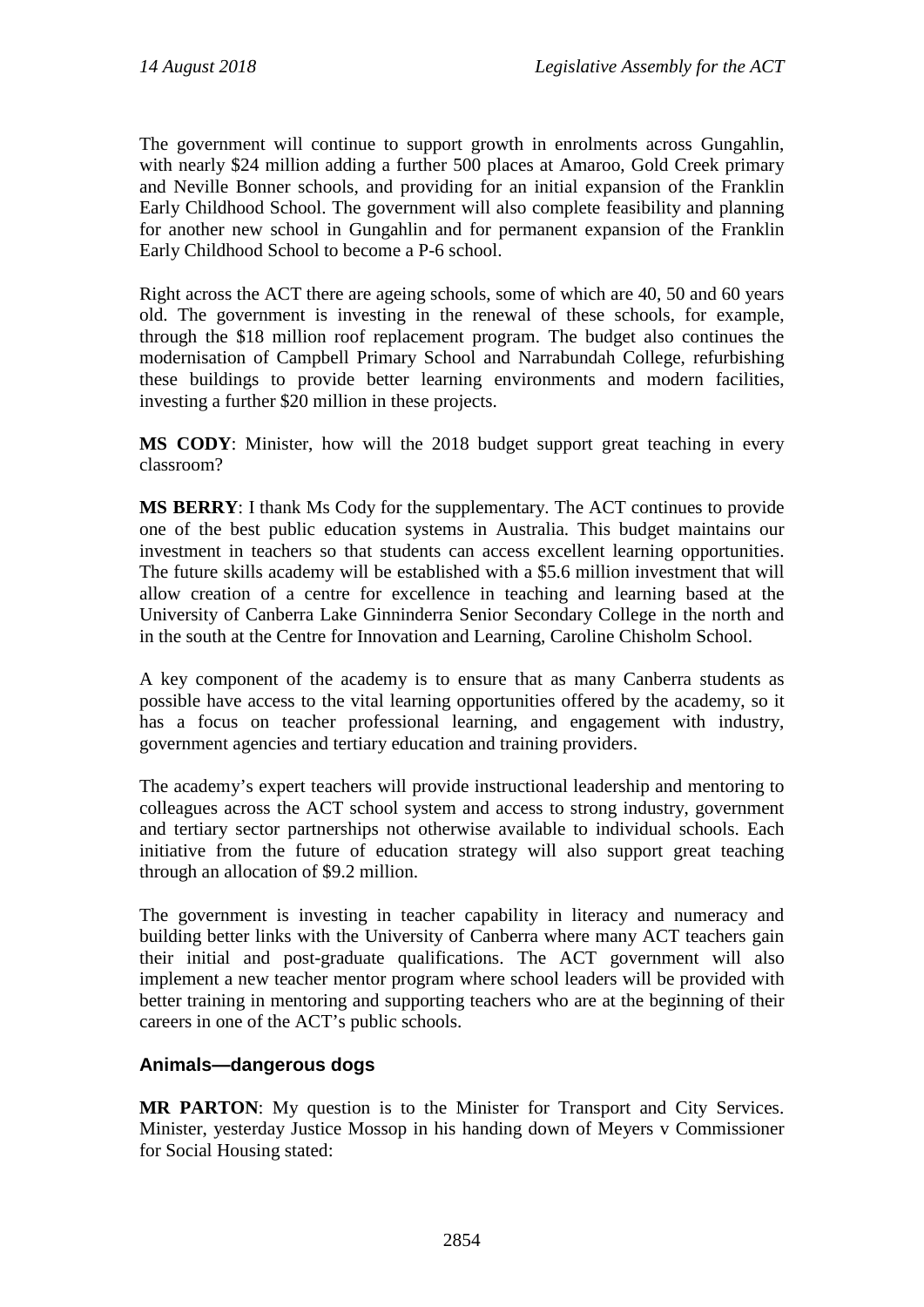Neither the difficulties of designing an appropriate legislative scheme, nor the importance of the respect for private property or the autonomy of dog owners, requires a legislative regime which permits residents of Canberra to be put at risk by aggressive dogs owned by others.

Minister, given the long history of the issue of dangerous dogs and the comments of Justice Mossop, will you now acknowledge the need to work on a legislative response to the issue of dangerous dogs?

**MS FITZHARRIS**: I thank Mr Parton for the question and note the judgment handed down yesterday and the usual practice of ministers not commenting on those. But my understanding, based on media reporting, is that the incident in question happened many years ago. As members know, an entirely new piece of legislation was extensively debated and passed in this chamber last year.

**MR PARTON**: Minister, will you now admit that you were wrong to water down that bill that was introduced last year by the opposition in relation to dangerous dogs?

**MS FITZHARRIS**: It was not watered down. It was considerably strengthened, and debated extensively. Many of the amendments were indeed passed by the opposition.

**MS LAWDER**: Minister, will you now meet with me to discuss how we can pass legislation together to ensure that dangerous dogs are taken off the streets?

**MS FITZHARRIS**: Ms Lawder's question implies that she has asked to meet with me. I am certainly not aware of a request being received. If it has, I will follow up on that. There was considerable work done last year; I had lengthy discussions with the late Mr Doszpot about this matter. We have also canvassed these matters more extensively recently in an estimates committee. I am confident that the legislation last year and the extensive work done by Transport Canberra and City Services, particularly in the past 18 months, have significantly improved the legislation and the operations of domestic animal services.

I think that where we do have further work to do is in the broad community campaign—which has been underway and which will be extended—on ensuring that everyone in our community who owns a dog is fully aware of their own responsibilities in making sure that their dogs behave appropriately, are appropriately on a lead, and are safely fenced in a yard. There are many issues in our community, I know. There is only so much governments can do with legislation to make sure that people behave responsibly. There is very strong legislation in place. We will do more on community awareness and education.

#### **Minister for Health and Wellbeing—government confidence**

**MS LAWDER**: My question is to the Chief Minister. Chief Minister, given the litany of failures under the watch of Minister Fitzharris, including failing more than 30 criteria in the draft hospital accreditation, only 50 per cent of patients being seen on time in Canberra Hospital during 2017-18, extensive blowouts in elective surgery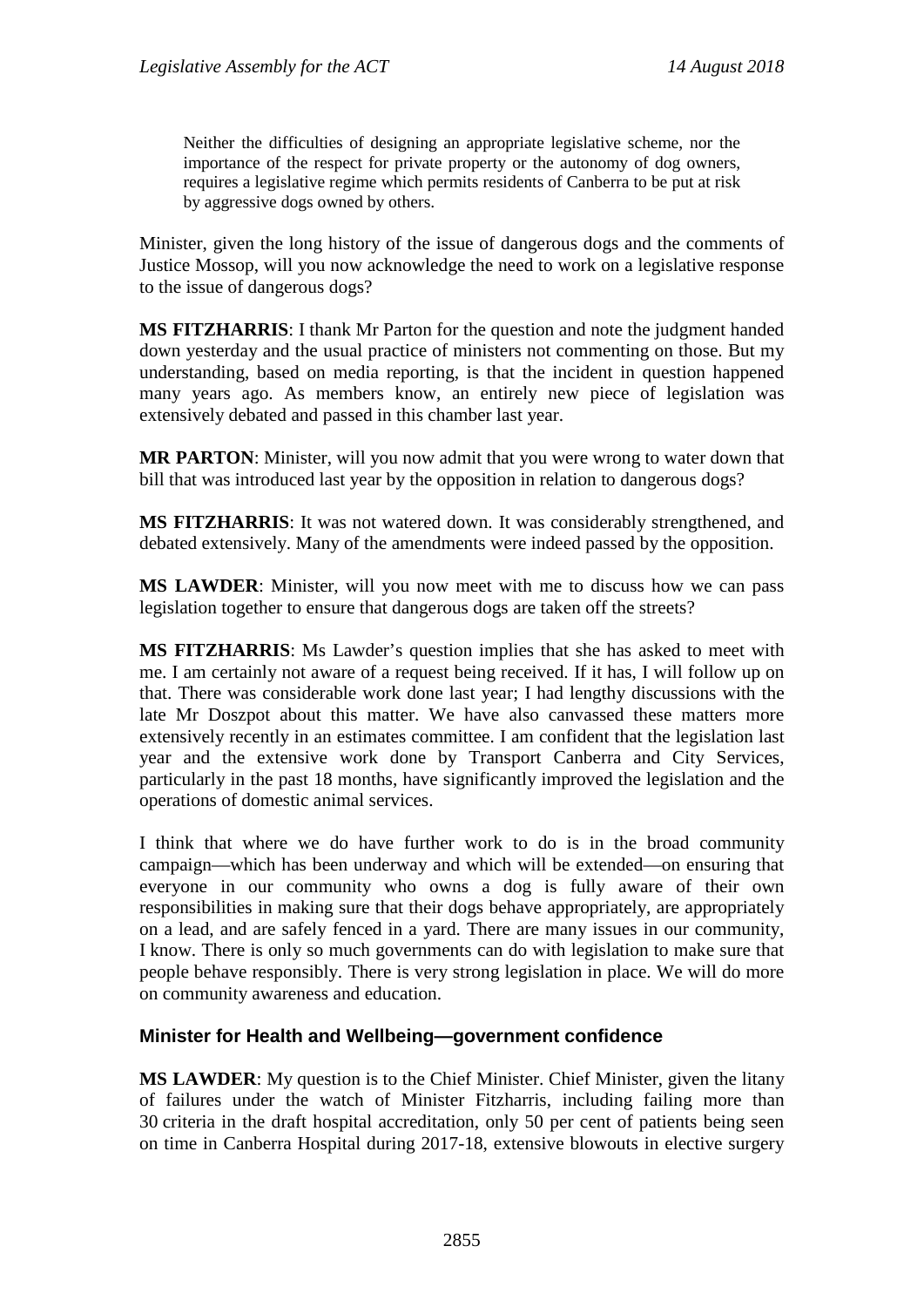waiting times, a culture of bullying in ACT Health, the imaging department failing 28 of 32 criteria, the numerous dog attacks that have occurred in Canberra in the past 12 months, Justice Mossop's scathing criticism yesterday on the lack of action on dangerous dogs, significant cuts to school buses, cuts to Xpresso bus services, massive cuts to local bus services—

**Ms Berry**: This is taking a long time.

**MS LAWDER**: I could keep going for quite some time—and a sham bus consultation that has left a bitter feeling in the public towards the minister, do you still have confidence in the minister for health, transport and city services?

**MR BARR**: Yes, very strong confidence.

**MS LAWDER**: Chief Minister, how secure is the position of the minister for health, transport and city services, given the defection of Mr Pettersson from the right faction?

**MR BARR**: Secure, Madam Speaker.

**MRS DUNNE**: Chief Minister, why won't you reduce the workload of the Minister for Health and Wellbeing and Minister for Transport and City Services so that she can get at least something done right?

**MR BARR**: Of course I am constantly looking at issues of workload across territory government and this is something that has been brought to my attention not just by your question, Mrs Dunne, but indeed through conversation with colleagues and looking at the government's forward priorities. It does of course remain within the purview of the Chief Minister to undertake consideration of the administrative orders and of course I can do that at any time. I take these matters seriously.

Minister Fitzharris continues to do an outstanding job in each of those portfolio areas and as I indicated in my response to the first two questions—

*Mr Hanson interjecting—*

**MADAM SPEAKER**: Mr Hanson, enough. We have nearly got to the end of question time.

**MR BARR**: Minister Fitzharris retains my confidence, the confidence of all her colleagues and the confidence of the people of the ACT.

#### **Government—rural assistance**

**MS CODY**: My question is to the Minister for Environment and Heritage. Minister, can you outline to the Assembly how the ACT government is supporting farmers in the ACT during the extended dry conditions currently being experienced?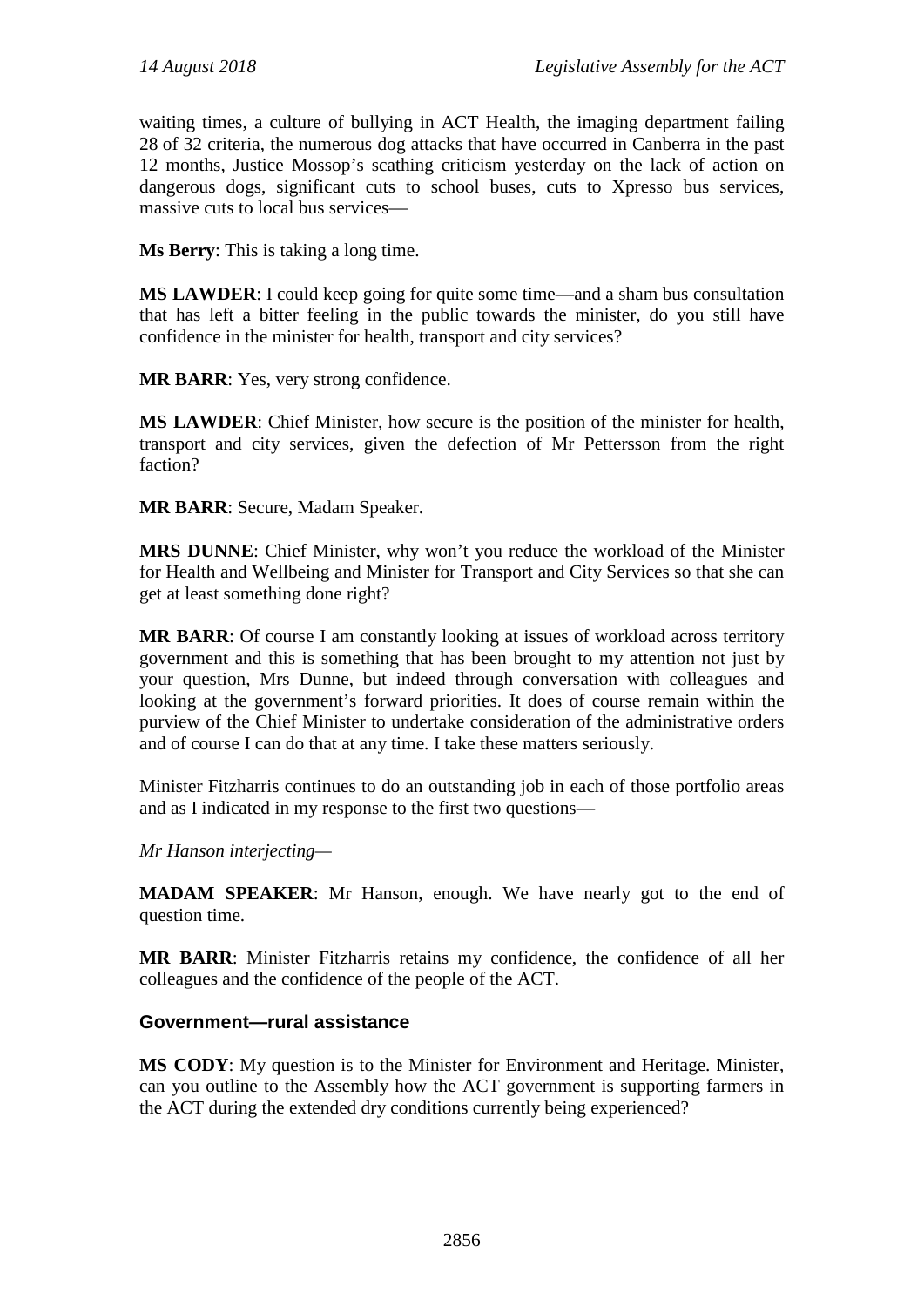**MR GENTLEMAN**: I thank Ms Cody for her interest in and support for our agriculture sector. I was pleased today, along with the Chief Minister, to announce an assistance package for farmers in the ACT. The announcement of this package follows on from the work that the ACT government has done with farmers in recent years to build their resilience in dealing with the increasing likelihood of dry conditions due to climate change. The package is designed to support farmers in need and further prepare them for the future.

The ACT farmers support package will provide freight subsidies for ACT farmers who are being forced to source expensive feed for their stock. This is in line with the support being offered in New South Wales. The ACT farmers support package also comprises a new grant program for eligible rural landholders to undertake drought resilience activities. Applications could be from individuals or groups of landholders.

I thank the ACT Rural Landholders' Association for their productive approach. I met the association last week. The government has now brought forward a package that provides financial support as well as a number of other measures the government will continue to explore in the weeks ahead.

**MS CODY**: Minister, can you further outline the impact of the extended dry conditions on the ACT's farmers, and how the assistance package will help them through this current period as well as build resilience for future dry periods.

**MR GENTLEMAN**: The ACT is experiencing extended dry conditions similar to surrounding areas in New South Wales. The first six months of this year have seen 34 per cent less rainfall and a one degree warmer temperature than the long-term average. This follows last year, which saw 21 per cent less rainfall than the long-term average.

Rural landholders are concerned about the lack of feed for farm stock and have significantly reduced stock numbers and are supplementary feeding remaining stock. So they have done quite a bit of work already. As the season progresses, the demand for stockfeed will grow and reports are already widespread of shortages necessitating purchases from as far afield as South Australia, at very high premiums.

The government will put in place several assistance measures, including a 50 per cent freight transport subsidy scheme based on the recently announced New South Wales model. This will provide a subsidy of up to \$20,000 on transport of fodder and/or water to a property, as well as the movement of stock. The subsidy will be from July this year for a period of 12 months. There will be a new ACT rural resilience grants program, totalling \$150,000 in 2018-19, that farmers can apply for to co-fund drought-related property management plans and on-ground works. There will be the collation of an inventory of unleased territory land that may be suitable for relief grazing.

We have worked extensively with farmers in recent years to build their resilience when dealing with dry conditions due to climate change. It is clear, though, that the current conditions require extra action. I am confident that these new measures will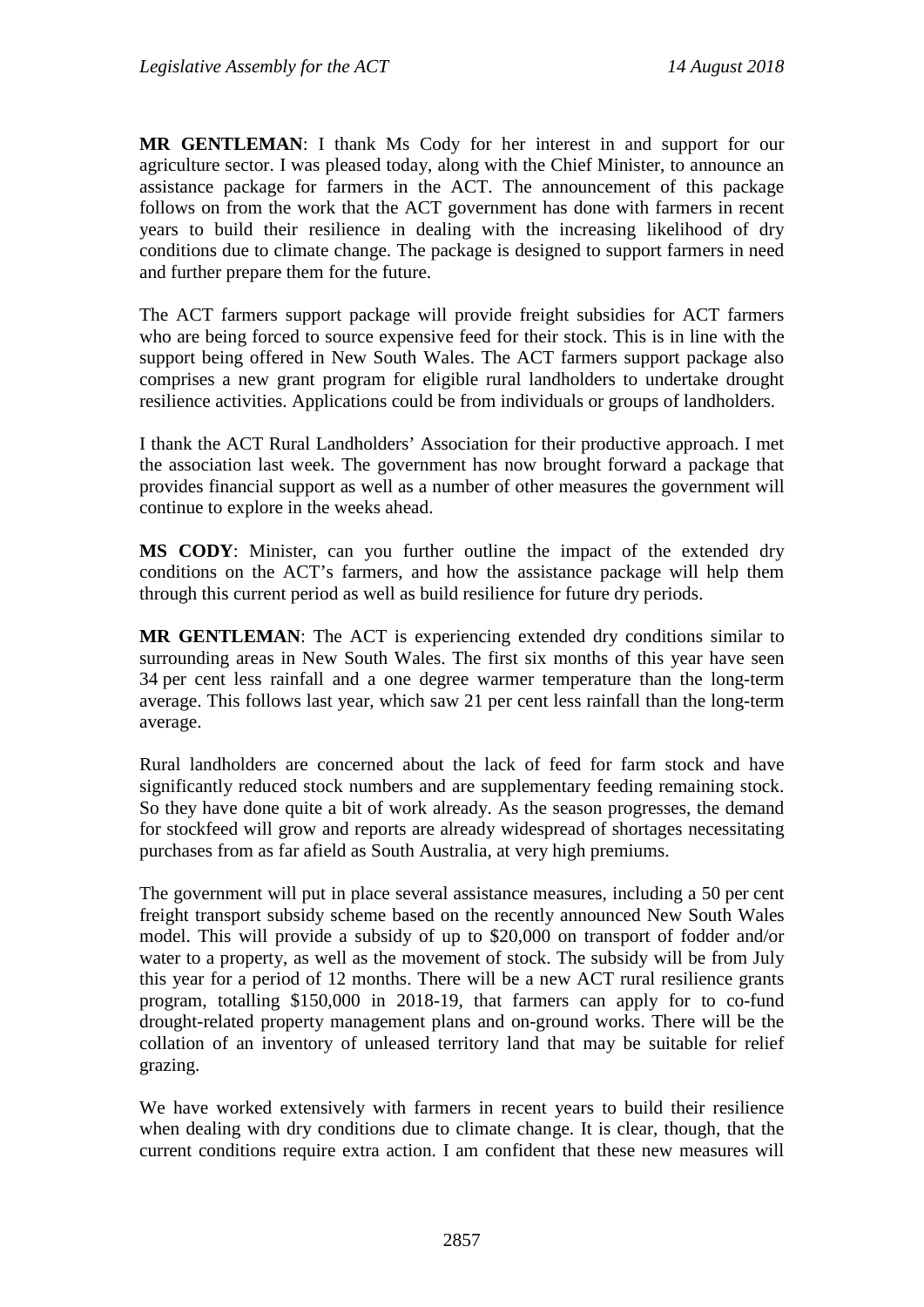help our farmers to get through this difficult time and to further prepare for the future.

**MS ORR**: Minister, how can the ACT's farmers access the assistance you have described?

**MR GENTLEMAN**: I thank Ms Orr for the question. The Environment, Planning and Sustainable Development Directorate has put together a new web page outlining the assistance. That is available at environment.act.gov.au. Farmers interested in applying for the new ACT rural assistance grant can make contact with ACT natural resource management via email at actlandcare@act.gov.au. The team at ACT natural resource management is available to discuss the program with interested farmers.

Further, with regard to the new freight subsidy, application guidelines and a form will be available online from Monday, 20 August. Interested farmers who would like to discuss a potential application can contact the directorate via email at act.ruralservices@act.gov.au.

Finally, it is worth noting that the Australian government provides a variety of assistance programs to farmers. This information can also be helpfully accessed via the assistance web page part of the EPSDD website.

## **Arts—funding**

**MS ORR**: My question is to the Minister for the Arts and Community Events. Can the minister please outline for the Assembly the government's investment in arts infrastructure in the territory.

**MR RAMSAY**: I thank Ms Orr for the question and for her clear interest in community arts and festivals in her electorate of Yerrabi. For 2018-19, the arts budget for activities and organisations is over \$10 million across a number of funding categories, including key arts organisations; program organisations; arts activities; book of the year; arts residencies; community outreach, including with the ANU; sector development; and Aboriginal arts and culture.

What underpins the accessibility of the arts and the diversity and vibrancy of our cultural offering here in Canberra are our many wonderful government-owned arts facilities in which we continue to invest. The ACT government manages 13 community arts facilities in addition to the Canberra Theatre Centre, the Canberra Museum and Gallery and our three beautiful historic homes.

Noting the importance of ensuring that arts and culture in our city are inclusive, we are funding numerous accessibility upgrades to the theatre, including the installation of a lift and new wheelchair accessible seating; and upgrading the captioning equipment, allowing people with hearing impairments to fully engage with live theatre. At Lanyon Homestead we are buying an electric people mover to help people with mobility issues to more fully enjoy the historic precinct. We will also be making a range of work health and safety, security, utility and communications improvements across these facilities in addition to work that is already underway to make upgrades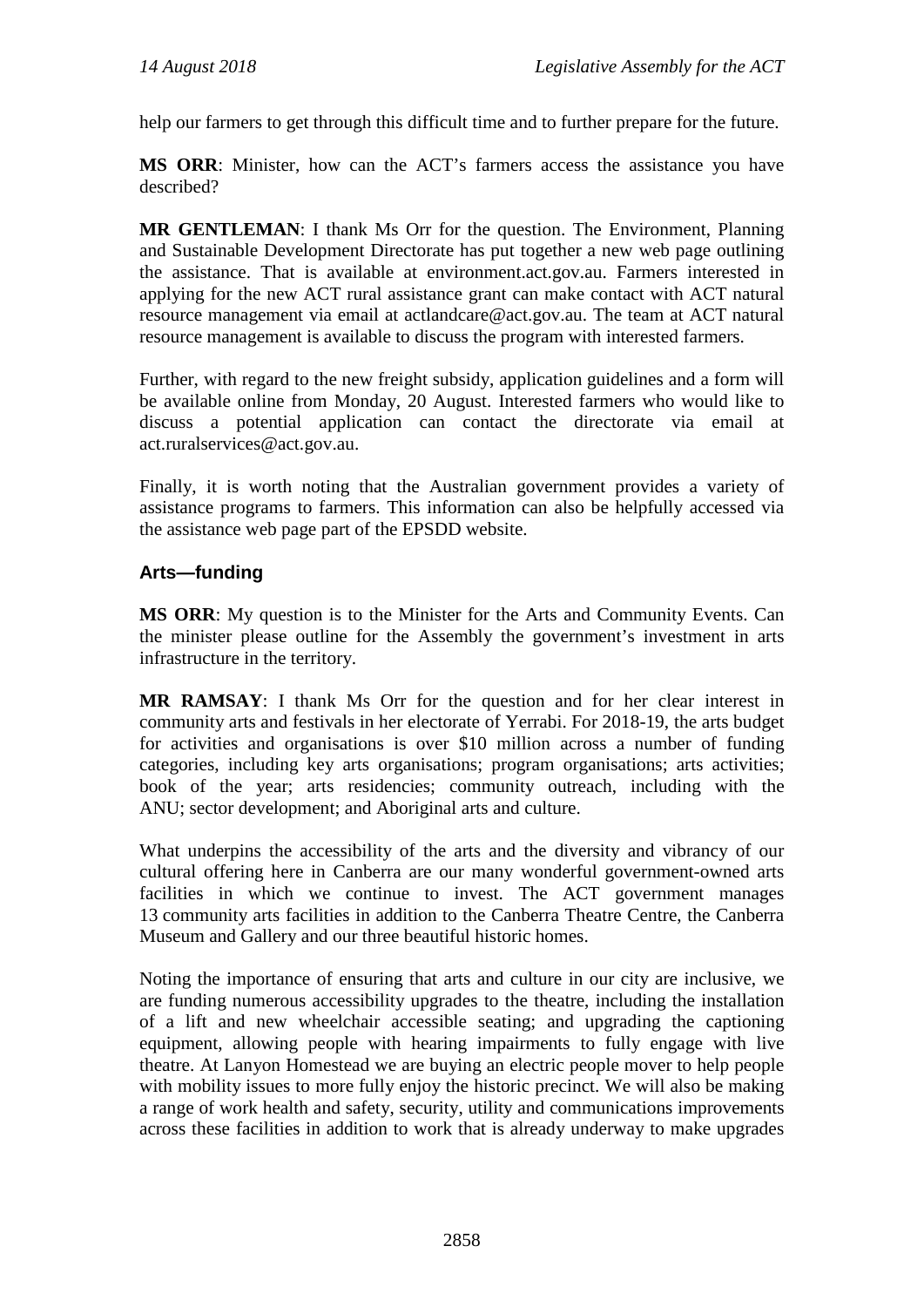to the Ainslie and Gorman Arts Centres, Strathnairn, the Tuggeranong Arts Centre and the Watson Arts Centre; and the expansion of the Belconnen Arts Centre.

These are all ways in which we are ensuring that the arts are accessible to everyone and properly valued for their role in building community, expressing identity and fostering wellbeing.

**MS ORR**: How will the government's investment in the Belconnen Arts Centre benefit the arts and wider communities?

**MR RAMSAY**: I thank Ms Orr for the supplementary question. As I was pleased to announce a few weeks ago, a Canberra-based company has been appointed to build stage 2 of the Belconnen Arts Centre, in accordance with the government's 2016 election commitment to expand the facility. To give our growing and diverse community more options to engage with our wonderful local artists and to participate in the arts we are investing \$15 million in a new multi-use performance space and associated back-of-house areas, new gallery spaces, an improved administration area, an additional dance studio and more toilet facilities. The building extensions will continue the high standards of accessibility established in stage 1 of the BAC, making the facility user friendly and open to all.

artsACT has been working closely with the Belconnen Arts Centre management on the final design of stage 2. We expect construction to commence in October 2018, with completion late next year. The BAC has established itself as an essential and proactive arts organisation offering a fantastic range of programs and events including dance classes, art exhibitions, workshops and performances. The expansion of the centre will continue growing these creative opportunities for the Canberra community.

**MS CHEYNE**: Minister, how will the government's investment in events in Woden and Gungahlin help to support the growth of the arts in these communities?

**MR RAMSAY**: I thank Ms Cheyne for the supplementary question and for her strong interest in the arts, including not only the Belconnen Arts Centre but also developing community in the arts beyond that. Arts and culture are an integral part of the lives of all Canberrans. A thriving arts scene is one of the things that make our city such a great place to live. It is important that access to and celebration of the arts can happen right across the Canberra community, not just in the city or the inner suburbs.

That is why the government is funding pop-up arts festivals in Gungahlin and Woden, starting later this year, to provide collaborative opportunities for artists and the community more widely in these regions to come together and explore creatively what community looks like in those places and to find out what arts practices and audiences exist in those communities. Opportunities like this will start to lay the groundwork for identifying and assessing future arts infrastructure needs in Woden and Gungahlin.

artsACT is currently developing a tender process to seek a suitably qualified organisation to deliver the project. The pop-ups will be based on a community arts and cultural development framework that expresses, celebrates and promotes locally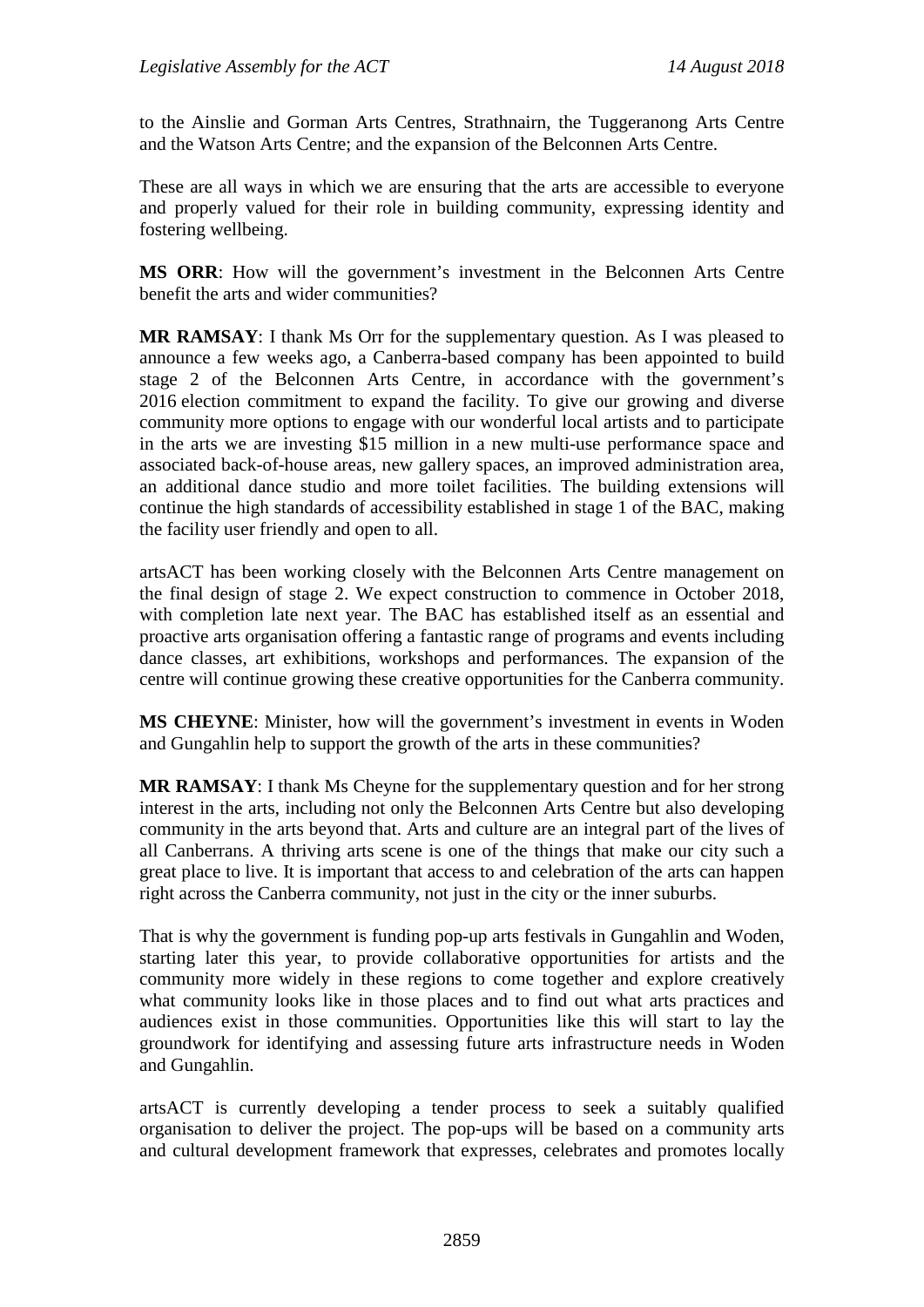created arts and culture. Tender documentation is being finalised and will be listed on the ACT government tender website shortly.

We are aiming to achieve artistically active and connected communities right across Canberra that will continue to position the capital as a significant centre of arts and culture as we better achieve our vision of a stronger Canberra offering well-supported community facilities for the arts here and beyond.

**Mr Barr**: I ask that all further questions be placed on the notice paper.

## **Papers**

**Madam Speaker** presented the following papers:

Auditor-General Act, pursuant to subsection 17(5)—Auditor-General's Report No 10/2018—Annual Report 2017-18, dated 3 August 2018.

Estimates 2018-2019—Select Committee—Report—*Appropriation Bill 2018-2019 and Appropriation (Office of the Legislative Assembly) Bill 2018-2019*—Speaker's response to Recommendation 5, dated 13 August 2018.

Commissioner for Standards—Annual report 2017-2018, dated 1 July 2018.

Standing order 191—Amendments to the Work Health and Safety Amendment Bill 2018, dated 10 and 13 August 2018.

## **Financial Management Act—consolidated financial report Paper and statement by minister**

**MR BARR** (Kurrajong—Chief Minister, Treasurer, Minister for Economic Development and Minister for Tourism and Major Events) (3.29): For the information of members, I present the following paper:

Financial Management Act, pursuant to section 26—Consolidated Financial Report—Financial quarter ending 30 June 2018.

I seek leave to make a statement in relation to the paper.

Leave granted.

**MR BARR**: I present to the Assembly the June quarter 2018 consolidated financial report for the territory. This report is required under section 26 of the Financial Management Act 1996.

I can advise the Assembly that the June interim outcome headline net operating balance for the general government sector was a surplus of \$86.2 million. This result was \$54.4 million higher than the estimated outcome of \$31.9 million.

This improvement to the territory's fiscal position reflects lower expenses associated with a change in the demolition process under the public housing renewal task force,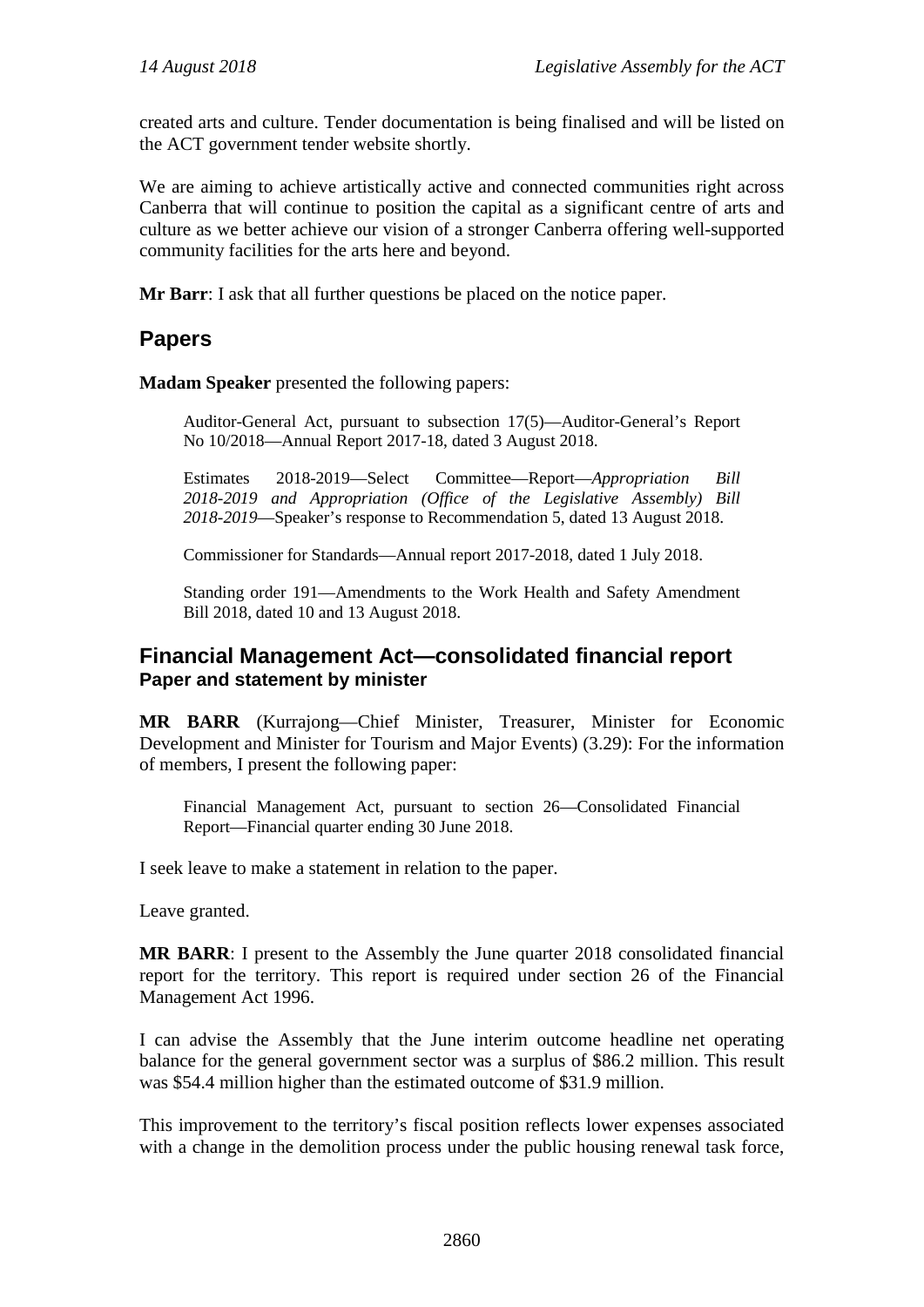whereby the developer will now complete demolition over two coming fiscal years, 2018-19 and 2019-20. The improvement also reflects the timing of project expenditure and that the Treasurer's advance was not fully called upon.

Net debt of the general government sector as at 30 June 2018 was \$1,301.9 million, which was a decrease of \$151 million from the 30 June 2017 result of \$1.452 billion, and a decrease of \$55 million from the 2017-18 estimated outcome. The net decrease in net debt for the general government sector is mainly due to the headline net operating balance surplus of \$86.2 million and lower capital works expenditure by agencies which will occur in later years.

Net financial liabilities increased compared to June 2017 by \$714.8 million, largely reflecting a change in the defined benefit superannuation liability estimate for 30 June 2018, based on a discount rate of 3.11 per cent, compared to 3.51 per cent at 30 June 2017. I commend the June quarterly report to the Assembly.

# **Paper**

**Mr Gentleman** presented the following paper:

Loose Fill Asbestos Insulation Eradication Scheme—Implementation—Report— 1 January to 30 June 2018.

## **Planning and Urban Renewal—Standing Committee Report 3—government response**

**MR GENTLEMAN** (Brindabella—Minister for Police and Emergency Services, Minister for the Environment and Heritage, Minister for Planning and Land Management and Minister for Urban Renewal) (3.32): For the information of members, I present the following paper:

Planning and Urban Renewal—Standing Committee—Report 3—*Draft Variation to the Territory Plan No 344 Woden Town Centre: Zone Changes and Amendments to the Phillip Precinct Map and Code*—Government response.

I move:

That the Assembly take note of the paper.

Question resolved in the affirmative.

### **Planning and Development Act—variation No 329 to the Territory Plan Paper and statement by minister**

**MR GENTLEMAN** (Brindabella—Minister for Police and Emergency Services, Minister for the Environment and Heritage, Minister for Planning and Land Management and Minister for Urban Renewal) (3.32): For the information of members, I present the following paper: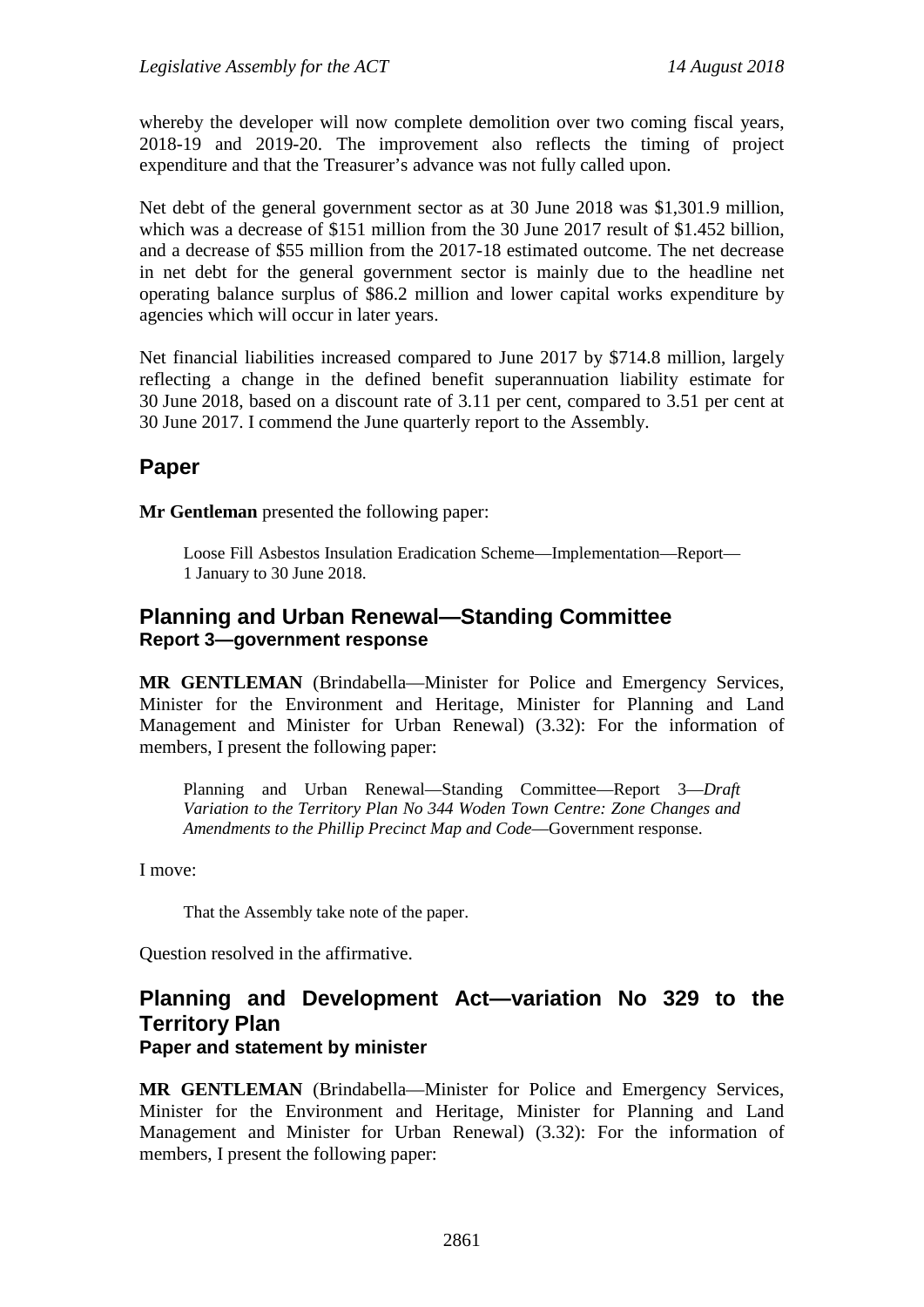Planning and Development Act, pursuant to subsection 79(1)—Approval of Variation No 329 to the Territory Plan—Weston group centre and surrounding community and leisure and accommodation lands: Zone changes and amendments to the Weston precinct map and code, dated 6 August 2018, including associated documents.

In accordance with the provisions of the act, this variation is presented with the background papers and copies of the summaries and reports. I ask leave to make a statement in relation to the paper.

Leave granted.

**MR GENTLEMAN**: I would like to speak to variation No 329, the Weston group centre Territory Plan variation. This variation incorporates the recommendations of the approved Weston group centre master plan, introducing changes to zones as well as amendments to the Weston precinct map and code contained in the Territory Plan.

The main changes that the variation introduces to the Territory Plan include zone changes to land adjacent to Cooleman Court to allow a moderate expansion of the shopping centre to the east; rezoning part of the centrally located open space at the corner of Brierly Street and Parkinson Street to community facility land; increases in building heights within the central commercial and community facility area from two storeys up to four and six storeys; and requirements for new development along main pedestrian areas to provide awnings and interesting building frontages to improve the pedestrian experience.

One departure in the draft variation from the approved master plan was in relation to the site at the corner of Brierly Street and Parkinson Street. In the master plan this site was identified as being suitable for a range of community uses, including community activity centre. In the preparation of the draft variation, however, the Environment Protection Authority, or EPA, advised that potentially noisy uses such as a community activity centre and indoor recreation could not be supported due to potential impacts on the adjoining residents. As such these uses were prohibited on the site.

DV329 was released for public consultation from January to March 2015. The variation attracted nine written submissions from local residents and businesses. The community provided thoughtful and considered approaches and responses to the draft variation, with the main concerns raised relating to the replacement of the existing community hall and the rezoning of the open space at the corner of Brierly and Parkinson streets. The DV was amended in response to a number of the issues raised by reducing the maximum height of development on the rezoned block at the corner of Brierly and Parkinson streets from four storeys to two storeys.

After the close of public consultation the Community Services Directorate, CSD, requested a minor amendment to the draft variation. CSD noted that by prohibiting "community activity centre" on the rezoned site, it would also remove the ability to utilise the site for public health, welfare or information services, as these were described in the Territory Plan as uses under the "community activity centre" umbrella term. This prohibition on community activity centre was amended to ensure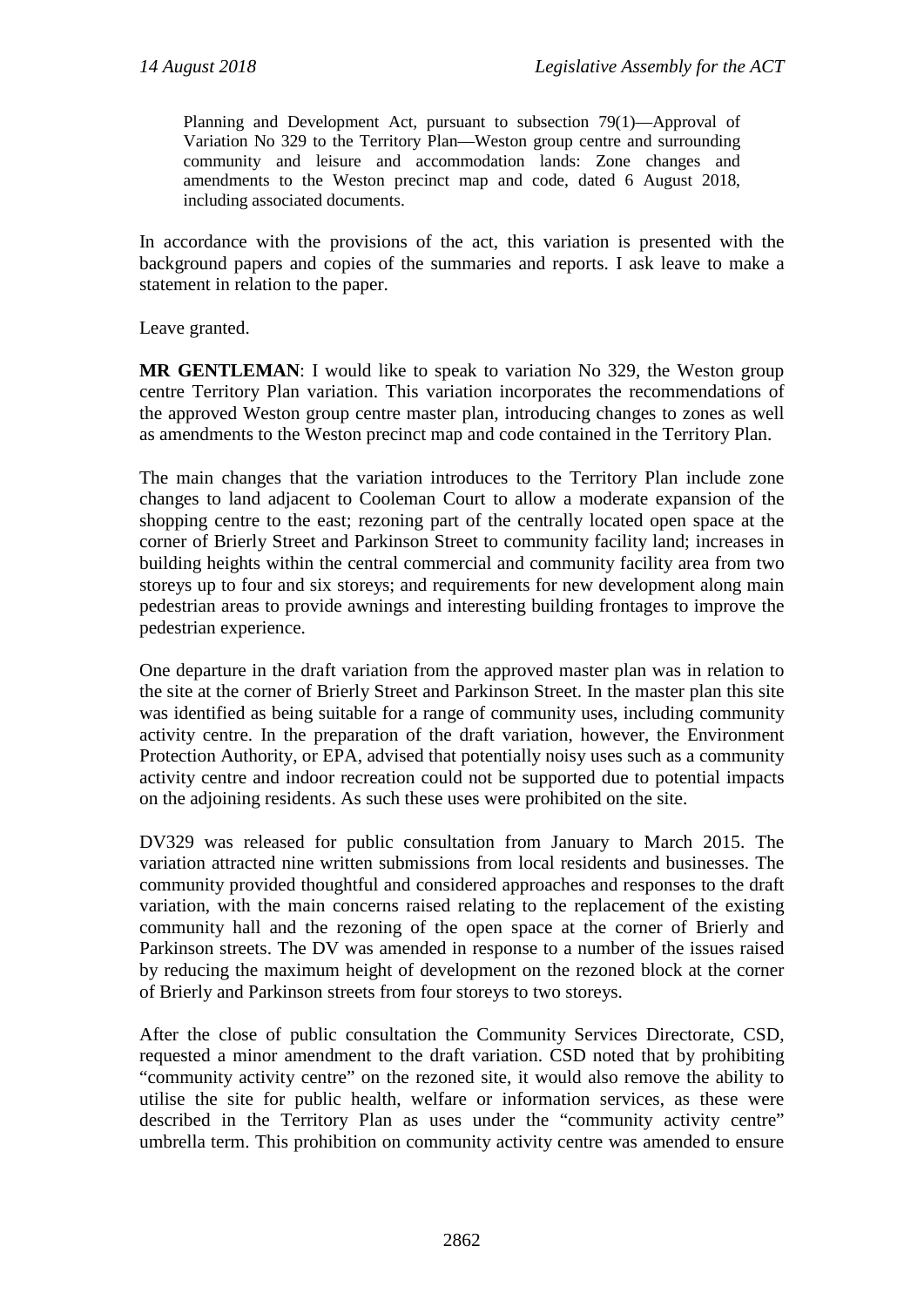that the related use could be undertaken on the site. The EPA endorsed this amendment as it would not likely impact on the quiet enjoyment of neighbouring residents.

The draft variation was put on hold while contamination studies were undertaken to satisfy concerns by the EPA that the sites proposed to be rezoned as part of the variation would be suitable for the uses permitted in the new zones. The studies were completed early last year and endorsed by the EPA, allowing the variation process to continue.

The draft variation was referred to me for consideration. I referred DV329 to the Standing Committee on Planning and Urban Renewal in August 2017 to provide them with the opportunity of holding an inquiry into the draft variation. The standing committee held an inquiry into DV329, receiving three written submissions and hearing from two community members in November 2017. The standing committee released report No 4 in February this year, containing 11 recommendations in relation to the draft variation.

The ACT government agreed with five recommendations, agreed in part with one recommendation and noted a further five recommendations. The majority of the recommendations noted and agreed to relate to Territory Plan processes generally and will inform the preparation of future variations.

In response to the recommendations, DV329 was amended to specify building heights in metres as well as storeys for development along Parkinson Street to provide greater certainty for the community. A further amendment was made to the variation to clarify that provisions controlling development on the rezoned site at the corner of Brierly and Parkinson streets did not impact on development elsewhere in the section. I directed the planning authority to make the necessary changes to DV329, which I have now approved, and I am pleased to be able to table that approved variation.

# **Planning and Development Act—variation No 344 to the Territory Plan**

#### **Paper and statement by minister**

**MR GENTLEMAN** (Brindabella—Minister for Police and Emergency Services, Minister for the Environment and Heritage, Minister for Planning and Land Management and Minister for Urban Renewal) (3.38): For the information of members, I present the following paper:

Planning and Development Act, pursuant to subsection 79(1)—Approval of Variation No 344 to the Territory Plan—Woden Town Centre: Zone changes and amendments to the Phillip precinct map and code, dated 8 August 2018, including associated documents.

In accordance with the provisions of the act, this variation is presented with the background papers and copies of the summaries and reports. I ask leave to make a statement in relation to the paper.

Leave granted.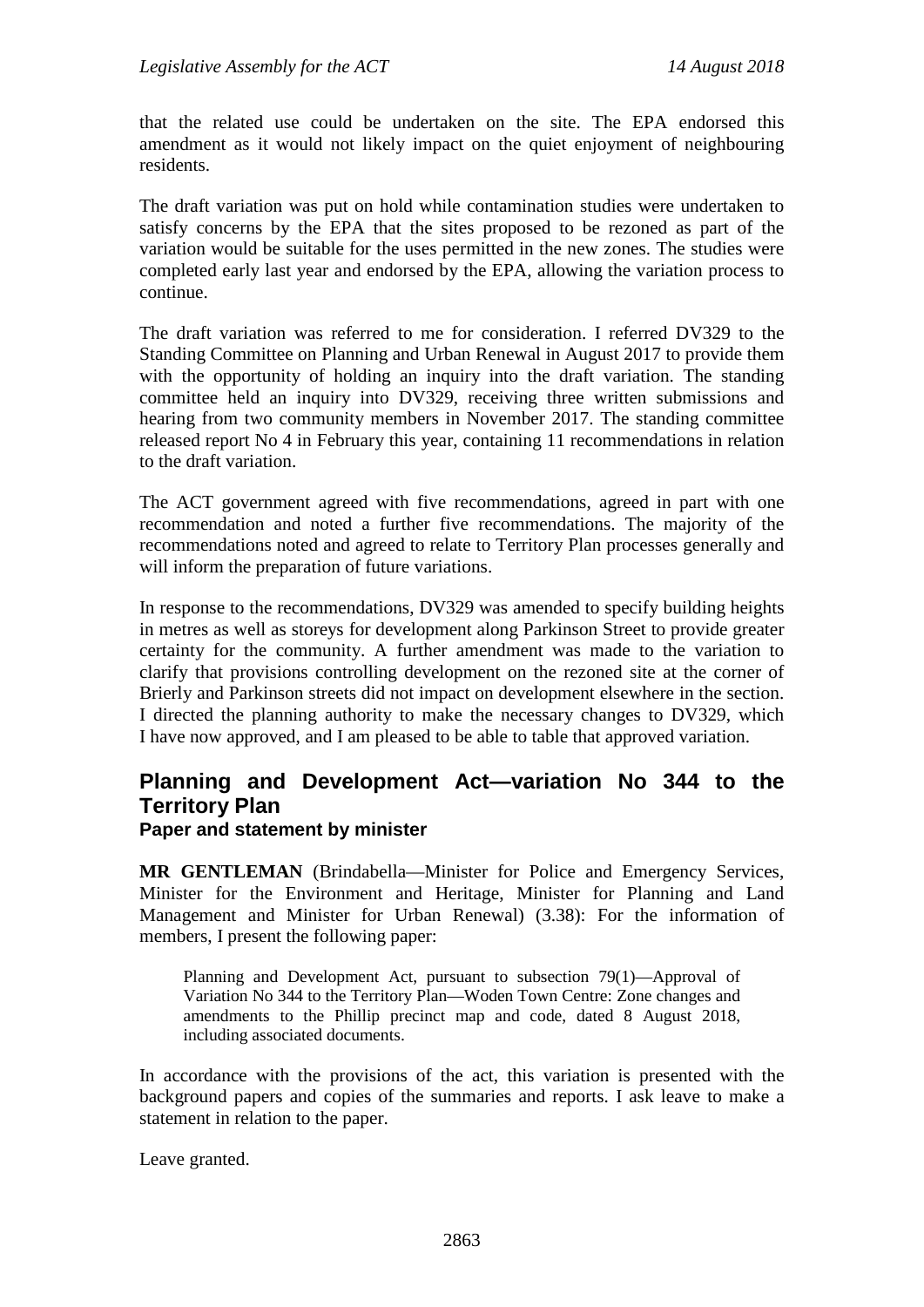**MR GENTLEMAN**: Variation 344 to the Territory Plan, Woden town centre, incorporates the planning recommendations of the Woden town centre master plan to guide new development within the centre over the next 10 to 20 years. The variation rezones a number of sites within the town centre and amends the Woden precinct map and code to restrict building heights, provide guidance on the built form and improve the pedestrian experience within the centre.

The zoning changes consist of rezoning a portion of Arabanoo Park for community facilities, changing part of the residential land within Woden east from medium density to commercial and high density residential, and changing land along Athllon Drive from suburban core residential and transport corridor to open space and high density residential uses. These changes are in accordance with the approved 2015 Woden town centre master plan. A further change to zoning has been introduced through a recommendation to the Standing Committee on Planning and Urban Renewal to rezone a pocket park formed from the realignment of Corinna Street from commercial to urban open space.

An initiative of the ACT government, the master plan and variation encourage and provide direction for the future rejuvenation of the town centre that we see is starting to take shape today. The changes also reflect the intended outcomes of the ACT planning strategy 2012 by facilitating high density mixed-use development within commercial centres and locations close to main public transport routes.

The draft variation was released for public consultation, initially for six weeks between March and April 2017. This was extended by a further six weeks to June 2017 due to the level of interest received and to accommodate a roundtable discussion between the ACT government, community members and representatives from business with interests in the centre. The consultation attracted a total of 28 written submissions from the community, including local residents, business owners and community organisations. A range of matters were raised in the course of the consultation on DV 344, including both support for and concern with the proposed building heights within the centre, the potential population density within the town centre, retaining solar access to dwellings and open spaces, and the provision of community facilities within the centre.

The planning authority amended the variation in response to submissions made and the amended variation was referred to me for consideration. I referred DV 344 to the Standing Committee on Planning and Urban Renewal to allow them the opportunity to consider the proposal.

The standing committee held an inquiry into DV 344, releasing a report containing 31 recommendations, including a recommendation that the variation be approved. The government is grateful for the input of the standing committee into the planning process for the future of this important town centre, which is reflected in the responses to the standing committee report. The report was carefully considered. Of the 31 recommendations, the government agreed wholly or in part with 15 recommendations, noted a further 15 recommendations and declined to agree with only one recommendation.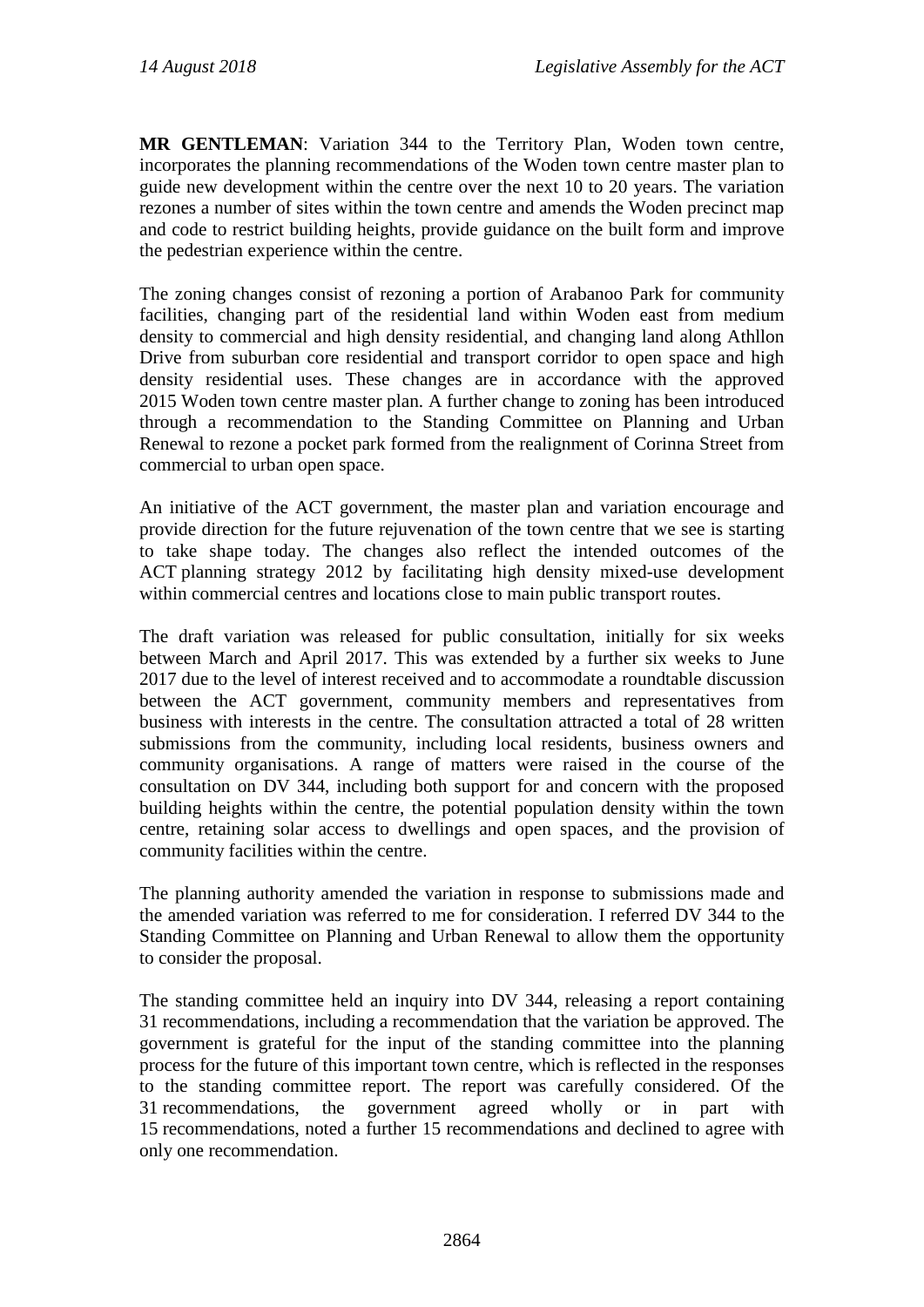A large proportion of the recommendations that were noted related to planning processes and matters that, while not specifically relevant to variation 344, will prove valuable in considering future Territory Plan variations. A number of the agreed recommendations have resulted in changes to the variation, including rezoning a pocket park within the centre to urban open space and prohibiting a number of health, religious and residential uses for the newly zoned community facility land in Arabanoo Park.

The single recommendation not agreed to was to cancel the community facility rezoning within Arabanoo Park, as this was a recommendation of the Woden town centre master plan. The rezoning from urban open space to community facility land will provide additional community land collocated with other existing community facilities and close to the main Woden public transport hub.

A further amendment was made to the restriction on building size introduced in the recommended version of DV 344. This restriction on floor plate size for the market buildings east of Callum Street was introduced to control the bulk and scale of taller buildings but was found to be overly restrictive and would make development unviable. I directed the planning authority to rectify this to ensure that appropriate levels of development could be undertaken in accordance with the recommendations of the Woden town centre master plan while considering that development would not significantly impact on the amenity of the surrounding area.

I directed the planning authority to make the necessary changes to variation 344, which I have now approved. I am pleased to table that variation and the government responses to the standing committee report into DV 344.

## **Papers**

**Mr Gentleman** presented the following papers:

#### **Subordinate legislation (including explanatory statements unless otherwise stated)**

Legislation Act, pursuant to section 64—

Civil Law (Wrongs) Act—

Civil Law (Wrongs) Professional Standards Council Appointment 2018 (No 6)—Disallowable Instrument DI2018-221 (LR, 2 August 2018).

Civil Law (Wrongs) Professional Standards Council Appointment 2018 (No 7)—Disallowable Instrument DI2018-222 (LR, 2 August 2018).

Domestic Animals Act—Domestic Animals (Cat Containment) Declaration 2018 (No 1)—Disallowable Instrument DI2018-220 (LR, 23 July 2018).

Litter Act—Litter Regulation 2018—Subordinate Law SL2018-13 (LR, 30 July 2018).

Official Visitor Act—Official Visitor (Children and Young People Services) Visit and Complaint Guidelines 2018 (No 1)—Disallowable Instrument DI2018-218 (LR, 25 July 2018).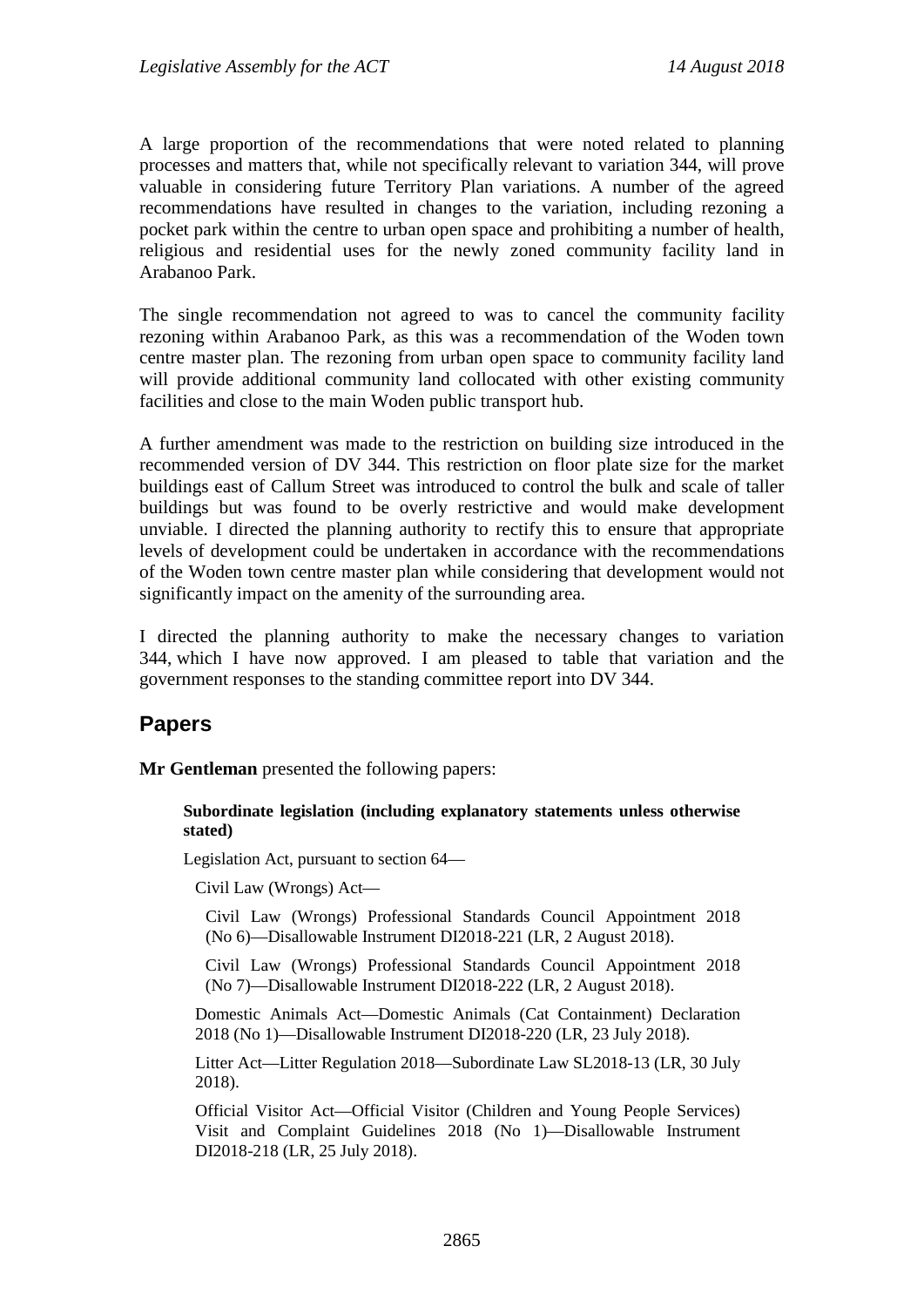Plant Diseases Act—Plant Diseases (Importation Restriction Area) Declaration 2018 (No 2), including a regulatory impact statement—Disallowable Instrument DI2018-217 (LR, 23 July 2018).

Public Place Names Act—Public Place Names (Taylor) Determination 2018 (No 3)—Disallowable Instrument DI2018-219 (LR, 30 July 2018).

Road Transport (General) Act—Road Transport (Offences) Amendment Regulation 2018 (No 2)—Subordinate Law SL2018-14 (LR, 2 August 2018).

## **Leave of absence**

Motion (by **Mr Coe**) agreed to:

That leave of absence be granted to Mr Wall for today through to Thursday, 16 August 2018 for personal reasons.

## **Appropriation Bill 2018-2019**

[Cognate bill: Appropriation (Office of the Legislative Assembly) Bill 2018-2019 Cognate papers: Estimates 2018-2019—Select Committee report Estimates 2018-2019—Select Committee—government response]

Debate resumed.

Health Directorate—Part 1.2

**MRS KIKKERT** (Ginninderra) (3.44): Mental health is one of the most important issues facing young people. Suicide is the leading cause of death for people aged 15 to 24 in Australia. It is therefore disappointing to hear that the government plans to cut funding for inpatient mental health services by nine per cent over two years. Our inpatient mental health services are already stretched, with the adult mental health unit at 105 per cent capacity for the year. These cuts will have a negative impact on the mental health of many young Canberrans.

The demand for mental health care is increasing, not falling. We are already hearing parents raising concerns about the lack of mental healthcare services for their children. The estimates committee recommended that the ACT government address the needs for a centralised facility or an adolescent step up, step down program. That is a good idea, but I understand this government will not be funding such a service for four to five years. The ACT government should urgently consider its plans to cut inpatient mental health services by nine per cent over two years.

**MS LEE** (Kurrajong) (3.46): I take this opportunity to speak on the Health Directorate appropriations, particularly on how it impacts on my portfolio area of disability. In early June Mr Rattenbury, in his capacity as a cabinet member and as Minister for Mental Health, was asked why the decision to restructure ACT Health did not go to cabinet. He replied: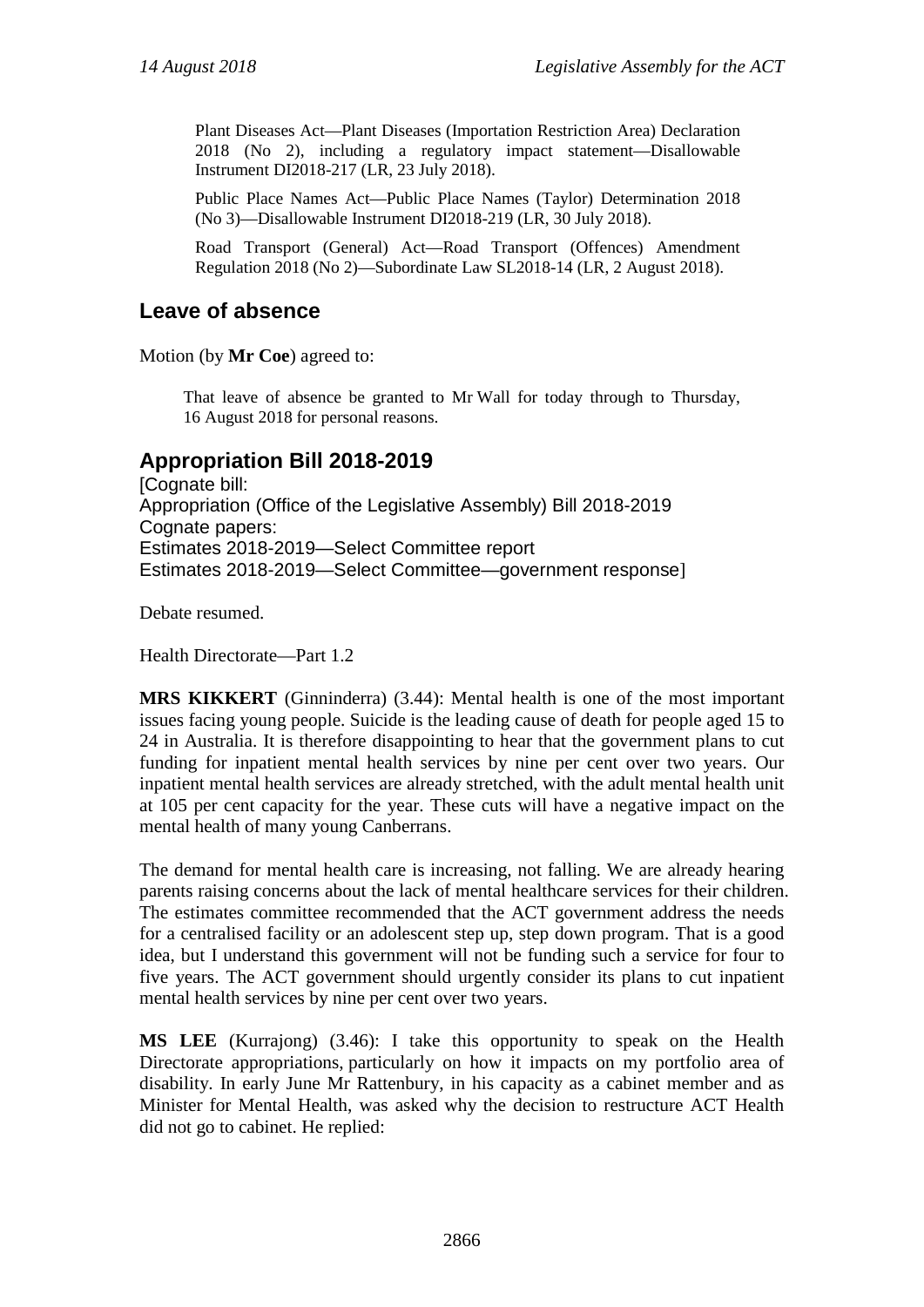I felt comfortable that if there were any broader government-wide implications the Chief or the head of service would have picked them up.

Contrary to Minister Rattenbury's view, I believe there are obvious government-wide implications from the decision to restructure ACT Health. For example, there are clear implications for disability services in the ACT. People with a disability use health services more regularly than ordinary Canberrans. Many people with mental health and health issues have received or sought funding from the NDIS.

We know from groups such as Cystic Fibrosis ACT, Epilepsy ACT and Arthritis ACT that there is little real communication between disability advocacy and health advocacy groups. Both Cystic Fibrosis ACT and Epilepsy ACT took the opportunity on the community interest day to meet with the estimates committee to outline their frustrations.

Epilepsy ACT have been assisting people in Canberra for over 30 years. They told the committee that statistics show that two to four per cent of the population manage epilepsy at home at some time in their lives. Epilepsy ACT provides accessible support, case management, information and education for people living with epilepsy. Epilepsy ACT is yet another victim of the transition to the NDIS—another orphan in the system that provides a valuable service at little cost to government but now does not seem to fit the new formula. Disability says they ought to look to the Health Directorate. The Health Directorate does not know want to do with them, and we are left with an organisation that has assisted Canberrans for so long being left in limbo.

The committee recommended that the government develop a policy around peppercorn rents and assistance being continued within this context in the future. I note the Chief Minister has advised this morning that the government has agreed to that.

Cystic Fibrosis ACT is a locally based not-for-profit and sole support provider to about 100 individuals living with cystic fibrosis. Most are treated by specialist teams at the Canberra Hospital, and CFACT works closely with those teams. The adult cystic fibrosis clinic is held off site at the west Belconnen health centre. Like Epilepsy ACT, CFACT is not funded through the NDIS.

The committee recommended that the government undertake work to consider the viability of moving the cystic fibrosis clinic to Canberra Hospital to ensure all Canberrans with cystic fibrosis are able to access the full suite of tests and allied professionals they require. Again, I note the government has agreed to undertake work to consider this. I trust this is an objective assessment and not just lip-service. I note that, Madam Deputy Speaker, you spoke on the importance of this service.

Arthritis sufferers and seniors who used the hydrotherapy pool at Canberra Hospital were another group of forgotten people when a decision was announced in early June that the pool was to close at the end of that month, with services relocated to the University of Canberra rehabilitation hospital. Users apparently heard through the grapevine about the closure and were not formally told by ACT Health before the announcement appeared in the media.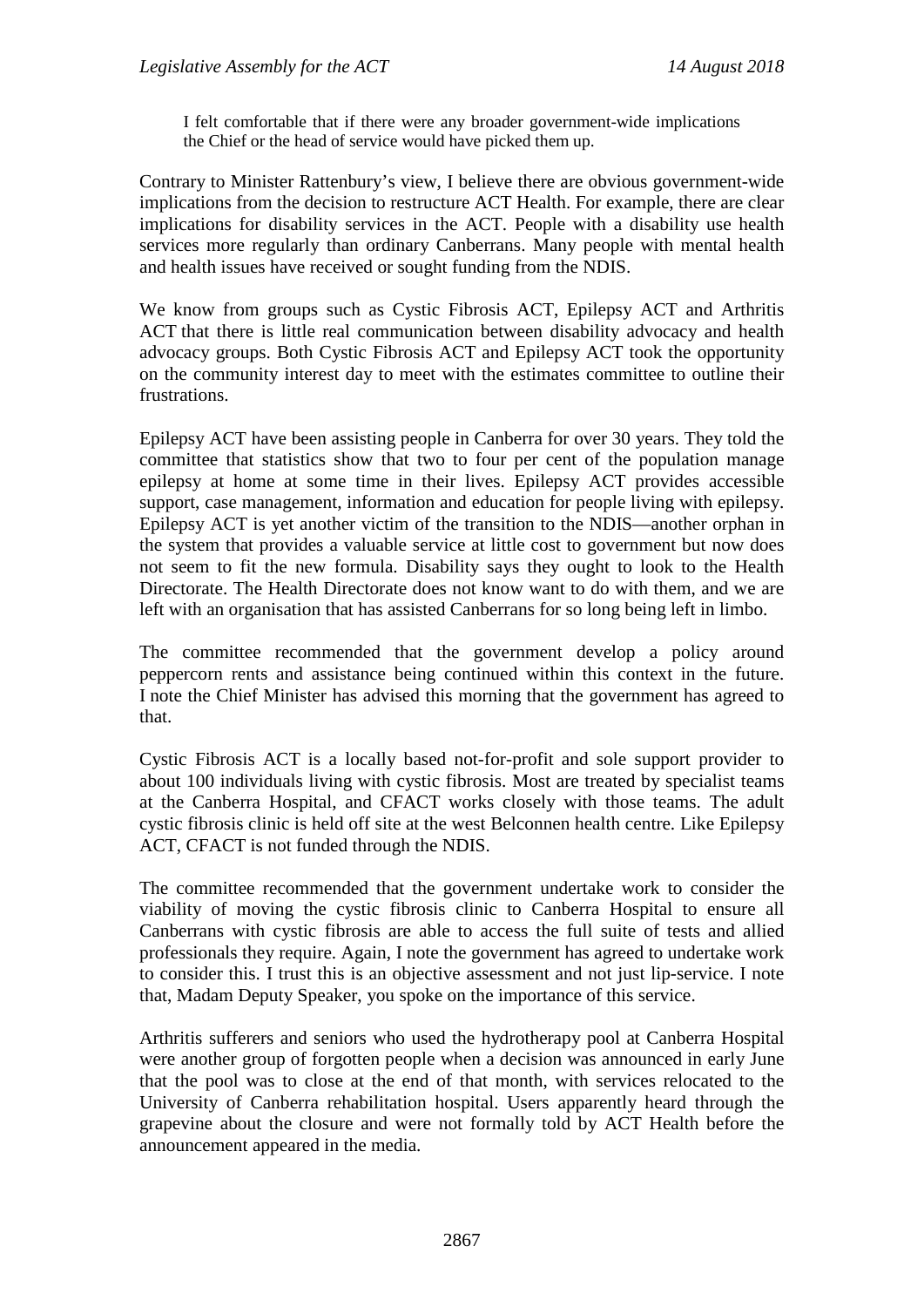Arthritis and Osteoporosis ACT had used the hydrotherapy pool at the Canberra Hospital for many years, and I am advised that classes were well attended by seniors and younger people suffering from chronic, debilitating medical conditions, as well as by those preparing for further rehabilitation. This is yet another example of this government failing to consult and failing to consider the impacts of its decisions on the everyday life of Canberrans. We have seen it with health changes, we have seen it with bus routes and we have seen it with schools.

While the new pool at Bruce is welcomed, there was no consideration of what impact it might have for people living on the south side. The committee asked that information on the proposed hydrotherapy pool at Mount Stromlo be provided, but the government has only noted the request. It will be up to hydrotherapy service providers to negotiate with whoever wins the operating rights.

Other agencies work closely with health services daily and they are also impacted by these changes, including police and emergency services, and especially the Ambulance Service. The decision to separate ACT Health and Canberra Hospital and health services was the biggest decision taken in the context of the 2018-19 budget, yet treasury was apparently not consulted, nor was anyone else, before the Chief Minister took his decision. The Minister for Health and the Minister for Mental Health say they discussed it regularly, but there is no documentary evidence to support their claims.

Health services are of interest to everyone in the community. There is Indigenous health, children's health, women's health, seniors' health and, as I have already referred to, disability-related health, yet none of the relevant ministers was consulted. It appears to have been a sneaky process to force out the former Director-General of Health without due process.

If someone from ACT Health had been advised, they would have recommended holding off on the restructure of ACT Health until after the restructure had been completed. This would have been good advice. On 5 June the Chief Minister said:

The administrative arrangements are a matter for the Chief Minister to determine.

We heard him repeat those comments earlier today. Of course, the administrative orders have not changed. The Chief Minister is, in effect, saying he can do what he pleases when it comes to government administration. This is a foolish position, and the problems encountered in the accreditation of the Canberra Hospital are due to this ill-timed change.

The decision to restructure ACT Health without going to cabinet or consulting with staff was a dysfunctional decision, and I call on this government to ensure that all Canberrans, particularly in the disability community, are not further adversely impacted.

Proposed expenditure agreed to.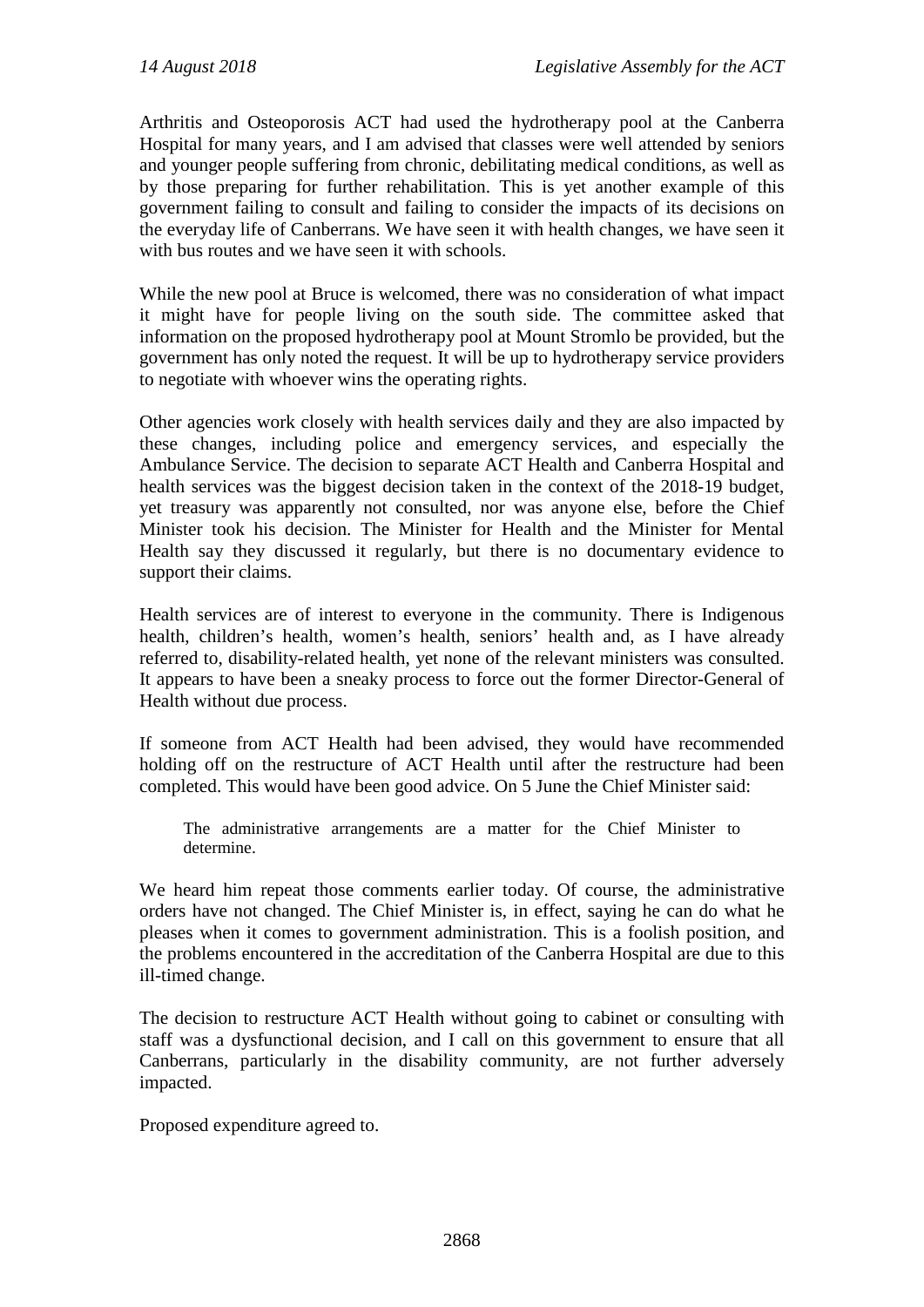Education Directorate—Part 1.3

**MS LEE** (Kurrajong) (3.52): The education portfolio is not only significant in terms of the size of the financial outlay but of critical importance in what it sets out to do and the responsibility it undertakes in preparing young Canberrans for life. In monetary terms we spend upwards of \$2 billion a year on education in the ACT, second only to the health portfolio. On that basis, if for no other reason, it is incumbent on all members of the Legislative Assembly to critically assess the value of that investment to ensure that it is money well spent.

The budget papers tell us that the purpose of the education directorate is to deliver "high quality early childhood education and public school education in an accessible and inclusive environment". The estimates committee report informs us that the education directorate gives access to quality teaching and specialised learning programs and wellbeing supports, and that it regulates and registers home education and early childhood and non-government schools. That is a broadbrush outline of the functions of the education directorate, and during the hearings all of those issues were touched upon. However, if the intent of the estimates process is to get behind the budget line items and delve deeper into the rationale for decision-making and policy announcements, and to get an understanding of where the directorate or the minister might be heading in future years, it certainly failed to do that.

I fear the estimates process is becoming more what we are not told than what we are told about. For example, the minister and her officers were at pains to talk about "investment underpinning strategic direction" and "leadership strategy". But did we get the detail behind these phrases? We heard about the "conversations"—and I have to put that in quotation marks—around the future of education and the phases of engagement, whatever any of that really means. And we heard about what is rapidly becoming the most overused phrase in the ACT education lexicon: "equity in education".

What does equity in education mean? To the ACT minister for education, it apparently means every high school student having a laptop. But what does the evidence tell us? Equity in education is often viewed as equivalence or sameness. A more useful way to view equity is through the lens of fairness. The *Cambridge Dictionary* defines equity as "the situation in which everyone is treated fairly and equally". The implication is that equity depends on equality of treatment. But an interesting 2017 article by Yale researchers Stamans, Sheskin and Bloom points to evidence that in general people value fairness over equivalence. There are situations in which people view equal treatment as fair, but other situations in which they view unequal treatment as fair. This suggests that when it comes to equity, fairness trumps equality.

In school education, an equitable system could be defined as one in which all students are treated equally; for example, a system in which all students are given the same opportunities, exposed to the same school curriculum, taught by teachers with equivalent expertise, held to the same learning expectations and provided with equivalent levels of resourcing and support. I assume that is the interpretation the minister has chosen to take.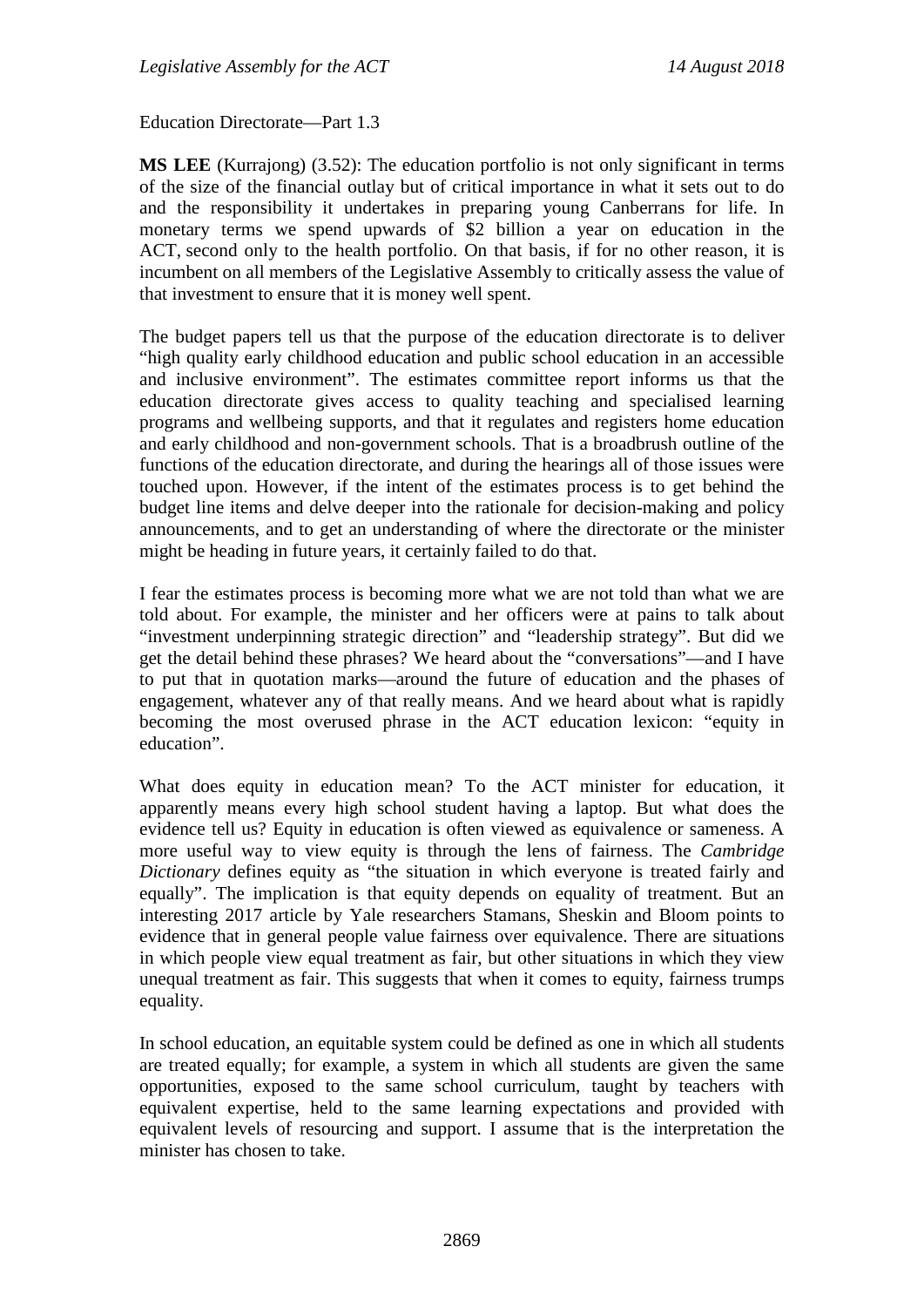However, students in the same year of school differ widely in their stages of learning and development. The most advanced students typically begin and end the school year five to six years ahead of the least advanced students. In this sense, students are not equal; they have very different levels of attainment and so benefit from different learning opportunities and challenges.

If the rationale for spending \$17 million on laptops was to ensure equity, the minister has missed an opportunity to make a real difference to the lives of disadvantaged students here in the ACT. Equality of resources is not the same as equity of educational outcomes, and it can never be, for the very reason that every child is different and every student has a different starting point.

The latest Gonski paper provides a more meaningful measure. Dr Gonski suggested that the aim in education should be to ensure that every child had a year's growth in learning each year. That does not mean each child starting at the same point at the beginning of the school year, with or without a laptop; it means that wherever they start from, they should have at least 12 months growth in learning over the school year.

The ACT has a right to be proud of its education system. It has delivered quality education to generations of students. However, it is not perfect. I fear that under this government we are becoming complacent, reliant on our good fortune in having the right circumstances to boast a good education system, compared to the rest of the country, no matter what this government does or fails to do.

The minister is quick to accuse members on this side of the chamber of talking down our schools if ever we dare to highlight her and her government's shortcomings. However, Trevor Cobbold, from Save Our Schools, an unashamedly pro-government, anti-non-government school advocate, in an article in the lead-up to the 2016 election, had no such reticence. He highlighted the fact that many disadvantaged students in the ACT were not achieving national minimum standards in literacy and numeracy. He pointed out that in 2015 over 25 per cent of year 9 students from low-educated parents did not achieve the national minimum writing standard; about 20 per cent did not achieve the spelling and grammar and punctuation standards; and 14 to 15 per cent did not achieve the reading and numeracy standards. Over 40 per cent of year 9 Indigenous students did not achieve the writing standard; about 20 per cent did not achieve the spelling and grammar and punctuation standards; 15 per cent did not achieve the numeracy standard; and 13 per cent did not achieve the reading standard.

There are very large achievement gaps between advantaged and disadvantaged students. Year 9 students from low-educated parents are about two to three years behind students from highly educated parents in all subjects, and Indigenous students are about 3½ to four years behind students from highly educated parents in all subjects. So the one-size-fits-all approach that appears to underpin current thinking will not work.

What do we do about it? Chromebooks for students are but one resource, just as a desk, a chair and a place to put them might be. It does not deliver education equity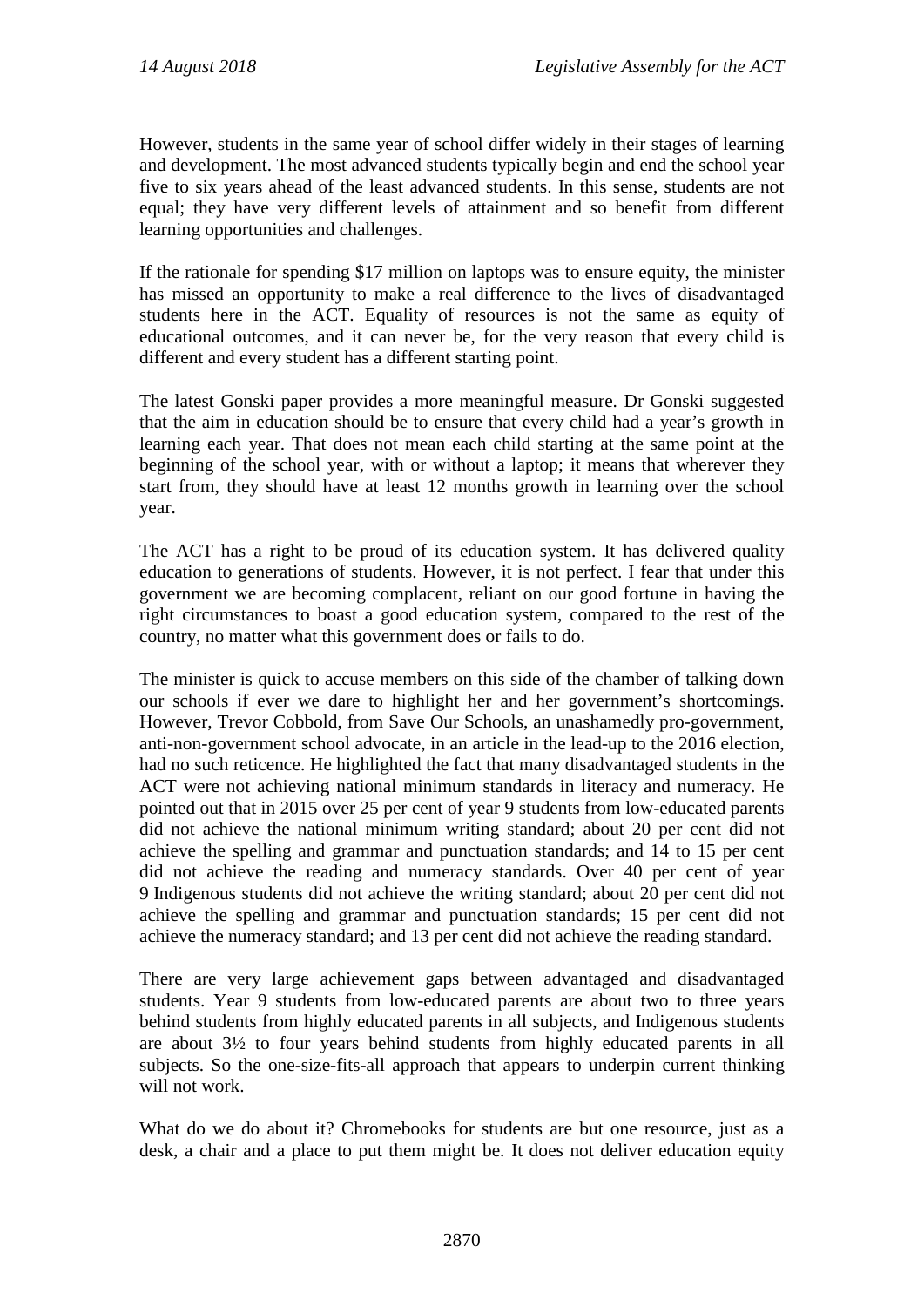and, for too many in our system, currently it is not delivering education excellence either.

We need to understand why we are slipping. At a time when we should be having serious researched conversations about what ails ACT education, we instead focus on NAPLAN and a concerted effort by some ACT union members to rubbish it. We argue about the use of phonics rather than examining the evidence in other jurisdictions about their use and success factors and whether it is the right tool for ACT to explore. When all that fails, we resort to the tried and tested ALP-Greens approach of claiming it would all be so much better if we just had more federal funding.

In relation to NAPLAN, the Grattan Institute in May this year highlighted five things that we would not know if it were not for NAPLAN testing. They are: achievement gaps for Indigenous students; progress gaps for disadvantaged students; comparisons between the states and territories; changes over time in results at a particular school; and high achieving schools. All of these are valuable pieces of information, information that we would not have had without NAPLAN, but clearly they are not important to NAPLAN naysayers.

This is not to say that NAPLAN, or indeed any standardised testing, is the be-all and end-all of improving academic outcomes. We have had some concerns raised about how the NAPLAN data is being used, and those concerns are indeed issues that we need to look into.

Instead of rubbishing NAPLAN, warts and all, I implore the government to take leadership and have the hard conversations about NAPLAN: whether it is meeting the objective that it was intended for—namely, to equip teachers and parents with important information to support our students to improve their academic outcomes and why and how the data is being misused. That is a more appropriate approach, and that is the conversation that this government should be having on NAPLAN.

The minister cannot tell me how many four-year-olds might require a preschool placement next year, but she is already letting balloons go up about opening up opportunities for three-year-olds. We asked about four-year-olds in the estimates process, and the minister first alluded to and then denied any consideration of the four-year-old preschool year becoming compulsory.

There is any amount of evidence to show and demonstrate the value of three-year-olds having a quality preschool education. But we have learned that only in the coming months will the minister be having yet another "conversation" with parents in the early childhood education sector, schools and the wider community about how, and therefore when, the government will be able to make this vital education opportunity universally available.

I note that the committee recommendation that a feasibility study be undertaken has only received a "noted" response. This is a significant policy direction, but was it discussed in estimates, where there could have been an informed debate about the hows, the whys and the when? *(Second speaking period taken.)* No. The response was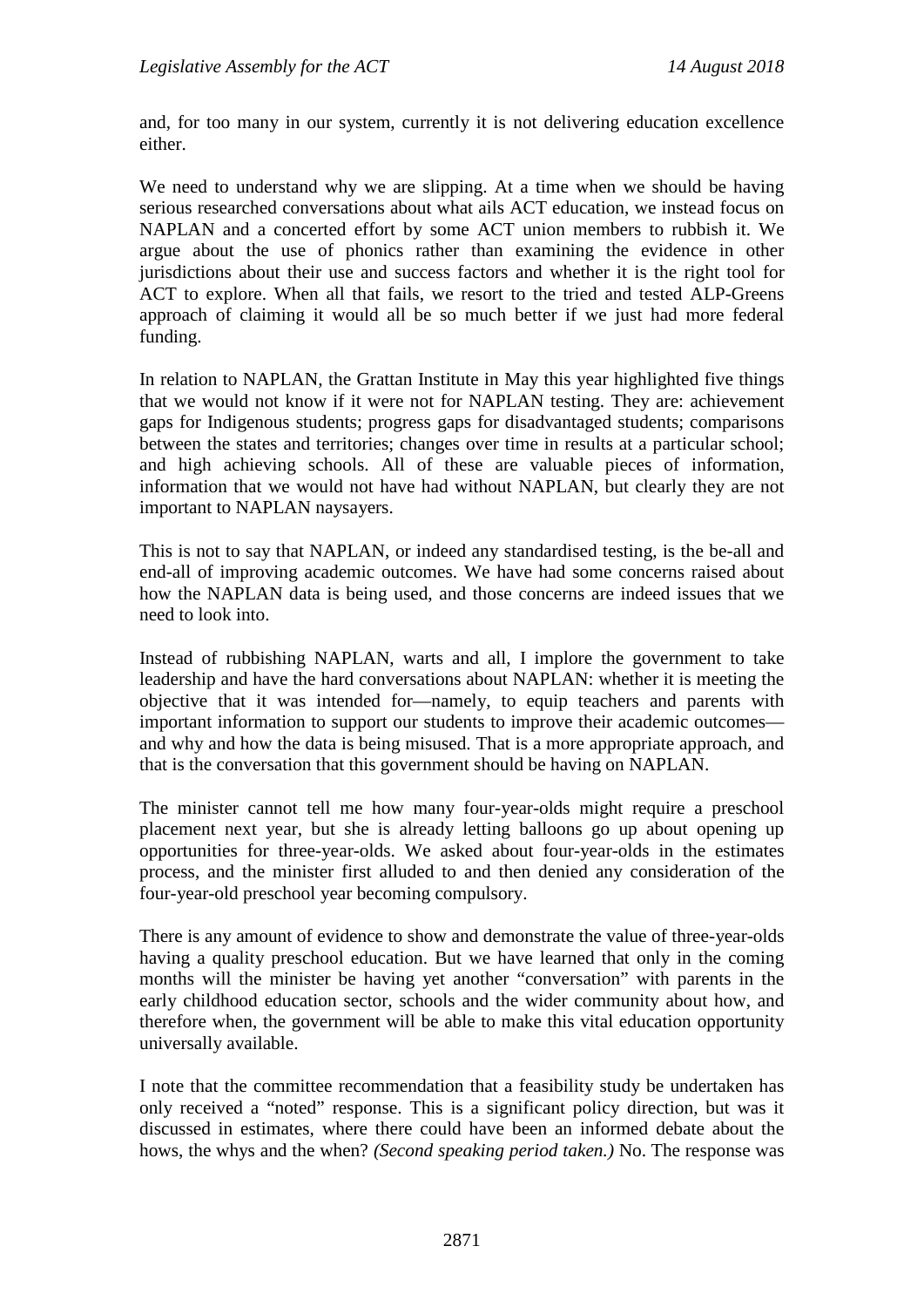that it was among a range of initiatives being considered in the development of an ACT early childhood strategy. Only days later, a shiny announcement was provided to the *Canberra Times*.

Interestingly, in response to a recommendation that the government create an early childhood educator professional development fund to support the ongoing need for training of specialist educators in the area, the government's response was yet another non-committal "noted". While they say they support professional development in the early childhood sector, the government response went on to argue that it is up to employers to meet the cost of training. This is really demonstrating commitment and recognition of the importance of early childhood education—not!

If it is anything like the rollout of the 20 school psychologists, the three-year-olds who will benefit from this initiative have not even been born yet. The minister does not know how many gifted and talented classes are currently in operation in our primary schools but insists that a local government school education is absolutely the best fit for any child.

Recent research published in ACER's *Teacher* bulletin shows that, in its most recent report examining teacher policies and practices, the OECD has found that Australia is the only OECD country that does not make an attempt to compensate for disadvantage in schools with smaller classes and/or lower student to teacher ratios. Further, disadvantaged schools in Australia tend to have larger classes than advantaged schools.

It also found that principals of disadvantaged schools were more likely than their colleagues in advantaged schools to be staffing science classes with teachers that did not have the appropriate qualifications. And Australia was the only OECD country to report that disadvantaged schools had both fewer teachers per student and a smaller proportion of fully certified teachers with a major in science than advantaged schools. Good schools and good educational outcomes start with good teachers, and the OECD report highlights that.

Are our Canberra teachers the best that they can be? Are we providing sufficient development opportunities for them? Are disadvantaged schools struggling with larger classes? It is in these areas that addressing inequality will have meaningful and measurable outcomes, not giving every child the same-coloured pencil.

Different students and different schools require different responses. We need to ensure our government school system has the flexibility and the capacity to accommodate the breadth of different circumstances. For example, if a parent believes their late primary schoolchild has particular talents, can they only be directed to their local high school? And what if they are out of zone for a school that best fits their child's needs and that school is already at capacity?

We have already seen how demountables are increasingly becoming used to overcome overcrowding. Another descriptor could be short-term vision and lack of planning. Where once such constructions were seen as temporary stopgap measures, we now learn that many have been in place for years, if not decades. The committee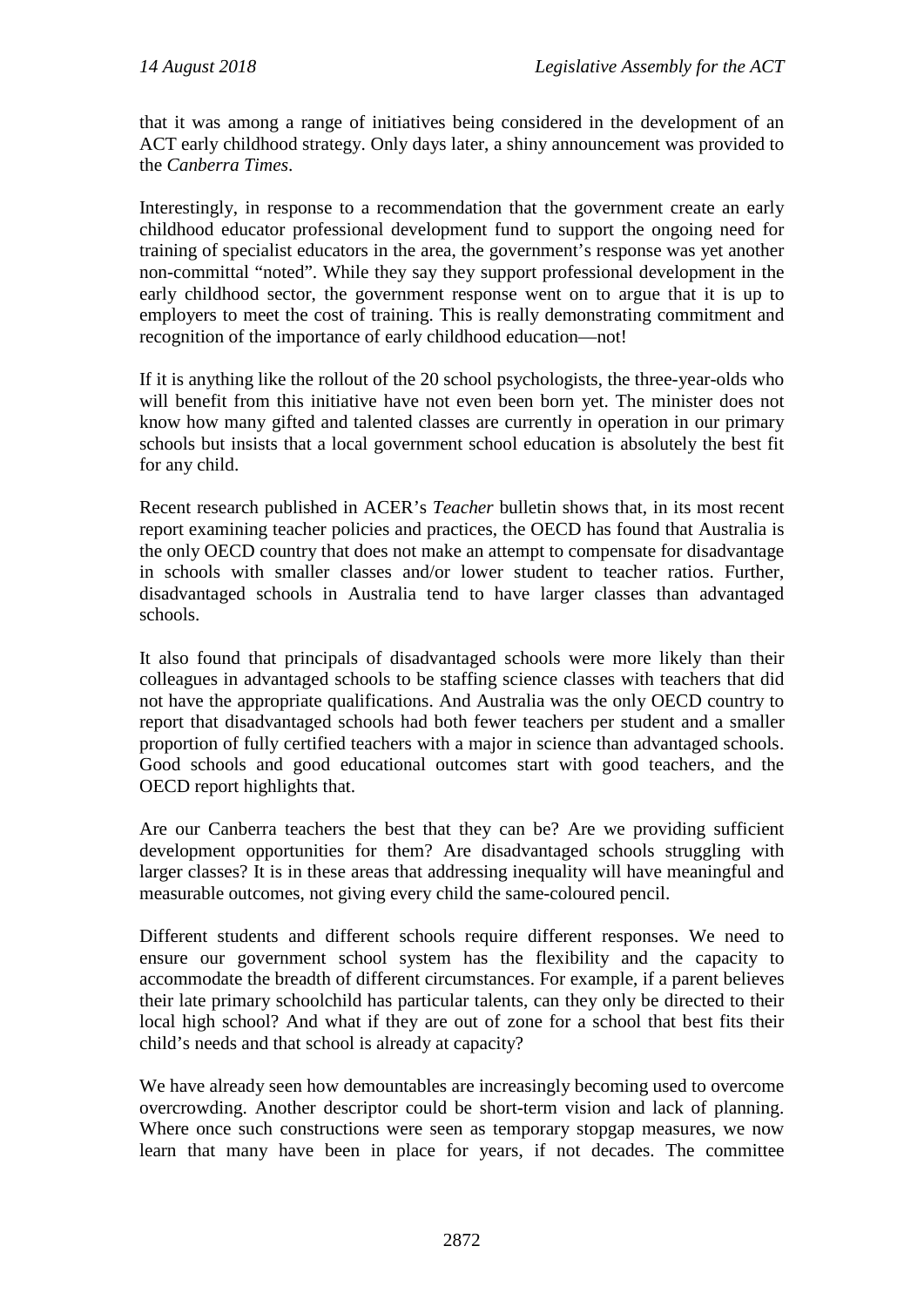recommended that the government undertake an audit of all demountables to assess whether their continued use is best practice and the best, most cost-efficient solution to changing enrolment demands. The government's response to that was also a predictable non-committal "noted". Clearly, the use of demountables will remain an ongoing part of the enrolment pressure dilemma.

A recommendation that the government develop more accurate assessment tools to determine future enrolments elicited the response that the ACT government undertakes enrolment projection modelling and that modelling is regularly updated. Yes, but given the apparent surprises in enrolment pressures at so many schools and the declining enrolments at others, perhaps—just perhaps—the current tools are not effective. Perhaps—just perhaps—the government can take on board the recommendation from the committee to at least realise that perhaps—just perhaps there could be other ways.

I also highlight that the committee's recommendation to conduct an audit of existing government preschool and primary school accommodation to determine future capacity was only agreed to in principle. The use of demountables and increased adherence to limited priority enrolment areas are two levers being used to direct students to schools which cannot be considered best practice in education delivery. The recent example of Molly Browne, who requires a special needs setting, is just one such example of the rigid policy solution being forced on parents due to a lack of planning and flexibility by successive Labor governments.

In examining issues like overcrowding in schools, what efforts are being made to understand why some schools are popular while others are not? And if work is not being done on such things, how do we know what the future demand might be for teachers in particular subjects or particular sectors?

The estimates committee discussed the ever-present and growing dilemma of mental health in our schools and how our teachers, school communities and the wider education sector deal with students with challenging needs and complex behaviours.

The committee heard from officials that the ACT is experiencing an increase in demand for mental health and psychology services—and, we heard, in the general health sense as well. There is increasing evidence of younger students requiring support. This has been confirmed to me when I have visited non-government and government schools, and I have no doubt that the issues are apparent in both sectors. Some non-government school principals have expressed frustration that there is too often a segmented, silo approach to mental health issues when a whole-of-government, whole-of-agency approach to dealing with troubled young people would have a much better impact and much better outcomes.

The Shaddock report in 2015 highlighted a range of issues. The education minister at the time, Ms Burch, was quick to adopt, or adopt in principle, each of the recommendations, including the recommendation on the appointment of school psychologists. It is disappointing—more than disappointing—that after three years, only five have been appointed and the full 20 will not be engaged until 2021.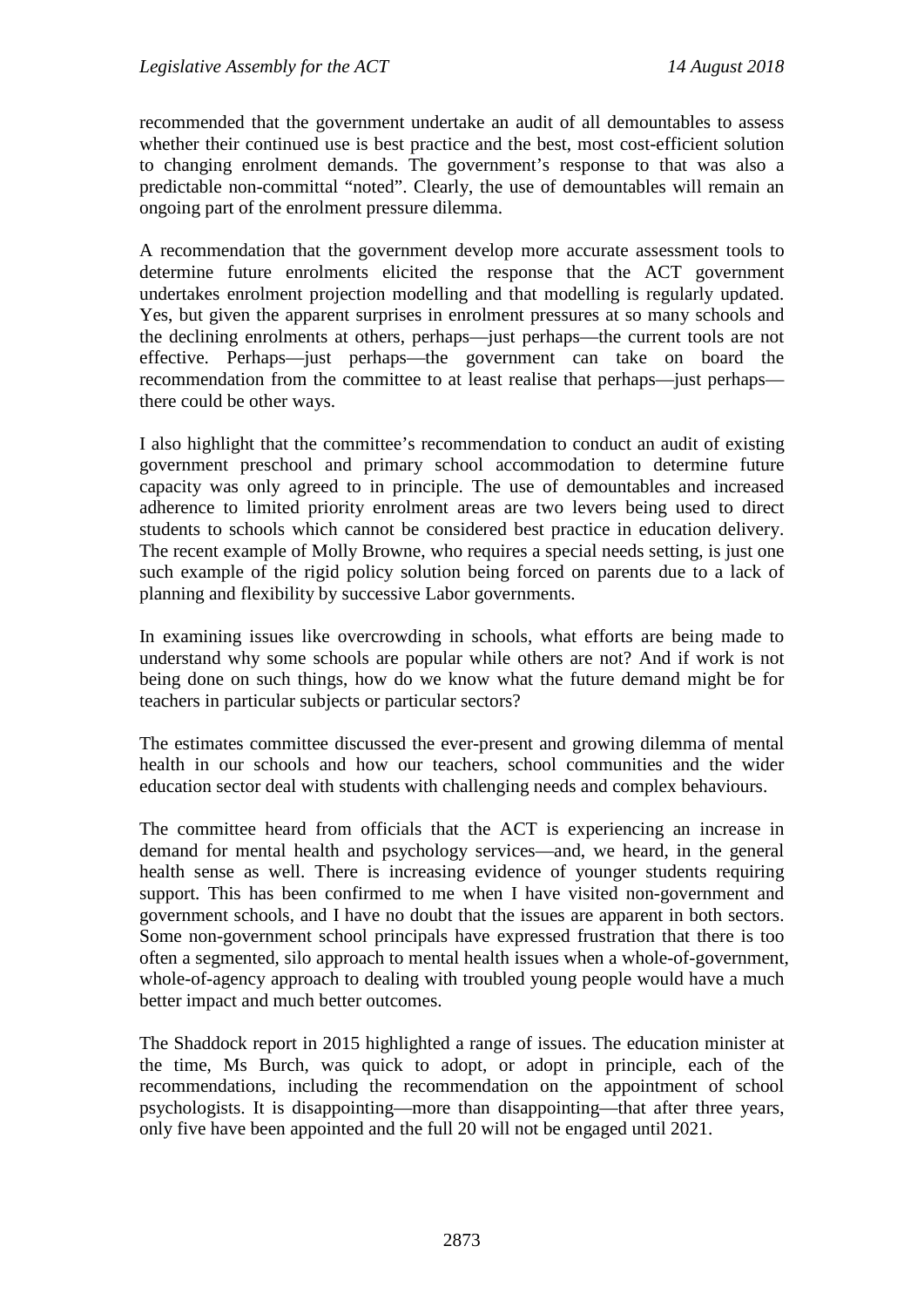Following questions I put on notice, we learnt that in 2019 the student to psychologist ratio will be one in 638, and in 2020 it will be one in 622, a slight improvement on the current ratio of one in 676. However, you have to include every allied health professional that may spend any amount of time dealing with students with mental health or challenging behavioural issues to meet the recommended one in 500 ratio, and then only by 2020. By then, if the current trends continue, growing enrolments will throw that ratio out once again.

We already know that this will not be enough to meet desired levels. The committee's recommendation that the government consider more reflects that. The government response to that is "agreed in principle". Stand by for a surprise 2020 election promise that would no doubt take another decade to come to fruition if they were to get back into government. The adage of fooling some of the people some of the time comes to mind on many government promises.

The committee has also recommended that the ACT government work with a wide range of appropriately trained professional staff, including psychologists and allied health experts, to meet the increased demand for these services in our schools. The government has said that it agrees to do this. Given that they believe they are doing all they need to do, I will await any additional efforts in this space with interest.

Madam Deputy Speaker, it is important that schools provide the safest physical and emotional environment for all students and all staff. Without a genuine commitment to providing such services, the 2015 Shaddock work will have been in vain.

Education is a large budget item, but it is so much more than that. Like health, it has the ability to impact the lives of many people and change many futures. We cannot sit back and suggest we are doing okay. We cannot accept that fair, average quality is where all our schools should be and that our parents should be content with that.

We should at all times, and in all schools, be striving for excellence. As I have said before, we hear a lot from the education minister about equity but little about excellence. Let us focus less on government versus non-government and concentrate more on flexible choice and best fit for our students and families, whether that be home schooling, a small, local Catholic school or a large, multi-grade government school. The world is not equitable, and Chromebooks are not going to make it so. Let us focus on excellence instead, and push our schools, our teachers and our students to be the very best they can be and to achieve more than they ever thought possible.

**MS BERRY** (Ginninderra—Deputy Chief Minister, Minister for Education and Early Childhood Development, Minister for Housing and Suburban Development, Minister for the Prevention of Domestic and Family Violence, Minister for Women and Minister for Sport and Recreation) (4.12): I am happy to talk about education in the Legislative Assembly today, and the government's commitments to delivering quality, accessible education and early childhood learning through local schools so that Canberrans can have the best start in life.

The 2018 budget will deliver new and expanded schools for our growing suburbs and recruit more teachers to bolster our world-class education system. The budget also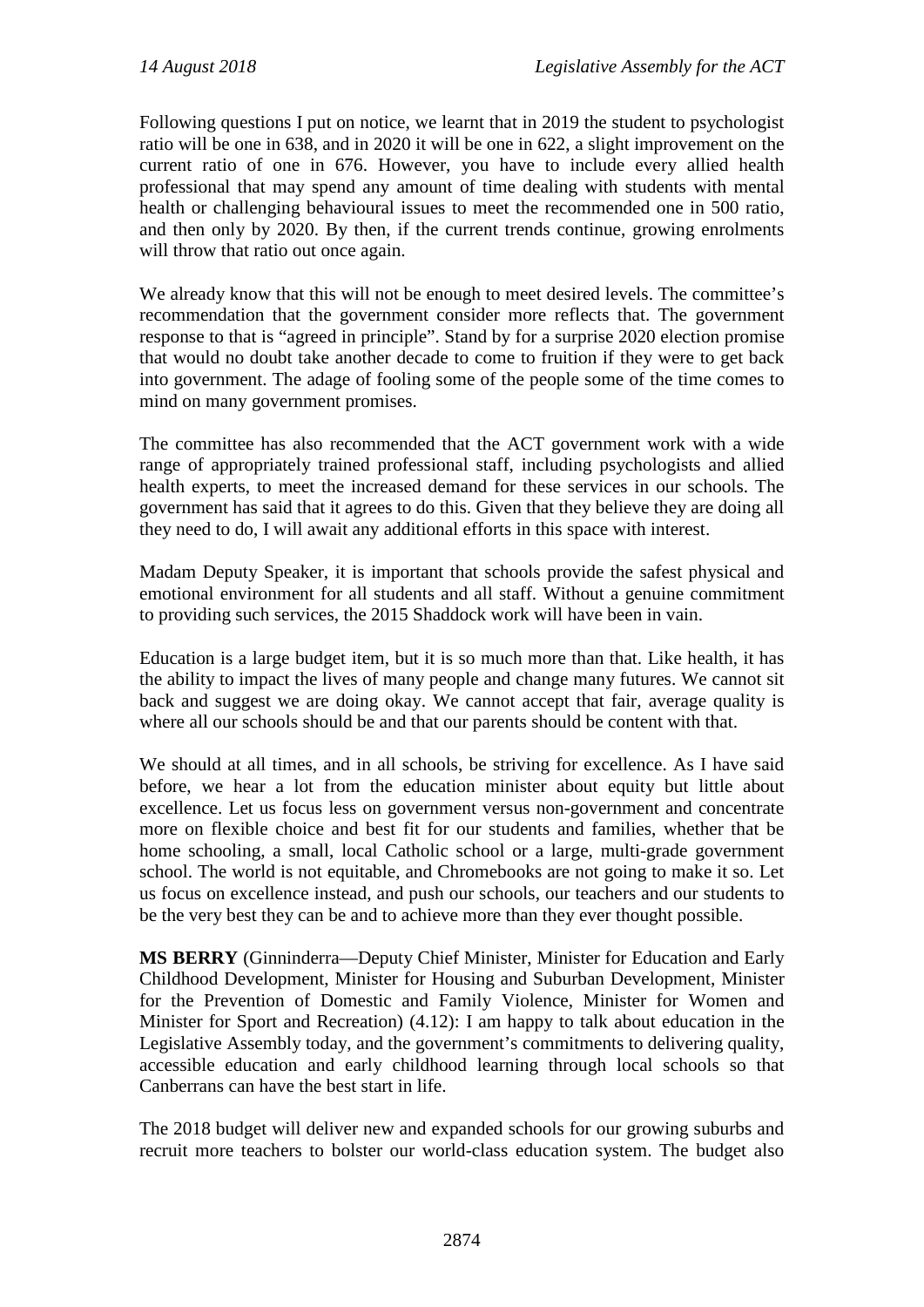invests in delivering priority outcomes from the future of education community conversation to improve teaching and learning in every local school and see our kids reach their potential.

We are meeting the growth challenge. The 2018 budget will deliver new and expanded schools for Canberra's growing suburbs, as well as recruiting more teachers and enhancing learning opportunities to continue strengthening our city's world-class education system.

There is \$31.1 million for teachers and support staff to deliver schooling to more than 1,000 additional students as our school population grows. This is equivalent to 66 full-time learning professionals and support staff. \$47 million has been allocated to construct a new P-6 school in Molonglo, and planning will begin for a year 7 to 10 campus so that families in that community can have the confidence that high quality public education in modern learning facilities will be available. The school will be ready to accept students from the start of the 2021 year, with places for 600 students from kindergarten to year 6 and 44 places for preschool children.

The government will continue to support growth in enrolments across Gungahlin, adding a further 500 spaces by expanding existing capacity at Amaroo, Gold Creek primary and the Franklin early childhood schools. The government will also complete feasibility and planning for another new school in Gungahlin, and for permanent expansion of the Franklin Early Childhood School to become a P-6 school.

Right across the ACT there are ageing schools, some of which are 40, 50 and 60 years old. The government is investing in these schools. The budget also continues its work on the modernisation of Campbell Primary School, as well as Narrabundah College, refurbishing these buildings to provide better learning environments and modern facilities, investing a further \$20 million in these projects.

This government has recognised the importance of early childhood education in lifelong learning outcomes, and over four years will provide \$6.7 million to continue work on a comprehensive early childhood strategy to promote equity and quality in ACT schools. The aim of the strategy is for children to participate in quality early childhood education and care prior to their starting school. The strategy will focus on four key elements: increasing access, equity and affordability; enhancing workforce and qualifications; ensuring seamless transitions from education and care; and maximising the benefit to children from money spent.

Consultation is being held with the early childhood education and care sectors, through the Early Childhood Advisory Council, and with the community at large, through the ACT government your say website. On 31 July I announced that work was commencing to introduce the phased implementation of 15 hours per week, 600 hours per year, of free, quality early childhood education for three-year-old children in the ACT.

On the future of education, since February 2017 I have been talking with the community about what they want for the future of schools and education in the ACT. We have heard from over 4,500 individuals, from school communities, including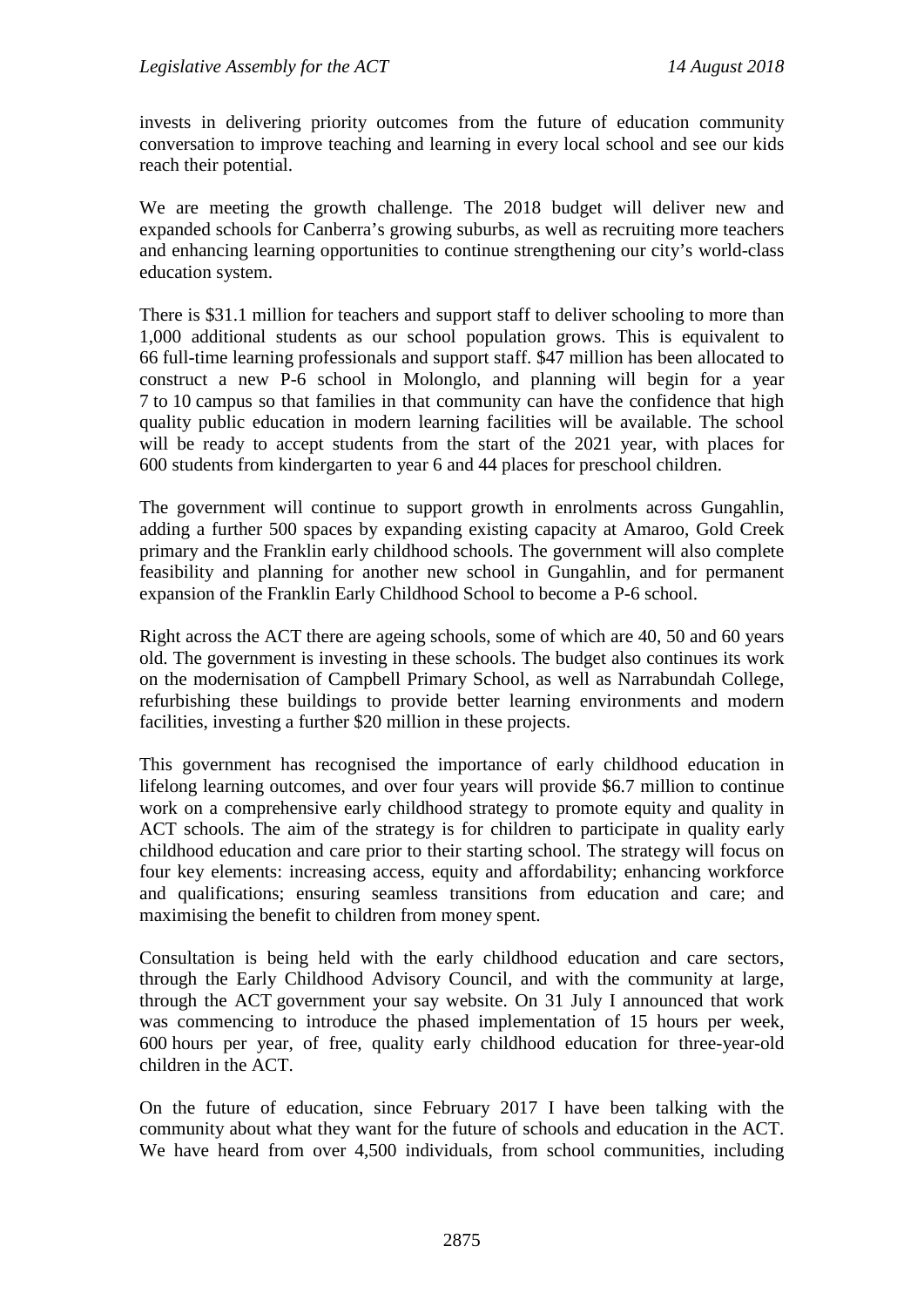parents and carers, teachers, students and community organisations, as well as the broader community. We conducted a second round of consultation to test the feedback through a series of workshops held in March 2018. These workshops have helped to shape the strategy. The ultimate outcome will be to achieve greater equity in learning outcomes within all our schools.

To achieve greater equity, the future of education will concentrate on: placing students at the centre—recognising the broad range of gifts, talents, interests, challenges and unique personalities of our children, and developing their individual learning supports in a student-centred, student-led approach; investing in teacher excellence—responding effectively to the diversity that exists in Canberra by building learner capabilities and content knowledge, creating environments where students can exercise agency and be engaged, and the consideration of positive relationships and wellbeing underpinning all decision-making; and recognising the role of access to early childhood education in promoting greater equity in learning outcomes. \$9.2 million is available to progress measures arising out of the future of education conversation.

The ACT continues to provide one of the best education systems in Australia. The budget maintains our investment in teachers and provides more support for students with complex needs to ensure that our local schools keep getting even better.

Canberra students will also get the chance to learn the skills they need for the jobs of the future, with the budget establishing the future skills academy for local public schools to deepen learning in science, technology, engineering and maths-related disciplines. The academy will be established with a \$5.76 million investment that will allow the creation of a centre of excellence in teaching and learning, based at University of Canberra Lake Ginninderra Senior Secondary College in the north and in the south at the Centre for Innovation and Learning at the Caroline Chisholm School.

Our community values the increasingly strong, inclusive culture in ACT government schools. It is an area of focus because, of course, all children, regardless of background and circumstance, are entitled to a great education and the life chances that come from it. The government has allocated \$18.2 million in needs-based funding to support students with a disability so that they have the support to be included in and be part of school life, and \$5 million to support students with complex needs.

I will take the chance now to respond to a few of the comments that the opposition has made with regard to education in the ACT. The implication from the opposition is that they will take away the free Chromebooks that have been provided by the ACT government. They will take away the word "equity", or equality more generally, because they just do not like the word "equality" and what it stands for.

The opposition spoke about a couple of things that they want to implement next year, and they include what looks like a phonics test. It is good that I have Ms Lee's support for my leading role amongst education ministers to review how NAPLAN is reported and that if it is causing more harm than benefit then it should stop.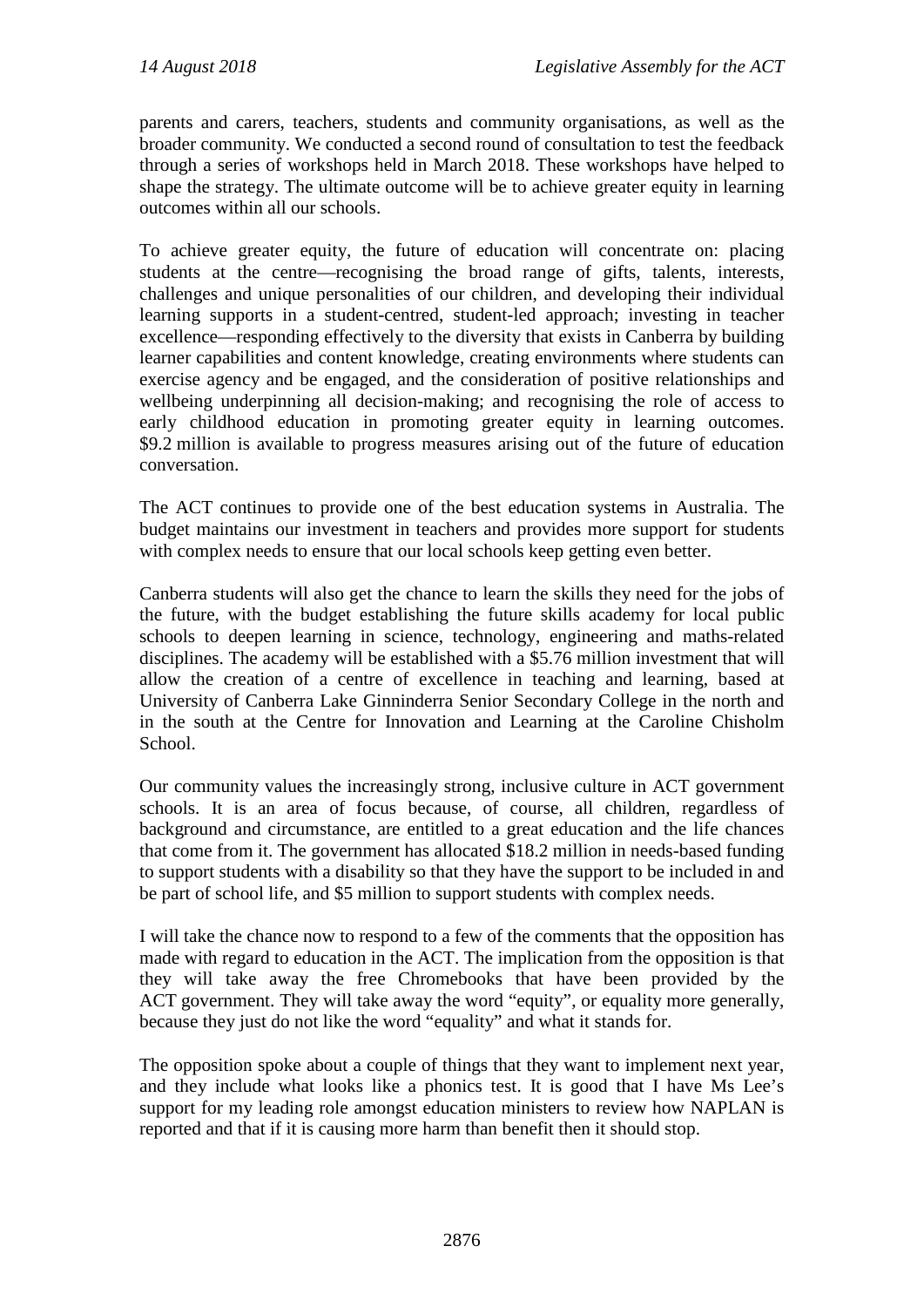I am glad that the opposition have drawn attention to school psychologists. They might recall that the Australian Education Union asked for 15 additional school psychologists during the last election. The ACT government committed to and is delivering 20. The Canberra Liberals promised none.

The government will continue to ensure that equal access to a high-quality education is provided to every student in the ACT and that every student has the chance to have an equitable learning outcome regardless of their background. We will provide them with the tools, like free Chromebooks, to ensure that they get the best possible equal start. I commend the education budget to the Assembly.

**MR RATTENBURY** (Kurrajong) (4.20): I am pleased to rise to speak on this important aspect of the 2018-19 budget. The Greens believe that high quality, free education is a keystone of our democracy and a basic human right. I have made that observation here before, and it is one to reflect on as we look at the budget. We want to ensure that every student, no matter where they are educated, has access to an education that meets their needs and aspirations and gives them the skills and the capacity to meaningfully participate in society.

It is the responsibility of government to ensure the provision of high quality, well-resourced and safe learning environments that are open to all students, and this budget makes some important investments to progress this aim. As Minister for Mental Health, I am particularly pleased with the investment this government is making in employing more school psychologists to better support student wellbeing and mental health. As we saw in the most recent Mission Australia youth survey, mental health is a critical issue for young people. The current trend of increasing demand for mental health services will likely continue as we work to break down the stigma on this issue so that more young people feel comfortable to come forward and ask for help.

The stresses that our young people face today are completely different from when many of us were growing up. The introduction of social media and the 24-hour news cycle are just part of the social landscape that we did not have to deal with. That is why the government has made mental health a priority and why we have committed to expanding our services in this area.

In addition to the many mental health initiatives I spoke about earlier today, the introduction of an additional 15 full-time school psychologists will be an important part of our mental health service system. It is also a key item under the parliamentary agreement. As the minister just touched on, the Labor Party made a commitment at the election to providing additional school psychologists, as did the Greens, to improve this capability. We are following through on that, and I am pleased that the minister has been so effective in putting this into the budget each year and ensuring that we get this additional investment. The commitment in this year's budget follows through on the previous budget, which committed to an additional five school psychologists.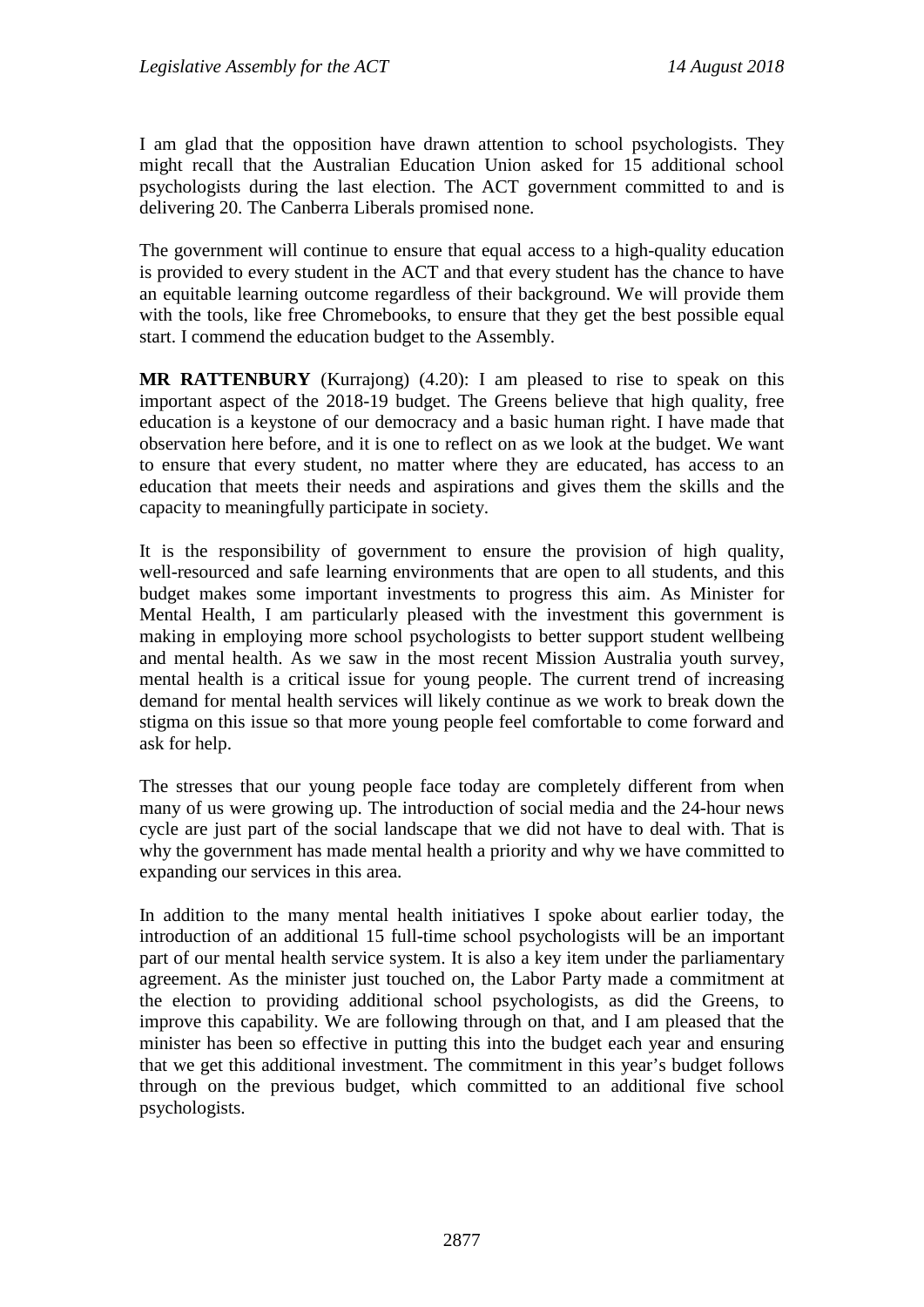While I note that there have been some recent criticisms of this initiative—and Ms Lee repeated that in the chamber today—it is important to point out that the investment in school psychologists is just one part of a broader suite of mental health services available to children and young people in the ACT. As I spoke about earlier, this government has provided more funding for headspace, introduced a dedicated youth assertive outreach service, expanded the CAMHS consultation and liaison service to operate seven days a week, and provided funding for Menslink to expand their services to boys aged 10 to 12, because that was identified as a new and emerging area of need. We are listening to the community about where there are gaps and areas of need, and we are responding by delivering more mental health services for children and young people across the ACT.

While I am speaking of mental health services, I want to take the opportunity to invite Mrs Kikkert to come back to the chamber and explain the figures she gave during the previous debate. She alleged there had been a nine per cent cut to inpatient mental health services in the ACT. That is not a decision that I took and it is not in the budget. I accept that in the chamber we do not always hear things correctly, so I am very happy for her to come back here, and I will give her leave to explain how she came to that analysis, because there is no basis for it. In fact, as I outlined in my remarks earlier today, mental health expenditure has increased by five per cent this year across the board, including many of those new services that I have just spoken about. If Mrs Kikkert cannot explain that, she needs to withdraw it, because it has no basis in fact.

In addition to these significant mental health investments that I just spoke about, I also recognise that there is more work to do on this issue as our population grows and we see increasing demand. This has come up in the context of Ms Lee's comments about ratios. I invite Ms Lee to perhaps go and do some research and reflect on where that ratio came from that she cited as being recommended.

My recollection, having spent time looking at this, is that it came from a coroner's recommendation—one coroner in New South Wales, in response to one specific incident. I do not think there is a significant base of evidence or research that indicates that that is the right ratio. I think it is more important than getting hooked on some number like that which has a fairly limited basis—if I remember rightly, one coroner in New South Wales, one time. Let us not get too hung up on that and let us look at the whole service support system.

I certainly look forward to continuing to work with Minister Berry as we seek to coordinate and link up the referral pathways between mental health and wellbeing supports in our schools, including school psychologists, and our community mental health services. School psychologists provide great support for many of our students, but for those who need help during school holidays or after hours, or who require more advanced clinical care, we must make sure that the transition from one system to another is as seamless as possible for students and their parents.

This brings me back to the one in 500 recommendation. Let us bear in mind that school psychologists are only available during term, on the whole. You can have one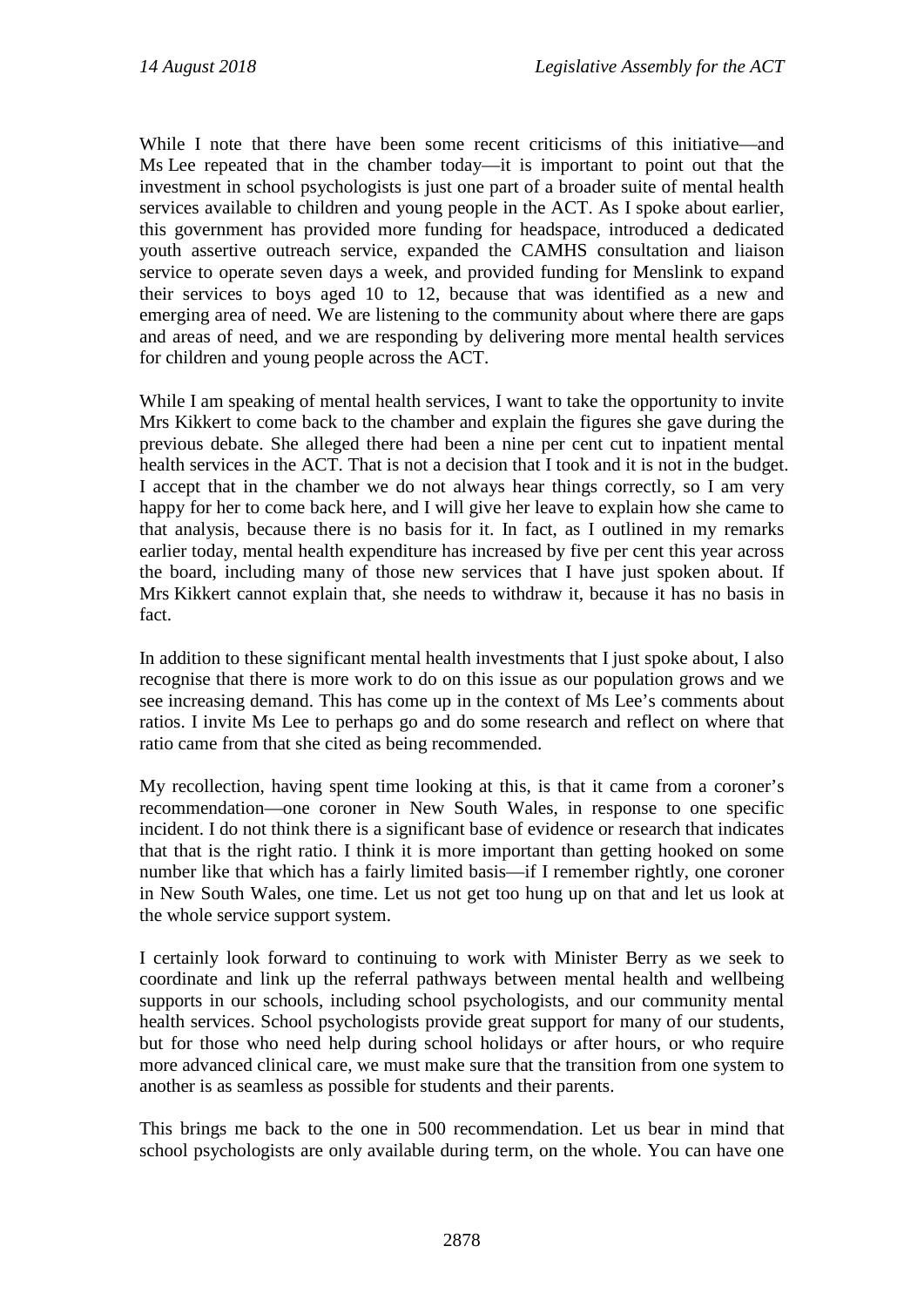in 500, but what happens in the school holidays? That is why we are doing other things, such as investing in services like Menslink and headspace across this city, to make sure that our young people can get support from services through a range of channels. The school psychologist can play a really important role, but they are not the be-all and end-all.

I was also pleased to see that the budget provides more resources for student growth, with a particular focus on needs-based funding for students with a disability. As our population grows, we must provide our teachers and schools with enough resources to cope with the growing demand that naturally flows from this. This budget responds to this need and, in particular, will ensure that students with complex needs are not being left behind. Our schools must be safe, accessible and supportive environments that embrace diversity and ensure that all students can achieve their potential.

This budget makes important investments in student welfare and support services and recognises the need for our schools to keep pace with our growing population. The Greens are pleased to support the education initiatives in the 2018-19 budget.

**MR STEEL** (Murrumbidgee) (4.27): I rise today to speak in support of the education budget measures and expenditure. Our government is proudly progressive. The budget reflects our priorities, with a focus on renewing our schools, planning and building the new schools that our growing city needs, funding more teachers and counsellors to support children's learning and wellbeing, and providing an investment of \$5 billion over the next four years in a modern education system.

As our city grows, our public schooling system is becoming more popular. With close to 48,000 students learning in our public schools, more and more are welcomed each term. It is important that we invest in public education infrastructure with new and expanded schools, more teachers and support for students.

The latest data collected from this year's ACT schools census reveals an exceptionally strong enrolment rate that has persisted since 2016, with a growth rate of four per cent per annum. The 2018 budget is providing investments and the necessary steps to ensure that a high standard of education is provided to all young people across the territory.

To help meet this growth we are funding additional teaching staff. This year's budget provides for 66 full-time learning professionals and support staff to help all students in their learning. This \$31 million investment in our education system will go where it is needed most and ensure that our schools' resources grow along with our student population.

The ACT government is committed to inclusive, accessible and high quality education for all students. As our public school enrolment has increased, so too has the enrolment of children that require inclusion support, increasing by 56 students to 2,293 students this year. This represents a 2.5 per cent increase. In our budget we are investing to support students with disability and complex health needs in ACT public schools. An additional \$18 million in needs-based funding is provided to ensure growth in enrolments and inclusive education of a high standard.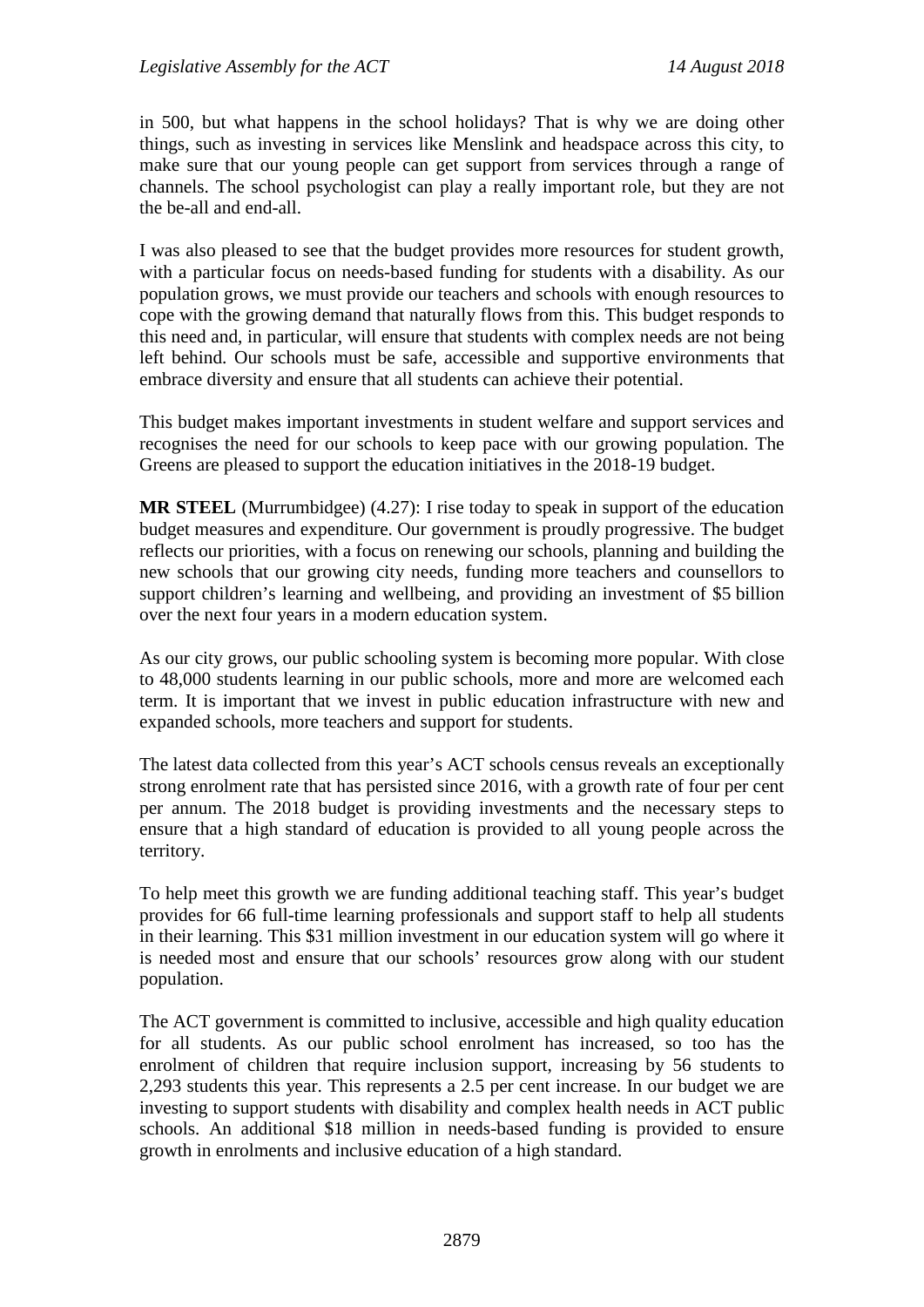The Molonglo Valley has more young families moving in every day. Many children living in Molonglo are enrolled in our fantastic new P-6 Charles Weston School in Coombs. Our government is taking responsible steps to plan and prepare for the future growth of the area, with funding in the budget for new and expanded schools.

Our commitment at the election was to build the P-10 school in Molonglo in two stages, with the high school stage completed in 2022. That is exactly what we are doing. The budget funds \$47 million to build a new P-6 school and funding is also provided for the planning of a high school at the same campus that will cater for the future cohort of high school aged students across Molonglo.

High schools require a certain number of students in order to offer the diverse range of programs that are expected of them. That is why there is funding for the necessary planning work to ensure that the high school will be built commensurate with population growth.

As outlined in the 2018 budget, the new Molonglo primary school will be located in Denman Prospect. It will provide places for 600 students from preschool to year 6, as well as 44 preschoolers. I joined minister for education Yvette Berry on site for the announcement. I can say that the school is perched on a hill with amazing views across the whole of the Molonglo Valley.

Murrumbidgee's newest modern and sustainable school will join our world-leading education system and will provide high quality, modern learning environments that combine the use of both indoor and outdoor learning areas. The school will also include integrated spaces to help support students with special needs.

It is expected that the primary school at Denman Prospect will be ready to accept students from the start of the 2020-21 school year. The new site will also incorporate space for expansion into the future as the Molonglo Valley continues to grow. Of course, it will also be complemented by the release of a non-government school site in Molonglo in future years.

Our government understands that one of the most vital investments that our budget delivers is greater support for the wellbeing of Canberra students. At the election we committed to providing more school psychologists. We funded five last year and I am pleased that in this year's budget we will employ a further 15 full-time psychologists by the start of the 2020 school year to ensure that young people's mental health and wellbeing continue to be supported.

This commitment, of course, followed the 2015 schools report. Although it identified a recommended 1 to 500 ratio, it also noted that rather than simply recruiting psychologists it may be helpful to complement the existing numbers of psychologists with social workers and other allied health professionals in the school counselling roles to build a multidisciplinary team approach and to meet recommended ratios. I note that, if you combine all of those multidisciplinary roles together, by 2020 we will have a ratio of about 1 to 483 students.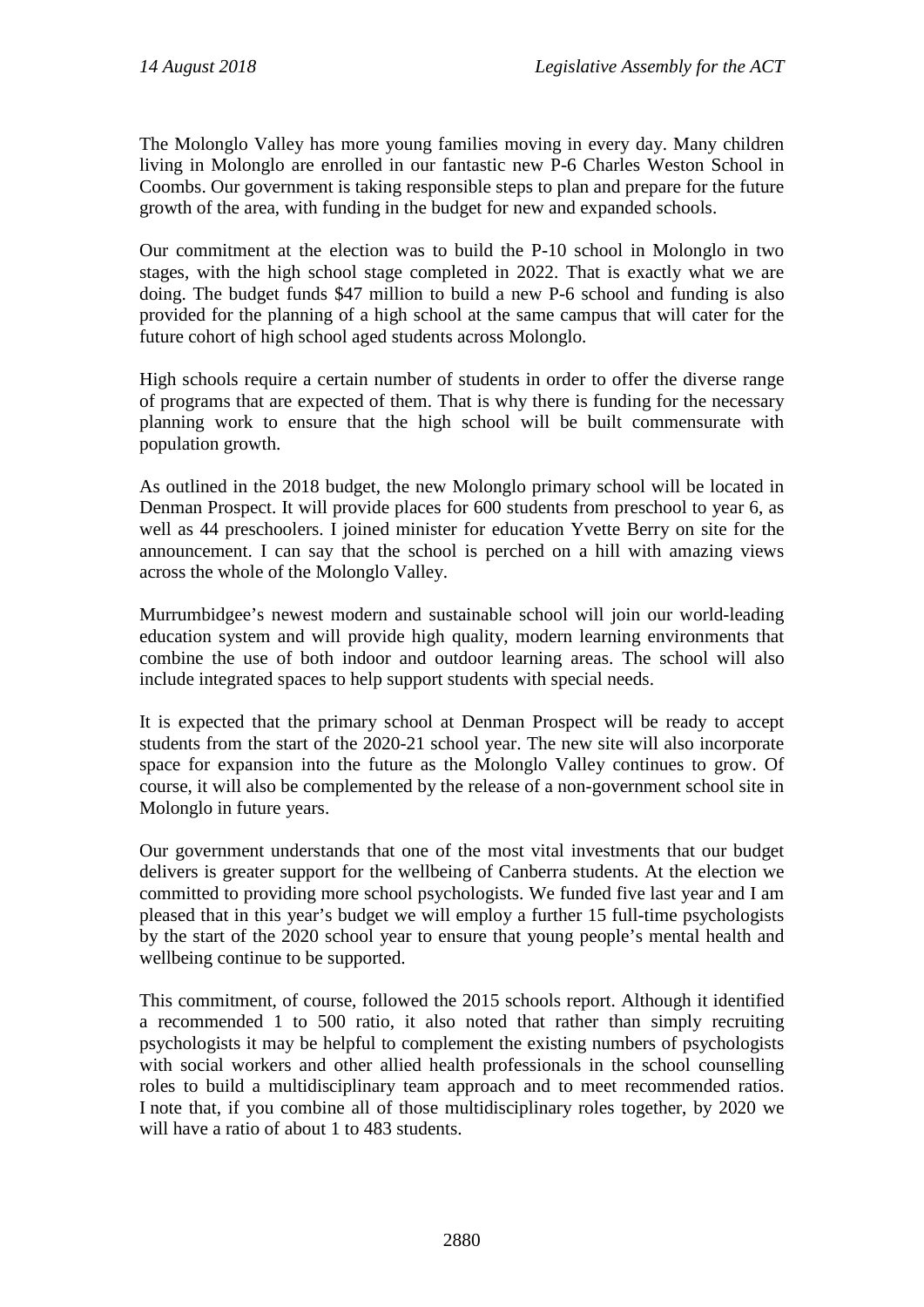Our budget investment to deliver psychologists amounts to \$7.3 million over the next four years. It will help students during what can be quite a challenging period of their lives by providing trained professionals who are experts in adolescent health and wellbeing.

This year's budget also seeks to enhance the government's substantial investment in the future of schools and learning. The ACT government's continuing future of education conversation has been an incredibly useful process as we aim to ensure that the ACT's education system performs as highly as possible.

The future of education strategy will become the guiding blueprint for the next 10 years of education in the ACT. It will be funded through an investment of \$9 million in the budget. Teachers have the greatest impact on children's outcomes. The strategy will place an emphasis on strengthening and supporting the pedagogical capabilities of our teachers, especially those who are beginning their careers, through leadership mentoring.

Education investment is so important to building Canberra's future prosperity and ensuring that each child can reach their full potential. The budget investments that we are making now will support student learning and wellbeing in high quality and expanded modern education facilities that are needed in our growing city and by equipping the next generation for the challenges and opportunities that the future holds by investing in great teachers.

These 2018-19 budget measures support the ongoing future of education blueprint, which I am confident will provide the best possible direction for education in the territory. I commend the education measures in the budget to the Assembly.

Proposed expenditure agreed to.

Transport Canberra and City Services Directorate—Part 1.4

**MS FITZHARRIS** (Yerrabi—Minister for Health and Wellbeing, Minister for Transport and City Services and Minister for Higher Education, Training and Research) (4.35): I welcome the opportunity today to discuss the very important work the government is doing in relation to the Transport Canberra and City Services Directorate and the transport and city services portfolio, and the commitments the government has made through the 2018-19 budget.

This budget continues to strengthen our commitment to provide the community with a city-wide, integrated public transport network that can move people around the city quickly and efficiently. The government is delivering a public transport system that provides Canberrans with a real alternative to driving a car. The ACT government is focused on delivering what the community has asked for, which includes faster trips, more direct routes, more frequent and reliable services and increased services at peak and off-peak times. The government has listened, and this can be seen through Canberra's changing public transport network.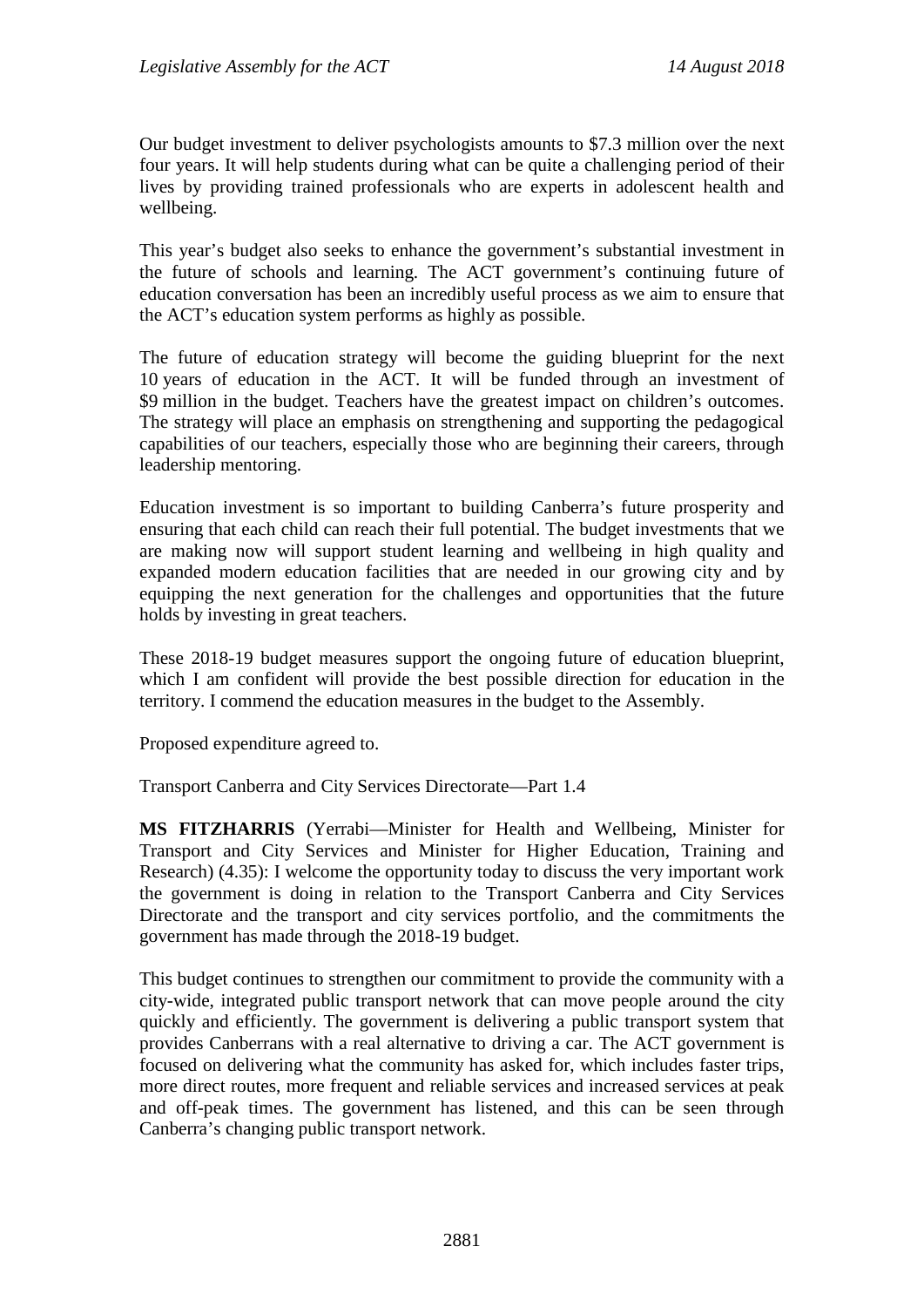In 2017 two new rapid routes commenced operation. By 2019 the rapid bus routes will be expanding to nine. This initiative is two years ahead of schedule and will provide a better connected, seven-day network for Canberrans, with construction of the ACT's tenth rapid route, light rail stage 1, also to be completed by the end of this year.

As an outcome of consultation with the community, the ACT government will undertake preliminary planning and network analysis with a view to establishing a light rail stop in Mitchell once light rail stage 1 is operational. Funding is provided in this budget to support contract review and detailed design of a light rail stop at Mitchell, with provision for additional construction and operational costs in later years.

Despite the significant work already done by TCCS through the enhanced rapid routes, the government knows there is still more work required to meet the transport needs of its residents. As we have frequently heard in the Assembly, by 2033 Canberra's population is expected to grow to over half a million people. To service the growing and diverse mix of residents and visitors, the government is committed to improving how people move around Canberra. That is why this budget continues to support the development of light rail by continuing to invest in the planning, design and enabling works for the city to Woden light rail route.

The ACT government has identified a preferred route, and planning processes are underway with the commonwealth government and the commonwealth parliament to progress light rail to Woden. In addition, the flexible transport coordination centre has successfully aligned with the priorities of government by providing a specialised bus service to address social inclusion for many in our community who are unable to access other transport options, which can make them vulnerable to social isolation.

As the public transport network evolves, the government will ensure that demand-responsive and flexible transport services continue to meet the needs of Canberra's travellers. These important services are for people who experience difficulty using fixed route buses and light rail services and who also cannot access travel services under the national disability insurance scheme.

The government is also making major investments to improve walking and cycling across the territory. Providing better walking and cycling facilities in Canberra improves not only amenity but also the health of our community. Through this budget Canberrans will be provided with new cyclepaths, footpaths and shared paths. The government will also improve and expand pedestrian and cycling infrastructure to ensure it is safe, sustainable, attractive to the community and easy to use.

Importantly, this budget provides funding for the construction of the Belconnen bikeway and improved pedestrian and cycling access in the Tuggeranong town centre. Works will also include streetscape improvements and additional landscaping. In addition, in the Belconnen town centre we are thrilled that the Belconnen bikeway will also provide a final connection along the frontage of Lake Ginninderra, particularly to complement the expansion of the Belconnen Arts Centre. The funding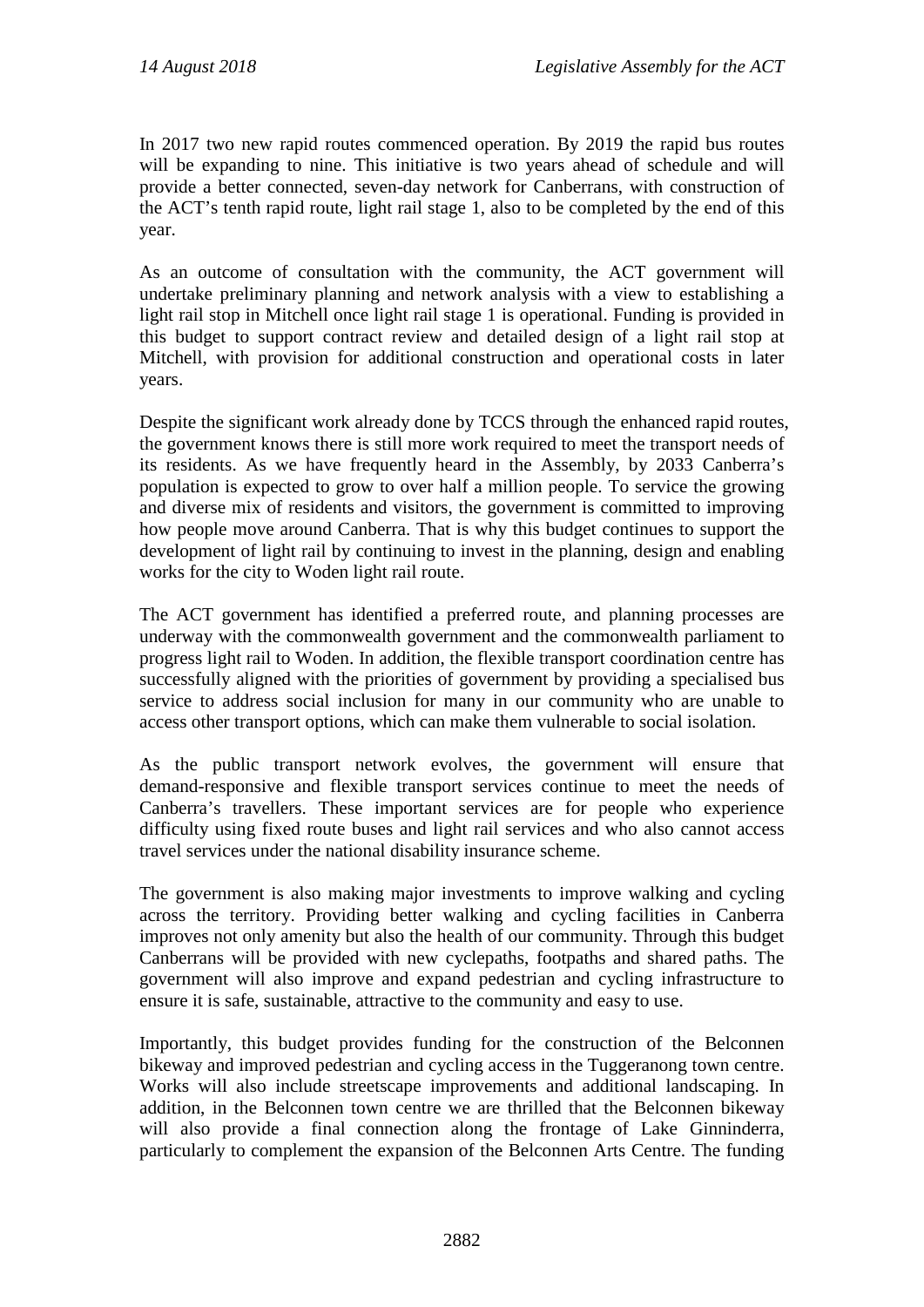overall will also provide \$2 million over two years for increased signage and connections for our off-road bikeway network.

The government is committed to continuing investment in active travel initiatives to improve the health and wellbeing of all Canberrans. Canberra is Australia's most active community, with a larger share of Canberrans commuting by walking or cycling than anywhere else in the country. We have committed to invest an additional \$30 million in active travel infrastructure over the life of this parliamentary term, and this year's budget delivers on the government's promise. The budget will also allow the popular active streets for schools program to expand to an additional 50 schools over the next five years and will complete the Heysen Drive, Lyons, to Weston Creek cyclepath link, a vital link in the region.

As those across from me would be aware, the government seeks to become a world leader in animal welfare and management. The government has put in place the necessary arrangements to achieve this through updated and contemporary legislation, extra staffing resources, comprehensive and rigorous governance processes and a process to build the capacity and capability of the domestic animal services team.

The budget further supports this by providing additional funding for two more rangers, ensuring we achieve our goal of becoming a leader in animal welfare. It will also help fund the delivery of a pet census and survey to estimate the ACT's pet population and the expansion of the voucher system to subsidise cat desexing, and support the existing service funding agreement with the RSPCA for the provision of animal welfare services and the RSPCA's important inspectorate services.

Identified as a key priority of the Woden town centre master plan, funding has been provided in this budget to undertake pedestrian and cycling accessibility improvements in the Woden town centre. This will include the design and construction of a new separated cycleway and verge improvements along Corinna Street, a new shared path ramp, path widening, and wayfinding signage on networks and connections in the area.

The government acknowledges the importance of investing in the renewal of all our town centres and in community-led activations to create livelier public spaces. The government is also paying particular attention to delivering better city services by delivering tidier suburbs with more trees and parks, playgrounds and public spaces for our community to enjoy.

Not only are we focusing on providing better city services across our existing suburbs; we are also funding new city services in newer suburbs to help the needs of our growing population. Each year as our city grows, the ACT increases its urban footprint with new suburbs and redevelopments. In the previous financial year significant development occurred in the suburbs of Lawson, Denman Prospect and Throsby and along the Northbourne Avenue corridor. Funding of \$10.27 million has been provided in this budget to support the maintenance of assets associated with the growth of our city. Assets typically created as a result of greenfield development include road pavements, stormwater, street lighting, traffic signals, road markings and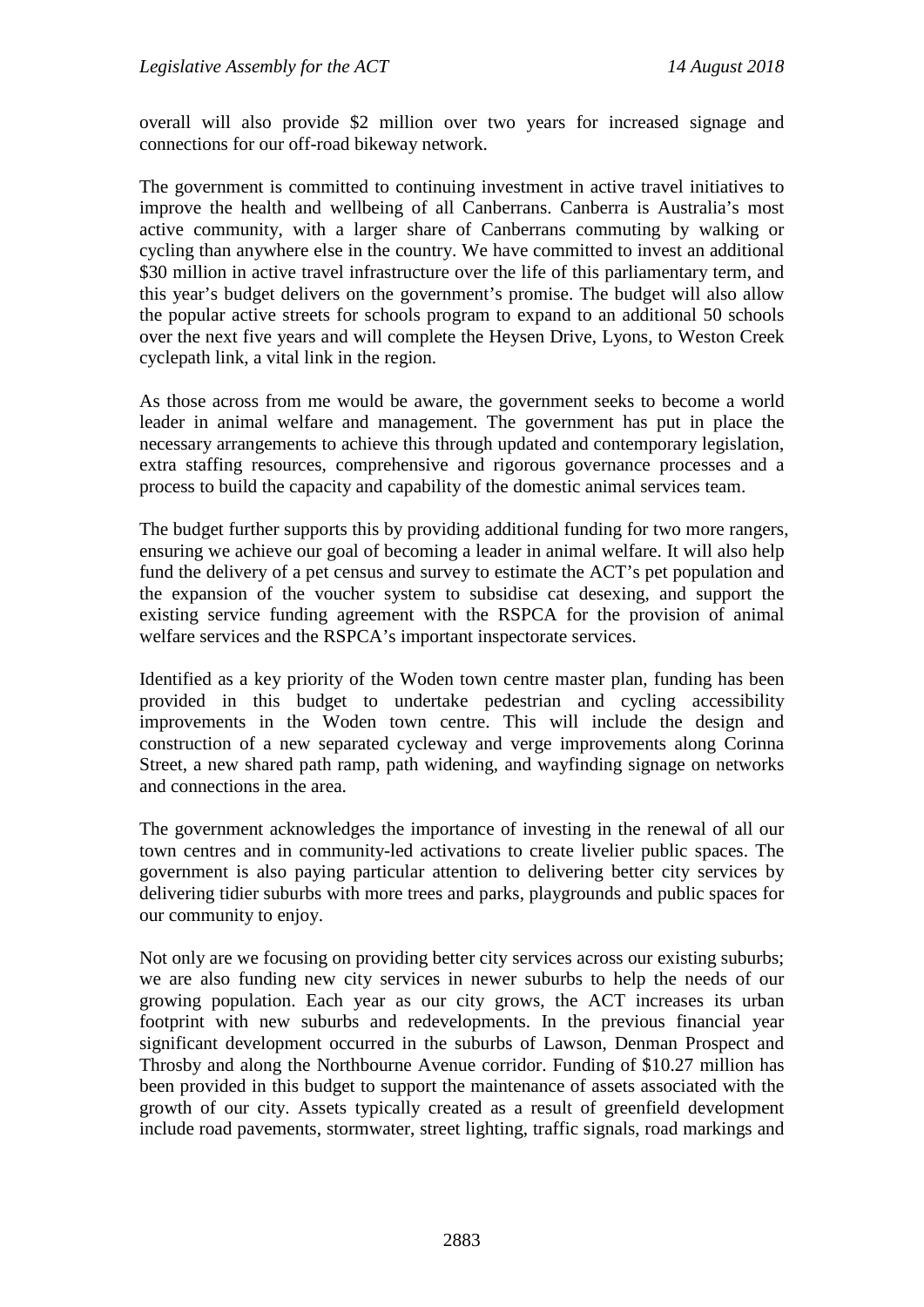signs, community paths, road verges and medians, shopping precincts, parklands and open space, playgrounds, public toilets and barbecues.

Through this budget the government will also deliver on our election commitment to plant an additional 1,330 trees across residential areas. Planting more trees is an efficient way to reduce the urban heat island effect, making us more resilient to climate change as well as ensuring Canberra remains one of the most livable cities.

The budget continues to provide funding to maintain around 7,000 kilometres of road. We will invest in the upgrade of the intersections between Ginninderra Drive and Tillyard Drive, Tillyard Drive and Lhotsky Street, and Kuringa Drive and Owen Dixon Drive, with traffic lights and other safety improvements to improve traffic flow and road safety. We will also construct a shared path along Kuringa Drive to connect to the Barton Highway, significantly improving safety for pedestrians and particularly cyclists.

Design and construction planning for the duplication of William Slim Drive from the Barton Highway to Ginninderra Drive will be undertaken in this financial year. The design of the upgrade will include the duplication of approximately 3.2 kilometres of road. The project will also include new on-road cycle lanes, new off-road shared paths, new traffic lights at the Dumas Street intersection and a new bridge over Ginninderra Creek, as well as new bus bays. The project will improve safety and public transport travel, ease congestion and improve the arterial road links, particularly between Gungahlin and Belconnen.

These are some of the great initiatives the 2018-19 budget provides to build a better city and provide better community-focused services.

We are also delighted to be nearing the end of the better suburbs initiative. I thank very much those citizens who have participated in this very in-depth process. I look forward to joining them this weekend as they finalise their deliberations and provide to me a statement on how we can continue to provide better city services for our growing city.

Once again, I welcome the opportunity to speak about the important work the ACT government is doing through Transport Canberra and City Services, a directorate whose staff touch the lives of Canberrans every day. No matter where they live, no matter what they do in our great city, TCCS staff are there to help them. They interact and are on the front line of the ACT government in many instances. They do a very diverse and a very good job. I would like to thank them, as always, for their tremendous commitment to the work that they do and their dedication to the ACT community. Through this budget we look to support them and the work that they do. I am pleased to highlight the benefits these investments will provide to Canberrans as they live in and move about our great city.

**MS LE COUTEUR** (Murrumbidgee) (4.45): The Greens welcome a number of wins for our policy agenda in this part of the budget. The Greens obviously have a strong commitment to a more sustainable city, and we are very pleased with some of the clear green wins in transport. We are very pleased that there is funding towards the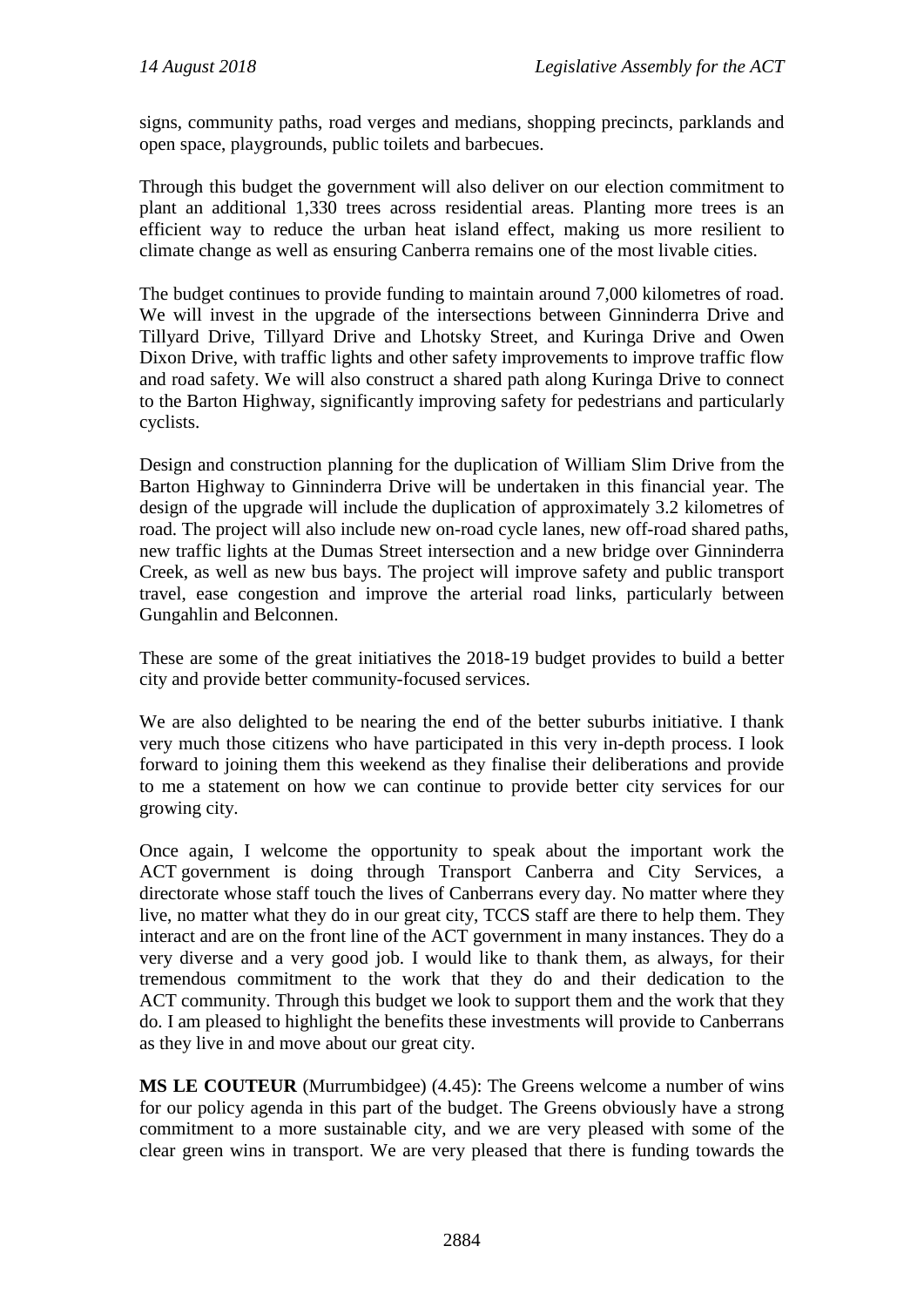\$30 million commitment for active travel, which means that the parliamentary agreement item is now largely funded.

I would like to highlight a couple of these. I will choose ones in my electorate: the substantial funding of over \$5 million in the Woden town centre, which is a key element of the master plan; and the Heysen Drive cycle link, which is making the shoulder a lot safer for bike riders. While I am talking about Murrumbidgee, the budget also includes substantial funding for the early planning work for light rail stage 2.

One bit I am particularly pleased about is the business case for upgrading the Woden bus interchange, which will be done to tie in with the light rail. This is something which has been promised for many years. In the Seventh Assembly there was a totally different proposal, in conjunction with Westfield, which did not happen as Westfield did not expand. I have spoken here many times about the need for an upgrade. I sincerely hope the business case is done soon and that we get on with upgrading the interchange. I will say more about that, I suspect, tomorrow, on Miss Burch's motion about buses. Fixing the Woden interchange will be a big step forward for Woden.

I also note that the budget contains over \$1 million for bus stop infrastructure for the expanded rapid bus network. I am sure that every cent of that is going to be needed, particularly in my electorate in Weston, which is becoming a bus interchange where it previously was not. I note with pleasure that the expanded bus network is a parliamentary agreement item.

Something else I am very pleased about is that there is going to be a 12-month extension of the trial of free off-peak public transport for concession card holders. This was a parliamentary agreement item. It has been well received by low income Canberrans. I note that expanding this to no longer be a trial but to become permanent was a recommendation of the estimates committee.

There is obviously in the ACT, as everywhere else, a high demand for expenditure on public open space upgrades. The problem is, of course, that there is only limited funding for that. There are a number of ways we could address this.

One of those is participatory budgeting. This is a way in which we get the community to help prioritise spending. This is something we should be looking to do more of: to get the community to help us make decisions, plan and prioritise. I am very pleased to see the government's better suburbs process working with the community on this. It is engaging residents and aiming to improve city services. Next weekend, I believe, there is a day which is focusing on play spaces. I am hoping to be able to attend some of that as an observer. Better suburbs looks like a good example of community consultation, although it is not exactly participatory budgeting. My hope is that participatory budgeting will naturally follow on from better suburbs. I note that last year the Assembly was kind enough to pass my motion on a trial for participatory budgeting.

The second solution is some process to enable local communities to get involved. Communities sometimes are happy to organise working bees and to fundraise.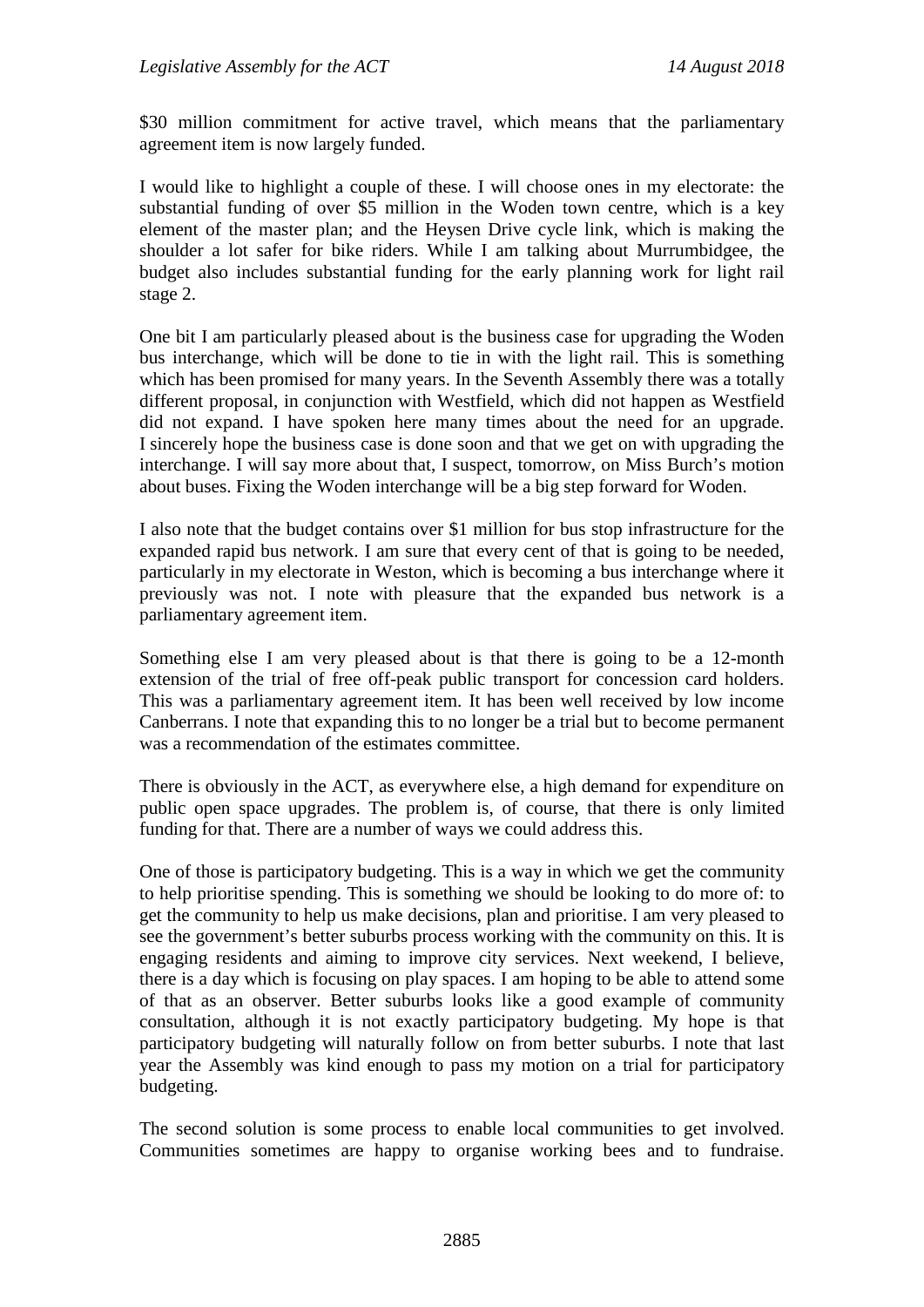TCCS could have an involvement where they approve plans and check safety. Unfortunately this has not worked out in the past. TCCS has basically been a blocker. But I was very pleased to see adopt a park included in the better suburbs budget initiatives. If implemented well, this could cut through these problems.

There are two issues the Greens are concerned about in the TCCS budget. One is waste. We would like to see a lot less waste going to landfill. The green waste bins that are rolled out should include food waste, again an estimates recommendation. The waste feasibility study should have ruled out incineration, because waste incineration is definitely not a form of renewable energy. There are sustainable and viable waste processing technologies that we should be exploring rather than incineration, especially for organic waste, such as large-scale composting and anaerobic digestion. I bring everyone's attention to the last episodes of *War on Waste*, which covered this quite well.

Lastly there are trees. We know that all Canberra people love trees. They have wonderful benefits, ameliorating urban temperatures in summer and reducing the heat island effect; they have ecological value; and they are what make our bush capital. Our urban areas include over 750,000 ACT government managed trees. But this budget includes funds for only 1,330 more, which is a 0.18 per cent increase, which is seriously not enough.

In conclusion, I am pleased about some items here and some wins for my electorate, but we really do need to do a lot more on waste and trees, and we will talk more about public transport tomorrow.

**MISS C BURCH** (Kurrajong) (4.51): The government's transport plans are characterised by a lack of transparency and a lack of genuine consultation. The government continues to tell us that construction on light rail stage 1 will be completed by the end of the year. However, as the end of the year quickly draws near, it is still not clear when it will be fully operational and carrying fare-paying passengers.

The government's own budget papers acknowledge that the project has missed many internal milestones, some by up to five months. And, of course, the government's proposed new bus network is due to commence in January 2019 and relies on light rail being operational. So if light rail is not up and running by then, the whole network looks like it will fall apart.

It is not just the timing of light rail that is still in question; the government is yet to publish up-to-date figures on what the whole project is going to cost. Notes in the budget papers state that the spending estimates for light rail are derived from the original program set out in the contract, and the government maintains that the project cost for light rail stage 1, as at January 2016, was \$939 million. When will the government reveal the actual project cost evolving under the contract? How much is that in today's dollars, and how much will it be when light rail is finally up and running?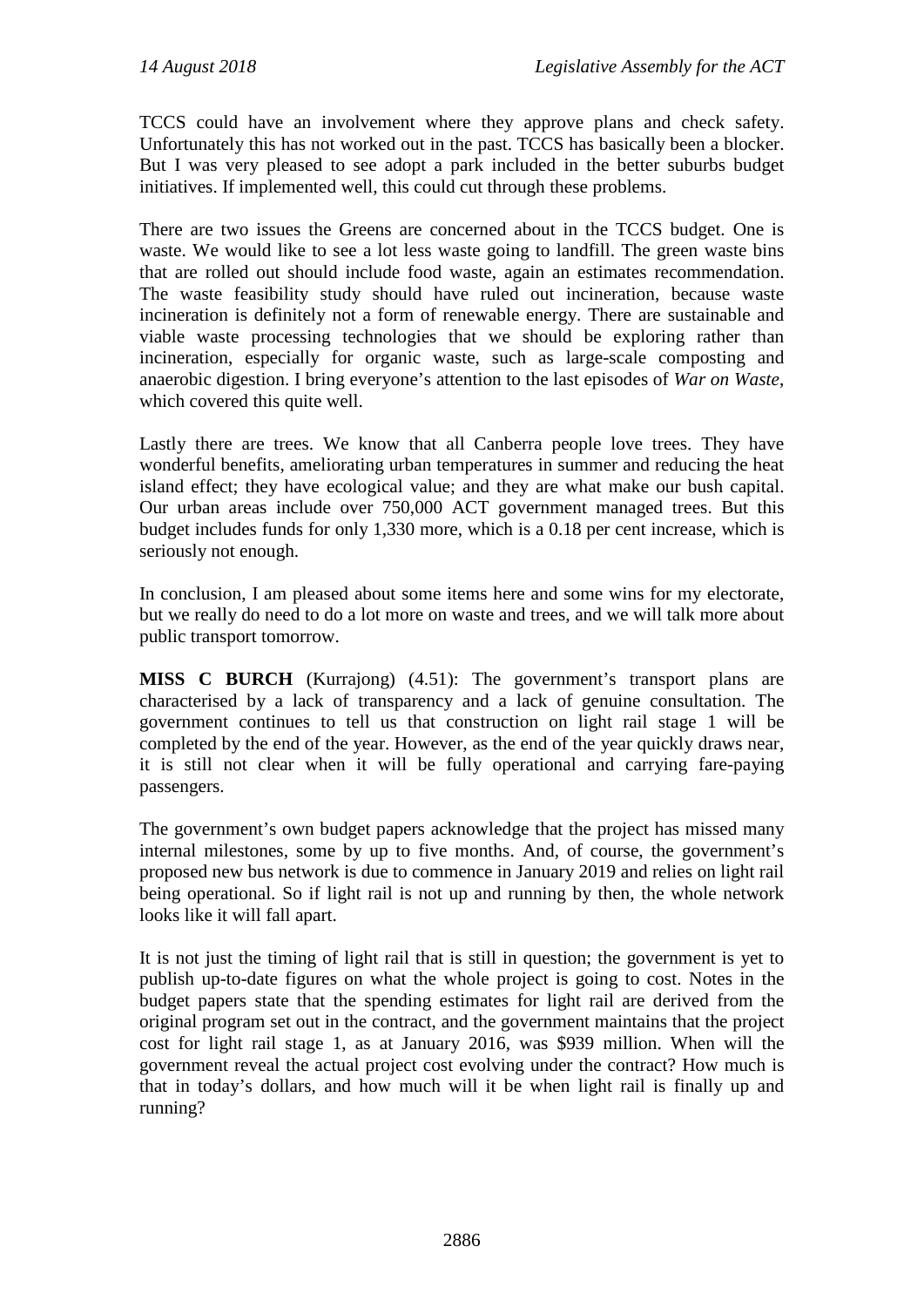There is still no commitment from the Labor-Greens government to compensate local businesses for the months of disruption and damage that light rail construction has caused. The livelihoods of small business owners and their employees are still in the balance. After finally bowing to pressure from this side of the chamber, the government announced it would investigate the effects of light rail construction on businesses along the route. But like so much of what this government calls consultation, it looks like little more than a box-ticking exercise.

Now we find out that the study will only cover the Gungahlin town centre and only for the first two weeks of August. The government still has not told businesses who they need to contact or how. There will also be a very short window of time for owners to let the government know just how badly their businesses have been damaged and how badly their employees will be affected by light rail construction. A street party at the end of construction will be cold comfort for local business owners who have had to cut back and to the staff who have lost their jobs as customers have gone elsewhere.

Canberrans have still not seen a detailed business case for stage 2 of light rail. The government continues to ask us to trust that stage 2 will bring economic benefits, but it has not provided anything to back up these claims. The Pegasus Economics review of the 2018-19 budget called for further information on the potential expense and capital implications of stage 2 for future budgets. In other words, the government has not yet told the public the full story about what stage 2 is going to cost.

One thing we can be sure of is that if stage 2 goes ahead it will mean longer travel times from the south to the city. If light rail stage 2 goes through the parliamentary triangle, the city to Woden journey will take longer than current bus routes. When the government has been asked about what light rail stage 2 will mean for southern residents the government has fudged the answer: "It is a different route. The light rail route does different things. It's not just about Woden to the city." Just be honest—the trip is going to take longer. Just like its proposed changes to the bus network, it is going to mean longer journeys and more time away from home for families.

The other major transport project is the government's current redesign of the bus network. The centrepiece of the redesign is more frequent rapid services throughout the day, but this appears to have been pursued with a single-minded intent, stripping away anything that does not suit that goal. Express services will go. School services will go. Suburban services used by the elderly, mobility impaired and those facing disadvantage will all go.

The minister spoke about active travel, which is great for those who can be active. However, people with limited mobility will be amongst the hardest hit by the government's changes to the transport network. Seniors and people living with disability rely on easy access to regular public transport to maintain their independence and engagement with the community.

The government has been selling its changes based on the idea that 55 per cent of people will be within walking distance of the nearest rapid stop. What is walking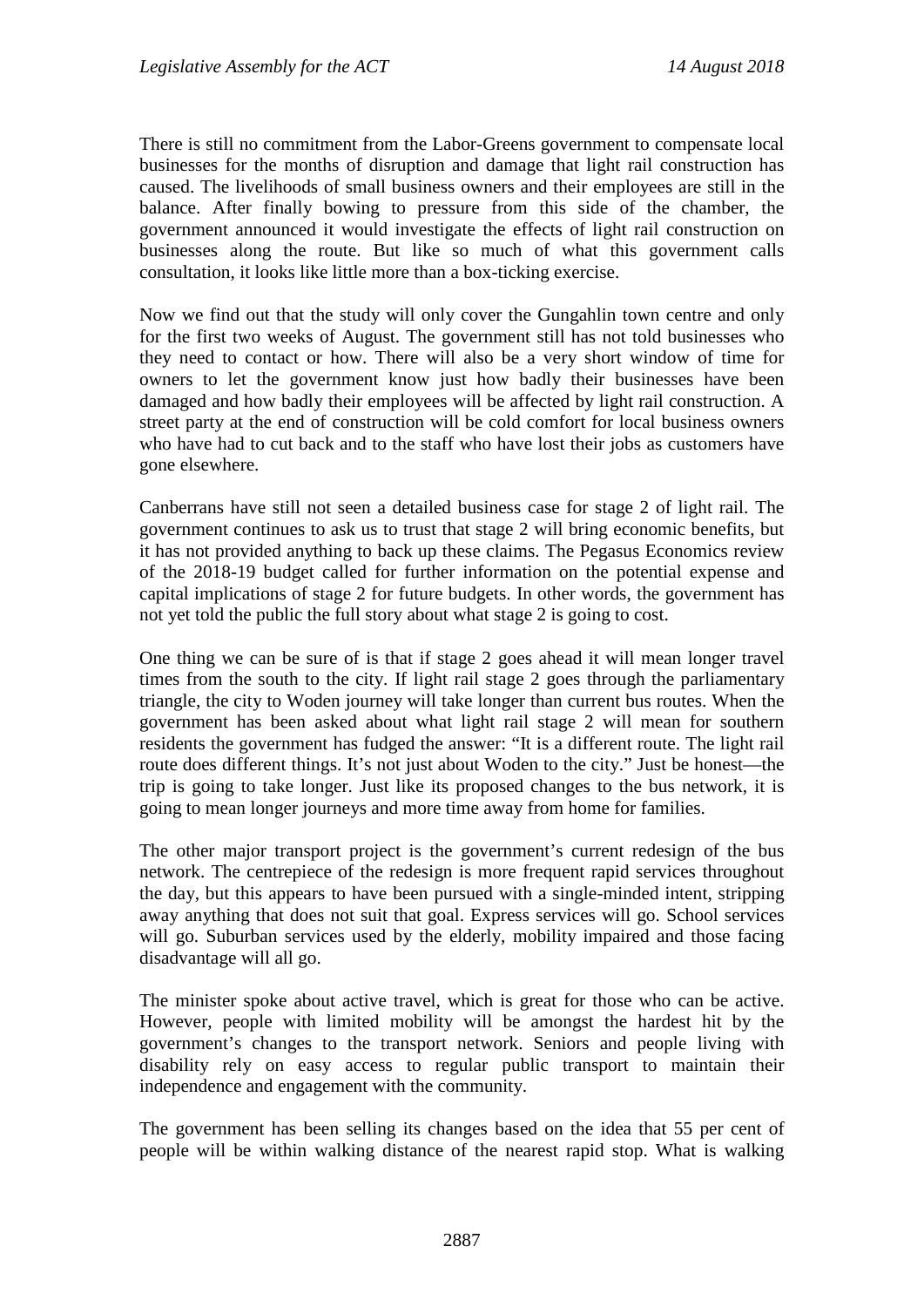distance, according to the minister? Walking distance is 800 metres. Eight hundred metres is much too far for many people; 800 metres is an additional 10 or one-minute commute for the average person. Of course, for those with mobility issues it will be incredibly difficult to handle an 800-metre walk on cold winter days or hot summer days, particularly when carrying shopping bags.

Taking away easy access to regular public transport takes away independence and choice from the people who need it the most. I have heard from many seniors who have moved into retirement villages and given up driving because they did not feel confident on the roads anymore but knew that they could rely on having a bus stop nearby. Public transport is their lifeline to shops, doctors, hospitals, and community services. This is being taken away from them.

While community buses provide a valuable service, they do not completely bridge this gap. Accessing community buses requires planning two days in advance, travelling between 9 am and 1 pm, and wanting to go where the bus takes you. It does not offer seniors and people with limited mobility the independence and dignity they need and deserve.

The Xpresso buses are another area where the government is slashing services that are highly valued by the people who use them. If we are going to increase patronage on public transport, we need to look more closely at what might attract people to using public transport. For commuters, this is a fairly simple calculation: how can I get to and from work quickly and reliably?

The proposed new network appears to sacrifice one for the other—it may get you there, but it will not get you there as quickly as your current services. Taking away the Xpresso services will mean that for most current users it will be quicker to drive to work, and that is what they are telling us they will do. They are not going to take three buses; they are not going to wait at interchanges. They are going to drive. They are willing to sit in traffic every morning and every afternoon and they are willing to pay for parking rather than spend an additional 7.5 hours a week on the bus. This will reduce public transport patronage, not increase it. This will result in fewer Canberrans catching the bus, more cars on our roads, more congestion, and more inconvenience for Canberra families.

Perhaps the most unpopular change to the new network is the fact that the government has chosen to prioritise rapid bus services over children's safety. Families with school children will bear the brunt of the government's changes as they slash dedicated school buses across our city: 109 routes are being cut to 47, with 59 schools and 49 primary schools to be without dedicated buses. Like so many aspects of the government's so-called consultation, it has not been up-front with schools about these cuts.

We have heard from school principals in the public, Catholic and independent sectors who became aware of the cuts only very late in the consultation period. We have heard from principals who have been told that their school buses would not be cut, only to find out the truth much later. Parents, principals and teachers alike are worried about the safety of children on the general public network.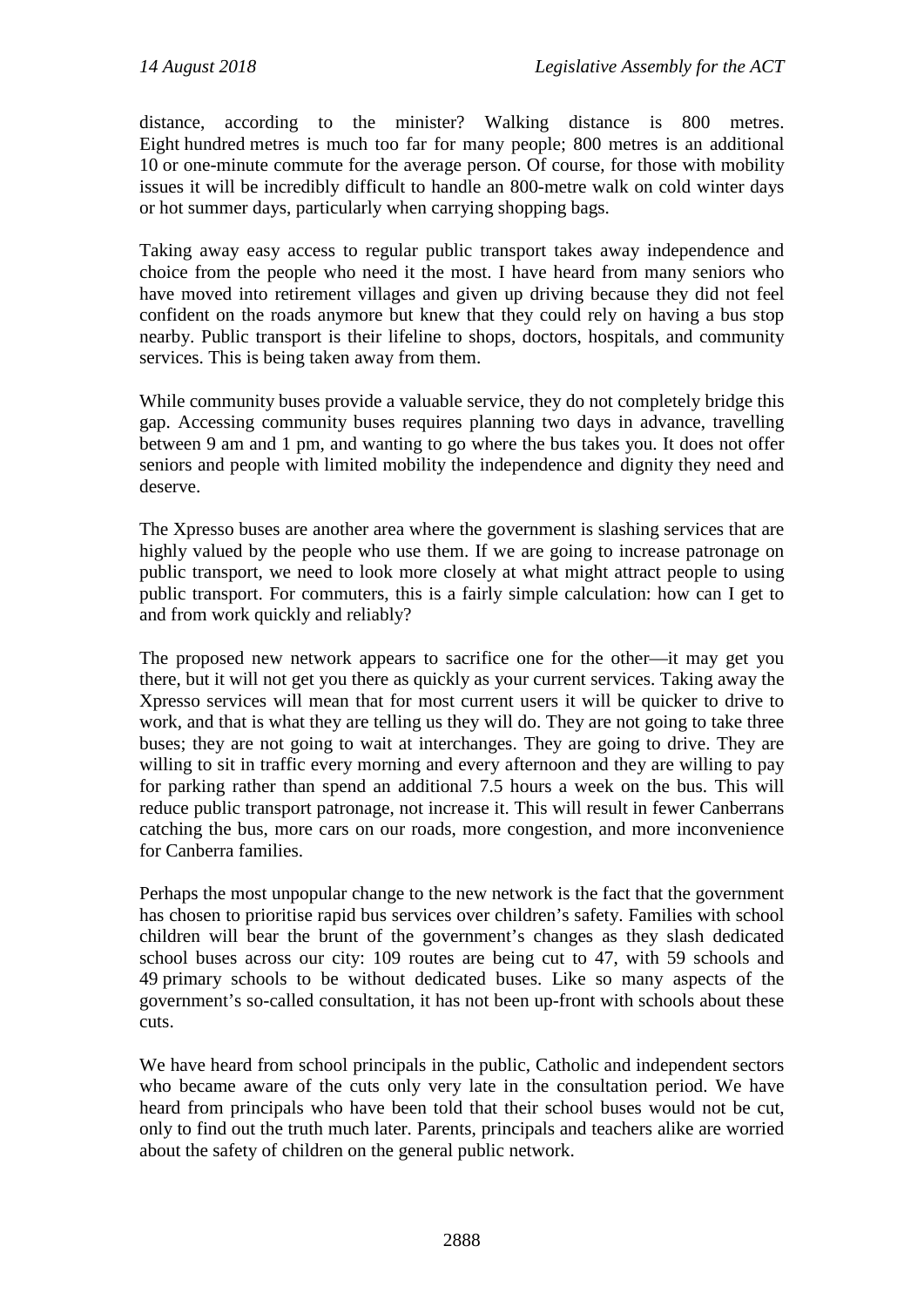What is this going to mean for many Canberra families? It will mean they will stop putting their kids on the bus and instead drive them to school. This is discouraging the use of public transport, not promoting it. This will also have a damaging effect on employment and productivity and will mean that many parents will have to disrupt their work days or change their hours just to make sure that their kids get to and from school safely. This, again, will result in fewer Canberrans catching the bus, more cars on our roads, more congestion, and more inconvenience for Canberra families.

The government's transport plans are not transparent and are not based on genuine consultation. This is not honest government and it is not open government. The government owes it to Canberrans to be transparent about light rail, stage 1 and stage 2, by releasing up-to-date budget figures for stage 1 and a full business case for stage 2 so that Canberrans know the actual cost to them.

The government owes it to Canberrans to release proposed timetables so that they can make an informed judgement on how the new network will impact them—how long it will take them to get to work and how long their children will be waiting at interchanges before and after school.

If the government were serious about increasing patronage across our integrated public transport network it would be making it easier, not more difficult, for Canberrans to catch public transport. If the government were serious about increasing public transport patronage it would enhance commuter services as well as community services, not at the expense of it. It is, of course, the community and suburban aspects of the network that make it a public transport network.

**MS ORR** (Yerrabi) (5.00): I know the appropriation bill debate can get very bogged down in detail, so I want to take a different approach here. I know the ABC's ears may have pricked up, but rest assured I am not about to read a children's book. I do want to paint a picture for you. Imagine it is the year 2020 and you are making your way around my electorate of Yerrabi. Whether you are driving, taking the bus, catching the light rail or cycling, you find it easier than ever to get where you are going.

I want you to think ahead because I know that right now Yerrabi is a hub of activity. It is because the Gungahlin town centre is soon to become one of the first hubs of the ACT's integrated public transport system, when the light rail comes online later this year. As a resident of east Gungahlin, I know as well as anyone that there has been a lot happening. However, by 2020 the residents of Yerrabi will be enjoying all the benefits of an integrated public transport system.

This government has a long history of delivering an extensive transformation of the road network across Yerrabi, and when you are the second fastest growing region in the country it is impossible to ignore the need for improving the capacity of roads, cyclepaths and the public transport system.

Previous budgets provided funding for the duplication of Gundaroo Drive through to the Barton Highway and signalising the intersection with Mirrabei Drive. This year's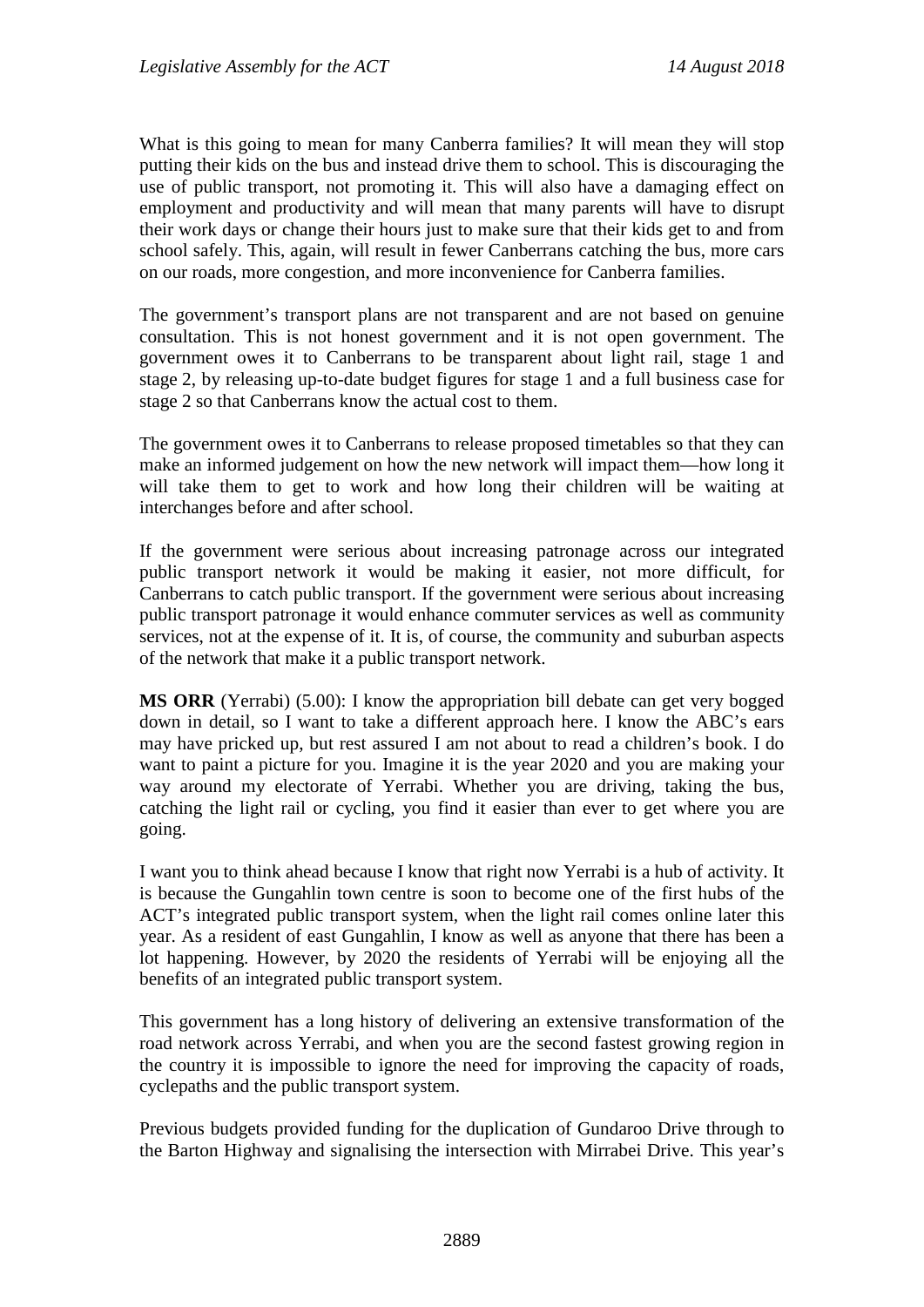budget offers a further extension, with funding for the duplication of William Slim Drive. This will include 3.2 kilometres of new carriageway. This extension provides a dual carriageway connecting the Belconnen and Gungahlin town centres. The William Slim Drive extension also includes 6.4 kilometres of new on-road cycle lanes and a new bridge over Ginninderra Creek. Cyclists traveling along the corridor connecting Belconnen and Gungahlin will also benefit from investments being made to cyclepaths in and around the Belconnen town centre.

Stage 2 of the duplication of Horse Park Drive continues to near completion. Having already completed stage 1 between Well Station Drive and Anthony Rolfe Avenue, work on the duplication of Horse Park Drive from the Federal Highway to Katherine Avenue west is expected to be finished by the first quarter of 2019. The expanded road capacity and traffic flow measures along Horse Park Drive will provide for greater connectivity for those in the eastern and northern suburbs of Gungahlin with the town centre. With links to the Federal Highway and the Majura Parkway, it also speeds up traffic flows coming in and out of the region.

Of course, we all await the commencement of light rail services in the ACT. An ABC news article on 3 April 2017 by Elise Scott listed a comprehensive tram network as one of the coolest things in Griffin's original plan for Canberra in 1912 that were never implemented. It took us over 100 years but we are finally delivering on this part of Walter and Marion's vision for our city.

With the introduction of the light rail, Gungahlin will see significant change to the way we travel in and out of the city. Light rail services every six minutes during peak times and 10 to 15 minutes in off-peak times, the capacity to carry more than 200 people and the number of cars and buses taken off the road along that corridor during peak hour will cut travel time for everyone between Gungahlin and the surrounding areas and the city.

Upon completion, the connectivity between Gungahlin and Belconnen will benefit all road users, whether they travel by car, bus or bicycle. The increased capacity of major thoroughfares within Yerrabi will better support Canberra's new public transport system, as well make active travel safer and more appealing. The improvements to roads coming in and out of Yerrabi will help residents connect with our city more easily. And the light rail from Gungahlin to the city marks the city realising its potential and investing in the capacity needed to do just that—a comprehensive plan for a growing city with growing needs.

When you play host to the second fastest growing region in the country, you need a plan. You need to be responsible and resist populist politics that create budget black holes and you need to ensure revenue is available to deliver expanded services to increase the capacity of our roads, to provide an integrated transport network for all Canberrans and to connect and engage a community as diverse and creative as that in Yerrabi.

Only ACT Labor has the vision, the commitment and the passion to deliver this to the people of Canberra. Only ACT Labor is capable of planning, implementing and delivering an integrated transport system for all Canberrans.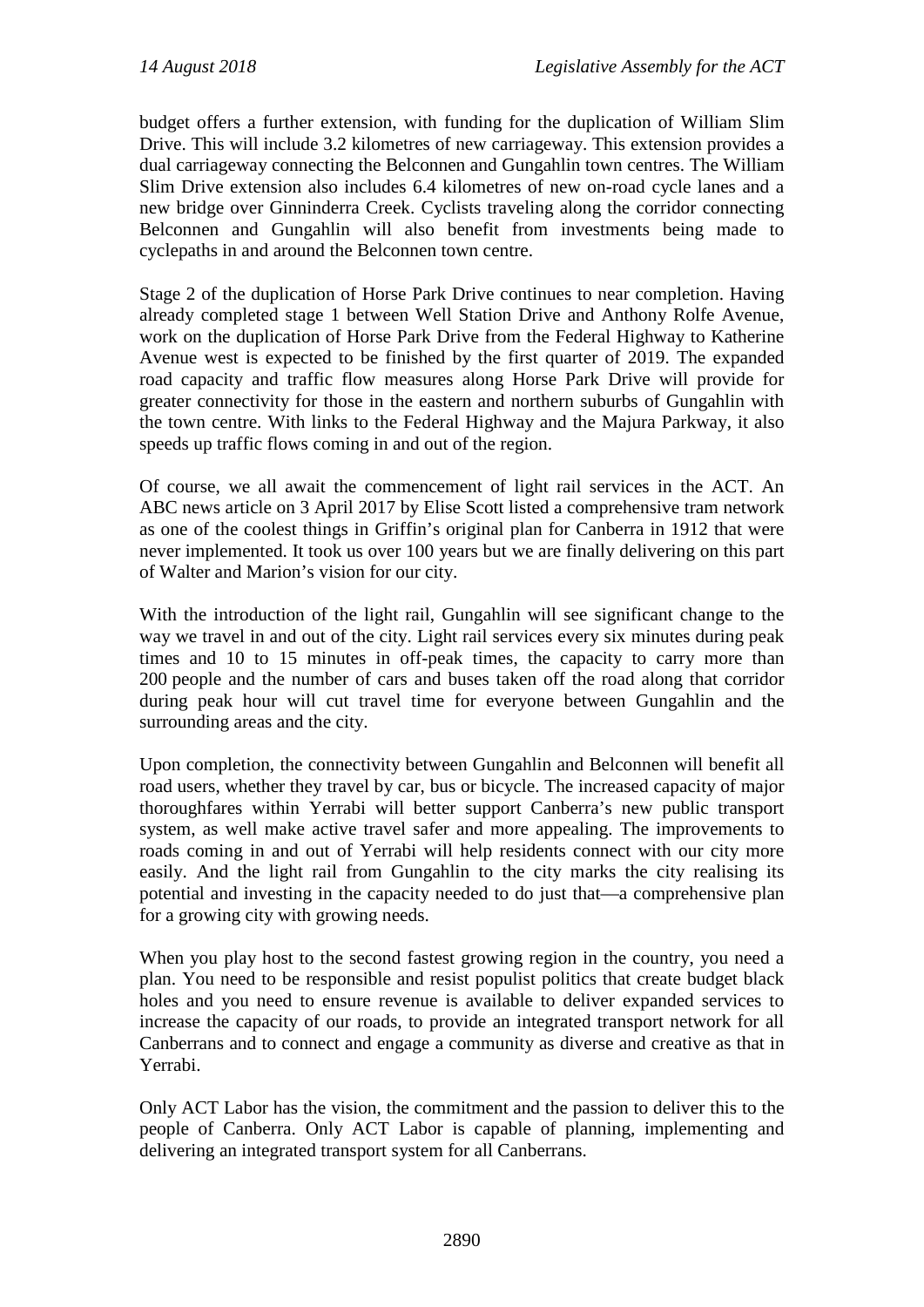**MS LAWDER** (Brindabella) (5.04): The budget we are talking about today is lacking in actual substance. In the TCCS area there are small amounts of money to many areas. I see this as generally replacing money that has been eroded from the TCCS budget over many years.

Some of the things we will see that are new include citizen forums. This is so that the minister can blame decisions on someone else and does not need to take responsibility for actions and new things that take place. We also see here long, drawn-out investigations. We saw from the minister during the estimates process a refusal to answer questions about a dog issue; yet a couple of hours later she provided additional information to the media, even though she was willing to avoid scrutiny by the Assembly's estimates committee.

It appears to me that here we have a minister in charge of city services who has no passion for this area. There is no commitment for this area, no vision for this area and, indeed, it seems she has no time for this area because she has too many other bright, shiny things to look after that give her a better photo opportunity than looking after basic local services.

Let me start by talking about dogs, something that this Assembly has faced over and over in the past few years. We are seeing increasingly the concern in the community in relation to dog attacks. The RSPCA has said that—and I can agree—there are no bad dogs; there are only irresponsible dog owners. It is something that as a community we have to face. But the government also has a role to play in managing dangerous dogs and in better managing dangerous dogs.

This community is not feeling safe—not feeling safe to walk their own streets with or without their own dog on a leash. They are not feeling safe for their dogs in their own backyard or their cats in their own garage because of problems with roaming dogs, many of whom we hear have been previously reported to the correct authorities and yet have been released back into the community.

It seems as though this minister would prefer to see more dog attacks than admit that she was wrong about the need for stronger legislation in this area. Just yesterday we had a justice of the Supreme Court hand down a judgement that was scathing of the government's lack of action. I do not think I have ever seen such strong statements regarding the need for legislative reform in this area.

Also yesterday, the same day as we saw these scathing comments about dog legislation, we saw another beloved family pet dog mauled to death in Tuggeranong— I have seen the photos—a fluffy white dog killed by three roaming dogs. When will enough be enough? It is a serious matter and it is about public safety. We deserve to be safe on our own streets. We have heard in the past few months about Biscuit, who was mauled while being walked by his owners. We have heard about Jack. Yesterday it was Spuz who was killed.

We have also heard from the government's figures that in last year's data 11 per cent of urgent calls about dog attacks were abandoned—urgent calls about dog and cat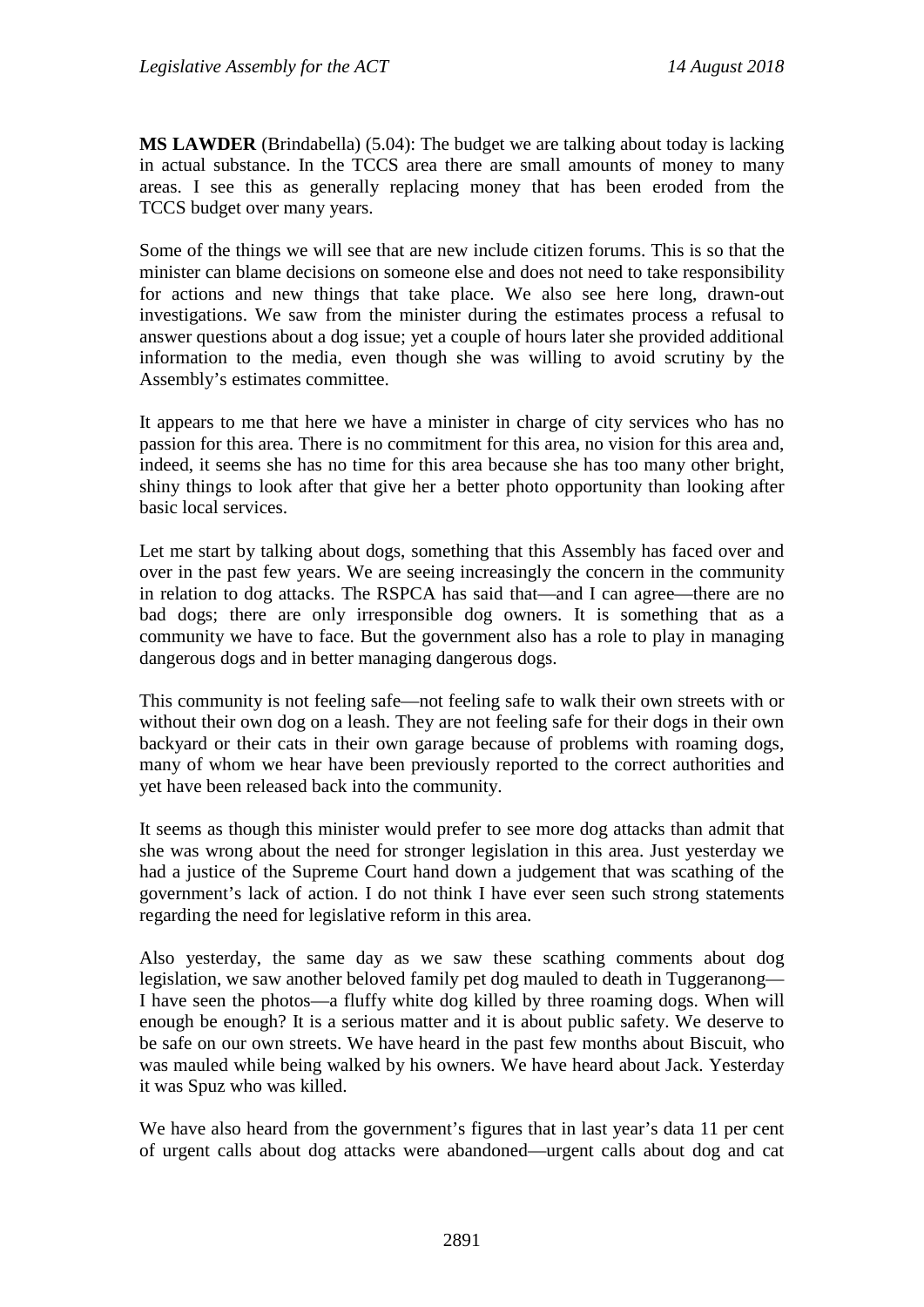attacks abandoned—and that, in general calls to DAS about dogs, 62 per cent were abandoned. It is quite shameful that we do not have the resources to address people calling about dog attacks.

We have had a lot of questions about funding for extra dog rangers, and it has been quite a difficult process to try and work out what has happened. We had an article in the *Canberra Times* in January saying that there was a ranger overseeing a team of eight rangers. It went on to say that "next month", in a government funding hit, eight new staff would come on board.

The budget only had funding for two extra dog rangers but it appears that 13 positions in DAS were advertised and nine external staff were appointed. Of the eight new positions, from what I can work out, two are ASO3 operational support positions and one is an animal behaviourist ranger. These positions are not field focused. Were these positions vacant before? Given that we had funding in the budget for two additional rangers, how have we recruited all these additional staff?

I must say that they are badly needed and welcome additional staff, but does it mean that the area was so under-resourced in the past? It is a difficult area to work in. The ranger in the article back in January talked about being a first response officer and how difficult it is. But when you add lack of resources and support to that area, it makes that job almost untenable. It is such a difficult job, not just dealing with dangerous dogs but dealing with the human aspect of it, whether it is injuries or taking someone's dog away. These are not easy matters.

Also during estimates we talked a bit about Izzy, the Maltese terrier who was euthanased by DAS less than 24 hours after going missing from her home in Kambah. Her owner had posted on the DAS website that she was lost. The minister refused to answer questions about this during the estimates committee process. I am still unsure when the independent report on the death of Izzy will be released. How long did it take? How much longer will it take, if it is not yet completed? How much did it cost? And why was the minister not willing to answer questions at the time?

Dogs are an issue that many Canberrans care very much about. Many of us have dogs. We love our dogs but we expect to be safe, and when something goes wrong we expect responsible, prompt action from the government. And this is a government that has been lacking in that area.

I would like to move on to parking. It appears that the indexing of fees has seen an increase in parking fees of six per cent and the extra revenue in car parking fees over the next three years is due just about completely and entirely to the indexing of fees. None of it is due to the increase in car parks because the government are not providing any more. In fact, they are taking car parks away. You are reducing the amount of this very valuable resource that people want to use and penalising them more and more whilst making it more and more difficult to use public transport instead.

It is a vicious circle. You get pinged if you use a car and you get pinged if you use a bus because it is your time that suffers when you are going to use a bus—time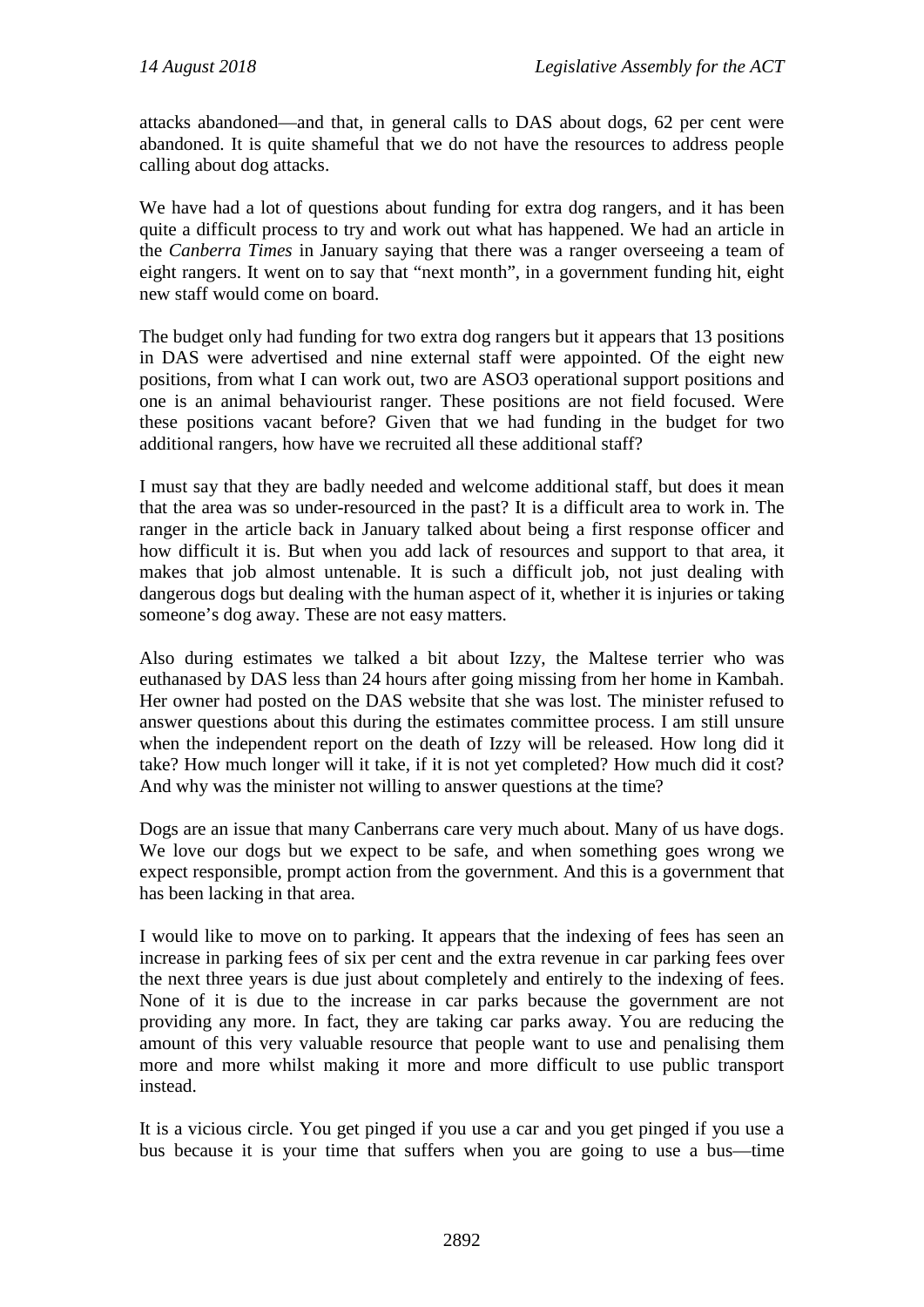walking further, according to the new network, to a bus stop and walking further home again—and longer to get to your destination. It will no longer be a rapid network; it will be a frequent network, perhaps, but certainly not rapid. I have had many, many contacts from constituents saying that they will have to take a car because they just do not have the time to spend on these buses. And they have concerns about their children using public buses instead of school buses.

Another thing I would like to speak briefly about is the smell in some areas of Tuggeranong from time to time. This is certainly an area that has improved over time but it has not been eradicated. It still occurs. *(Second speaking period taken.)* On one occasion recently, a constituent of mine rang Access Canberra, as instructed by the government. The minister likes these complaints to go through Access Canberra. I pass that on to my constituents. In this particular case someone reported the odour in the morning to Access Canberra. Two weeks later they heard back from Access Canberra. Two weeks later they got an email back from Access Canberra, "We have just got your complaint and there is nothing we can do now because it was two weeks ago," which makes perfect sense to them. They are not going to go out two weeks later and see if the odour is still there.

Again, how does this help constituents dealing with an issue, whether it is a dog attack, whether it is the smell from the tip, whether it is any other of the myriad of local complaints people have, when they feel they are doing the right thing, they are ringing and reporting the issue and somehow it is lost in the never-never? Is it a system issue? Is it a resourcing issue? Perhaps it is just a lack of interest. I am really not sure.

On playgrounds, playgrounds are another thing that I increasingly hear about from constituents. Partly this is because in my electorate in particular it is an area that has been around for quite some time and people are looking for renewal of the playgrounds in their area. There are some new families moving into those suburbs but also there are grandparents who have caring responsibility for their grandchildren and like to go out to local playgrounds.

The government has committed to citizen forums to make decisions on priorities for urban services, including a lot of money allocated towards playgrounds. I am not sure how a necessarily small citizens group is going to be able to better balance competing needs across our suburbs and over time than people whose full-time job it is to look at these issues. How much real flexibility will the citizen forums really have? Or are the government just walking away from their responsibilities? Last year, it appears, only five playgrounds were upgraded. At that rate it will be decades, on current budgets, before all playgrounds are upgraded and in the meantime a generation of children may miss out altogether in some suburbs.

There is an adopt-a-park initiative, which will obviously require some coordinator funding and it could lead to issues with standards, safety and different community expectations. Some areas will have more people available and willing to assist in the adopt-a-park initiative. In principle I think it is a good initiative, but I would not want some areas to miss out because those working families do not have the time and the energy to devote to the adopt-a-park initiative. I hope there will not be a patchy approach across suburbs.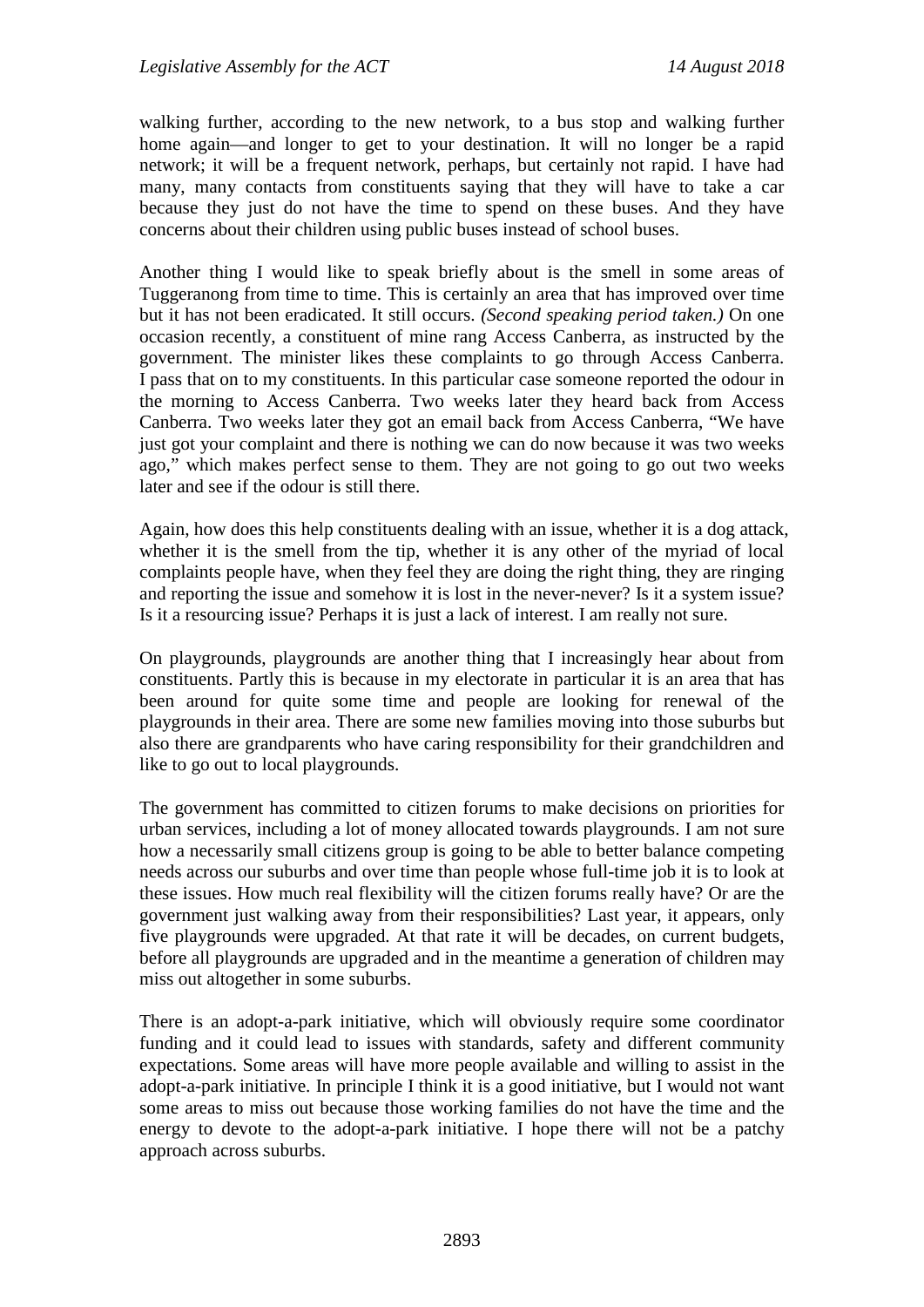Of course, we already have other citizen-initiated mechanisms to bring forward ideas and suggestions like this; for example, petitions. Recently we have seen petitions and approaches from residents, hundreds if not thousands of residents, about playgrounds in, for example, Greenway, seeking a shade sail, and in Torrens and Waramanga. Yet these initiatives, these requests, are being ignored in favour of going through another process altogether. What does that say to those citizens who have made an effort to get together and put forward a petition in their area?

Canberra does deserve local services that are five-star. We deserve to walk down streets that we are proud of and that we feel safe on, and many of the areas under TCCS, including street lighting, contribute to that pride and that safety that we feel or do not feel. Everyone in Canberra, including children, especially including those who live south of the lake, should have the opportunity to play on equipment of a high standard that is safe and engaging. Some of those parks and playgrounds should have protection from the sun. Some of those parks and playgrounds should have fences. Many of those have already been identified, and the government has been approached.

I think the community deserves more. They deserve laws that better protect them from dangerous dog attacks. They deserve shared paths that are accessible and of good quality. They deserve to leave their homes without odours from the tip impacting on them, their amenity and their enjoyment. They deserve a government that will take them seriously when they complain and respond in a timely manner to those concerns when they complain. They deserve a minister with vision and passion for better local services.

When Mr Barr delivered his budget speech he talked about the fact that what we can do in Canberra is limited only by our imagination and goodwill. Many of my constituents tell me that in Tuggeranong especially there is a lack of imagination and there is absolutely a lack of goodwill to improve the services that we have in Tuggeranong, let alone across the rest of Canberra. It is a pity that this government does not spend more of its attention on getting those basic local services right.

**MR STEEL** (Murrumbidgee) (5.21): The 2018 budget grows the key services our growing city needs. The budget reflects our priorities, including renewing our neighbourhoods and growing our core city services so that our growing city continues to be a great place to live.

Our budget will invest an additional \$19.8 million in city services to provide more mowing, more cleaning, more sweeping, more weeding, more tree trimming and more graffiti removal; plant an additional 1,330 trees across Canberra to renew and enhance our urban forest; install irrigation to ensure sportsgrounds in the ACT continue to be maintained to a high standard; and boost local library services.

As a former and current early childhood advocate, I am really pleased this budget delivers funding for playgrounds. I know how important child-friendly cities are for children's physical health and wellbeing, and our city of Canberra is well-known as a great place to raise children. But as local infrastructure starts to age and more families move into our existing suburbs—no doubt supported by our abolition of stamp duty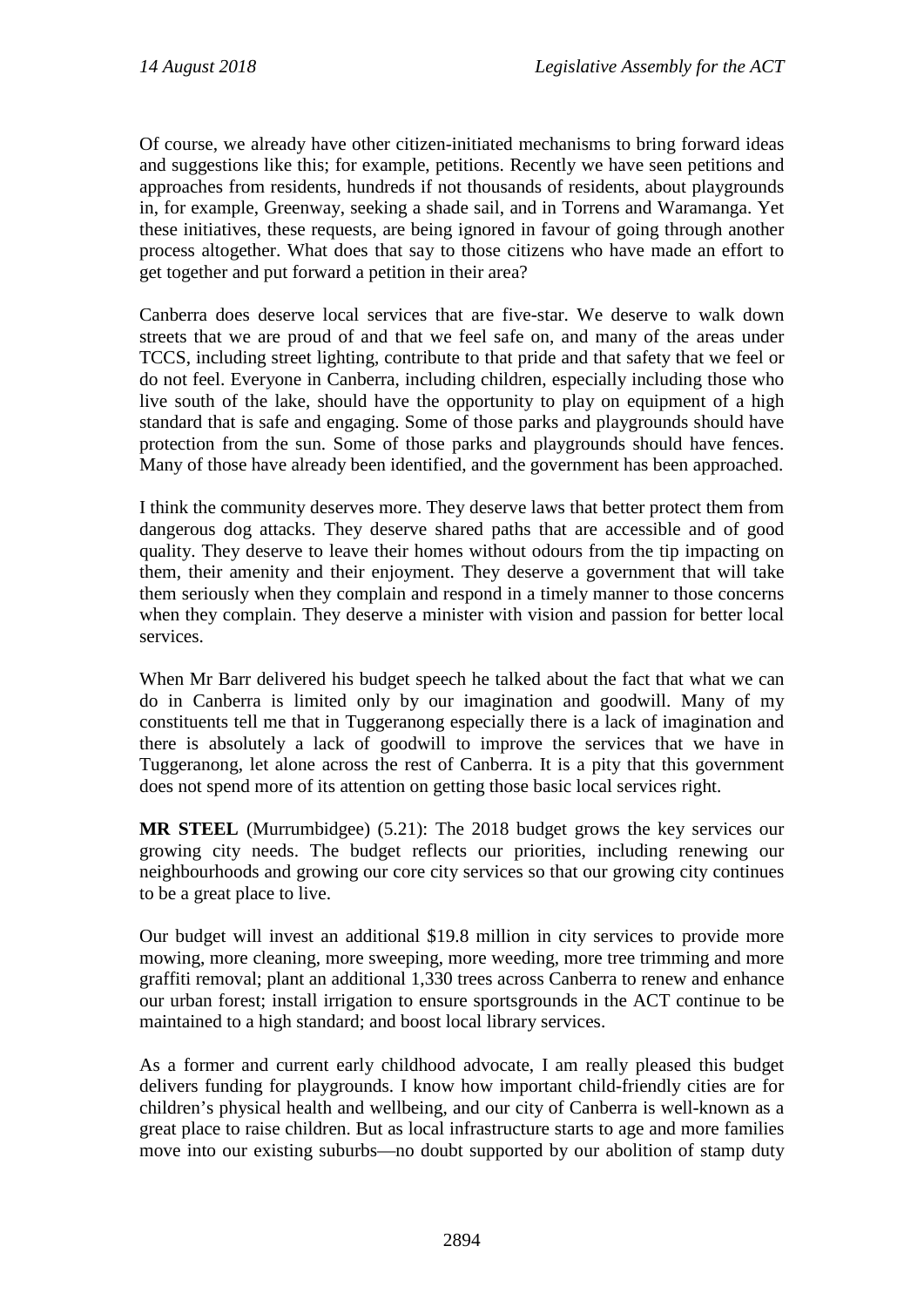for existing homes in the budget—we need to continue to ensure we invest in child-friendly initiatives around our city, and this budget does exactly that.

The investment of \$1.9 million for new playgrounds and playground upgrades will allow communities across Canberra, and particularly in my electorate, to put forward their proposals for playgrounds to a new citizens forum. We have heard from the community, through the better suburbs discussion, that playgrounds around local shopping centres should be a particular focus for upgrades. Upgrades to playgrounds at local centres are a focus for communities in Farrer, Waramanga and Torrens, as well as other suburbs which will be putting forward their proposals.

The opposition's choice was to choose one playground. Ask any child and they would say that is unfair. I am proud our government is providing a fair process to fund multiple playgrounds across the ACT. We are also implementing a participatory budgeting process, in line with the Assembly's wishes. I have to say that I am really looking forward to the first citizens forum this Sunday, 19 August and to hearing the pitches from local community advocates who will be presenting their ideas for consideration, an outcome of this budget which should be supported.

Our budget also makes further important public realm upgrades across our city, investing \$21 million in active travel upgrades, with a major investment in footpaths in our town centres to better connect pedestrians and encourage healthy lifestyles. I am really pleased the government will be investing in a new shared path on Heysen Street in Weston and Devonport Street in Lyons. It will bridge the missing link between the two suburbs, for which I have been advocating on behalf of local residents.

At present the road is informally used as an east-west link between the Woden Valley and Weston Creek, but historically it has lacked a pedestrian and cycling link, despite the proximity of the two suburbs. The budget provides \$1.2 million over two years, to 2019-20, for the planning and construction of a shared path, which will also include improved lighting and improved safety for pedestrians and motorists.

In Woden town centre the ACT government is investing \$4.75 million over four years to make pedestrian and cycling accessibility improvements which have been identified in the master plan. This includes the design and construction of a new separated cycleway and verge improvements on Corinna Street and new and upgraded cycling and walking infrastructure on other key links, as well as wayfinding signage.

Melrose Drive will be upgraded, with the existing path on the western verge to be widened from Brewer Street through to the main east-west community path link into Chifley, and will include additional measures for safety, especially under the underpass at Melrose Drive. On Callum Street's western verge a new three-metre-wide shared path will be designed and constructed from the Matilda Street intersection through to Bowes Street. A new pedestrianised heart will be connected by the construction of a new shared path ramp from Atlantic Street to the central pedestrian spine around the major public service employment areas.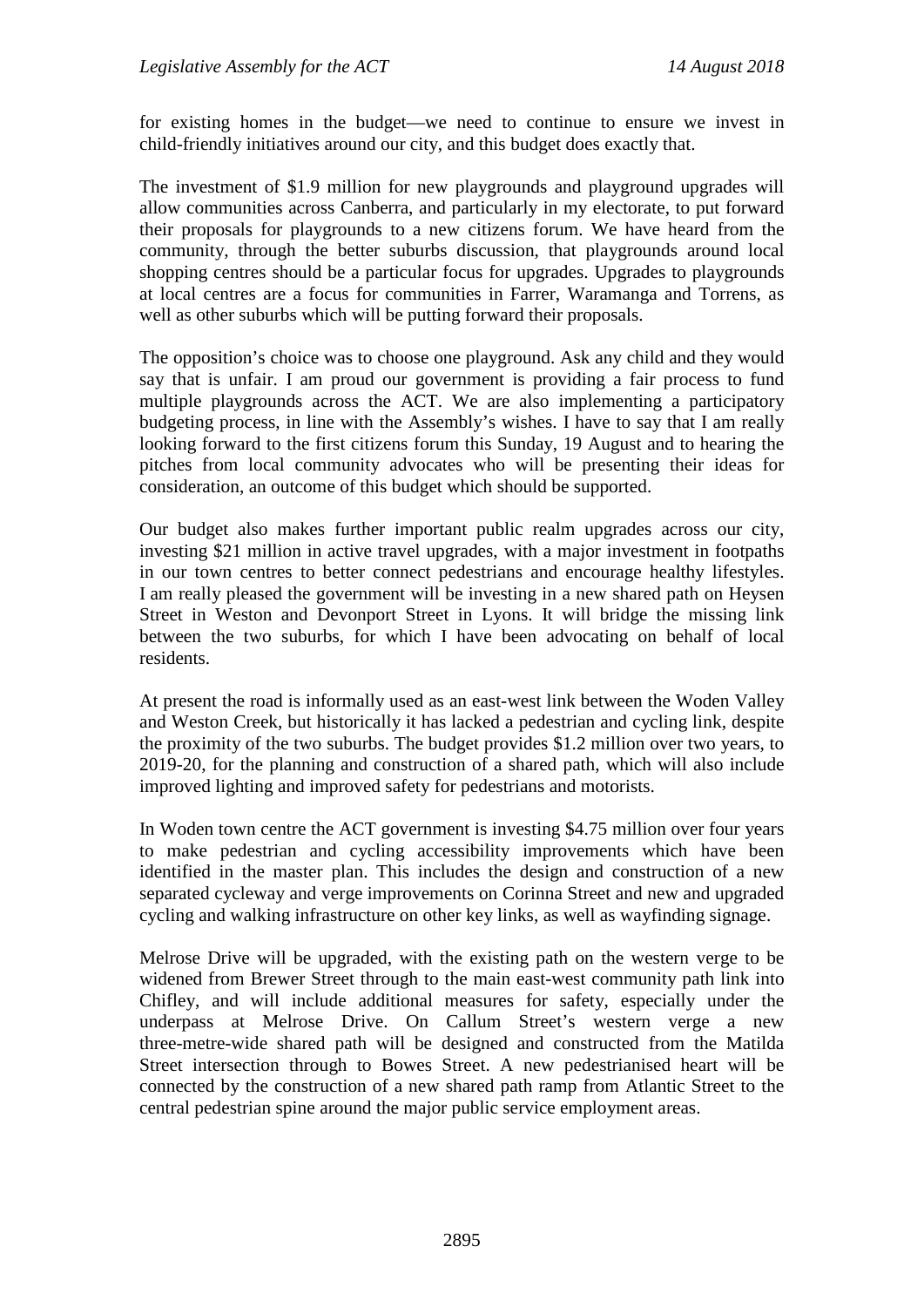The existing path on Ball Street will also be widened up to Hindmarsh Drive. The works will extend beyond the intersection verge on the southern side, with a new path connection to Altree Court. Furzer Street will be provided with cycling infrastructure, and all the new and existing networks and connections will be actively used through the inclusion of new wayfinding signage to direct users in, around and through Woden town centre.

This is a significant investment because we understand that footpaths and public spaces are vitally important for a successful city. One of their primary uses is to connect people not just with points of geography but with each other. Our investment in public realm improvements at Woden will create more attractive public spaces and footpaths that bring Canberrans together. This is an important ingredient in Woden's future, where we expect there will be a greater diversity of uses—not just the foot traffic of workers but of actual residents living in Woden town centre's core and going about their daily lives. The growth of diversity in our town centres is the key to the regeneration that we are already starting to see.

As we have seen along Northbourne Avenue and now in Woden, a catalyst for urban regeneration and diversity is also our government's investment in light rail, and our budget continues to deliver the investments to stage 2 of light rail to Woden, which is so important for Woden's future. After making a decision on the final route to Woden, following consultation with the community, the government has progressed the light rail project in this budget through an investment of \$12.5 million for the planning, design and enabling works.

Light rail stage 2 will not only provide more high capacity public transport options for Woden but also significantly change the appearance of Woden town centre, starting with a new integrated public transport interchange at Callum Street. It is particularly exciting to see the investment in the budget of \$2.5 million for the preparation of works for the much-needed redevelopment of the Woden bus interchange.

The ACT government's vision for the Transport Canberra interchange at Woden is that it will integrate light rail with our modern bus network and active travel with a barrier-free shared zone that ensures easy access for pedestrians and cyclists across the track, generous active travel paths alongside the light rail alignment, and new street tree plantings to reflect the nature and pedestrian scale of the surrounding streets.

The interchange upgrades will be augmented by the Phillip bus depot project funded in last year's budget, which is currently under construction and which will support our extended fleet of buses, including our electric bus fleet. In addition, the government will develop a park-and-ride strategy to incorporate the expansion of the rapid bus network and introduction of light rail. We know the new and existing park-and-ride sites are incredibly popular in the community and that additional sites will need to be considered as our city grows. I welcome that funding.

Finally, funding is also provided for the preparation of plans for a redevelopment of the intersection of Yarra Glen with Melrose and Yamba drives to improve safety, to ease congestion and to accommodate light rail as well. These combined measures in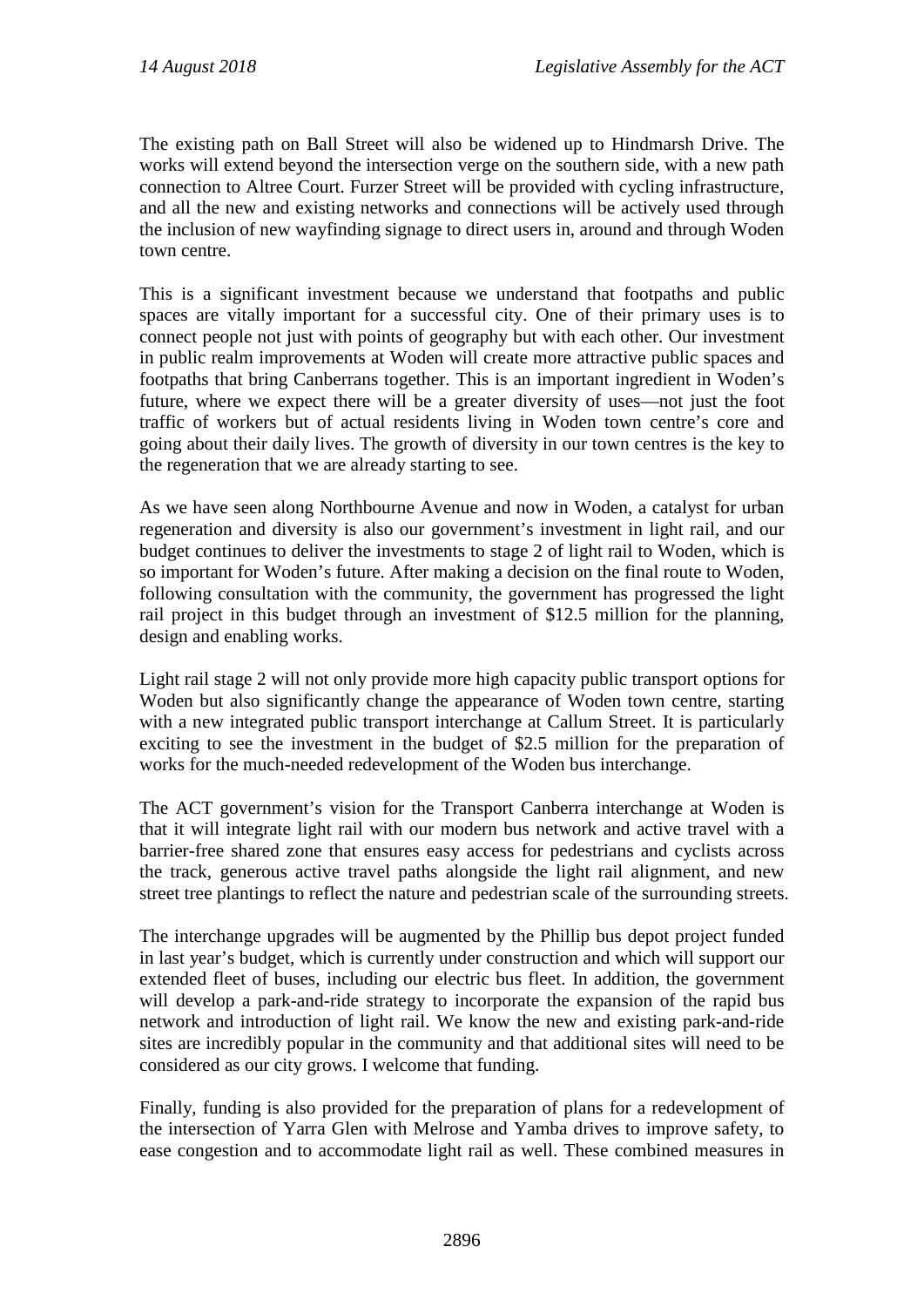the transport and city services portfolio are a significant package of investment in Woden and the south side that will continue to grow the confidence and drive urban regeneration we are already seeing in the town centres for years to come.

The government is also investing in major upgrades to roads as our city grows. Many of the road improvements are centred around Belconnen and Gungahlin, as their population expands. But the budget also funds the planning work necessary for future road upgrades in the growing suburbs of the Molonglo Valley. There is an investment of \$1.25 million for the planning and design of the largest road bridge ever constructed in the ACT, which will cross the Molonglo River, a distance of some 220 metres, then extend to John Gorton Drive to future suburbs like Whitlam. This will link John Gorton Drive with the works which have already begun from William Hovell Drive down to the Molonglo River, which is being completed in stages. Together with funding in last year's budget for early planning on other road connections in Molonglo, the government is advancing the road planning and construction necessary for the future population of Molonglo.

In conclusion, I am really proud to support a budget that grows the key services that our growing city needs and that invests in the renewal of our transport infrastructure and our neighbourhoods. The Transport Canberra and City Services budget measures I have focused on today particularly demonstrate our government's commitment to the regeneration of Woden town centre and the south side, and I commend the budget to the Assembly.

**MS CHEYNE** (Ginninderra) (5.31): Canberra is growing. Our city is expanding up and out. Our inner-city corridors and town centres are become denser, our suburbs are expanding, and new suburbs are coming online quickly. By 2020 our population is expected to reach 428,000: 12,000 more Canberrans in just three short years. As we make room for our new neighbours, the demand for services continues to grow. In this budget the ACT government is investing to meet this growing demand. That means more and improved municipal services, more facilities for travel and transport, and the renewal of our town centres.

We often take municipal services for granted. They are frequently taken care of behind the scenes and go unnoticed, but they have an enormous impact on our lives and how we feel about our city and region. The ACT government does understand the importance of these essential services to Canberrans' lives. We also understand that our new residents must be allowed to enjoy the same level of high-quality services that we value.

This budget commits no less than \$10 million over four years to improve our existing maintenance services and \$10.9 million to deliver municipal services to both infill developments and new suburban estates. With this funding we will be able to better keep our little capital clean and tidy and be readier to respond to maintenance requests from the community. That means more mowing, more weeding and more tree trimming. It is about having better graffiti removal, cleaner lakes and ponds and better bus shelter maintenance.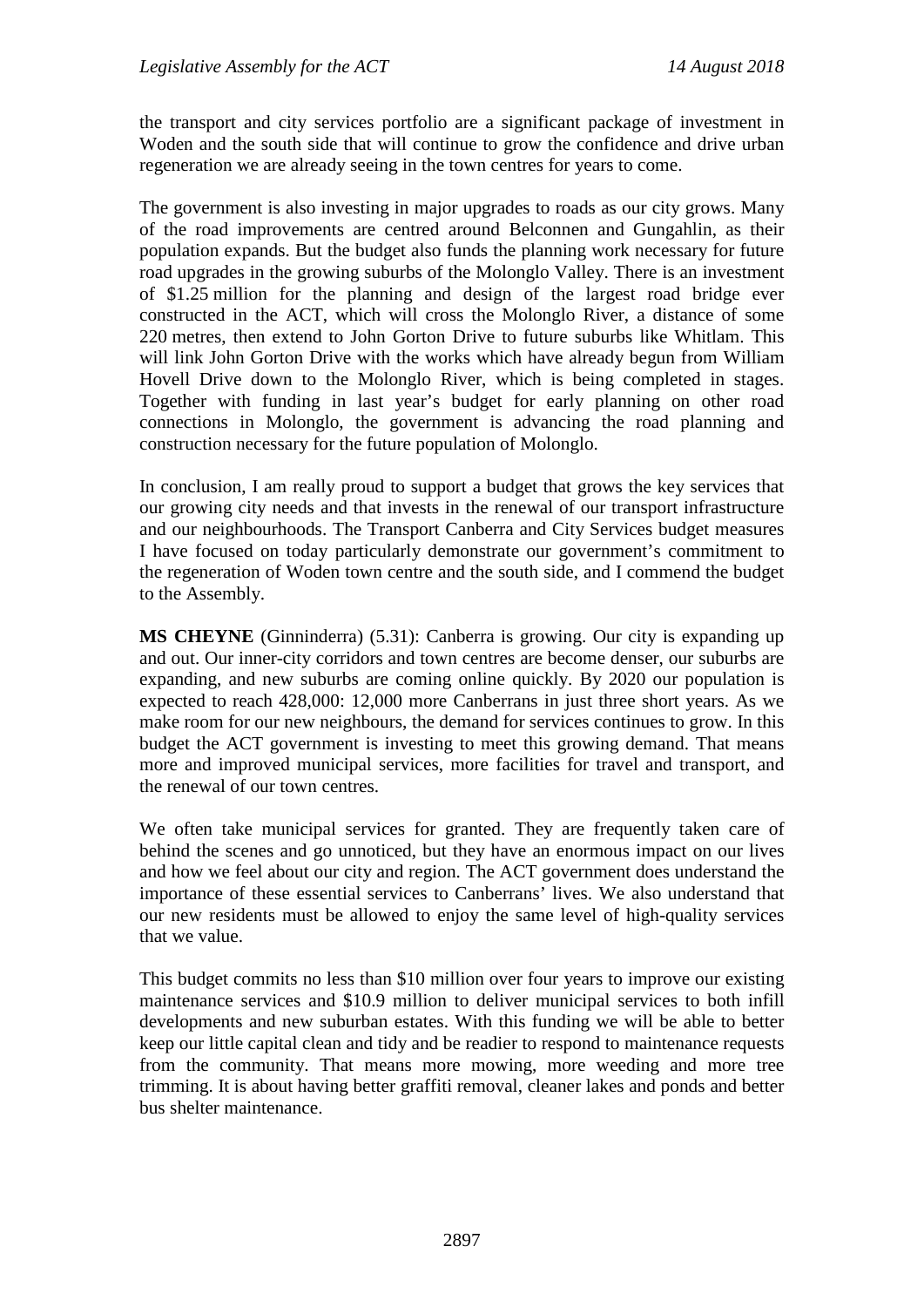I know that this investment will have an enormous impact on residents across Canberra. I have spoken to many of my constituents who are eager to see additional funds being directed towards maintaining footpaths, cleaning Lake Ginninderra and managing graffiti around Belconnen.

A growing city needs to keep moving. Unlike a lot of major cities that have become heavily congested and polluted, Canberra is prepared. The ACT government is working to reduce congestion and help Canberrans move around safely and conveniently, with minimal environmental impact.

I am especially excited about the investment of \$8.4 million over the next four years to upgrade intersections in my electorate of Ginninderra. I have had many conversations with Belconnen residents about how terrifying it can be to navigate the intersections of Ginninderra Drive and Tillyard Drive in particular, Tillyard Drive and Lhotsky Street, and Kuringa Drive and Owen Dixon Drive. When the sun is setting or during peak hour, driving through these intersections can be particularly dangerous. Together with all of my Ginninderra colleagues—it was bipartisan—we worked very hard on ensuring that these dangers were addressed.

The government has listened to the concerns of Belconnen residents and has delivered. The upgrades, which include traffic lights as well as additional lanes at the Kuringa Drive intersection, will make the intersections much safer to move through. To ease congestion in the future, the government will also be duplicating William Slim Drive from Ginninderra Drive to the Barton Highway. The 3.2 kilometres of new carriageway, 6.4 kilometres of new cycle lanes and a new bridge over Ginninderra Creek will make travel between Belconnen and Gungahlin much more convenient. I am excited that planning is underway with this budget announcement.

As you know, Madam Speaker, Canberrans are an active bunch. We like to walk and cycle more than any other community in Australia. I am glad that this government is doing more to invest in active travel infrastructure, and I am delighted that we will be allocating \$10.5 million to build the Belco bikeway and upgrade the pedestrian connections and road intersections in the Belconnen town centre.

The Belco bikeway will connect the town centre to the University of Canberra and, importantly, it will make use of the old Joynton Smith busway, which is currently an eyesore and attracts unsavoury behaviour. Opening it up will completely change the look and feel of that part of the town centre, and bring residents living in Totterdell Street, Ranken Place and Morell Close back into the town centre. While this busway has been fenced off and boarded up, it has meant that we have two different parts of the town centre, and it has not been very nice for everybody. It has looked awful, and it has kept people from being able to move around the town centre more freely.

I have spoken to many members of the local community, especially residents living close to the old busway, and everyone is very supportive of this project, without exception. It is the result of extensive community consultation, which I helped to lead through the Belconnen town centre master plan process, and Belconnen residents' views are going to continue to inform its development. Indeed many people have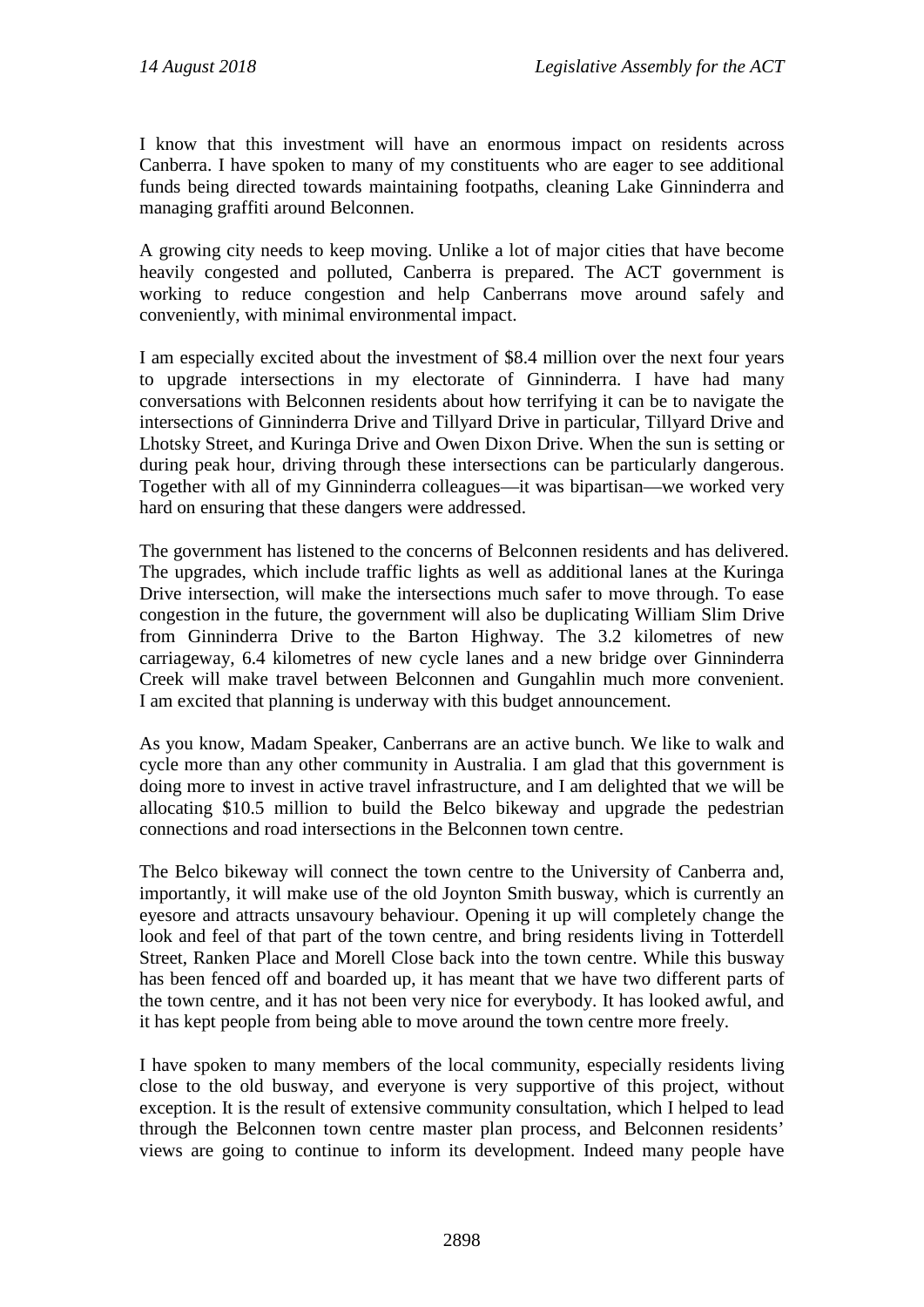already been involved in the design and in suggesting amenities through the online survey and face-to-face consultation, the latter of which I was pleased to attend and see so many interested people at in early June.

We Belconnen residents will also finally have a completed pathway around Lake Ginninderra. The budget allocates funds to construct the boardwalk around the lakeside of the Belconnen Arts Centre. Currently, we do have a path, but it takes you right onto the road, whereas the jewel in Belconnen town centre and Belconnen overall is obviously the lake, and being closer to the lake is very important. It will make a huge difference for those of us who use the lake every day, whether we are travelling around it or using it recreationally, and it will improve community engagement with the Belconnen Arts Centre, an important institution in Belconnen. It is a small thing, but lake users have been asking for it and about it for at least as long as I have lived in the town centre. Once again this government has listened.

These initiatives are a few examples of how we will create livelier public spaces in our town centres, opening them up to more activity and making them even more attractive to locals and visitors alike.

It is not just about our town centres; our suburbs will also see improvements. Our neighbourhood ovals and playgrounds will be upgraded to create better spaces for sports, exercise and play. We will be spending \$2.8 million over four years to improve playing fields and ovals across Canberra. A further \$2.2 million has been allocated to Higgins neighbourhood oval in my electorate. The oval will soon have new turf, a new irrigation system, lighting and a pavilion with toilet facilities. These upgrades will go a long way towards keeping up with the demand that is growing in west Belconnen, as well as encouraging more locals to participate in sports.

As we have heard from many members today, playgrounds are a serious concern for our youngest Canberrans and their families. They are a place to get some fresh air and make new friends. They also play an important role in mental and physical development. Here in Canberra we are lucky to enjoy over 500—I think it is 512 or 514—excellent playgrounds that are safe and fun to use. But to ensure that they stay that way, these playgrounds require maintenance, sometimes due to vandalism but sometimes due to age. This budget earmarks \$300,000 for fixing up high priority playgrounds. These funds will make sure that we can respond to complaints more quickly and keep our playgrounds safe for our young Canberrans.

At least a further \$1 million will be allocated to playgrounds through the better suburbs citizens forum. Sixty-five members of the community are deciding how and where the money should be spent, either to upgrade existing playgrounds or build new ones. The citizens forum will also empower members of our community to decide exactly where our effort and expenditure on city services should go. This is a significant step forward in civic engagement. The ACT government is not just listening to Canberrans about what city services they want; we are letting them directly decide how the funds are going to be spent.

*Mr Parton interjecting*—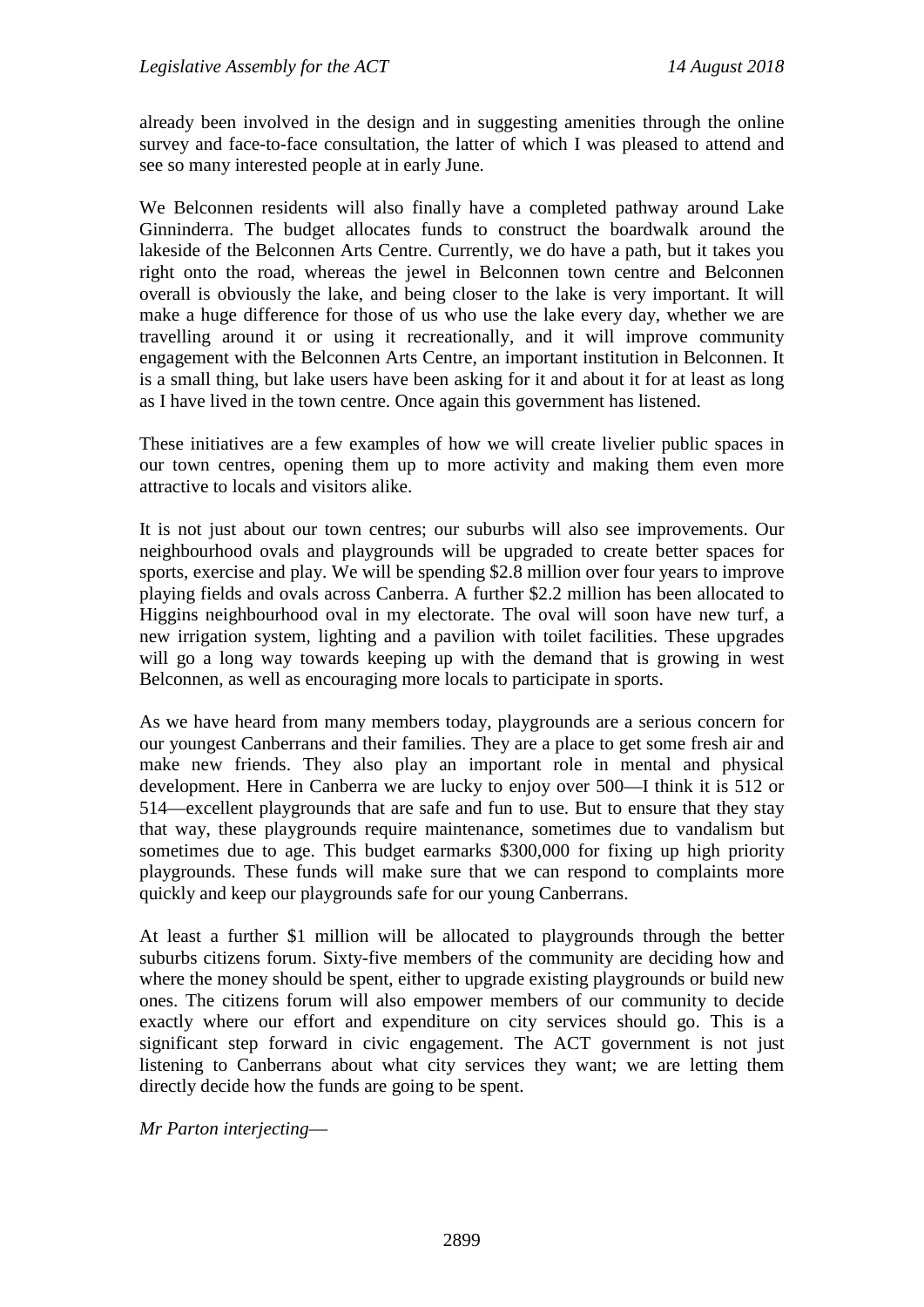**MADAM SPEAKER**: Don't respond to interjections, Ms Cheyne.

**MS CHEYNE**: I will take your advice, Madam Speaker; it is always excellent. I spent a good six hours as an observer at one of the consultations a few weeks ago, as well as welcoming the forum to Belconnen on their first day when they visited the library and then went on to visit John Knight Memorial Park. I have to say how impressed I was with all of the participants in the forum. They are incredibly engaged and thoughtful. It was great to see some of the usual suspects whose names come up a lot in consultations, as well as many people whom I had not met before, and a number of people who have engaged with me since I was elected as a member of this place. I also want to put on the record my thanks to the many TCCS officers who have been giving up their weekends to facilitate this forum and give the participants all the information they need to make their decisions.

This budget provides for tangible, everyday improvements that make direct and positive impacts on Canberrans. They will help to keep our city beautiful and welcoming, and make sure that our cool little capital remains one of the most livable cities on earth.

The ACT government is listening, and we are delivering what our growing community needs: more municipal services and green spaces to keep Canberra clean and green; more bikeways and walkways, improved playgrounds and upgraded ovals to support Canberrans' active lifestyles; and better connected town centres and activated public spaces to strengthen our sense of community. We are listening to what Canberrans want and we are delivering growing services for our growing city.

Proposed expenditure agreed to.

Chief Minister, Treasury and Economic Development Directorate—Part 1.5

Debate (on motion by **Mr Gentleman**) adjourned to the next sitting.

## **Adjournment**

Motion (by **Mr Gentleman**) proposed:

That the Assembly do now adjourn.

## **Reclink Community Cup**

**MR PARTON** (Brindabella) (5.41): I rise to update the Assembly on preparations for the second Canberra Reclink Community Cup, which is scheduled for 16 September at Jamison Oval in Macquarie. Reclink community cups are AFL matches that have been played regularly around Australia raising money for Reclink Australia. Reclink provides on-the-ground services for the disadvantaged and homeless, and they really do a good job here in Canberra. They do wonderful work, in conjunction with JACS, on Ainslie Avenue at Reid.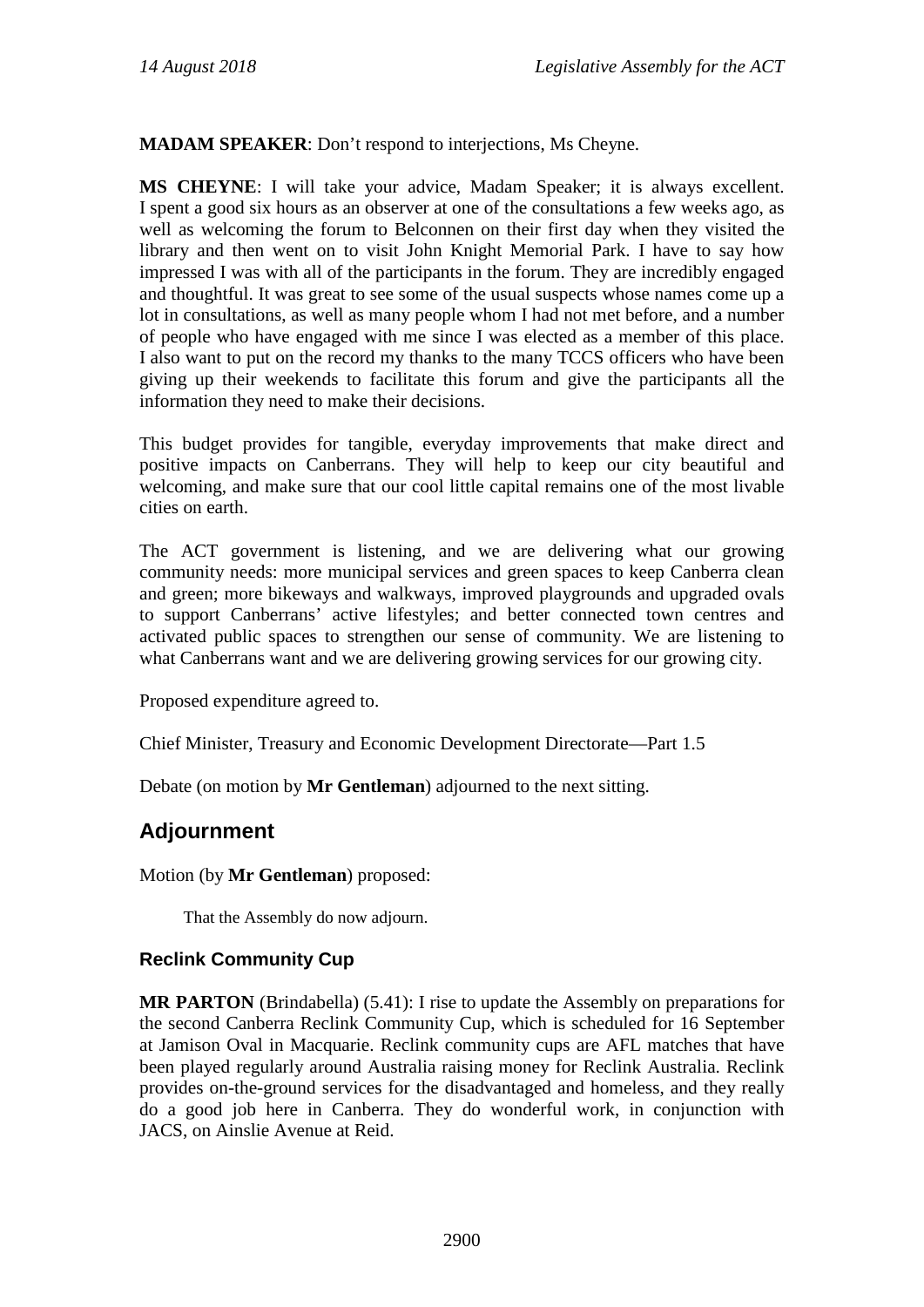We are blessed to have Mark Ransome running the Reclink ship here in Canberra. He is awesome. He goes above and beyond every day trying to make the lives of so many much better. It is my pleasure through this fundraising event to be assisting his work. I have seen firsthand the benefits that he brings to so many members of the community.

The Reclink Community Cup pits two teams of non-footballers against each other in a game of very friendly AFL. This is, very loosely speaking, the media versus musos, following the concept that was originally established in Melbourne a decade or so ago. The musos are known as the Limestones and the media are known as the Noise.

It was an honour for me to play in the inaugural Reclink Community Cup last year. I was given honorary playing rights with the Noise after my 33 years in the media. We did get rolled by the Limestones, but only just, and we are back to beat them this year. I must also mention my Greens colleague Mr Rattenbury who umpired on the day in a relatively unbiased fashion.

Training has been going now for three weeks in the lead-up to this game. I am pleased to say that the playing ranks of the Noise have been bolstered by my colleague the Leader of the Opposition, Mr Coe, who kicks the ball like Billy Brownless and runs like Peter Riccardi. Yes, he is a Geelong man.

On the media side we do have a lot of *Canberra Times* journalists, which probably excludes Mr Barr from participating. There are a number of political media advisers and some radio people from Capital Radio at Mitchell, but at this point there have been no participants from Hit104.7, which disappoints me greatly. I feel there is a need to call out the breakfast duo from Hit104.7, Ned and Josh. Madam Speaker, you may not think that Ned and Josh really care about what goes on in this chamber, but I am telling you they are actually serious political nerds. I am pretty confident that they would be tuned into this broadcast.

Ned and Josh, I know you are watching. I say to you, "AFL Reclink Community Cup, 16 September." My message to Ned and Josh would be, "Are you men or are you boys? You talk the talk locked up safely in your little studio there with cushions on the walls and the ceiling, but are you man enough to come out and have a kick of the footy for a good cause?" I am counting on you.

## **Appropriation Bill 2018-2019—mental health**

**MRS DUNNE** (Ginninderra) (5.45): I will speak briefly. During some comments, I think on the education line, Mr Rattenbury asked for some clarification of a figure that both Mrs Kikkert and I used in our remarks on mental health. I refer Mr Rattenbury to the *Independent external review of mental health inpatient services within ACT Health*, dated 22-23 May this year. On pages 16 and 17, the reviewers talk about the service context. I will read a little from this review because it is important to put this in context:

The reviewers noted a chronic skills shortage across all craft groups but most notably in nursing and medicine. These shortages are 4.2% for medical,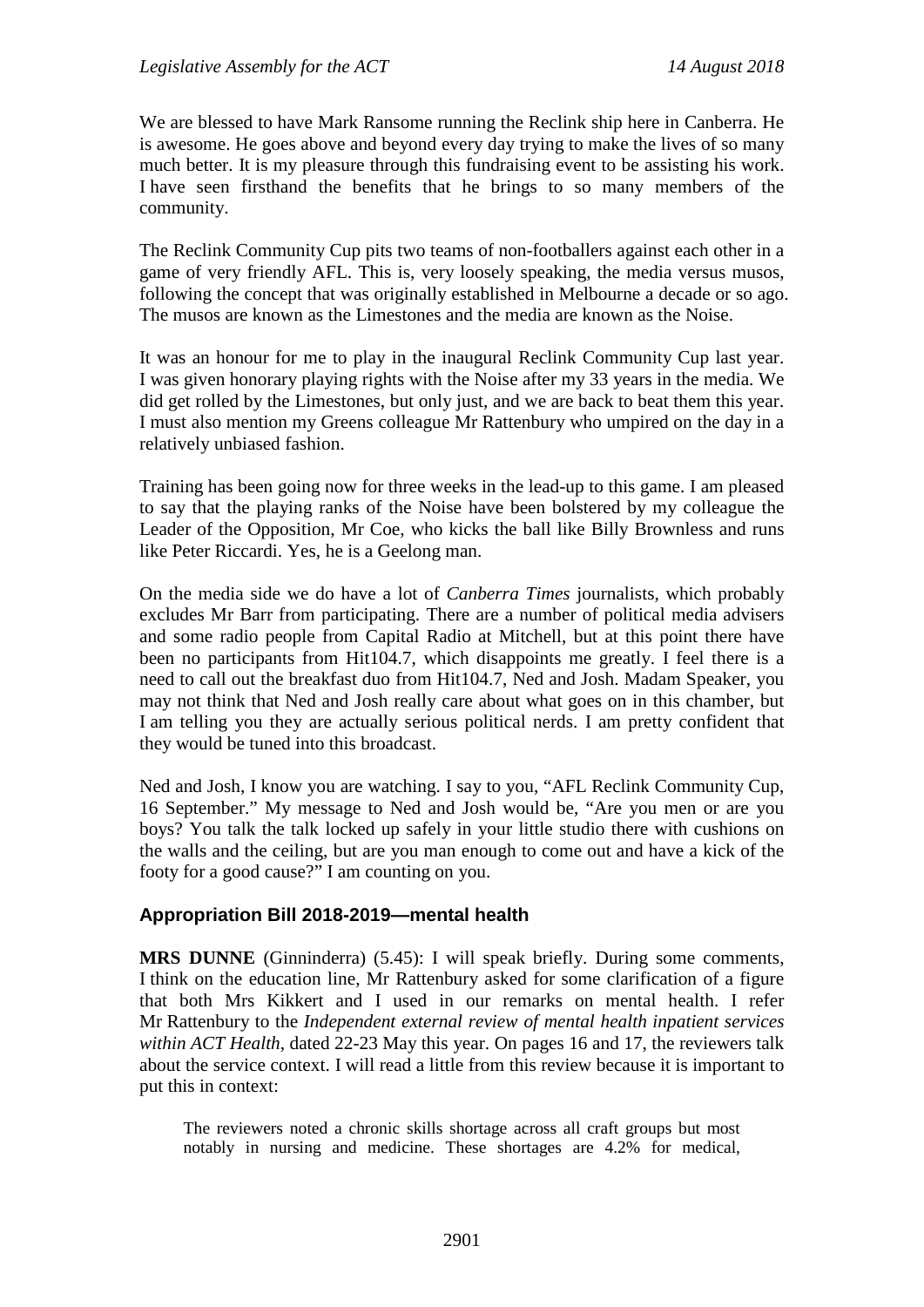14.1% for nursing and 14.1% for hotel and allied health staff and consequently the service has a reliance on VMOs, locum medical staff and agency nurses. At particular times, such as over Christmas and New Year, these staff shortages are inevitably more pronounced as agency nurse supply dries up. The skills shortage needs to be seen in a broader context that could be considered to be a 'perfect storm' that, if not attended to, could contribute to organizational risk and a decrease in patient safety. The broader context includes:

(a) Budget constraint—with a savings and efficiency target of 9% over 2 years.

I think I need to put on the record that I think I used the term "cut in budget" in my comments this morning. I am not sure what Mrs Kikkert said, but the issue raised by the reviewers was a savings and efficiency target of 9.2 per cent over two years. The review continues:

- (b) Steadily increasing demand for mental health services via the ED … there was an increase in the order of 8.5%.
- (c) A steadily reducing average length of stay (ALOS)—which is directly related to the increased demand for beds … and an occupancy rate higher than 100 per cent in the Acute Mental Health Unit.

For the information of Mr Rattenbury and other members, the budget constraints that Mrs Kikkert and I were speaking about were those highlighted in the *Independent external review of mental health inpatient services within ACT Health*, which are a savings and efficiency target of nine per cent over two years. If there is not a savings and efficiency target, I think Mr Rattenbury needs to come down here and say that there is not, and why it is that the reviewers who conducted this review in May this year thought that there was.

## **Australian Federation of Korean Communities**

**MS LEE** (Kurrajong) (5.48): In November last year, the Korean communities in each state and territory came together to form a national network, and the Australian Federation of Korean Communities, the AFKC, was born. It was a great pleasure for me to be invited to address the new executive, and an even greater pleasure that the inaugural meeting of that new executive, last November, was held in my hometown of Canberra. It was fitting that the AFKC's first national forum be held right here in the heart of Australia's capital also.

Over a number of months, I have worked with and have seen the enormous efforts of Canberra-based executive vice-president, Philip Ahn, and Canberra-based committee member Hun-Jae Jung in organising the future leaders forum which was held on Saturday evening at an iconic Canberra location, the great hall at University House at the Australian National University.

The forum brought together about 50 young Korean-Australians, mostly from Canberra but from all around Australia, who contribute to our world as doctors, lawyers, engineers, plumbers, labourers, accountants, musicians, dentists, university lecturers, small business owners and public servants. The forum also brought together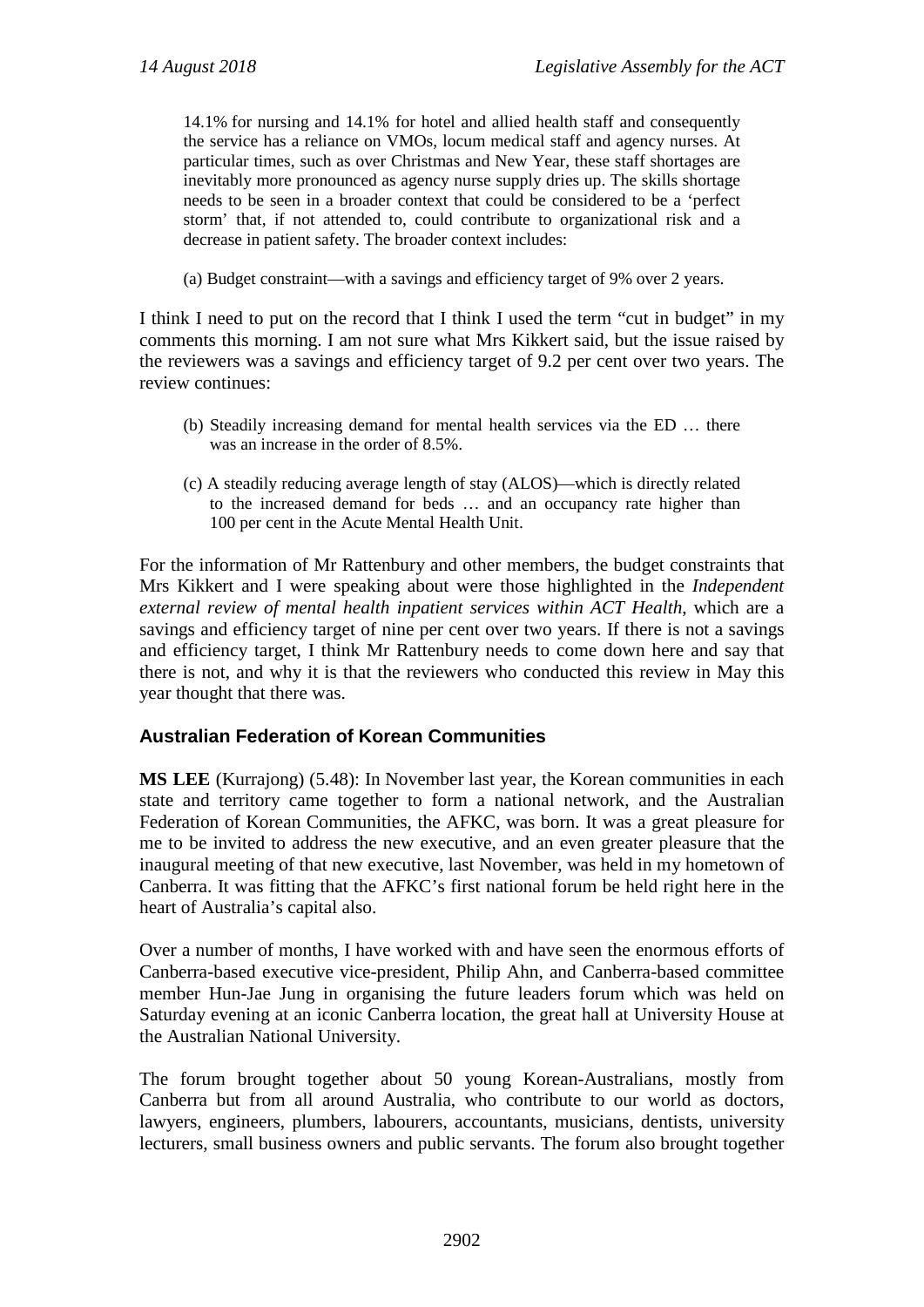about 70 first-generation Korean-Australians who really did it tough. They migrated to Australia in the 1970s and 1980s as adults and started a new life where they did not know the language, the culture or the people. These were the first-generation Korean-Australians who are our parents and our grandparents.

The forum was an opportunity for our young Korean-Australian future leaders to pay tribute to our first-generation Korean-Australians and to, I hope, be inspired and motivated by our political leaders and members of the Korean-Australian community who forged a path to enable them to dream big and reach their full potential in their adopted country of Australia.

The Korean community here in Canberra is a small but dynamic one. Korean-Canberrans are our public servants, our labourers and plumbers, our academics, our dentists, our lawyers, our accountants, our small business owners, our religious leaders and—from October 2016—a member of a state and territory level parliament.

Australia is, undoubtedly, one of the most culturally diverse countries in the world. Canberra is home to people from hundreds of countries who speak hundreds of different languages, and also to numerous diplomatic missions. The diversity of our city is one of the things that make Canberra a great place to live. We can learn so much from each other in terms of food, language and culture, and the richness of our city being home to a melting pot of different cultures and people makes for a much better world.

I hope that the young Korean-Australians who attended the forum on Saturday were able to see just how much their contributions are valued by Australian society, just how much they have to give, and just how much they have to learn. It was a great privilege to be asked to speak about my experiences in becoming the first Korean-Australian member of parliament and to give an address at the formal dinner event.

I acknowledge the Hon Alan Tudge, the federal Minister for Citizenship and Multicultural Affairs, who made the trip from Melbourne to join us; our own ACT Minister for Multicultural Affairs, Rachel Stephen-Smith, for her time and her encouragement for the community to apply for the ACT grants to showcase the Korean culture to the broader Canberra community; the Leader of the Opposition, Alistair Coe, for his warm words and his networking with our future leaders; and my colleague the shadow minister for multicultural affairs, Elizabeth Kikkert, for her presence.

Pulling off a first is hard no matter what it is. I congratulate the AFKC in hosting its first national event and I thank them for hosting it in Canberra. Of course, I thank the countless sponsors who allowed it to happen, including His Excellency, Baek-Soon Lee, the Korean ambassador to Australia. To President Don Moon and his executive, thank you; I think you got a taste of the hope for the future of young Korean-Australians in being able to make a positive contribution to Australian society.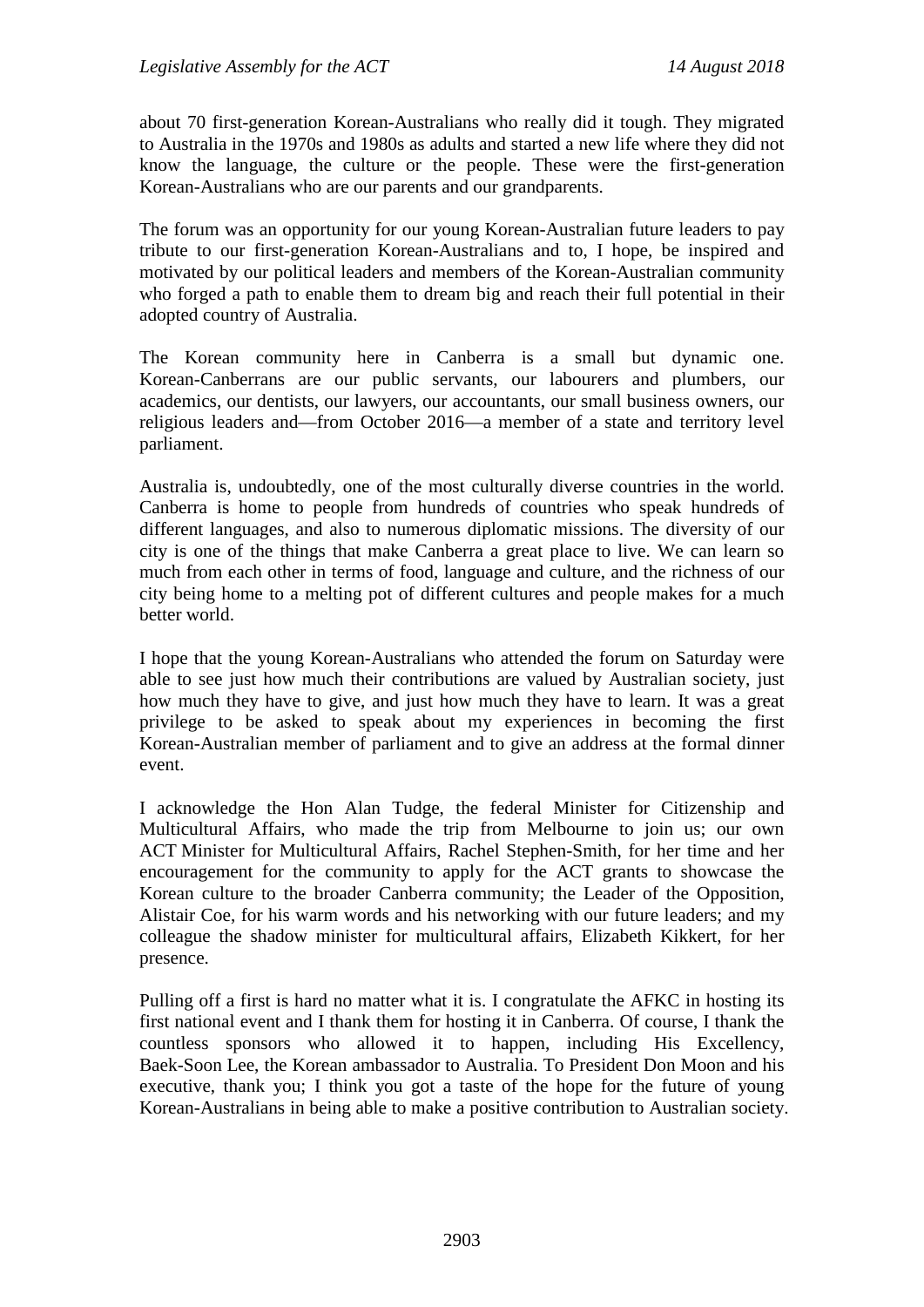Finally, I make special mention of two hardworking Canberrans, Philip Ahn and Hun-Jae Jung. Without their blood, sweat and tears, I am sure the forum would not have been the success that it was. Congratulations. I look forward to seeing the AFKC grow and contribute to the future of Canberra and Australia.

## **Australian Federation of Korean Communities Lyneham Commons**

**MS STEPHEN-SMITH** (Kurrajong—Minister for Community Services and Social Inclusion, Minister for Disability, Children and Youth, Minister for Aboriginal and Torres Strait Islander Affairs, Minister for Multicultural Affairs and Minister for Workplace Safety and Industrial Relations) (5.52): I thank Ms Lee for her mention; the Australian Federation of Korean Communities forum was a very enjoyable event. I congratulate the organisers on a fabulous effort in such a short space of time.

I recently had the pleasure of attending the third birthday celebration of the Lyneham Commons. The community braved pretty typical Canberra weather for 15 July to come together and be part of the birthday celebrations with live music, food stalls, children's activities, and a range of other stalls and activities celebrating nature and community in our beautiful city.

Whether with packed picnics, purchased treats or foraged goods, neighbours came together and celebrated the commons and the community it has created. Even though I arrived towards the end of the event, and missed out on the birthday cake, there were plenty of people enjoying the atmosphere and learning more about the commons. Simple but fun activities for the kids included a maze to wind one's way through, and a massive pile of leaves to jump into, a great example of nature play.

As members would be aware, the Lyneham Commons food forest is an initiative that has been led and managed by the local community. Three years ago a small group of passionate and motivated local residents, working with the government, managed to turn an underutilised parcel of land next to the bikepath between Lyneham High School and Lyneham Primary School into a garden and food forest, a place for the local community to grow its own food and share its gardening knowledge. When this initiative was established in 2015, it was described by gardening guru Costa Georgiadis as a project of national significance.

Lyneham Commons has grown to become one of Canberra's most successful examples of urban food production. By employing sustainable, organic gardening methods and permaculture principles, the self-titled commoners aim to reduce agricultural impact, improve food security, and provide education and healthy food for the community. Through its monthly working bees, the commons helps to build connections within the community and provide meaningful engagement for any local residents who come along to participate.

The various patches and plots are filled with seasonal vegies and fruits—flowering artichokes, zucchinis, rocket, raspberries, tomatoes, herbs and nuts—and orchard trees, including cherries, apples, figs, plums and mulberry trees. By planting and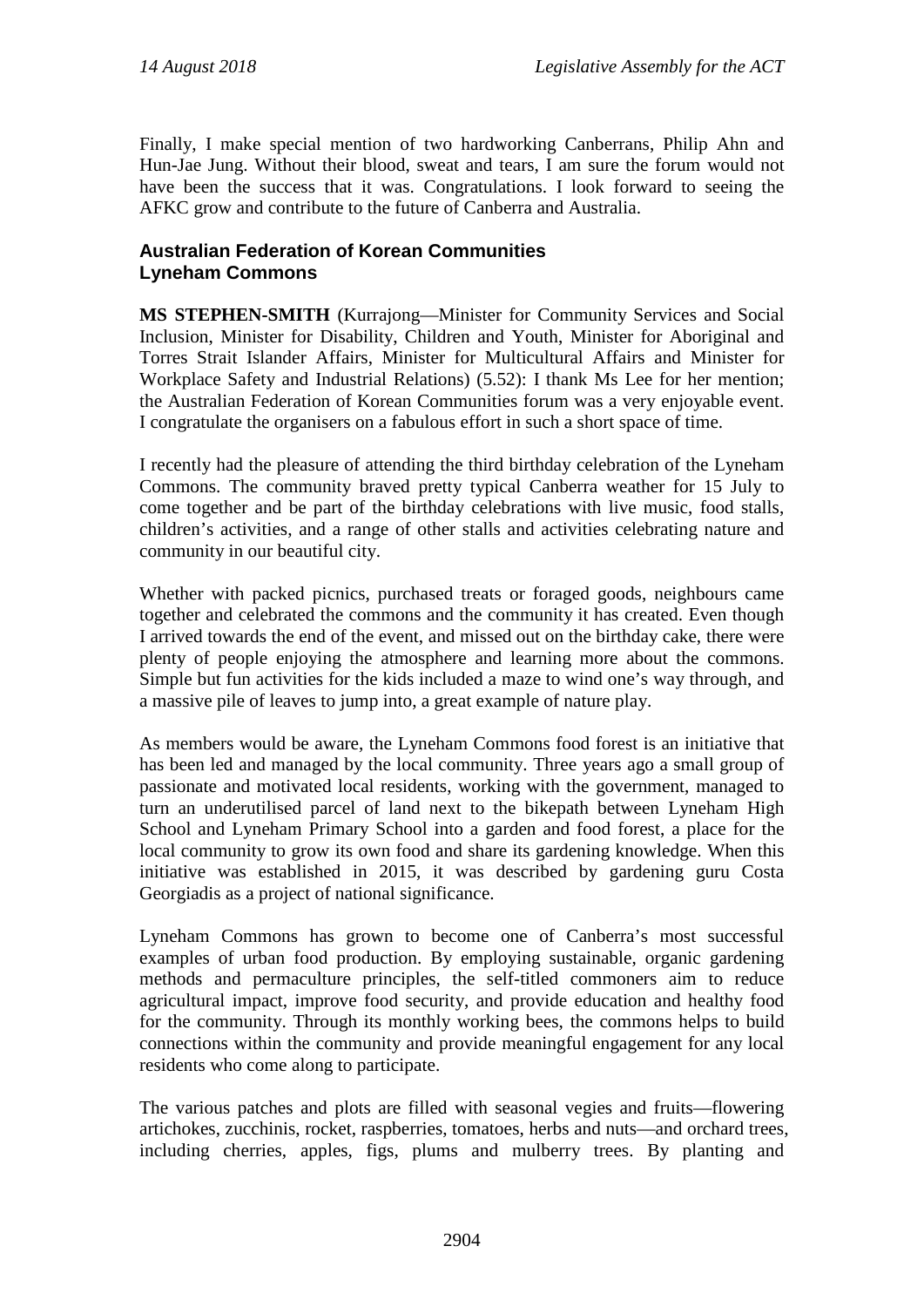maintaining an organic garden full of flowering trees and plants, the commons is also helping to support our local bee population. I know that members are well aware of the importance of bees.

The Lyneham Commons also adds to Canberra's famously successful urban forest. The trees on our streets, in our parks and in our private and public gardens all contribute to our city's atmosphere and beauty. Trees mitigate the heat island effect and provide shady spaces for the community to gather during our scorching Canberra summer.

Much of our existing urban forest already produces food; collecting plums from street trees is an annual tradition in some Canberra suburbs. At the commons, the natives planted between the fruit and nut trees offer windbreaks and help to balance soil nutrients. The Lyneham Commons is taking these staples of Canberra life and using them as a tool to promote a positive message of sustainability and to help build connections in the community.

This connectedness and inclusion of our community is of enormous importance, especially among groups that are known to experience social isolation, such as older Canberrans and people with disabilities. Many Canberrans owe their health, their mental health and their quality of life to the support and connection offered by the inclusive and active community around them. When communities come together with a common goal, be it through a community garden, a walking group or even a monthly coffee catch-up, it naturally provides an additional avenue of social support.

It is wonderful to see this little corner of Lyneham being used so productively. It is a spot I walked past pretty much every day as a teenager when walking between Lyneham high and the shops or walking the dog along the bikepath. I hope that the example set by the Lyneham Commons and by the many other community initiatives across our city inspires more Canberrans to find ways to build spaces and activities that are inclusive, sustainable and community minded.

## **Hackett—tuckerbox**

**MISS C BURCH** (Kurrajong) (5.56): I rise this evening to talk about the wonderful work being done by one of Kurrajong's local community groups—the tuckerbox at Holy Cross Anglican Church in Hackett. The tuckerbox is a food service designed to help Canberrans who are struggling to make ends meet. It gives them access to high quality, nutritious groceries, including an abundance of fresh fruit and vegetables.

The tuckerbox was started by Holy Cross Anglican Church to address an urgent community need for access to low cost fresh food. Pensioners, people living with disabilities and families who are doing it tough are among the members of tuckerbox. Each week the friendly team of volunteers make sure that members have access to a wide range and variety of goods to meet their needs.

Every Thursday Kirsty and her incredibly dedicated and hard-working team of volunteers receive up to three tonnes of groceries from Foodbank New South Wales and ACT. The team gets everything unpacked and stored away ready for the weekend.